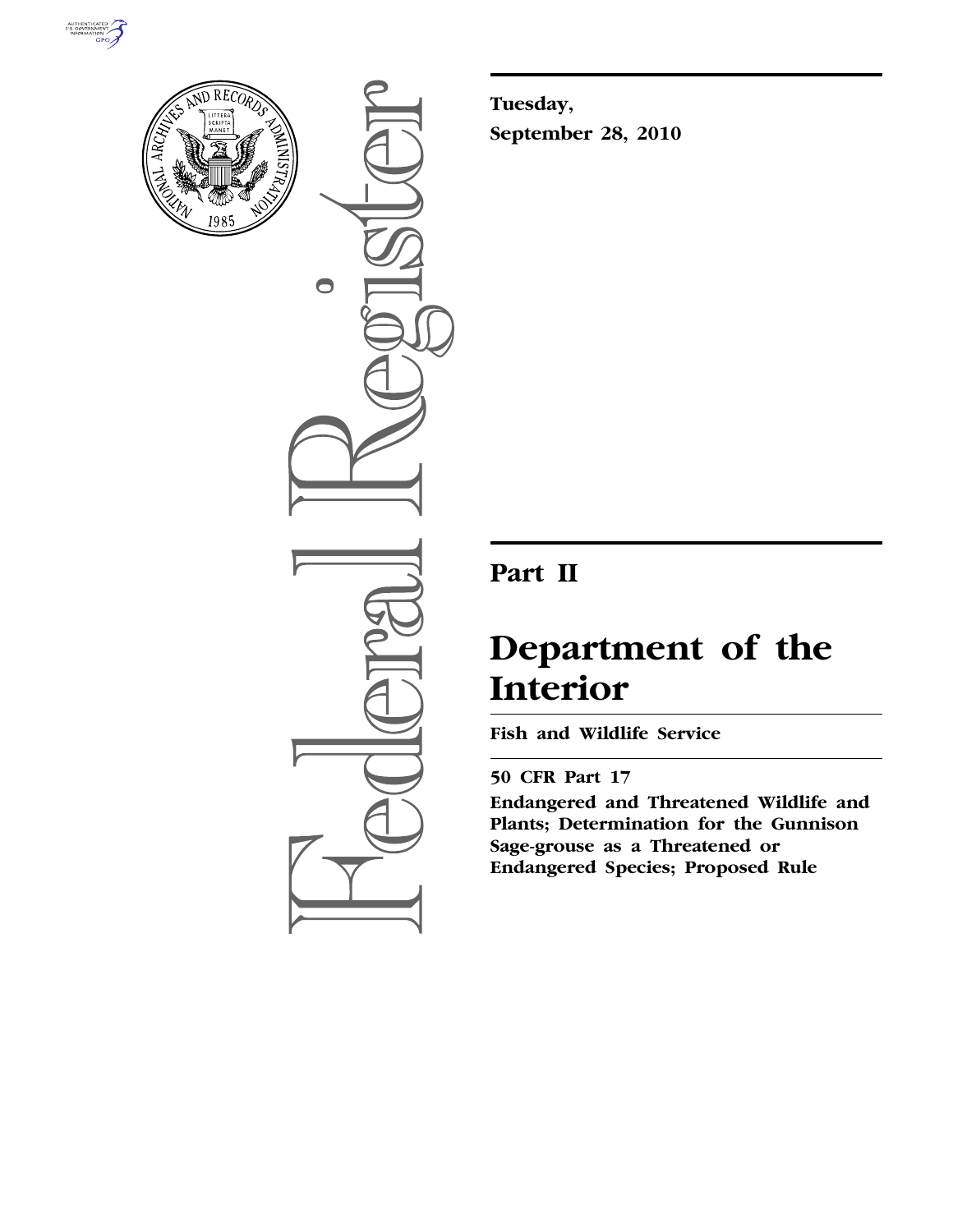## **DEPARTMENT OF THE INTERIOR**

## **Fish and Wildlife Service**

## **50 CFR Part 17**

**[DOCKET NO. FWS-R6-ES-2009-0080] MO 92210-0-0008** 

## **Endangered and Threatened Wildlife and Plants; Determination for the Gunnison Sage-grouse as a Threatened or Endangered Species**

**AGENCY:** Fish and Wildlife Service, **Interior** 

**ACTION:** Notice of the results of a status review.

**SUMMARY:** We, the U.S. Fish and Wildlife Service (Service), announce our 12–month finding on whether to list the Gunnison sage-grouse (*Centrocercus minimus*) as threatened or endangered under the Endangered Species Act of 1973, as amended (Act). After reviewing the best available scientific and commercial information, we find that the species is warranted for listing. Currently, however, listing the Gunnison sage-grouse is precluded by higher priority actions to amend the Lists of Endangered and Threatened Wildlife and Plants. Upon publication of this 12-month finding, we will add the Gunnison sage-grouse to our candidate species list. We will develop a proposed rule to list this species as our priorities allow. We will make any determination on critical habitat during development of the proposed listing rule.

**DATES:** The determination announced in this document was made on September 28, 2010.

**ADDRESSES:** This finding is available on the Internet at *[http://](http://www.regulations.gov)  [www.regulations.gov](http://www.regulations.gov)* at Docket Number

FWS-R6-ES-2009-0080. Supporting documentation we used in preparing this finding is available for public inspection, by appointment, during normal business hours at the U.S. Fish and Wildlife Service, Western Colorado Ecological Services Field Office, U.S. Fish and Wildlife Service, 764 Horizon Drive, Building B, Grand Junction, Colorado 81506-3946. Please submit any new information, materials, comments, or questions concerning this finding to the above address.

## **FOR FURTHER INFORMATION CONTACT:**

Allan Pfister, Western Colorado Supervisor (see **ADDRESSES** section); by telephone at (970) 243-2778 ext. 29; or by facsimile at (970) 245-6933. If you use a telecommunications device for the deaf (TDD), please call the Federal

Information Relay Service (FIRS) at 800–877–8339.

## **SUPPLEMENTARY INFORMATION:**

## **Background**

Section 4(b)(3)(A) of the Act (16 U.S.C. 1531 *et seq.*) requires that, for any petition to revise the Federal Lists of Threatened and Endangered Wildlife and Plants that contains substantial scientific or commercial information that listing a species may be warranted, we make a finding within 12 months of the date of receipt of the petition. In this finding, we determine whether the petitioned action is: (a) Not warranted, (b) warranted, or (c) warranted, but immediate proposal of a regulation implementing the petitioned action is precluded by other pending proposals to determine whether species are threatened or endangered, and expeditious progress is being made to add or remove qualified species from the Federal Lists of Endangered and Threatened Wildlife and Plants. Section 4(b)(3)(C) of the Act requires that we treat a petition for which the requested action is found to be warranted but precluded as though resubmitted on the date of such finding, that is, requiring a subsequent finding to be made within 12 months. We must publish these 12– month findings in the **Federal Register**.

## *Previous Federal Actions*

On January 18, 2000, we designated the Gunnison sage-grouse as a candidate species under the Act, with a listing priority number of 5. However, Candidate Notices of Review (CNOR) are only published annually; therefore, the **Federal Register** notice regarding this decision was not published until December 28, 2000 (65 FR 82310). Candidate species are plants and animals for which the Service has sufficient information on their biological status and threats to propose them as endangered or threatened under the Act, but for which the development of a proposed listing regulation is precluded by other higher priority listing activities. A listing priority of 5 is assigned to species with high magnitude threats that are nonimminent.

On January 26, 2000, American Lands Alliance, Biodiversity Legal Foundation, and others petitioned the Service to list the Gunnison sage-grouse (Webb 2000, pp. 94-95). In 2003, the U.S. District Court ruled that the species was designated as a candidate by the Service prior to receipt of the petition, and that the determination that a species should be on the candidate list is equivalent to a 12-month finding (*American Lands Alliance* v. *Gale A. Norton*, C.A. No. 002339, D. D.C.). Therefore, we did not need to respond to the petition.

In the 2003 CNOR, we elevated the listing priority number for Gunnison sage-grouse from 5 to 2 (69 FR 24876; May 4, 2004), as the imminence of the threats had increased. In the subsequent CNOR (70 FR 24870; May 11, 2005), we maintained the listing priority number for Gunnison sage-grouse as a 2. A listing priority number of 2 is assigned to species with high magnitude threats that are imminent.

Plaintiffs amended their complaint in May 2004, to allege that the Service's warranted but precluded finding and decision not to emergency list the Gunnison sage-grouse were in violation of the Act. The parties filed a stipulated settlement agreement with the court on November 14, 2005, which included a provision that the Service would make a proposed listing determination by March 31, 2006. On March 28, 2006, the plaintiffs agreed to a one-week extension (April 7, 2006) for this determination.

In April 2005, the Colorado Division of Wildlife (CDOW) applied to the Service for an Enhancement of Survival Permit for the Gunnison sage-grouse pursuant to section  $10(a)(1)(A)$  of the Act. The permit application included a proposed Candidate Conservation Agreement with Assurances (CCAA) between CDOW and the Service. The standard that a CCAA must meet is that the ''benefits of the conservation measures implemented under a CCAA, when combined with those benefits that would be achieved if it is assumed that conservation measures were also to be implemented on other necessary properties, would preclude or remove any need to list the species.'' The CCAA, the permit application, and the Environmental Assessment were made available for public comment on July 6, 2005 (70 FR 38977). The CCAA and Environmental Assessment were finalized in October 2006, and the associated permit was issued on October 23, 2006. Landowners with eligible property in southwestern Colorado who wish to participate can voluntarily sign up under the CCAA and associated permit through a Certificate of Inclusion by providing habitat protection or enhancement measures on their lands. If the Gunnison sage-grouse is listed under the Act, the permit authorizes incidental take of Gunnison sage-grouse due to otherwise lawful activities in accordance with the terms of the CCAA (e.g., crop cultivation, crop harvesting, livestock grazing, farm equipment operation, commercial/residential development, etc.), as long as the participating landowner is performing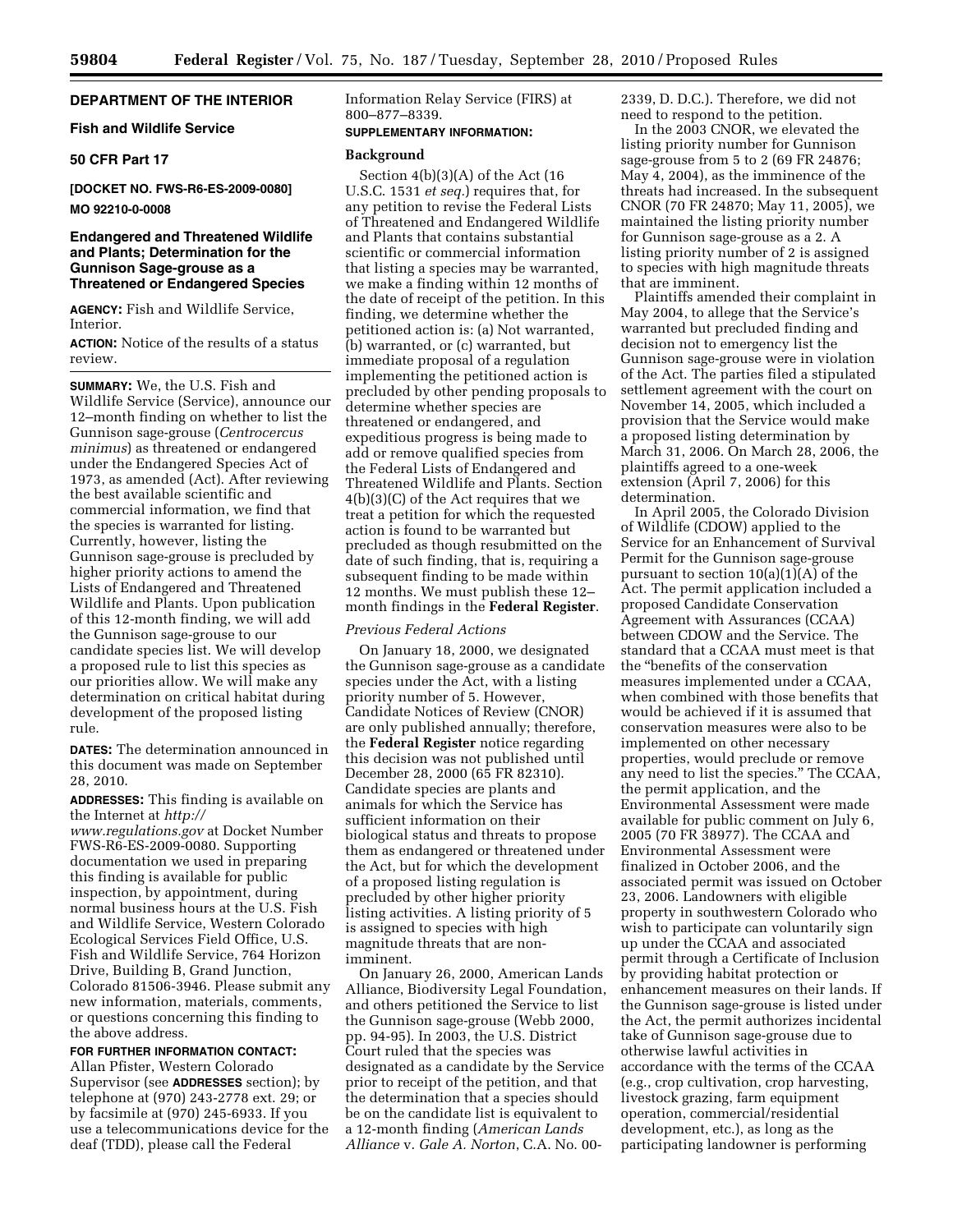activities identified in the Certificate of Inclusion. Four Certificates of Inclusion have been issued by the CDOW and Service to private landowners to date.

On April 11, 2006, the Service determined that listing the Gunnison sage-grouse as a threatened or endangered species was not warranted and published the final listing determination in the **Federal Register**  on April 18, 2006 (71 FR 19954). Consequently, we removed Gunnison sage-grouse from the candidate species list at the time of the final listing determination. On November 14, 2006, Plaintiffs (the County of San Miguel, Colorado; Center for Biological Diversity; WildEarth Guardians; Public Employees for Environmental Responsibility; National Audubon Society; The Larch Company; Center for Native Ecosystems; Sinapu; Sagebrush Sea Campaign; Black Canyon Audubon Society; and Sheep Mountain Alliance) filed a Complaint for Declaratory and Injunctive relief, pursuant to the Act, and on October 24, 2007, filed an amended Complaint for Declaratory and Injunctive relief, alleging that the 12– month finding on the Gunnison sagegrouse violated the Act. On August 18, 2009, a stipulated settlement agreement and Order was filed with the court, with a June 30, 2010, date by which the Service shall submit to the **Federal Register** a 12–month finding, pursuant to 16 U.S.C. § 1533(b)(3)(B), that listing the Gunnison sage-grouse under the Act is (a) warranted; (b) not warranted; or (c) warranted but precluded by higher priority listing actions. We published a notice of intent to conduct a status review of Gunnison sage-grouse on November 23, 2009 (74 Fr 61100). The Court approved an extension of the June 30, 2010, deadline for the 12–month finding to September 15, 2010.

## Additional Special Status Considerations

The Gunnison sage-grouse has an International Union for Conservation of Nature (IUCN) Red List Category of ''endangered'' (Birdlife International 2009). NatureServe currently ranks the Gunnison sage-grouse as G1—Critically Imperiled (Nature Serve 2010, entire). The Gunnison sage-grouse is on the National Audubon Society's WatchList 2007 Red Category which is ''for species that are declining rapidly or have very small populations or limited ranges, and face major conservation threats.''

## **Biology and Ecology of Gunnison Sagegrouse**

## *Gunnison Sage-grouse Species Description*

Sage-grouse are the largest grouse in North America. Sage-grouse (both greater and Gunnison) are most easily identified by their large size, dark brown color, distinctive black bellies, long pointed tails, and association with sagebrush habitats. They are dimorphic in size, with females being smaller. Both sexes have yellow-green eye combs, which are less prominent in females. Sage-grouse are known for their elaborate mating ritual where males congregate on strutting grounds called leks and ''dance'' to attract a mate. During the breeding season, males have conspicuous filoplumes (specialized erectile feathers on the neck), and exhibit yellow-green apteria (fleshy bare patches of skin) on their breasts (Schroeder *et al.* 1999, p. 2, 18). Gunnison sage-grouse are smaller in size, have more white barring in their tail feathers, and have more filoplumes than greater sage-grouse.

Since Gunnison and greater sagegrouse were only recognized as separate species in 2000, the vast majority of the research relative to the biology and management of the two species has been conducted on greater sage-grouse. Gunnison sage-grouse and greater sagegrouse have similar life histories and habitat requirements (Young 1994, p. 44). In this finding, we use information specific to the Gunnison sage-grouse where available but still apply scientific management principles found relevant for greater sage-grouse to Gunnison sage-grouse management needs and strategies, a practice followed by the wildlife agencies that have responsibility for management of both species and their habitat.

## *Taxonomy*

Gunnison sage-grouse and greater sage-grouse are members of the Phasianidae family. For many years, sage-grouse were considered a single species. Gunnison sage-grouse (*Centrocercus minimus*) were identified as a distinct species based on morphological (Hupp and Braun 1991, pp. 257-259; Young *et al*. 2000, pp. 447- 448), genetic (Kahn *et al*. 1999, pp. 820- 821; Oyler-McCance *et al*. 1999, pp. 1460-1462), and behavioral (Barber 1991, pp. 6-9; Young 1994; Young *et al*. 2000, p. 449-451) differences and geographical isolation (Young *et al*. 2000, pp. 447-451). Based on these differences, the American Ornithologist's Union (2000, pp. 849- 850) accepted the Gunnison sage-grouse as a distinct species. The current ranges of the two species do not overlap (Schroeder *et al.* 2004, p. 369). Due to the several lines of evidence separating the two species cited above, we determined that the best available information indicates that the Gunnison sage-grouse is a valid taxonomic species and a listable entity under the Act.

## *Life History Characteristics*

Gunnison and greater sage-grouse depend on a variety of shrub-steppe habitats throughout their life cycle and are considered obligate users of several species of sagebrush (Patterson 1952, p. 42; Braun *et al.* 1976, p. 168; Schroeder *et al.* 1999, pp. 4-5; Connelly *et al.*  2000a, pp. 970-972; Connelly *et al.*  2004, p. 4-1, Miller *et al.* in press, p. 10). Dietary requirements of the two species are also similar, being composed of nearly 100 percent sagebrush in the winter, and forbs and insects as well as sagebrush in the remainder of the year (Wallestad *et al.* 1975, p. 21; Schroeder *et al.* 1999, p. 5; Young *et al.* 2000, p. 452). Gunnison and greater sage-grouse do not possess muscular gizzards and, therefore, lack the ability to grind and digest seeds (Leach and Hensley 1954, p. 389).

In addition to serving as a primary year-round food source, sagebrush also provides cover for nests (Connelly *et al.*  2000a, pp. 970-971). Thus, sage-grouse distribution is strongly correlated with the distribution of sagebrush habitats (Schroeder *et al.* 2004, p. 364). Connelly *et al.* (2000a, p. 970-972) segregated habitat requirements into four seasons: (1) breeding (2) summer - late broodrearing (3) fall and (4) winter. Depending on habitat availability and proximity, some seasonal habitats may be indistinguishable. The Gunnison Sage-grouse Rangewide Steering Committee (GSRSC) (2005, p. 27-31) segregated habitat requirements into three seasons: (1) breeding (2) summer– late fall and (3) winter. For purposes of this finding, the seasons referenced in GSRSC (2005) are used because that publication deals specifically with Gunnison sage-grouse.

Sage-grouse exhibit strong site fidelity (loyalty to a particular area) to seasonal habitats, which includes breeding, nesting, brood rearing, and wintering areas, even when the area is no longer of value (Connelly *et al.* 2004, p. 3-1). Adult sage-grouse rarely switch among these habitats once they have been selected, limiting their adaptability to changes. Sage-grouse distribution is associated with sagebrush (Schroeder *et al*. 2004 p. 364), although sagebrush is more widely distributed than sagegrouse because sagebrush does not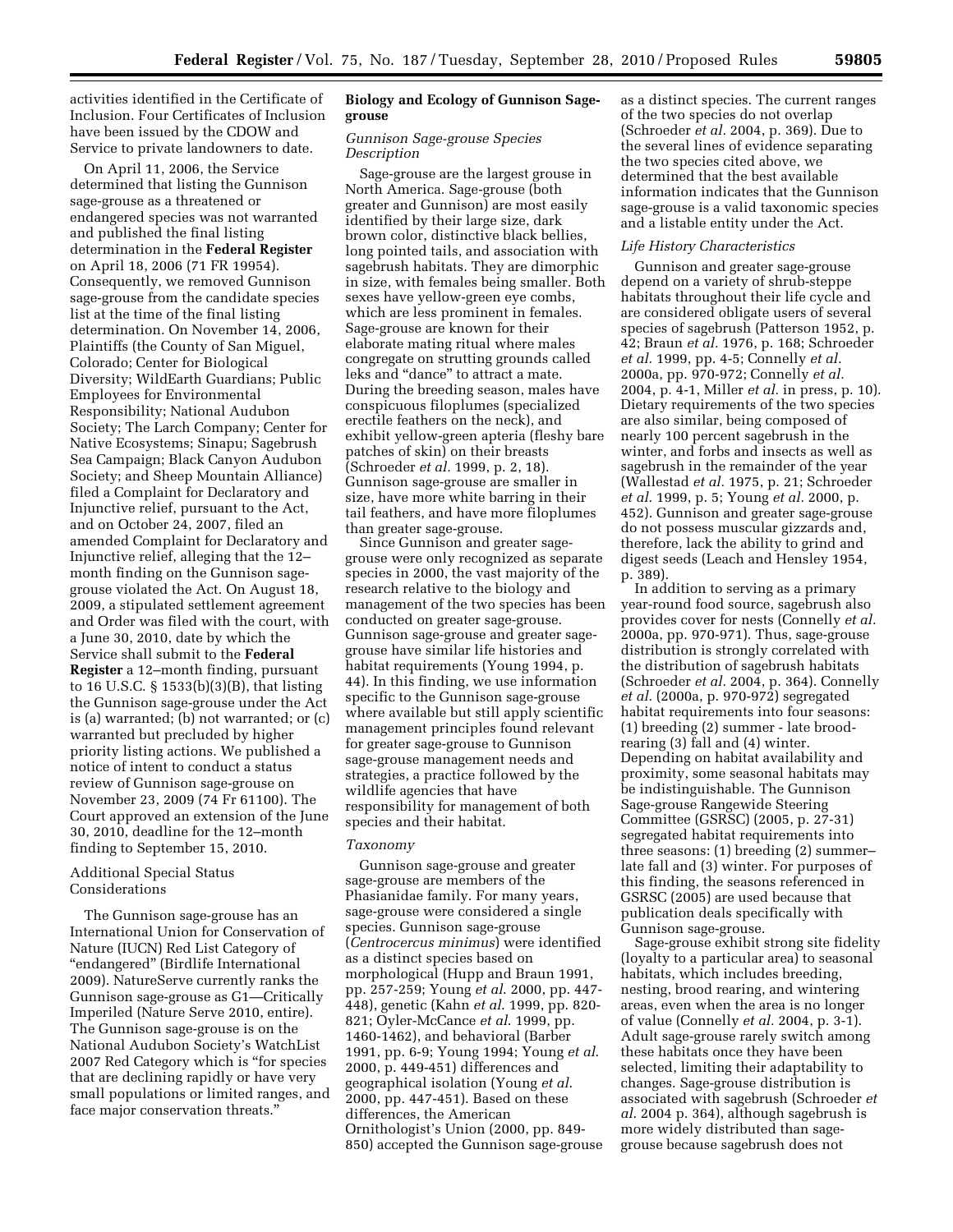always provide suitable habitat due to fragmentation and degradation (Schroeder *et al.* 2004, pp. 369, 372). Very little of the extant sagebrush in North America is undisturbed, with up to 50 to 60 percent having altered understories (forb and grass vegetative composition under the sagebrush) or having been lost to direct conversion (Knick *et al.* 2003, p. 612 and references therein). Mapping altered and depleted understories is challenging, particularly in semi-arid regions, so maps depicting only sagebrush as a dominant cover type are deceptive in their reflection of habitat quality and, therefore, use by sage-grouse (Knick *et al.* 2003, p. 616 and references therein). As such, variations in the quality of sagebrush habitats for sage-grouse (from either abiotic or anthropogenic events) are better reflected by sage-grouse distribution and densities, rather than by broad geographic scale maps of the distribution of sagebrush.

Sage-grouse exhibit a polygamous mating system where a male mates with several females. Males perform courtship displays and defend their leks (Patterson 1952, p. 83). Lek displaying occurs from mid-March through late May, depending on elevation (Rogers 1964, p. 21; Young *et al.* 2000, p. 448). Numerous researchers have observed that a relatively small number of dominant males account for the majority of copulations on each lek (Schroeder *et al.* 1999, p. 8). However, an average of 45.9 percent (range 14.3 to 54.5 percent) of genetically identified males in a population fathered offspring in a given year (Bush 2009, p. 106). This more recent work suggests that males and females likely engage in off-lek copulations. Males do not incubate eggs or assist in chick rearing.

Lek sites can be located on areas of bare soil, wind-swept ridges, exposed knolls, low sagebrush, meadows, and other relatively open sites with good visibility and low vegetation structure (Connelly *et al.* 1981, pp. 153-154; Gates 1985, pp. 219-221; Klott and Lindzey 1989, pp. 276-277; Connelly *et al.* 2004, pp. 3-7 and references therein). In addition, leks are usually located on flat to gently sloping areas of less than 15 percent grade (Patterson 1952, p. 83; Giezentanner and Clark 1974, p. 218; Wallestad 1975, p. 17; Autenrieth 1981, p. 13). Leks are often surrounded by denser shrub-steppe cover, which is used for escape, and thermal and feeding cover. Leks can be formed opportunistically at any appropriate site within or adjacent to nesting habitat (Connelly *et al.* 2000a, p. 970). Lek habitat availability is not considered to be a limiting factor for sage-grouse

(Schroeder 1997, p. 939). However, adult male sage-grouse demonstrate strong yearly fidelity to lek sites (Patterson 1952, p. 91; Dalke 1963 *et al.*, pp. 817-818), and some Gunnison sagegrouse leks have been used since the 1950s (Rogers 1964, pp. 35-40).

The pre-laying period is from late-March to April. Pre-laying habitats for sage-grouse need to provide a diversity of vegetation including forbs that are rich in calcium, phosphorous, and protein to meet the nutritional needs of females during the egg development period (Barnett and Crawford 1994, p. 117; Connelly *et al.* 2000a, p. 970). During the pre-egg laying period, female sage-grouse select forbs that generally have higher amounts of calcium and crude protein than sagebrush (Barnett and Crawford 1994, p. 117).

Nesting occurs from mid-April to June. Average earliest nest initiation was April 30, and the average latest nest initiation was May 19, in the western portion of the Gunnison Basin (Childers 2009, p. 3). Radio-tracked Gunnison sage-grouse nest an average of 4.3 kilometers (km ) (2.7 miles (mi)) from the lek nearest to their capture site, with almost half nesting within 3 km (2 mi) of their capture site (Young 1994, p. 37). Nest sites are selected independent of lek locations, but the reverse is not true (Bradbury *et al*. 1989, p. 22; Wakkinen *et al*. 1992, p. 382). Thus, leks are indicative of nesting habitat. Eightyseven percent of all Gunnison sagegrouse nests were located less than 6 km (4 mi) from the lek of capture (Apa 2004, p. 21). While earlier studies indicated that most greater sage-grouse hens nest within 3 km (2 mi) of a lek, more recent research indicated that many hens actually move much further from leks to nest based on nesting habitat quality (Connelly *et al.* 2004, p. 4-4). Female greater sage-grouse have been documented to travel more than 20 km (13 mi) to their nest site after mating (Connelly *et al.* 2000a, p. 970). Female Gunnison sage-grouse exhibit strong fidelity to nesting locations (Young 1994, p. 42; Lyon 2000, p. 20, Connelly *et al.* 2004, p. 4-5; Holloran and Anderson 2005, p. 747). The degree of fidelity to a specific nesting area appears to diminish if the female's first nest attempt in that area was unsuccessful (Young 1994, p. 42). However, there is no statistical indication that movement to new nesting areas results in increased nesting success (Connelly *et al.* 2004, p. 3-6; Holloran and Anderson 2005, p. 748).

Gunnison sage-grouse typically select nest sites under sagebrush cover with some forb and grass cover (Young 1994,

p. 38), and successful nests were found in higher shrub density and greater forb and grass cover than unsuccessful nests (Young 1994, p. 39). The understory of productive sage-grouse nesting areas contains native grasses and forbs, with horizontal and vertical structural diversity that provides an insect prey base, herbaceous forage for pre-laying and nesting hens, and cover for the hen while she is incubating (Schroeder *et al.*  1999, p. 11; Connelly *et al.* 2000a, p. 971; Connelly *et al.* 2004, pp. 4-5–4-8). Shrub canopy and grass cover provide concealment for sage-grouse nests and young, and are critical for reproductive success (Barnett and Crawford 1994, pp. 116-117; Gregg *et al.* 1994, pp. 164-165; DeLong *et al.* 1995, pp. 90-91; Connelly *et al.* 2004, p. 4-4). Few herbaceous plants are growing in April when nesting begins, so residual herbaceous cover from the previous growing season is critical for nest concealment in most areas (Connelly *et al.* 2000a, p. 977).

Nesting success for Gunnison sagegrouse is highest in areas where forb and grass covers are found below a sagebrush canopy cover of 15 to 30 percent (Young *et al.* 2000, p. 451). These numbers are comparable to those reported for the greater sage-grouse (Connelly *et al.* 2000a, p. 971). Nest success for greater sage-grouse is greatest where grass cover is present (Connelly *et al.* 2000a, p. 971). Because of the similarities between these two species, we believe that increased nest success in areas of forb and grass cover below the appropriate sagebrush canopy cover is likely the case for Gunnison sage-grouse as well.

Mean clutch size for Gunnison sagegrouse is  $6.8 \pm 0.7$  eggs (Young 1994, p. 37). The mean clutch size for Gunnison sage-grouse in the Gunnison Basin was 6.3, with 94 percent of eggs in successful nests hatching (Childers 2009, p. 3). Despite average clutch sizes of 7 eggs (Connelly *et al.* in press, p. 15), little evidence exists that populations of sage-grouse produce large annual surpluses (Connelly *et al.* in press, p. 15, 24). The inability of sage-grouse to produce large annual surpluses limits their ability to respond under favorable environmental conditions to make up for population declines. Re-nesting rates following the loss of the original nest appear very low in Gunnison sagegrouse, with one study reporting renesting rates of 4.8 percent (Young 1994, p. 37). Only one instance of renesting was observed over a 5–year period during which a total of 91 nesting Gunnison sage-grouse hens were monitored (Childers 2009, p. 3).

Most sage-grouse eggs hatch in June, with a peak between June 10 and June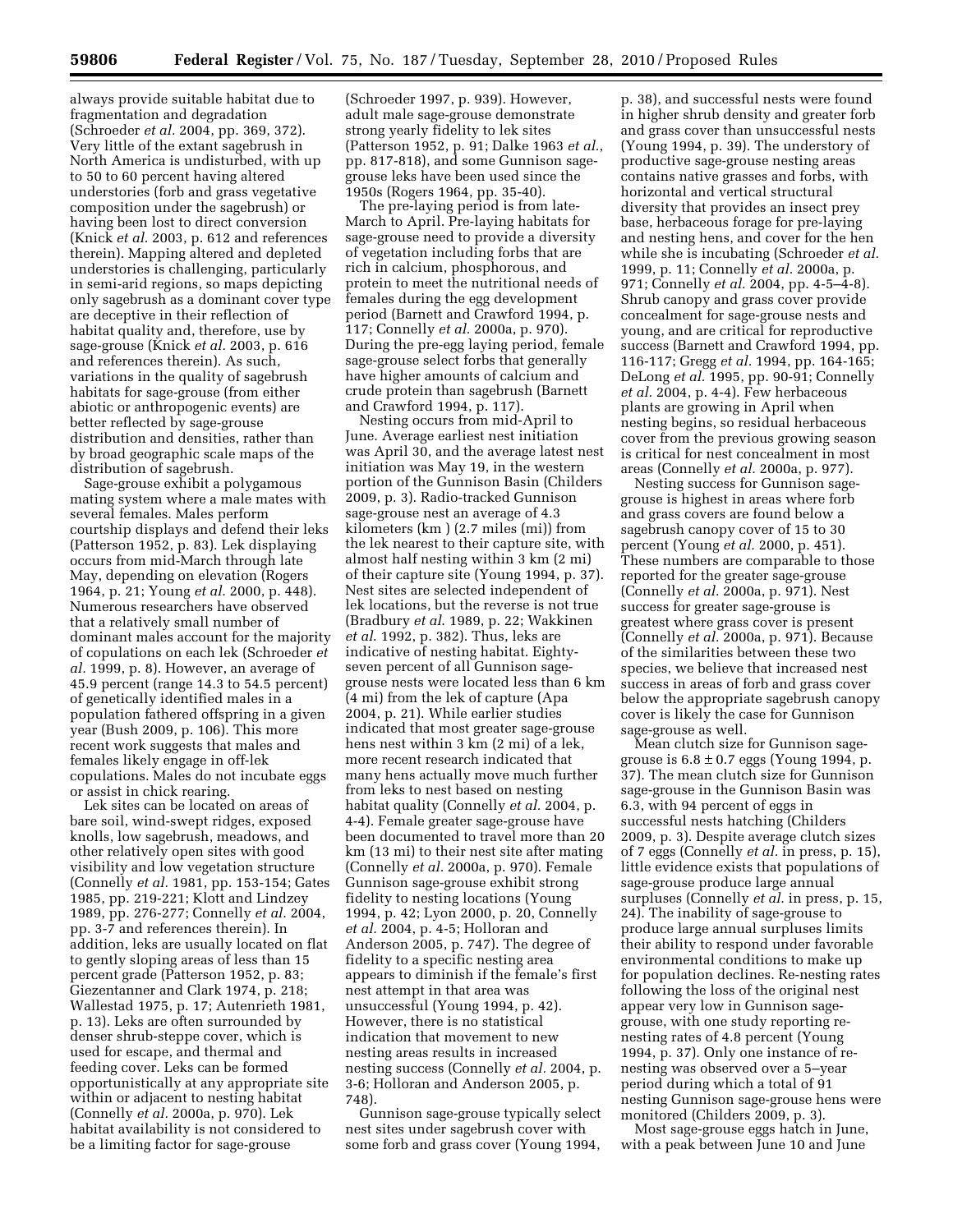20 (GSRSC, 2005, p. 24). Chicks are precocial (mobile upon hatching) and leave the nest with the hen shortly after hatching. Forbs and insects are essential nutritional components for sage-grouse chicks (Klebenow and Gray 1968, pp. 81-83; Peterson 1970, pp. 149-151; Johnson and Boyce 1991, p. 90; Connelly *et al.* 2004, p. 3-3). Therefore, early brood-rearing habitat for females with chicks must provide adequate cover adjacent to areas rich in forbs and insects to assure chick survival during this period (Connelly *et al.* 2000, p. 971; Connelly *et al.* 2004, p. 4-11). Gunnison sage-grouse chick dietary requirements of insects and forbs also are expected to be similar to greater sage-grouse and other grouse species (Apa 2005, pers. comm.).

The availability of food and cover are key factors that affect chick and juvenile survival. During the first 3 weeks after hatching, insects are the primary food of chicks (Patterson 1952, p. 201; Klebenow and Gray 1968, p. 81; Peterson 1970, pp. 150-151; Johnson and Boyce 1990, pp. 90-91; Johnson and Boyce 1991, p. 92; Drut *et al.* 1994b, p. 93; Pyle and Crawford 1996, p. 320; Fischer *et al.* 1996a, p. 194). Diets of 4 to 8-week-old greater sage-grouse chicks were found to have more plant material as the chicks matured (Peterson 1970, p. 151). Succulent forbs are predominant in the diet until chicks exceed 3 months of age, at which time sagebrush becomes a major dietary component (Klebenow 1969, pp. 665-656; Connelly and Markham 1983, pp. 171-173; Fischer *et al.* 1996b, p. 871; Schroeder *et al.* 1999, p. 5).

Early brood-rearing habitat is found close to nest sites (Connelly *et al.* 2000a, p. 971), although individual females with broods may move large distances (Connelly 1982, as cited in Connelly *et al.* 2000a, p. 971). Young (1994, pp. 41- 42) found that Gunnison sage-grouse with broods used areas with lower slopes than nesting areas, high grass and forb cover, and relatively low sagebrush cover and density. Broods frequently used the edges of hay meadows, but were often flushed from areas found in interfaces of wet meadows and habitats providing more cover, such as sagebrush or willow-alder (*Salix-Alnus*).

By late summer and into the early fall, individuals become more social, and flocks are more concentrated (Patterson 1952, p. 187). Intermixing of broods and flocks of adult birds is common, and the birds move from riparian areas to sagebrush-dominated landscapes that continue to provide green forbs. During this period, Gunnison sage-grouse can be observed in atypical habitat such as agricultural fields (Commons 1997, pp.

79-81). However, broods in the Gunnison Basin typically do not use hay meadows further away than 50 meters (m) (165 feet (ft)) of the edge of sagebrush stands (Colorado Sage Grouse Working Group (CSGWG) 1997, p. 13).

As fall approaches, sage-grouse move from riparian to upland areas and start to shift to a winter diet (GSRSC 2005, p. 25). Movements to winter ranges are slow and meandering (Connelly *et al.*  1988, p. 119). The extent of movement varies with severity of winter weather, topography, and vegetation cover. Sagegrouse may travel short distances or many miles between seasonal ranges. In response to severe winters, Gunnison sage-grouse move as far as 27 km (17 mi) (Root 2002, p. 14). Flock size in winter is variable  $(15 \text{ to } 100+)$ , and flocks frequently consist of a single sex (Beck 1977, p. 21).

From late autumn through early spring, greater and Gunnison sagegrouse diet is almost exclusively sagebrush (Rasmussen and Griner 1938, p. 855; Batterson and Morse 1948, p. 20; Patterson 1952, pp. 197-198; Wallestad *et al.* 1975, pp. 628-629; Young *et al.*  2000, p. 452). Many species of sagebrush can be consumed (Remington and Braun 1985, pp. 1056-1057; Welch *et al.* 1988, p. 276, 1991; Myers 1992, p. 55). Characteristics of sage-grouse winter habitats are also similar through the range of both species (Connelly *et al.*  2000a, p. 972). In winter, Gunnison sage-grouse are restricted to areas of 15 to 30 percent sagebrush cover, similar to the greater sage-grouse (Connelly *et al.*  2000a, p. 972; Young *et al.* 2000, p. 451). However, they may also use areas with more deciduous shrubs during the winter (Young *et al.* 2000, p. 451).

Sagebrush stand selection in winter is influenced by snow depth (Patterson 1952, pp. 188-189; Connelly 1982 as cited in Connelly *et al.* 2000a, p. 980) and in some areas, topography (Beck 1977, p. 22; Crawford *et al.* 2004, p. 5). Winter areas are typically characterized by canopy cover greater than 25 percent and sagebrush greater than 30 to 41 cm (12 to 16 in) tall (Shoenberg 1982, p. 40) associated with drainages, ridges, or southwest aspects with slopes less than 15 percent (Beck 1977, p. 22). Lower flat areas and shorter sagebrush along ridge tops provide roosting areas. In extreme winter conditions, greater sage-grouse will spend nights and portions of the day burrowed into ''snow burrows'' (Back *et al.* 1987, p. 488).

Hupp and Braun (1989, p. 825) found that most Gunnison sage-grouse feeding activity in the winter occurred in drainages and on slopes with south or west aspects in the Gunnison Basin. During a severe winter in the Gunnison

Basin in 1984, less than 10 percent of the sagebrush was exposed above the snow and available to sage-grouse (Hupp, 1987, pp. 45-46). In these conditions, the tall and vigorous sagebrush typical in drainages was an especially important food source.

Sage-grouse typically live between 3 and 6 years, but individuals up to 9 years of age have been recorded in the wild (Connelly *et al.* 2004, p. 3-12). Adult female Gunnison sage-grouse apparent survival rates from April through September averaged 57 percent, and adult male survival averaged 45 percent (Childers 2009, p. 2). From October through March, adult female Gunnison sage-grouse apparent survival rates averaged 79 percent, and adult male survival averaged 96 percent (Childers 2009, p.2). In one study, Gunnison sage-grouse survival from April 2002 through March 2003 was 48  $(\pm 7)$  percent for males and 57  $(\pm 7)$ percent for females (Apa 2004, p. 22). Preliminary results from the Gunnison and San Miguel populations indicate potential important temporal and spatial variation in demographic parameters, with apparent annual adult survival rates ranging from approximately 65 to 80 percent (CDOW 2009a, p. 8). Gunnison sage-grouse female survival in small isolated populations was 52  $(\pm 8)$ percent, compared to 71  $(\pm 11)$  percent survival in the Gunnison Basin, the only population with greater than 500 individuals (Apa 2004, p. 22). Higher adult survival has been observed in a lower elevation and warmer area (Dry Creek Basin of the San Miguel population – 90 percent) than in a higher elevation and colder, snowier, area (Miramonte portion of the San Miguel population – 65 percent) (CDOW 2009a, p.8). Other factors affecting survival rates include climatic differences between years and age (Zablan 1993, pp. 5-6).

Apparent chick survival from hatch to the beginning of fall (30 September) averaged 7 percent over a 5–year period in the western portion of the Gunnison Basin (Childers 2009, pp. 4-6). Apparent chick survival to 90 days of age has ranged from approximately 15 to 30 percent in the Gunnison Basin, with no juvenile recruitment observed over several years in the San Miguel population (CDOW 2009a, p. 8). Based on a review of many field studies, juvenile survival rates range from 7 to 60 percent (Connelly *et al.* 2004, p. 3- 12). The variation in juvenile survival rates may be associated with sex, weather, harvest rates (no harvesting of Gunnison sage-grouse is currently permitted), age of brood female (broods with adult females have higher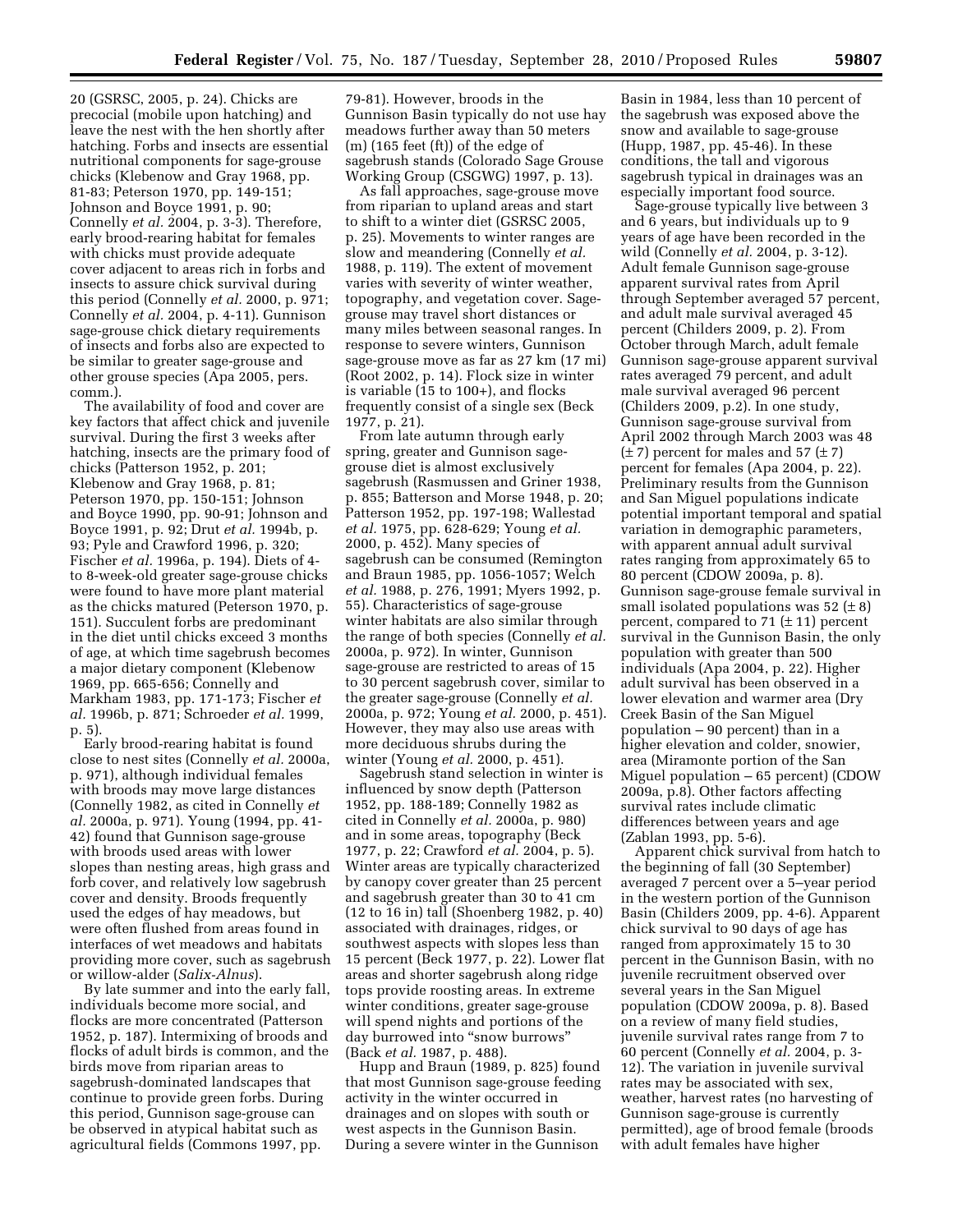survival), and with habitat quality (rates decrease in poor habitats) (Schroeder *et al.* 1999, p. 14; Connelly *et al*., in press, p. 20).

Greater sage-grouse require large, interconnected expanses of sagebrush with healthy, native understories (Patterson 1952, p. 9; Knick *et al*. 2003, p. 623; Connelly *et al.* 2004, pp. 4-15; Connelly *et al.* in press, p. 10; Pyke in press, p. 7; Wisdom *et al.* in press, p. 4). However, little information is available regarding minimum sagebrush patch sizes required to support populations of greater or Gunnison sage-grouse. Gunnison sage-grouse have not been observed to undertake the large seasonal and annual movements observed in greater sage-grouse. However, movements of up to 24 km (15 mi) have been observed in individual Gunnison sage-grouse in the Gunnison Basin population only (Phillips 2010, pers. comm.).

Sage-grouse typically occupy large expanses of sagebrush-dominated habitats composed of a diversity of sagebrush species and subspecies. Use of other habitats intermixed with sagebrush, such as riparian meadows, agricultural lands, steppe dominated by native grasses and forbs, scrub willow (*Salix spp.*), and sagebrush habitats with some conifer or quaking aspen (*Populus tremuloides*), is not uncommon (Connelly *et al* 2004, p. 4-18 and references therein). Sage-grouse have been observed using human-altered habitats throughout their range.

However, the use of non-sagebrush habitats by sage-grouse is dependent on the presence of sagebrush habitats in close proximity (Connelly *et a.lal* 2004, p. 4-18 and references therein).

## *Historic Range and Distribution of Gunnison Sage-grouse*

Based on historical records, museum specimens, and potential habitat distribution, Gunnison sage-grouse historically occurred in southwestern Colorado, northwestern New Mexico, northeastern Arizona, and southeastern Utah (Schroeder *et al.* 2004, pp. 370- 371). Accounts of Gunnison sage-grouse in Kansas and Oklahoma, as suggested by Young *et al.* (2000, pp. 446-447), are not supported with museum specimens, and Schroeder *et al.* (2004, p. 371) found inconsistencies with the historical records and the sagebrush habitat currently available in those areas. Applegate (2001, p. 241) found that none of the sagebrush species closely associated with sage-grouse occurred in Kansas. He attributed historical, anecdotal reports as mistaken locations or misidentification of lesser prairie chickens. For these reasons,

southwestern Kansas and western Oklahoma are not considered within the historic range of Gunnison sage-grouse (Schroeder *et al.* 2004, p. 371).

The GSRSC (2005) modified the historic range from Schroeder *et al.*  (2004), based on more complete information on historic and current habitat and the distribution of the species (GSRSC 2005, pp. 34-35). Based on this information, the maximum Gunnison sage-grouse historical (presettlement) range is estimated to have been 55,350 square kilometers (km2) (21,370 square miles (mi2)) (GSRSC 2005, p. 32). To be clear, only a portion of the historical range would have been occupied at any one time, while all of the current range is considered occupied. Also, we do not know what portion of the historical range was simultaneously occupied, or what the total population was.

Much of what was once Gunnison sage-grouse sagebrush habitat was already lost prior to 1958. A qualitative decrease in sagebrush was attributed to overgrazing from the 1870s until about 1934 (Rogers 1964, p. 13). Additional adverse effects occurred as a result of newer range management techniques implemented to support livestock by the Bureau of Land Management (BLM), Soil Conservation Service, and U.S. Forest Service (USFS) (Rogers 1964, p. 13). In the 1950s, large areas of sagebrush within the range of Gunnison sage-grouse were eradicated by herbicide spraying or burning (Rogers 1964, pp. 12-13, 22-23, 26).

About 155,673 hectares (ha) (384,676 ac) of sagebrush habitat was lost from 1958 to 1993 within southwestern Colorado (Oyler-McCance *et al.* 2001, p. 327). Sagebrush loss was lower in the Gunnison Basin (11 percent) compared to all other areas in southwestern Colorado (28 percent) (Oyler-McCance *et al.* 2001, p. 328). Considerable fragmentation of sagebrush vegetation was also quantitatively documented during that same time period (Oyler-McCance *et al.* 2001, p. 329). Sagegrouse habitat in southwestern Colorado (the majority of the range of Gunnison sage-grouse) has been more severely impacted than sagebrush habitat elsewhere in Colorado.

The Colorado River Storage Project (CRSP) resulted in construction of three reservoirs within the Gunnison Basin in the mid-late 1960s (Blue Mesa and Morrow) and mid-1970s (Crystal). Several projects associated with CRSP were constructed in this same general timeframe to provide additional water storage and resulted in the loss of an unquantified, but likely small, amount of sagebrush habitat. These projects

provide water storage and, to a certain extent, facilitate agricultural activities that maintain the fragmentation and habitat lost historically throughout the range of Gunnison sage-grouse.

In summary, a substantial amount of sagebrush habitat within the range of the Gunnison sage-grouse had been lost prior to 1960. The majority of the remaining habitat is highly fragmented, although to a lesser extent in the Gunnison Basin than in the remainder of the species habitat.

## *Current Distribution and Population Estimates*

The historic and current geographic ranges of Gunnison's and greater sagegrouse were quantitatively analyzed to determine the species' response to habitat loss and detrimental land uses (Wisdom *et al.*, in press, 2009, entire). A broad spectrum of biotic, abiotic, and anthropogenic conditions were found to be significantly different between extirpated and occupied ranges (Wisdom *et al*., in press, 2009, p. 1.). Sagebrush area is one of the best landscape predictors of sage-grouse persistence (Wisdom *et al*., in press, 2009, p. 17 and references therein). Because of the loss and fragmentation of habitat within its range, no expansive, contiguous areas that could be considered strongholds (areas of occupied range where the risk of extirpation appears low) are evident for Gunnison sage-grouse (Wisdom *et al*., in press, 2009, p. 24). We do not know the minimum amount of sagebrush habitat needed by Gunnison sage-grouse to ensure long-term persistence. However, based on Wisdom *et al*., in press, we do know that landscapes containing large and contiguous sagebrush patches and sagebrush patches in close proximity increase the likelihood of sage-grouse persistence.

Gunnison sage-grouse currently occur in seven widely scattered and isolated populations in Colorado and Utah, occu2pying 3,795 km2 (1,511mi2) (GSRSC 2005, pp. 36-37; CDOW 2009b, p. 1). The seven populations are Gunnison Basin, San Miguel Basin, Monticello–Dove Creek, Pinon Mesa, Crawford, Cerro Summit–Cimarron– Sims Mesa, and Poncha Pass (Figure 1). A comparative summary of the land ownership and recent population estimates among these seven populations is presented in Table 1 and Table 2, respectively. Population trends over the last nine years indicate that six of the populations are in decline. The Gunnison Basin population, while showing variation over the years, has been relatively stable through the period (CDOW 2009a p. 2). Six of the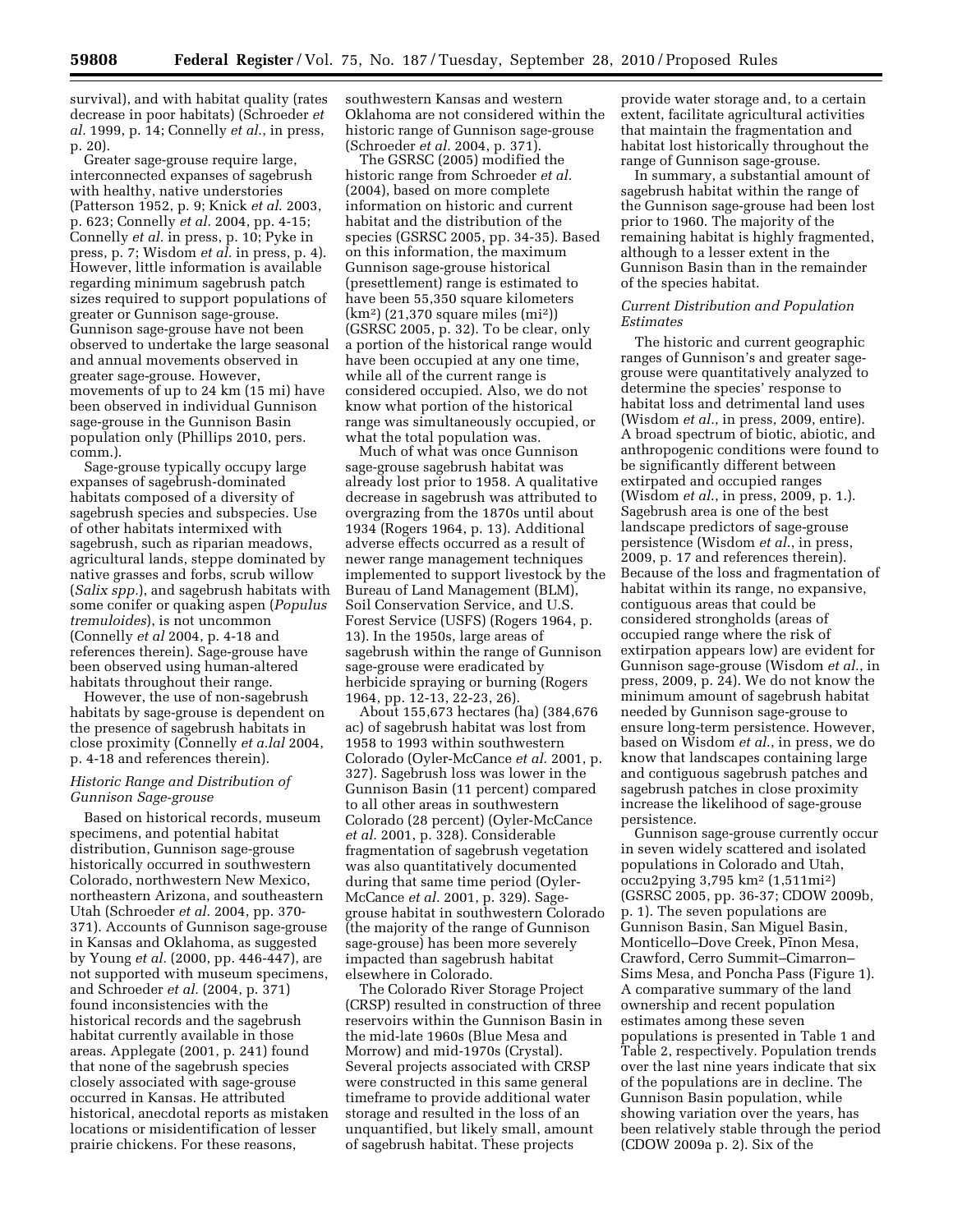populations are very small and fragmented (all with less than 40,500 ha (100,000 acres) of habitat likely used by grouse and less than 50 males counted

on leks) (CDOW 2009a, p. 5). The San Miguel population, the second largest, comprises six fragmented subpopulations.

Figure 1. Locations of Current Gunnison Sage-grouse Populations.



TABLE 1. PERCENT SURFACE OWNERSHIP OF TOTAL GUNNISON SAGE-GROUSE OCCUPIED<sup>A</sup> HABITAT (FROM GSRSC<sup>B</sup> 2005, PP. D-3-D-6; CDOWC 2009B, P. 1)

|                                     |          |         |             |                        |              |             |                                     | Gunnison Sage-grouse Occupied Habitat Management and Ownership |         |
|-------------------------------------|----------|---------|-------------|------------------------|--------------|-------------|-------------------------------------|----------------------------------------------------------------|---------|
| Population                          | hectares | acres   | <b>BLMd</b> | <b>NPS<sup>e</sup></b> | <b>USFSf</b> | <b>CDOW</b> | CO<br><b>State</b><br>Land<br>Board | State of<br>UT                                                 | Private |
|                                     |          |         | $\%$        | $\%$                   | $\%$         | $\%$        | $\%$                                | $\%$                                                           | $\%$    |
| <b>Gunnison Basin</b>               | 239,953  | 592,936 | 51          | 2                      | 14           | 3           | $<$ 1                               | 0                                                              | 29      |
| San Miguel Basin                    | 41,022   | 101,368 | 369         | $\mathbf 0$            |              | 11          | 3 <sup>g</sup>                      | 0                                                              | 499     |
| Monticello-Dove Creek<br>(Combined) | 45,275   | 111,877 | 7           | 0                      | 0            | 3           | 0                                   | $<$ 1                                                          | 90      |
| Dove Creek                          | 16,706   | 41,282  | 11          | $\mathbf 0$            | 0            | 8           | 0                                   | 0                                                              | 81      |
| Monticello                          | 28,569   | 70,595  | 4           | $\mathbf 0$            | 0            | 0           | $\Omega$                            |                                                                | 95      |
| Piñon Mesa                          | 15,744   | 38,904  | 28          | $\mathbf 0$            | 2            | 19          | 0                                   | 0                                                              | 51      |
| Cerro Summit-Cimarron-<br>Sims Mesa | 15,039   | 37,161  | 13          | $<$ 1                  | 0            | 11          | 0                                   | 0                                                              | 76      |
| Crawford                            | 14,170   | 35,015  | 63          | 12                     | 0            | 2           | 0                                   | 0                                                              | 23      |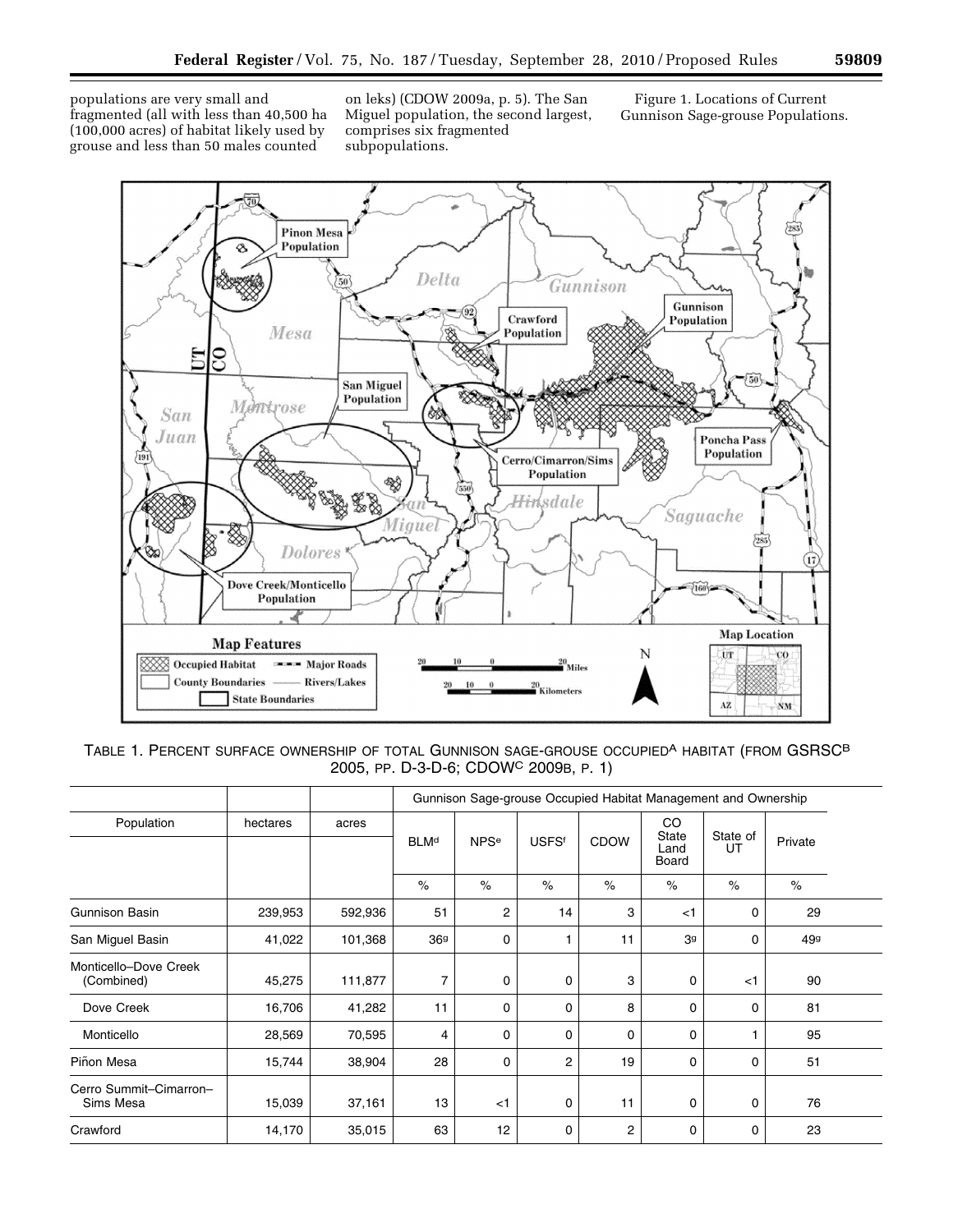## TABLE 1. PERCENT SURFACE OWNERSHIP OF TOTAL GUNNISON SAGE-GROUSE OCCUPIED<sup>A</sup> HABITAT (FROM GSRSC<sup>B</sup> 2005, PP. D-3-D-6; CDOWC 2009B, P. 1)—Continued

|             |          |         |             |                        |              |             |                                         | Gunnison Sage-grouse Occupied Habitat Management and Ownership |         |
|-------------|----------|---------|-------------|------------------------|--------------|-------------|-----------------------------------------|----------------------------------------------------------------|---------|
| Population  | hectares | acres   | <b>BLMd</b> | <b>NPS<sup>e</sup></b> | <b>USFSf</b> | <b>CDOW</b> | <sub>CO</sub><br>State<br>Land<br>Board | State of<br>UT                                                 | Private |
|             |          |         | $\%$        | $\%$                   | %            | %           | $\%$                                    | $\%$                                                           | $\%$    |
| Poncha Pass | 8,262    | 20,415  | 48          | 0                      | 26           |             |                                         |                                                                | 23      |
| Rangewide   | 379,464  | 937,676 | 42          | 2                      | 10           | 5           | $\leq$ 1                                | د>                                                             | 41      |

aOccupied Gunnison sage-grouse habitat is defined as areas of suitable habitat known to be used by Gunnison sage-grouse within the last 10 years from the date of mapping, and areas of suitable habitat contiguous with areas of known use, which have no barriers to grouse movement<br>from known use areas (GSRSC 2005, p. 54).

bGunnison Sage-grouse Rangewide Steering Committee

cColorado Division of Wildlife

dBureau of Land Management

eNational Park Service

f United States Forest Service

gEstimates reported in San Miguel Basin Gunnison Sage-grouse Conservation Plan (2009 p. 28) vary by up to 2 percent in these categories from those reported here. We consider these differences insignificant.

TABLE 2. GUNNISON SAGE-GROUSE POPULATION ESTIMATES BY YEAR DERIVED FROM THE FORMULA PRESENTED IN THE GUNNISON SAGE-GROUSE RANGEWIDE CONSERVATION PLAN (GSRSCA 2005, PP. 44-45) APPLIED TO HIGH MALE COUNTS ON LEKS (CDOWB 2009A, P. 2).

|                                            |       | <b>Estimated Population</b> |       |       |       |       |       |       |       |                  |
|--------------------------------------------|-------|-----------------------------|-------|-------|-------|-------|-------|-------|-------|------------------|
|                                            |       |                             |       |       | Year  |       |       |       |       |                  |
| Population                                 | 2001  | 2002                        | 2003  | 2004  | 2005  | 2006  | 2007  | 2008  | 2009  | 2010             |
| Gunnison<br><b>Basin</b>                   | 3,493 | 3,027                       | 2,453 | 2,443 | 4,700 | 5,205 | 4,616 | 3,669 | 3,817 | 3,655            |
| San Miguel<br><b>Basin</b>                 | 392   | 383                         | 250   | 255   | 334   | 378   | 324   | 216   | 162   | 123              |
| Monticello-<br>Dove Creek<br>(Combined)    | 363   | 270                         | 186   | 162   | 196   | 191   | 245   | 245   | 191   | n/a <sup>c</sup> |
| Monticello                                 | 231   | 172                         | 147   | 152   | 162   | 118   | 216   | 216   | 182   | n/a <sup>c</sup> |
| Dove Creek                                 | 132   | 98                          | 39    | 10    | 34    | 74    | 29    | 29    | 10    | 44               |
| Piñon Mesa                                 | 152   | 132                         | 123   | 142   | 167   | 152   | 123   | 108   | 78    | 74               |
| Cerro<br>Summit-<br>Cimarron-<br>Sims Mesa | 59    | 39                          | 29    | 39    | 25    | 49    | 34    | 10    | 39    | 5                |
| Crawford                                   | 137   | 206                         | 118   | 128   | 191   | 201   | 113   | 103   | 78    | 20               |
| Poncha Pass                                | 25    | 44                          | 34    | 39    | 44    | 44    | 25    | 25    | 20    | 15               |
| Totals                                     | 4,621 | 4,101                       | 3,194 | 3,208 | 5,656 | 6,220 | 5,480 | 4,376 | 4,386 | n/a <sup>c</sup> |

aGunnison Sage-grouse Rangewide Steering Committee

bColorado Division of Wildlife

c2010 lek count data for the Monticello group was not available at the time of publication

*Gunnison Basin Population* – The Gunnison Basin is an intermontane basin that includes parts of Gunnison and Saguache Counties, Colorado. The current Gunnison Basin population is distributed across approximately 240,000 ha (593,000 ac), roughly centered on the town of Gunnison.

Elevations in the area range from 2,300 to 2,900 m (7,500 to 9,500 ft). Approximately 70 percent of the land area is managed by Federal agencies (67 percent) and CDOW (3 percent), and the remaining 30 percent comprises primarily private lands. Big sagebrush (*Artemesia tridentata*) dominates the

upland vegetation and has a highly variable growth form depending on local site conditions. In 2009, 83 leks were surveyed for breeding activity in the Gunnison Basin, and 42 of these leks were active (at least two males in attendance during at least two of four 10–day count periods), 6 inactive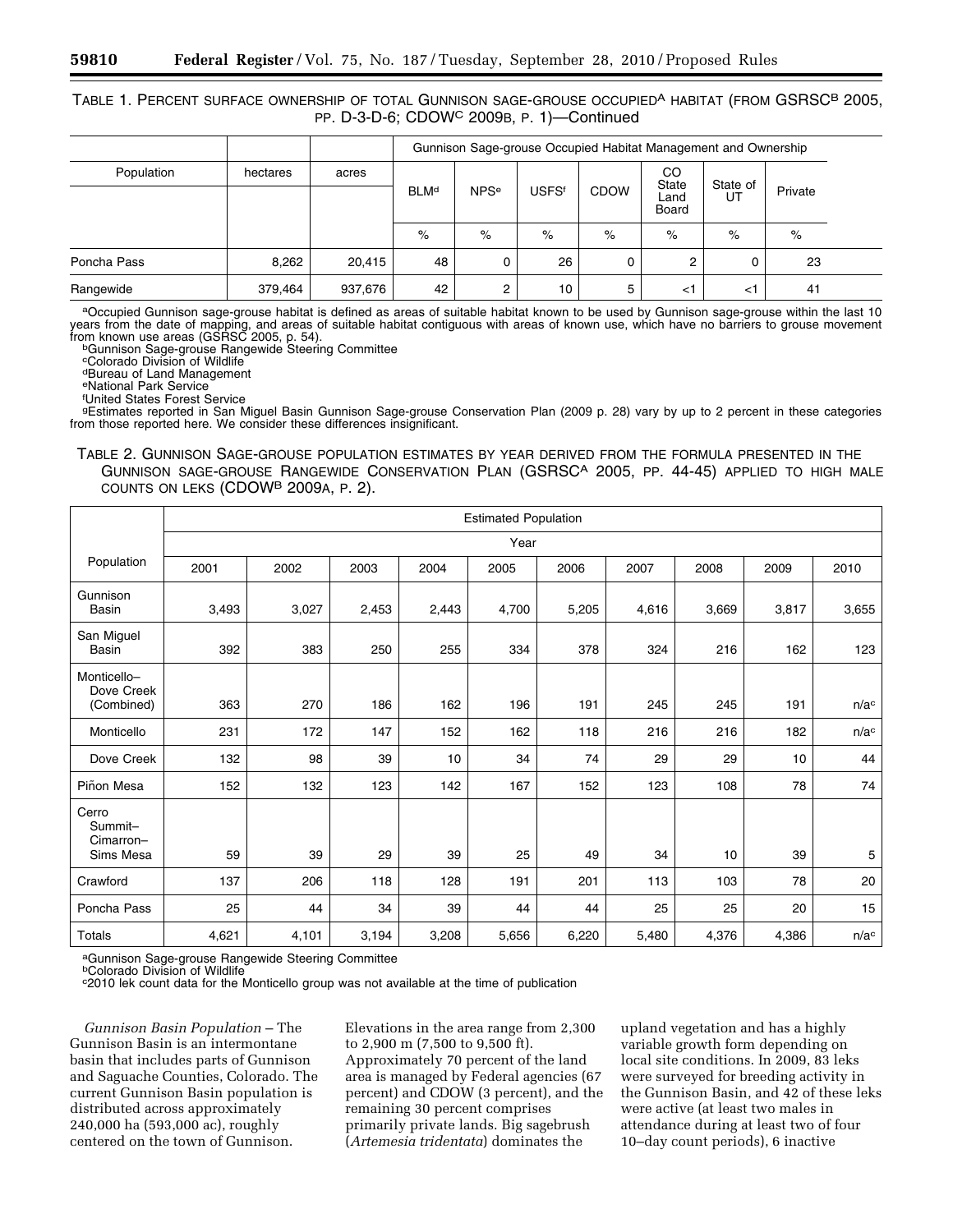(inactive for at least 5 consecutive years), 9 historic (inactive for at least 10 consecutive years), and 26 were of unknown status (variability in counts resulted in lek not meeting requirements for active, inactive, or historic) (CDOW 2009d, pp. 28-30). Approximately 45 percent of leks in the Gunnison Basin occur on private land and 55 percent on public land, primarily BLM (GSRSC 2005, p. 75). The 2010 population estimate for the Gunnison Basin was 3,655 (CDOW 2010a, p. 2). Rogers (1964, p. 20) stated that Gunnison County was one of five counties containing the majority of sage-grouse in Colorado in 1961. The vast majority (87 percent) of Gunnison sage-grouse are now found only in the Gunnison Basin population.

*San Miguel Basin Population* – The San Miguel Basin population is in Montrose and San Miguel Counties in Colorado, and is composed of six small subpopulations using different areas— (Dry Creek Basin, Hamilton Mesa, Miramonte Reservoir, Gurley Reservoir, Beaver Mesa, and Iron Springs) occupying a total of approximately 41,000 ha (101,000 ac). Some of these six areas are used year-round by sagegrouse, and others are used seasonally. The overall acreage figure for this population is heavily skewed by the large percentage (approximately 62 percent) of land in the Dry Creek Basin (San Miguel Basin Gunnison Sagegrouse Working Group 2009, p. 28). The Dry Creek Basin area contains some of the poorest habitat and smallest grouse populations in the San Miguel population (San Miguel Basin Gunnison sage-grouse Conservation Plan 2009, pp. 28, 36). Gunnison sage-grouse in the San Miguel Basin move widely between these areas (Apa 2004, p. 29; Stiver and Gibson 2005, p. 12). The area encompassed by this population is believed to have once served as critical migration corridors between populations to the north (Cerro Summit–Cimarron–Sims Mesa) and to the south (Monticello-Dove Creek) (San Miguel Basin Gunnison Sage-grouse Working Group 2009, p. 9).

Sagebrush habitat in the Dry Creek Basin area is patchily distributed, and the understory is either lacking in grass and forb diversity or nonexistent. Where irrigation is possible, private lands in the southeast portion of Dry Creek Basin are cultivated. Sagebrush habitat on private land has been heavily thinned or removed entirely (GSRSC 2005, p. 96). Gunnison sage-grouse use the Hamilton Mesa area (1,940 ha (4,800 ac)) in the summer, but use of Hamilton Mesa during other seasons is unknown. Gunnison sage-grouse occupy approximately 4,700 ha (11,600 ac)

around Miramonte Reservoir (GSRSC 2005, p. 96). Sagebrush stands there are generally contiguous with a mixed grass and forb understory. Occupied habitat at the Gurley Reservoir area (3,305 ha (7,500 ac)) is heavily fragmented by urban development, and the understory is a mixed grass and forb community. Farming attempts in the early 20th century led to the removal of much of the sagebrush, although agricultural activities are now restricted primarily to the seasonally irrigated crops (hay meadows), and sagebrush has reestablished in most of the failed pastures. However, grazing pressure and competition from introduced grasses have kept the overall sagebrush representation low (GSRSC 2005, pp. 96-97). Sagebrush stands in the Iron Springs and Beaver Mesa areas (2,590 ha and 3,560 ha (6,400 ac and 8,800 ac respectively)) are contiguous with a mixed grass understory. The Beaver Mesa area has numerous scattered patches of oakbrush (*Quercus gambelii*). Rogers (1964, p. 9) reported that all big sagebrush-dominated habitats in San Miguel and Montrose Counties were historically used by Gunnison sagegrouse.

The 2010 population estimate for the entire San Miguel Basin was 123 individuals on nine leks (CDOW 20010, p. 3). With the exception of 2007, CDOW has been translocating Gunnison sage-grouse from the Gunnison Basin to Dry Creek Basin on a yearly basis since the spring of 2006 (CDOW 2009a, p. 133). In the spring of 2006, six individuals were released near the Desert Lek. An additional two individuals were released in the fall. Nine individuals were translocated in the spring of 2008. An additional 30 individuals were translocated in the fall of 2009. A 40 to 50 percent mortality rate has been observed within the first year after release, compared to an average annual mortality rate of approximately 20 percent for radiomarked adult sage-grouse (CDOWa 2009, p. 9).

*Monticello–Dove Creek Population* – This population is divided into two disjunct subpopulations of Gunnison sage-grouse. Currently, the largest group is near the town of Monticello, in San Juan County, Utah. Gunnison sagegrouse in this subpopulation inhabit a broad plateau on the northeast side of the Abajo Mountains, with fragmented patches of sagebrush interspersed with large grass pastures and agricultural fields. The Utah Division of Wildlife Resources (UDWR) estimated population numbers between 583 and 1,050 individuals in 1972 and between 178 and 308 individuals in 2002 (UDWR

2009, 29.21 p. 1). The UDWR estimates that Gunnison sage-grouse currently occupy about 24,000 ha (60,000 ac) in the Monticello area. The 2009 population estimate for Monticello was 182 individuals with three active and one inactive leks (UDWR 2009, p. 5).

The Dove Creek subpoulation is located primarily in western Dolores County, Colorado, north and west of Dove Creek, although a small portion of occupied habitat extends north into San Miguel County. Habitat north of Dove Creek is characterized as mountain shrub habitat, dominated by oakbrush interspersed with sagebrush. The area west of Dove Creek is dominated by sagebrush, but the habitat is highly fragmented. Lek counts in the Dove Creek area were over 50 males in 1999, suggesting a population of about 245 birds, but declined to 2 males in 2009 (CDOW 2009a, p. 71), suggesting a population of 10 birds. A new lek was found in 2010, and the 2010 population estimate was 44 individuals on 2 leks (CDOW 2010, p. 1). Low sagebrush canopy cover, as well as low grass height, exacerbated by drought, may have led to nest failure and subsequent population declines (Connelly *et al.*  2000a, p. 974; Apa 2004, p. 30). Rogers (1964, p. 9) reported that all sagebrushdominated habitats in Dolores and Montezuma Counties within Gunnison sage-grouse range in Colorado were historically used by Gunnison sagegrouse.

Pinon Mesa Population - The Pinon Mesa population occurs on the northwest end of the Uncompahgre Plateau in Mesa County, about 35 km (22 mi) southwest of Grand Junction, Colorado. The 2010 population estimate for Pinon Mesa was 74 (CDOW 2010, p. 2). Of the ten known leks, only four were active in 2009 (CDOW, 2009a, p. 3). The Pinon Mesa area may have additional leks, but the high percentage of private land, a lack of roads, and heavy snow cover during spring make locating additional leks difficult. Gunnison sage-grouse likely occurred historically in all suitable sagebrush habitat in the Pinon Mesa area, including the Dominguez Canyon area of the Uncompaghre Plateau, southeast of Pinon Mesa proper (Rogers 1964, p. 114). Their current distribution has been substantially reduced from historic levels to 15,744 ha (38,904 ac) (GSRSC 2005, p. 87).

*Crawford Population* – The Crawford population of Gunnison sage-grouse is in Montrose County, Colorado, about 13 km (8 mi) southwest of the town of Crawford and north of the Gunnison River. Basin big sagebrush (*Artemisia tridentata tridentata*) and black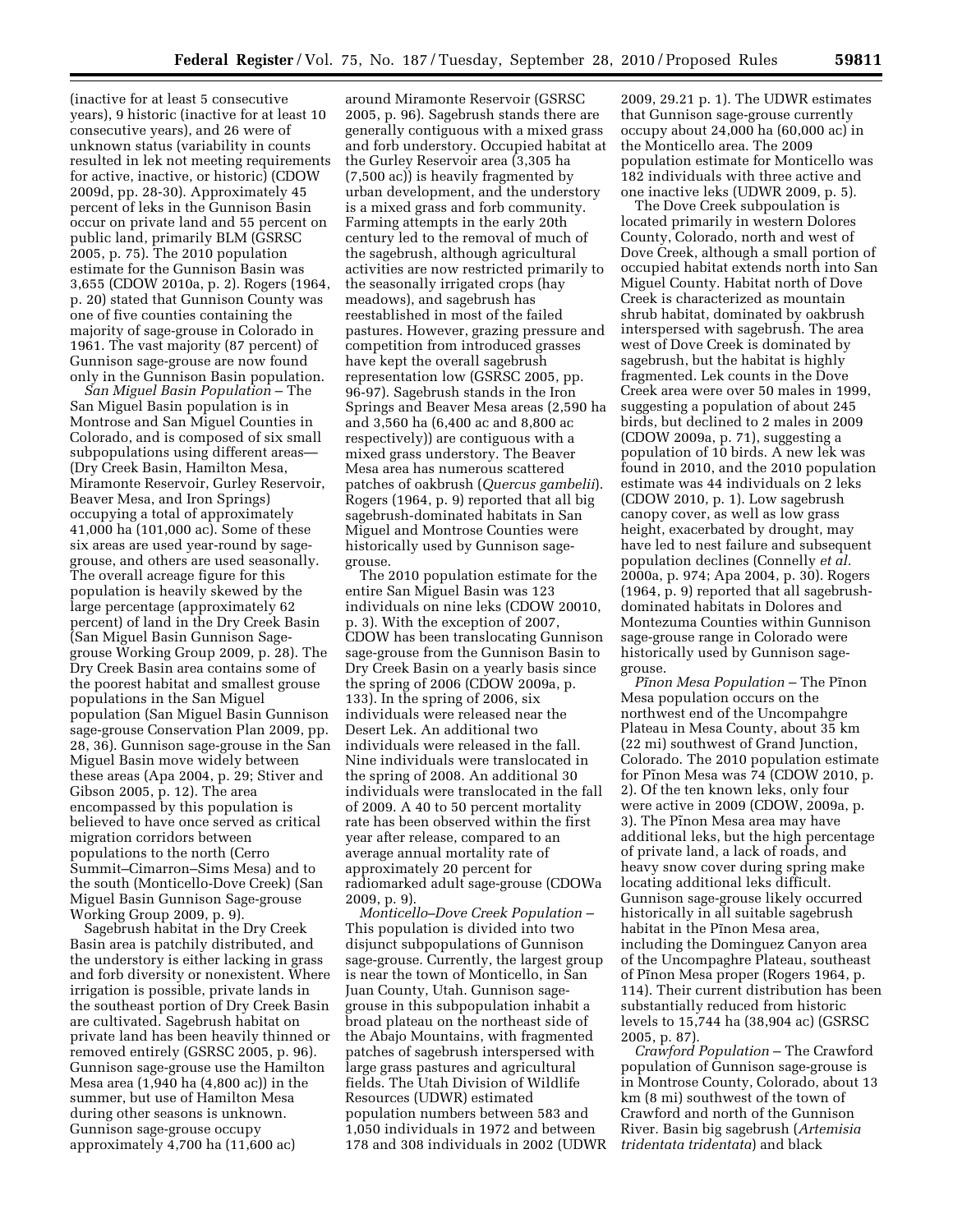sagebrush (*A. nova*) dominate the mid-

elevation uplands (GSRSC 2005, p. 62). The 2010 population estimate for Crawford was 20 individuals (CDOW 2010, p. 1) in 14,170 ha (35,015 ac) of occupied habitat. Four active leks are currently in the Crawford population on BLM lands in sagebrush habitat adjacent to an 11-km (7-mi) stretch of road. This area represents the largest contiguous sagebrush-dominated habitat within the Crawford boundary (GSRSC 2005, p. 64).

*Cerro Summit–Cimarron–Sims Mesa Population* – This population is divided into two geographically separated subpopulations, both in Montrose County, Colorado. The Cerro Summit– Cimarron subpopulation is centered about 24 km (15 mi) east of Montrose. The habitat consists of 15,039 ha (37,161 ac) of patches of sagebrush habitat fragmented by oakbrush and irrigated pastures. Five leks are currently known in the Cerro Summit– Cimarron group, but only one individual was observed on one lek in 2010 resulting in a population estimate of 5 individuals for the population (CDOW 2010, p. 1). Rogers (1964, p. 115) noted a small population of sagegrouse in the Cimarron River drainage, but did not report population numbers. He noted that lek counts at Cerro Summit in 1959 listed four individuals.

The Sims Mesa area, about 11 km (7 mi) south of Montrose, consists of small patches of sagebrush that are heavily fragmented by pinyon-juniper, residential and recreational development, and agriculture. The one known lek in Sims Mesa has lacked Gunnison sage-grouse attendance for the last six years, which indicates this population is likely extirpated (CDOW 2009a, p. 43). In 2000, the CDOW translocated six Gunnison sage-grouse from the Gunnison Basin to Sims Mesa (Nehring and Apa 2000, p. 12). Rogers (1964, p. 95) recorded eight males in a lek count at Sims Mesa in 1960. We do not know if sage-grouse move between the Cerro Summit–Cimarron and Sims Mesa subpopulations.

*Poncha Pass Population* – The Poncha Pass Gunnison sage-grouse population is located in Saguache County, approximately 16 km (10 mi) northwest of Villa Grove, Colorado. This population was established through the reintroduction of 30 birds from the Gunnison Basin in 1971 and 1972 during efforts to reintroduce the species to the San Luis Valley (GSRSC 2005, p. 94). The known population distribution is in 8,262 ha (20,415 ac) of sagebrush habitat from the summit of Poncha Pass extending south for about 13 km (8 mi) on either side of U.S. Highway 285.

Sagebrush in this area is continuous with little fragmentation; sagebrush habitat quality throughout the area is adequate to support the species (Nehring and Apa 2000 p. 25). San Luis Creek runs through the area, providing a year-round water source and lush, wet meadow riparian habitat for broodrearing.

A high male count of 3 males was made in 2010 (CDOW 2009a, p. 121), resulting in an estimated population size of 15 for the Poncha Pass population (CDOW 2010, p. 3). The only current lek is located on BLMadministered land. In 1992, a CDOW effort to simplify hunting restrictions inadvertently opened the Poncha Pass area to sage-grouse hunting, and at least 30 grouse were harvested from this population. Due to declining population numbers since the 1992 hunt, CDOW translocated 24 additional birds from the Gunnison Basin (Nehring and Apa 2000, p. 11). In 2001 and 2002, an additional 20 and 7 birds, respectively, were moved to Poncha Pass by the CDOW (GSRSC 2005, p. 94). Translocated females have bred successfully (Apa 2004, pers. comm.), and display activity resumed on the historic lek in spring 2001.

## **Summary of Information Pertaining to the Five Factors**

Section 4 of the Act (16 U.S.C. 1533), and implementing regulations (50 CFR 424), set forth procedures for adding species to the Federal Lists of Endangered and Threatened Wildlife and Plants. Under section 4(a)(1) of the Act, a species may be determined to be endangered or threatened based on any of the following five factors: (1) The present or threatened destruction, modification, or curtailment of its habitat or range; (2) overutilization for commercial, recreational, scientific, or educational purposes; (3) disease or predation; (4) the inadequacy of existing regulatory mechanisms; or (5) other natural or manmade factors affecting its continued existence. In making this finding, information pertaining to the Gunnison sage-grouse, in relation to the five factors provided in section 4(a)(1) of the Act, is discussed below.

In considering what factors might constitute threats to a species, we must look beyond the exposure of the species to a factor to evaluate whether the species may respond to the factor in a way that causes actual impacts to the species. If there is exposure to a factor and the species responds negatively, the factor may be a threat and we attempt to determine how significant a threat it is. The threat is significant if it drives, or contributes to, the risk of extinction

of the species such that the species warrants listing as endangered or threatened as those terms are defined in the Act.

The Gunnison Basin contains 87 percent of the current rangewide Gunnison sage-grouse population and 62 percent of the area occupied by the species. The remaining six populations cumulatively and individually have substantially smaller population sizes and occupy substantially less habitat than the Gunnison Basin population (see Table 2).

## **A. The Present or Threatened Destruction, Modification, or Curtailment of Its Habitat or Range**

Sagebrush habitats within the range of Gunnison sage-grouse are becoming increasingly fragmented as a result of various changes in land uses and the expansion in the density and distribution of invasive plant species (Oyler-McCance *et al.* 2001, pp. 329- 330; Schroeder *et al.* 2004, p. 372). Habitat fragmentation is the separation or splitting apart of previously contiguous, functional habitat components of a species. Fragmentation can result from direct habitat losses that leave the remaining habitat in noncontiguous patches, or from alteration of habitat areas that render the altered patches unusable to a species (i.e., functional habitat loss). Functional habitat losses include disturbances that change a habitat's successional state or remove one or more habitat functions; physical barriers that preclude use of otherwise suitable areas; or activities that prevent animals from using suitable habitat patches due to behavioral avoidance.

A variety of human developments including roads, energy development, and other factors that cause habitat fragmentation have contributed to or been associated with Gunnison and greater sage-grouse extirpation (Wisdom *et al.* in press, p. 18). Based on a quantitative analysis of environmental factors most closely associated with extirpation, no strongholds (areas where the risk of Gunnison sage-grouse extirpation is low) exist (Wisdom *et al.*  in press, p. 26). Estimating the impact of habitat fragmentation on sage-grouse is complicated by time lags in response to habitat changes (Garton *et al.,* in press, p. 71), particularly since these relatively long-lived birds will continue to return to altered breeding areas (leks, nesting areas, and early brood-rearing areas) due to strong site fidelity despite nesting or productivity failures (Rogers 1964, pp. 35-40; Wiens and Rotenberry 1985, p. 666; Young 1994, p. 42; Lyon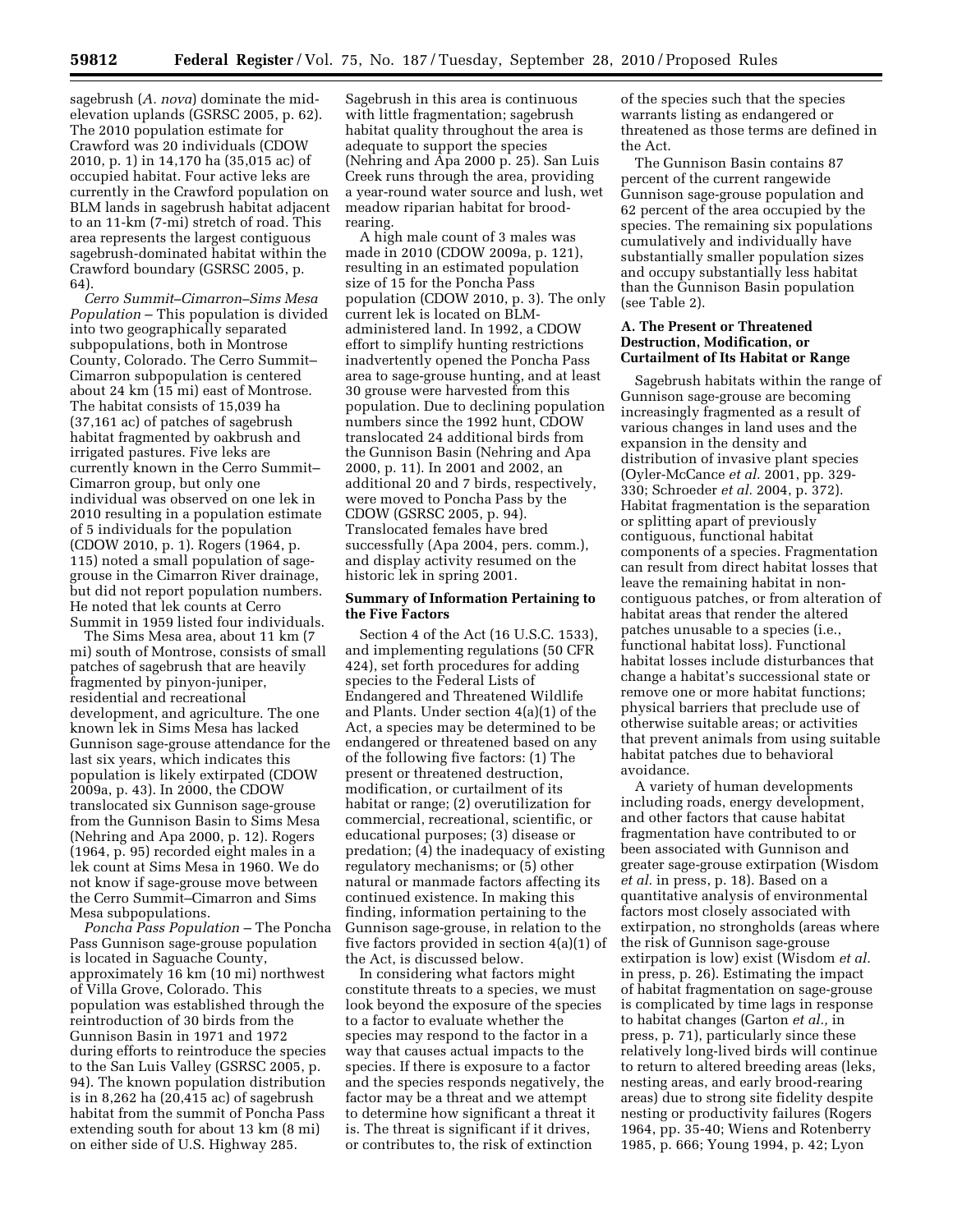2000, p. 20, Connelly *et al.* 2004, p. 45; Holloran and Anderson 2005, p. 747).

Habitat fragmentation can have an adverse effect on Gunnison sage-grouse populations. Many of the factors that result in fragmentation may be exacerbated by the effects of climate change, which may influence long-term habitat and population trends. The following sections examine factors that can contribute to habitat fragmentation to determine whether they threaten Gunnison sage-grouse and their habitat.

## *Historic Modification of Gunnison Sagegrouse Habitat*

The historic and current distribution of the Gunnison sage-grouse closely matches the distribution of sagebrush. Potential Gunnison sage-grouse range is estimated to have been 5,536,358 ha (13,680,640 ac) historically (GSRSC 2005, p. 32). Gunnison sage-grouse currently occupy approximately 379,464 ha (937,676 ac) in southwestern Colorado and southeastern Utah (CDOW 2009b, p. 1; GSRSC 2005, p. 81), an area that represents approximately 7 percent of the species' potential historic range. The following describes the factors affecting Gunnison sage-grouse and Gunnison sage-grouse habitat within the current range of the species.

The onset of EuroAmerican settlement in the late 1800s resulted in significant alterations to sagebrush ecosystems throughout North America (West and Young 2000, pp. 263-265; Miller *et al*. in press, p. 6), primarily as a result of urbanization, agricultural conversion, and irrigation projects. Areas that supported basin big sagebrush (*Artemisia tridentata* ssp. *tridentata*) were among the first sagebrush community types converted to agriculture because their typical soils and topography are well suited for agriculture (Rogers 1964, p. 13).

In southwestern Colorado, Oyler-McCance *et al.* (2001, p. 326) found that, between 1958 and 1993, 20 percent (155,673 ha (384,676 ac)) of sagebrush was lost in Colorado, and 37 percent of sagebrush plots examined were fragmented. In another analysis, it was estimated that approximately 342,000 ha (845,000 ac) of sagebrush, or 13 percent of the pre-EuroAmerican settlement sagebrush extent, were lost in Colorado, which includes both greater sage-grouse and Gunnison sage-grouse habitat (Boyle and Reeder 2005, p. 3-3). However, the authors noted that the estimate of historic sagebrush area used in their analyses was conservative, possibly resulting in a substantial underestimate of historic sagebrush losses (Boyle and Reeder 2005, p. 3-4). Within the range of Gunnison sage-

grouse, the principal areas of sagebrush loss were in the Gunnison Basin, San Miguel Basin, and areas near Dove Creek, Colorado. The authors point out that the rate of loss in the Gunnison Basin was lower than other areas of sagebrush distribution in Colorado. The Gunnison Basin contains approximately 250,000 ha (617,000 ac) of sagebrush; this area partially comprises other habitat types such as riparian areas and patches of non-sagebrush vegetation types, including aspen forest, mixedconifer forest, and oakbrush (Boyle and Reeder 2005, p. 3-3). Within the portion of the Gunnison Basin currently occupied by Gunnison sage-grouse, 170,000 ha (420,000 ac) comprises exclusively sagebrush vegetation types, as derived from Southwest Regional Gap Analsis Project (SWReGAP) landcover data (multi-season satellite imagery acquired between 1999 and 2001) (USGS 2004, entire).

## *Conversion to Agriculture*

While sage-grouse may forage on agricultural croplands, they avoid landscapes dominated by agriculture (Aldridge *et al.* 2008, p. 991). Influences resulting from agricultural activities extend into adjoining sagebrush, and include increased predation and reduced nest success due to predators associated with agriculture (Connelly *et al*. 2004, p. 7-23). Agricultural conversion can provide some limited benefits for sage-grouse. Some crops, such as alfalfa (*Medicago sativa*) and young bean sprouts (*Phaseolus* spp.), are eaten or used for cover by Gunnison sage-grouse (Braun 1998, pers. comm.). However, crop monocultures do not provide adequate year-round food or cover (GSRSC 2005, pp. 22-30).

*Current Agriculture in All Gunnison Sage-grouse Population Areas* – The following estimates of land area dedicated to agriculture (including grass/forb pasture) were derived from SWReGAP landcover data (USGS 2004, entire). Habitat conversion to agriculture is most prevalent in the Monticello– Dove Creek population area where approximately 23,220 ha (57,377 ac) or 51 percent of Gunnison sage-grouse occupied range is currently in agricultural production. In the Gunnison Basin, approximately 20,754 ha (51,285 ac) or 9 percent of the occupied range is currently in agricultural production. Approximately 6,287 ha (15,535 ac) or 15 percent of the occupied range in the San Miguel Basin is currently in agricultural production. In the Cerro Summit–Cimarron–Sims Mesa population, approximately 14 percent (5,133 ha (2,077 ac)) of the occupied range is currently in

agricultural production. Habitat conversion due to agricultural activities is limited in the Crawford, Pinon Mesa, and Poncha Pass populations, with 3 percent or less of the occupied range currently in agricultural production in each of the population areas.

Other than in Gunnison County, total area of harvested cropland has declined over the past two decades in all counties within the occupied range of Gunnison sage-grouse (USDA NASS 2010, entire). Information on the amount of land area devoted to cropland was not available for Gunnison County, most likely because the majority of agricultural land use in the county is for hay production. However, total area in hay production has correspondingly declined in Gunnison County over the past two decades (USDA NASS 2009, p. 1). Because of this long-term trend in reduced land area devoted to agriculture, we do not expect a significant amount of Gunnison sagegrouse habitat to be converted to agricultural purposes in the future.

*Conservation Reserve Program* – The loss of Gunnison sage-grouse habitat to conversion to agriculture has been mitigated somewhat by the Conservation Reserve Program (CRP). The CRP is administered by the United States Department of Agriculture (USDA) Farm Service Agency (FSA) and provides incentives to agricultural landowners to convert certain cropland to more natural vegetative conditions. Except in emergency situations, CRPenrolled lands are not hayed or grazed.

Lands within the occupied range of Gunnison sage-grouse enrolled into the CRP are limited to Dolores and San Miguel counties in Colorado, and San Juan County in Utah (USDA FSA 2010, entire). From 2000 to 2008, CRPenrollment averaged 10,622 ha (26,247 ac) in Dolores County, 1,350 ha (3,337 ac) in San Miguel County, and 14,698 ha (36,320 ac) in San Juan County (USDA FSA 2010, entire). These CRP enrolled areas potentially constitute approximately 56 percent of the Monticello–Dove Creek population and 3 percent of the San Miguel population; however, we are unsure of the proportion of these CRP lands that are within Gunnison sage-grouse habitat. Approximately 735 ha (1,816 ac) of leases on these CRP-enrolled lands expired on September 30, 2009, and 10,431 ha (25,778 ac) are due to expire on September 30, 2010 (UDWR 2009, p. 7).

In San Juan County, Gunnison sagegrouse use CRP lands in proportion to their availability (Lupis *et al.* 2006, p. 959). The CRP areas are used by grouse primarily as brood-rearing habitat, but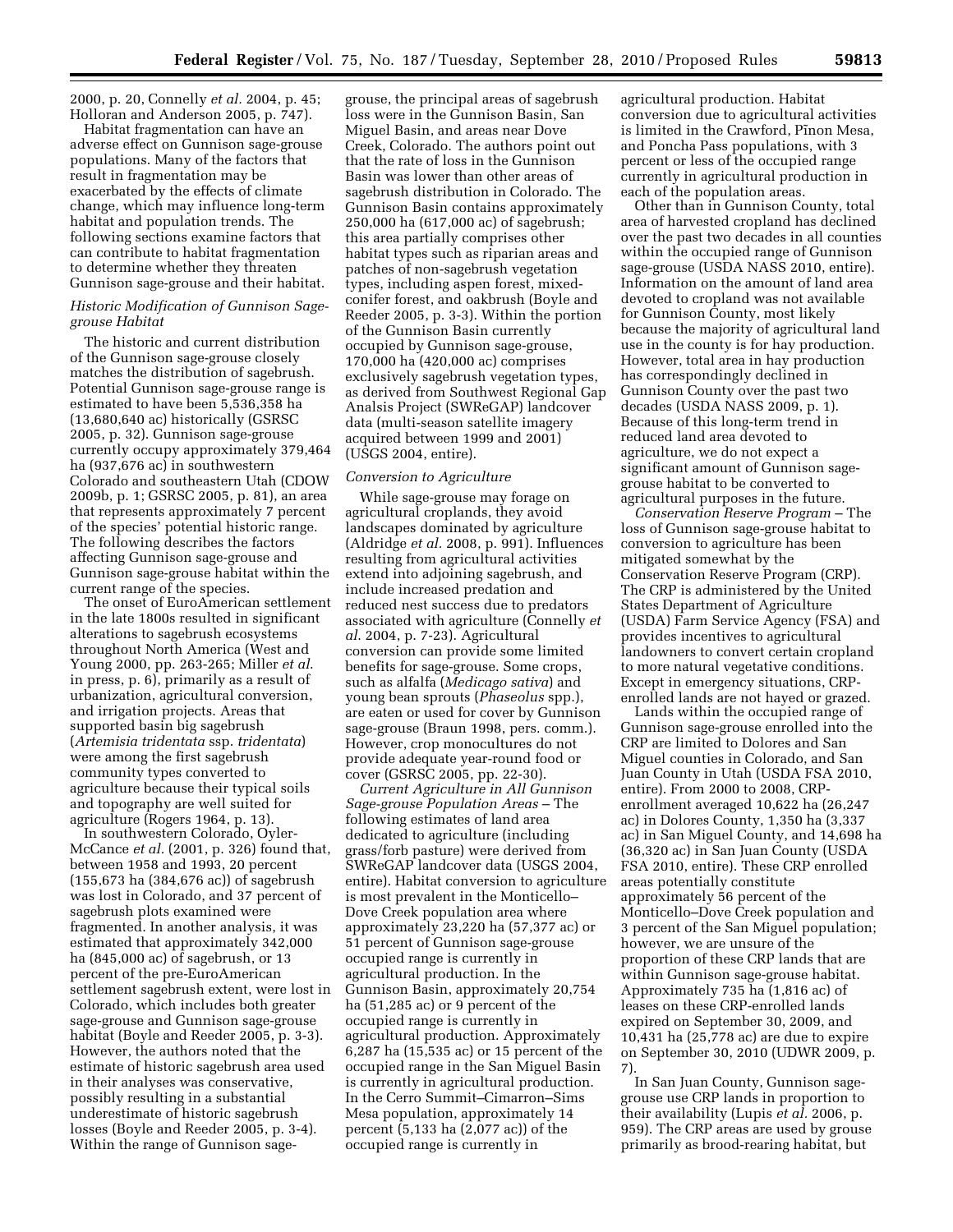these areas vary greatly in plant diversity and forb abundance, and generally lack any shrub cover (Lupis *et al.* 2006, pp. 959-960). In response to a severe drought, four CRP parcels totaling 1,487 ha (3,674 ac) in San Juan County, UT, were emergency grazed for a duration of 1 to 2 months in the summer of 2002 (Lupis 2006, p. 959).

Largely as a result of agricultural conversion, sagebrush patches in the Monticello–Dove Creek subpopulation area have progressively become smaller and more fragmented, which has limited the amount of available nesting and winter habitat (GSRSC 2005, pp. 82, 276). Overall, the CRP has protected a portion of the Monticello–Dove Creek population from more intensive agricultural use and development. However, the overall value of CRP lands is limited because they largely lack sagebrush cover required by Gunnison sage-sage grouse throughout most of the year. The CRP was renewed under the Food, Conservation, and Energy Act of 2008. A new CRP sign-up for individual landowners is not anticipated until 2012 and the extent to which existing CRP lands will be re-enrolled is unknown (UDWR 2009, p. 4).

## Summary of Conversion to Agriculture

Throughout the range of Gunnison sage-grouse there is a declining trend in the amount of land area devoted to agriculture. Therefore, although we expect a large proportion of land currently in agricultural production to remain so indefinitely, we do not expect significant additional, future habitat conversion to agriculture within the range of Gunnison sage-grouse. The loss of sagebrush habitat from 1958 to 1993 was estimated to be approximately 20 percent throughout the range of Gunnison sage-grouse (Oyler-McCance *et al.* 2001, p. 326). The exception is the Monticello–Dove Creek population where more than half of the occupied range is currently in agriculture or other land uses incompatible with Gunnison sage-grouse conservation. This habitat loss is being somewhat mitigated by the current enrollment of lands in the CRP. Even so, this relative scarcity of sagebrush cover indicates a high risk of population extirpation (Wisdom *et al.* in press, p. 19) for this population. Because of its limited extent, we do not consider the conversion of sagebrush habitats to agriculture alone to be a current or future significant threat to Gunnison sage-grouse and its habitat. However, we recognize lands already converted to agriculture are located throughout all Gunnison sage-grouse populations and are, therefore,

contributing to the fragmentation of remaining habitat.

#### *Water Development*

*Water Development in All Population Areas* – Irrigation projects have resulted in loss of sage-grouse habitat (Braun 1998, p. 6). Reservoir development in the Gunnison Basin flooded 3,700 ha (9,200 ac), or 1.5 percent of likely sagegrouse habitat (McCall 2005, pers. comm.). Three other reservoirs inundated approximately 2 percent of habitat in the San Miguel Basin population area (Garner 2005, pers. comm.). We are unaware of any plans for additional reservoir construction. Because of the small amount of Gunnison sage-grouse habitat lost to water development projects and the unlikelihood of future projects, we do not consider water development alone to be a current or future significant threat to the Gunnison sage-grouse. However, we expect these existing reservoirs to be maintained indefinitely, thus acting as another source of fragmentation of Gunnison sage-grouse habitat.

#### *Residential Development*

Human population growth in the rural Rocky Mountains is driven by the availability of natural amenities, recreational opportunities, aesthetically desirable settings, grandiose viewscapes, and perceived remoteness (Riebsame 1996, p. 396, 402; Theobald 1996, p. 408; Gosnell and Travis 2005, pp. 192-197; Mitchell *et al.* 2002, p. 6; Hansen *et al*. 2005, pp. 1899-1901). This human population growth is occurring throughout much of the range of Gunnison sage-grouse. The human population in all counties within the range of Gunnison sage-grouse averaged a 70 percent increase since 1980 (Colorado Department of Local Affairs (CDOLA) 2009a, pp. 2-3). The year 2050 projected human population for the Gunnison River basin (an area that encompasses the majority of the current range of Gunnison sage-grouse) is expected to be 2.3 times greater than the 2005 population (CWCB 2009, p. 15). The population of Gunnison County, an area that supports over 80 percent of all Gunnison sage-grouse, is predicted to more than double to approximately 31,100 residents by 2050 (CWCB 2009, p. 53).

The increase in residential and commercial development associated with the expanding human population is different from historic land use patterns (Theobald 2001, p. 548). The allocation of land for resource-based activities such as agriculture and livestock production is decreasing as the relative economic importance of these activities diminishes (Theobald 1996, p. 413; Sammons 1998, p. 32; Gosnell and Travis 2005, pp. 191-192). Currently, agribusiness occupations constitute approximately 3 percent of the total job base in Gunnison County (CDOLAb 2009, p. 4). Recent conversion of farm and ranch lands to housing development has been significant in Colorado (Odell and Knight 2001, p. 1144). Many large private ranches in the Rocky Mountains, including the Gunnison Basin, are being subdivided into both high-density subdivisions and larger, scattered ranchettes with lots typically greater than 14 ha (35 ac), which encompass a large, isolated house (Riebsame 1996, p. 399; Theobald 1996, p. 408).

The resulting pattern of residential development is less associated with existing town sites or existing subdivisions, and is increasingly exurban in nature (Theobald *et al*. 1996, pp. 408, 415; Theobald 2001, p. 546). Exurban development is described as low-density growth outside of urban and suburban areas (Clark *et al.* 2009, p. 178; Theobald 2004, p.140) with less than one housing unit per 1 ha (2.5 ac) (Theobald 2003, p. 1627; Theobald 2004, p. 139). The resulting pattern is one of increased residential lot size and the diffuse scattering of residential lots in previously rural areas with a premium placed on adjacency to federal lands and isolated open spaces (Riebsame *et al.* 1996, p. 396, 398; Theobald 1996, pp. 413, 417; Theobald 2001, p. 546; Brown *et al.* 2005, p. 1858). The residential subdivision that results from exurban development causes landscape fragmentation (Gosnell and Travis 2005, p. 196) primarily through the accumulation of roads, buildings, (Theobald 1996, p. 410; Mitchell *et al*. 2002, p. 3) and other associated infrastructure such as power lines, and pipelines. In the East River Valley of Gunnison County, residential development in the early 1990s increased road density by 17 percent (Theobald *et al*. 1996, p. 410). The habitat fragmentation resulting from this development pattern is especially detrimental to Gunnison sage-grouse because of their dependence on large areas of contiguous sagebrush (Patterson 1952, p. 48; Connelly *et al*. 2004, p. 4- 1; Connelly *et al*. in press a, p. 10; Wisdom *et al*. in press, p. 4).

*Residential Development in the Gunnison Basin Population Area* – Nearly three quarters (approximately 71 percent) of the Gunnison Basin population of Gunnison sage-grouse occurs within Gunnison County, with the remainder occurring in Saguache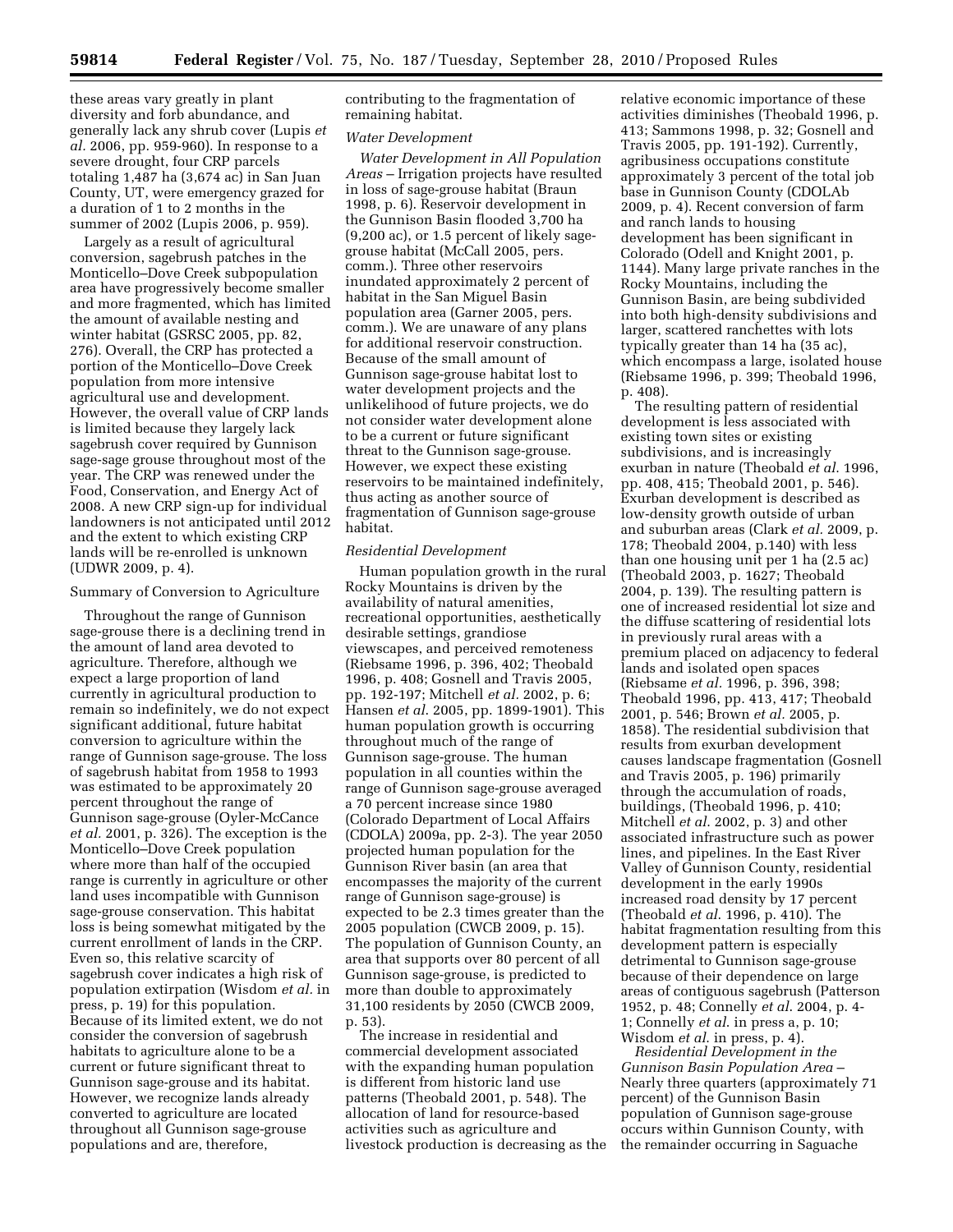County. Within Gunnison County, approximately 30 percent of the occupied range of this species occurs on private lands. We performed a GIS analysis of parcel ownership data that was focused on the spatial and temporal pattern of human development within occupied Gunnison sage-grouse habitat. Some of our analyses were limited to the portion of occupied habitat in Gunnison County because parcel data was only available for Gunnison County and not for Saguache County. The cumulative number of human developments has increased dramatically in Gunnison County, especially since the early 1970s (USFWS 2010a, p. 1). The number of new developments averaged approximately 70 per year from the late 1800s to 1969, increasing to approximately 450 per year from 1970 to 2008 (USFWS 2010a, pp. 2-5). Furthermore, there has been an increasing trend toward development away from major roadways (primary and secondary paved roads) into areas that had previously undergone very limited development in occupied Gunnison sage-grouse habitat (USFWS 2010b, p. 7). Between 1889 and 1968, there were approximately 51 human developments located more than 1.6 km (1 mi) from a major road in currently occupied Gunnison sage-grouse habitat. Between 1969 and 2008, this number increased to approximately 476 developments (USFWS 2010b, p. 7).

In order to assess the impacts of existing residential development, we relied on two evaluations of Gunnison sage-grouse response and habitat availability in relation to development. The first was a landscape-scale spatial model predicting Gunnison sage-grouse nesting probability in the Gunnison Basin (Aldridge *et al*. 2010, entire). The model indicated that Gunnison sagegrouse select nest sites in areas with moderate shrub cover, and avoid residential development within a radius of 1.5 km (0.9 mi) (Aldridge *et al.* 2010, p. 18). The model was applied to the entire Gunnison Basin population area to predict the likelihood of Gunnison sage-grouse nesting based on data from the western portion (Aldridge *et al.*  2010, p. 16). We used Aldridge *et al*. (2010)'s radius of 1.5 km (0.9 mi) avoidance distance to calculate the indirect effects likely from the current level of development within occupied Gunnison sage-grouse habitat in Gunnison County. We found that 49 percent of the land area within the range of Gunnison sage-grouse has at least one housing unit within a radius of 1.5 km (0.9 mi) (USFWS 2010b, p. 7). This

residential development is currently compromising the likelihood of use by Gunnison sage-grouse for nesting habitat in these areas.

Furthermore, since early broodrearing habitat is often in close proximity to nest sites (Connelly *et al.*  2000a, p. 971), the functional loss of nesting habitat is closely linked with the loss of early brood-rearing habitat. Limitations in the quality and quantity of nesting and early brood-rearing habitat are particularly problematic because Gunnison sage-grouse population dynamics are most sensitive during these life-history stages (GSRSC 2005, p. G-15). We recognize that the potential percentages of habitat loss mentioned above, whether direct or functional, will not necessarily correspond to the same percentage loss in sage-grouse numbers. The recent efforts to conserve Gunnison sagegrouse and their habitat within the Basin provide protection for the foreseeable future for several areas of high-quality habitat (see discussion in Factor D). Nonetheless, given the large landscape-level needs of this species, we expect this current level of habitat loss, degradation, and fragmentation, from residential development, as described above, to substantially limit the probability of persistence of Gunnison sage-grouse in the Gunnison Basin.

We also calculated a ''lower'' development impact scenario using the smaller impact footprint hypothesized by the GSRSC (2005, pp. 160-161). This analysis assumed that residential density in excess of one housing unit per 1.3 km2 (0.5 mi2) could cause declines in Gunnison sage-grouse populations. Within Gunnison County, 18 percent of the land area within the range of Gunnison sage-grouse currently has a residential density greater than one housing unit per 1.3 km2 (0.5 mi2) (USFWS 2010b, p. 8). Therefore, according to the GSRSC estimate of potential residential impacts, human residential densities in the Gunnison Basin population area are such that we expect they are limiting the Gunnison sage-grouse population in at least 18 percent of the population area.

We expect the density and distribution of human residences to expand in the future. Based on our GIS analysis, we estimate that approximately 20,236 ha (50,004 ac) of private lands on approximately 1,190 parcels not subject to conservation easements currently lack human development in occupied Gunnison sage-grouse habitat in Gunnison County (USFWS 2010b, p. 11). These lands are scattered throughout occupied

Gunnison sage-grouse habitat in the Gunnison Basin. We used the 20,236 ha (50,004 ac) as an initial basis to assess the potential impacts of future development. A lack of parcel data availability from surrounding counties precluded expanding this analysis beyond Gunnison County; however, the analysis area constitutes 71 percent of the Gunnison Basin population area. Approximately 93 percent of occupied Gunnison sage-grouse habitat in Gunnison County consists of parcels greater than 14.2 ha (35 ac), allowing exemptions from some county land development regulations. Applying a 1.7 percent average annual population increase under a ''middle'' growth scenario (CWCB 2009, p. 56) and an average 2.29 persons per household (CDOLA 2009b, p. 6) to the 2008 Gunnison County human population estimate results in the potential addition of nearly 7,000 housing units to the county by 2050.

Currently, approximately two-thirds of the human population in Gunnison County occurs within the currently mapped occupied range of Gunnison sage-grouse. Assuming this pattern will continue, two-thirds of the population increase will occur within occupied Gunnison sage-grouse habitat. The above projection could potentially result in the addition of approximately 4,630 housing units and the potential for 25,829 ha (63,824 ac) of new habitat loss, whether direct or functional, on parcels that currently have no development. Based on the estimated area of impact determined by Aldridge *et al*. (2010), this potential functional habitat loss constitutes an additional impact of 15 percent of the current extent of the Gunnison Basin population area (USFWS 2010b, p. 14). When combined with the existing loss, whether direct or functional, of 49 percent of Gunnison sage-grouse nesting habitat, the total amount of habitat subject to the indirect effects of residential development now and in the foreseeable future increases to 64 percent.

Using the same methodology as discussed above, but applying the estimated area of impact determined by GSRSC (2005, p. F-3), results in a future potential functional habitat loss of 9 percent. When combined with the existing loss, whether direct or functional, of 18 percent of Gunnison sage-grouse habitat, an estimated 27 percent of habitat will be functionally lost for Gunnison sage-grouse under this minimum impact scenario. We believe that impacts to Gunnison sage-grouse implicit in even the lower or more conservative estimates of direct and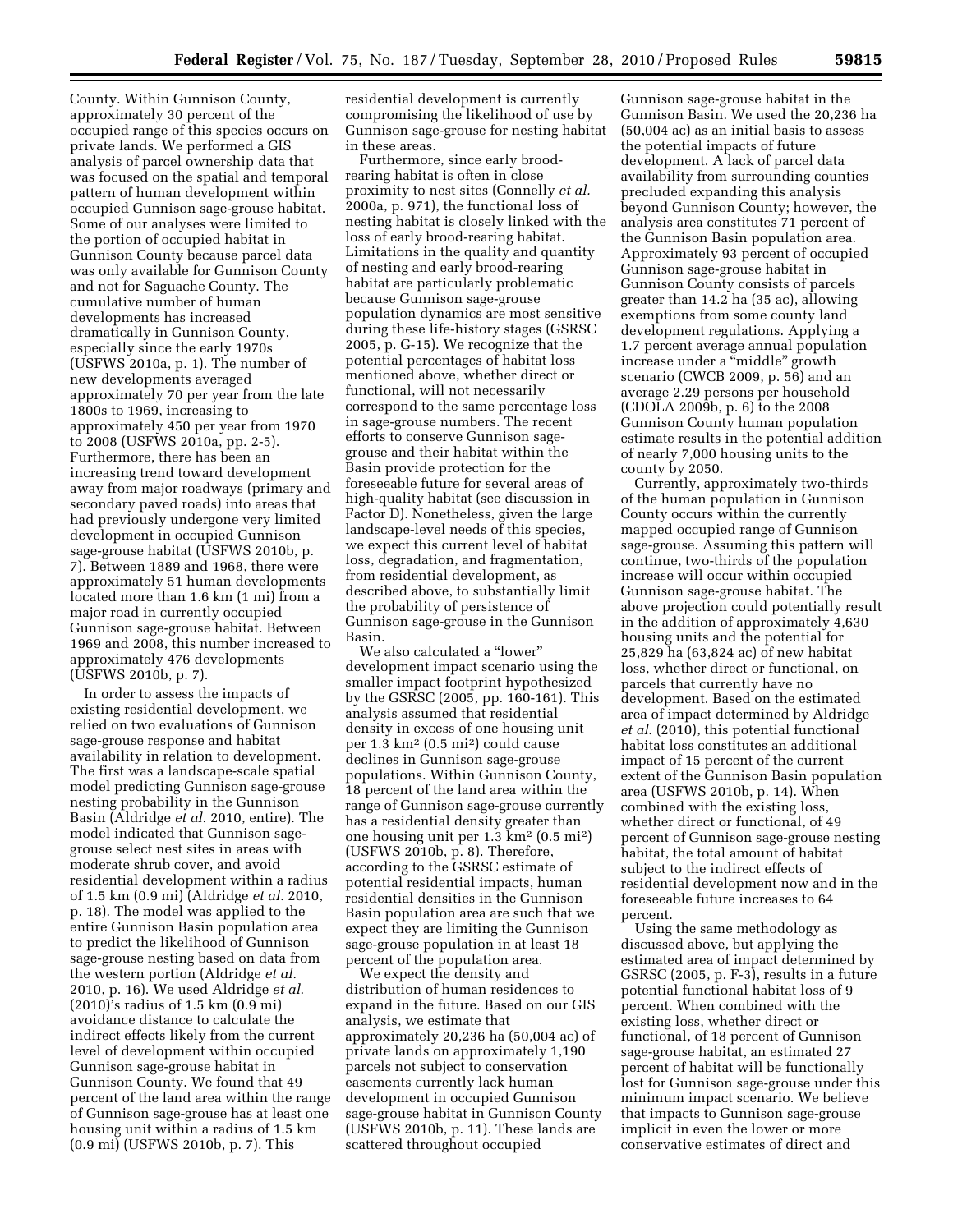functional habitat loss are limiting the persistence of the species.

We also anticipate increased housing density in many areas of occupied Gunnison sage-grouse habitat because the anticipated number of new housing units will exceed the number of undeveloped parcels by nearly four times (USFWS 2010b, p. 16). Some of this anticipated development and subsequent functional habitat loss will undoubtedly occur on parcels that currently have existing human development, which could lessen the effects to Gunnison sage-grouse. However, the above calculation of an increase in future housing units is likely an underestimate because it does not take into account the expected increase in second home development (CDOLA 2009b, p. 7), which could increase negative effects to Gunnison sagegrouse. The U.S. Census Bureau only tallies the inhabitants of primary residences in population totals. This methodology results in an underestimate of the population, particularly in amenity communities, because of the increased number of parttime residents inhabiting second homes and vacation homes in these areas (Riebsame 1996, p. 397; Theobald 2001, p. 550, Theobald 2004, p. 143). In Gunnison County, approximately 90 percent of vacant housing units were seasonal-use units (CDOLA 2009c, p. 1). The housing vacancy rate, which is computed by dividing the number of vacant housing units by the total housing units, was 42.5 percent in Gunnison County over the last two decades (CDOLA 2009d, p. 2).

We expect some development to be moderated by the establishment of additional voluntary landowner conservation easements such as those currently facilitated by the CDOW and land trust organizations. While conservation easements can minimize the overall impacts to Gunnison sagegrouse, because less than 5 percent of occupied Gunnison sage-grouse habitat in the Gunnison Basin has been placed in conservation easements to date, we do not expect the amount of land potentially placed in future easements will significantly offset the overall affects of human development.

Our analyses, based on the evaluations of impacts to Gunnison sage-grouse discussed above, result in estimates of existing functional habitat loss of 18 to 49 percent of the Gunnison Basin population area. Future estimates of functional habitat loss result in an increase of 9 to 15 percent, for a cumulative total of 27 and 64 percent loss of the Gunnison Basin population area. We believe that impacts within

these ranges limit the persistence of Gunnison sage-grouse.

*Residential Development in All Other Population Areas* – In 2004, within the Crawford Population area, approximately 951 ha (2,350 ac), or 7 percent of the occupied Gunnison sagegrouse habitat, was subdivided into 48 parcels ranging in size from 14.2 ha (35 ac) to 28.3 ha (70 ac) (CDOW 2009a, p. 59). Local landowners and the National Park Service (NPS) have ongoing efforts to protect portions of the subdivided area through conservation easements. Residential subdivision continues to occur in the northern part of the Poncha Pass population area, and the CDOW considers this to be the highest priority threat to this population (CDOW 2009a, p. 124). The rate of residential development in the San Miguel Basin population increased between 2005 and 2008 but slowed in 2009 (CDOW 2009a, p. 135). However, a 429 ha (1,057 ac) parcel north of Miramonte Reservoir is currently being developed as a retreat. The CDOW reports that potential impacts to Gunnison sage-grouse resulting from the development may be reduced by possibly placing a portion of the property into a conservation easement and the relocation of a proposed major road to avoid occupied habitat (CDOW 2009a, p. 136). No recent or planned residential developments are known for the Cerro Summit–Cimarron– Sims Mesa population area (CDOW 2009a, p. 45), Monticello–Dove Creek population area (CDOW 2009a, p. 73), or Pinon Mesa population area (CDOW 2009a, p. 109). The remaining limited amounts of habitat, the fragmented nature of this remaining habitat, and the anticipated increases in exurban development within each of the six smaller populations pose a significant threat to these six populations.

## Summary of Residential Development

Because Gunnison sage-grouse are dependent on expansive, contiguous areas of sagebrush habitat to meet their life-history needs, the development patterns described above have resulted in the direct and functional loss of sagebrush habitat and have negatively affected the species by limiting already scarce habitat, especially within the six smaller populations. The collective influences of fragmentation and disturbance from human activities around residences and associated roads reduce the effective habitat around these areas, making them inhospitable to Gunnison sage-grouse (Aldridge *et al.*  2010, pp. 24-25; Knick, *et al*. 2009, in press, p. 25 and references therein; Aldridge and Boyce 2007, p.520). Human population growth that results

in a dispersed exurban development pattern throughout sagebrush habitats will reduce the likelihood of sage-grouse persistence in these areas. Human populations are increasing throughout the range of Gunnison sage-grouse, and we expect this trend to continue. Given the current demographic trends described above, we believe the rate of residential development in Gunnison sage-grouse habitat will continue at least through 2050, and likely longer. The resulting habitat loss and fragmentation from residential development is a significant threat to Gunnison sagegrouse now and in the foreseeable future.

#### *Fences*

The effects of fencing on sage-grouse include direct mortality through collisions, creation of raptor and corvid (Family Corvidae: crows, ravens, magpies, etc.) perch sites, the potential creation of predator corridors along fences (particularly if a road is maintained next to the fence), incursion of exotic species along the fencing corridor, and habitat fragmentation (Call and Maser 1985, p. 22; Braun 1998, p. 145; Connelly *et al*. 2000a, p. 974; Beck *et al*. 2003, p. 211; Knick *et al*. 2003, p. 612; Connelly *et al*. 2004, p. 1-2). Corvids are significant sage-grouse nest predators and were responsible for more than 50 percent of nest predations in Nevada (Coates 2007, pp. 26-30). Sagegrouse frequently fly low and fast across sagebrush flats, and fences can create a collision hazard resulting in direct mortality (Call and Maser 1985, p. 22). Not all fences present the same mortality risk to sage-grouse. Mortality risk appears to be dependent on a combination of factors including design of fencing, landscape topography, and spatial relationship with seasonal habitats (Christiansen 2009). This variability in fence mortality rate and the lack of systematic fence monitoring make it difficult to determine the magnitude of impacts to sage-grouse populations; however, in some cases the level of mortality is likely significant to localized areas within populations. Fences directly kill greater sage grouse (Call and Maser 1985, p. 22; Christiansen 2009, pp. 1-2); we assume that Gunnison sage-grouse are also killed by fences but do not have speciesspecific data. Although the effects of direct strike mortality on populations are not fully analyzed, fences are ubiquitous across the landscape. Fence collisions continue to be identified as a source of mortality for Gunnison and greater sage-grouse and we expect this source of mortality to continue into the foreseeable future (Braun 1998, p. 145;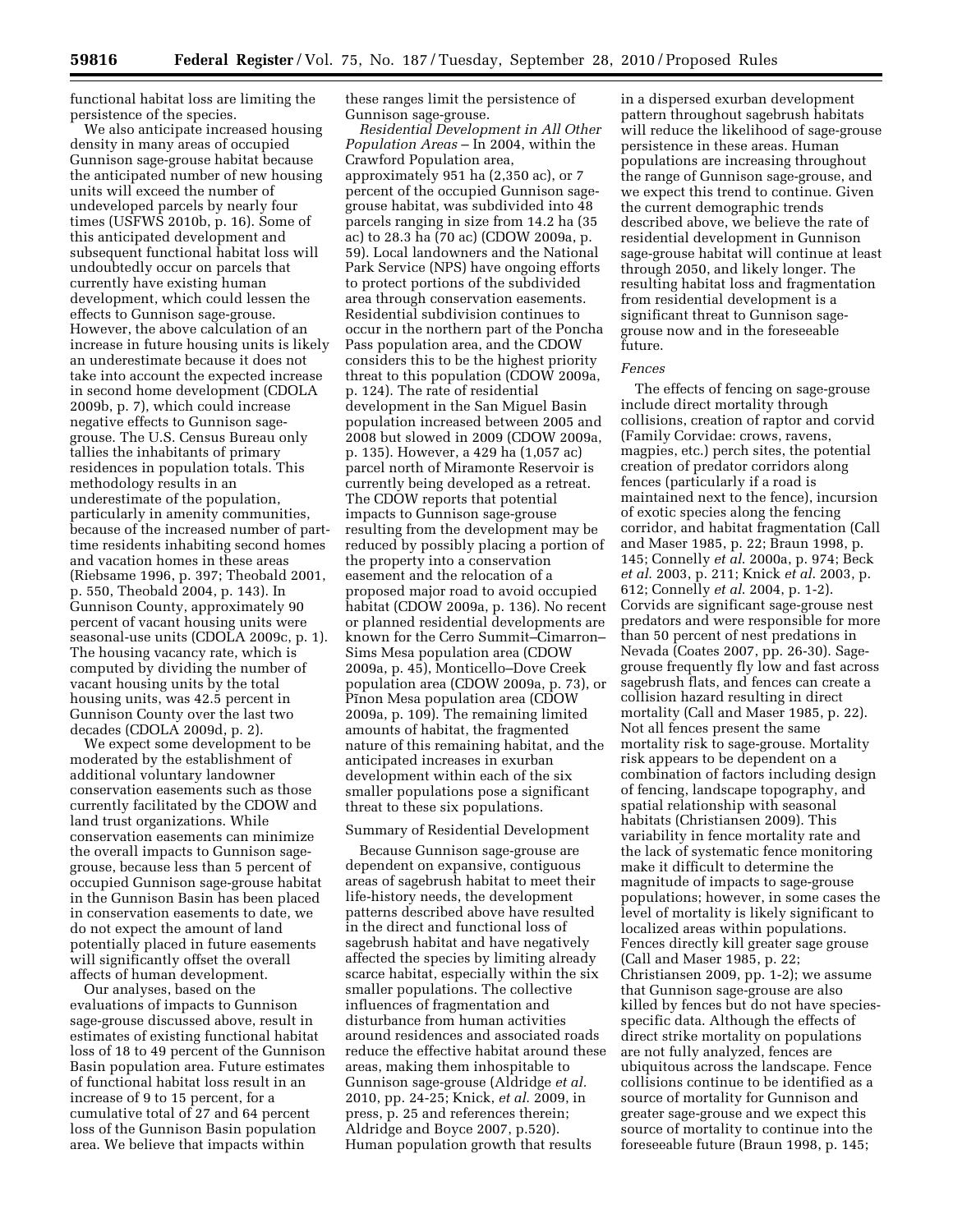Connelly *et al.* 2000a, p. 974; Oyler-McCance *et al.* 2001, p. 330; Connelly *et al.* 2004, p. 7-3).

Fence posts create perching places for raptors and corvids, which may increase their ability to prey on sage-grouse (Braun 1998, p. 145; Oyler-McCance *et al.* 2001, p. 330; Connelly *et al.* 2004, p. 13-12). We anticipate that the effect on sage-grouse populations through the creation of new raptor perches and predator corridors into sagebrush habitats is similar to that of powerlines discussed below (Braun 1998, p. 145; Connelly *et al.* 2004, p. 7-3). Fences and their associated roads also facilitate the spread of invasive plant species that replace sagebrush plants upon which sage-grouse depend (Braun 1998, p. 145; Connelly *et al.* 2000a, p. 973; Gelbard and Belnap 2003, p. 421; Connelly *et al.*  2004, p. 7-3). Greater sage-grouse avoidance of habitat adjacent to fences, presumably to minimize the risk of predation, effectively results in habitat fragmentation even if the actual habitat is not removed (Braun 1998, p. 145). Because of similarities in behavior and habitat use, we believe the response of Gunnison sage-grouse is similar to that observed in greater sage-grouse.

At least 1,540 km (960 mi) of fence are on BLM lands within the Gunnison Basin (Borthwick 2005a, pers. comm.; BLM 2005a, 2005e) and an unquantified amount of fence on land owned or managed by other landowners. Fences are present within all other Gunnison sage-grouse population areas, but we have no quantitative information on the amount or types of fencing in these areas.

## Summary of Fences

While fences contribute to habitat fragmentation and increase the potential for loss of individual grouse through collisions or enhanced predation, such effects have been ongoing since the first agricultural conversions occurred in sage-grouse habitat. We expect that the majority of existing fences will remain on the landscape indefinitely. However, because we do not expect a major increase in the number of fences, particularly 3-wire range fencing, we do not believe fencing, on its own, is a significant threat to Gunnison sagegrouse at the species level. In the smaller Gunnison sage-grouse populations, the impacts of fencing could become another source of mortality that cumulatively affects the species. We also recognize that fences are located throughout all Gunnison sage-grouse populations and are, therefore, contributing to the fragmentation of remaining habitat.

## *Roads*

Impacts from roads may include direct habitat loss, direct mortality, barriers to migration corridors or seasonal habitats, facilitation of predation and spread of invasive vegetative species, and other indirect influences such as noise (Forman and Alexander 1998, pp. 207-231). Greater sage-grouse mortality resulting from collisions with vehicles does occur, but mortalities are typically not monitored or recorded (Patterson 1952, p. 81). Therefore, we are unable to determine the importance of this factor on sagegrouse populations. We have no information on the number of direct mortalities of Gunnison sage-grouse resulting from vehicles or roads; however, because of similarities in their habitat and habitat use, we expect similar effects as those observed in greater sage-grouse. Roads within Gunnison sage-grouse habitats have been shown to impede movement of local populations between the resultant patches, with road avoidance presumably being a behavioral means to limit exposure to predation (Oyler-McCance *et al.* 2001, p. 330).

The presence of roads increases human access and resulting disturbance effects in remote areas (Forman and Alexander 1998, p. 221; Forman 2000, p. 35; Connelly *et al.* 2004, pp. 7-6 to 7-25). In addition, roads can provide corridors for predators to move into previously unoccupied areas. For some mammalian species known to prey on sage-grouse, such as red fox (*Vulpes vulpes*), raccoons (*Procyon lotor*), and striped skunks (*Mephitis mephitis*), dispersal along roads has greatly increased their distribution (Forman and Alexander 1998, p. 212; Forman 2000, p. 33; Frey and Conover 2006, pp. 1114-1115). Corvids also use linear features such as primary and secondary roads as travel routes, expanding their movements into previously unused regions (Knight and Kawashima 1993, p. 268; Connelly *et al.* 2004, p. 12-3). Corvids are significant sage-grouse nest predators and were responsible for more than 50 percent of nest predations in Nevada (Coates 2007, pp. 26-30). Ravens were documented following roads in oil and gas fields while foraging (Bui 2009, p. 31).

The expansion of road networks contributes to exotic plant invasions via introduced road fill, vehicle transport, and road maintenance activities (Forman and Alexander 1998, p. 210; Forman 2000, p. 32; Gelbard and Belnap 2003, p. 426; Knick *et al.* 2003, p. 619; Connelly *et al.* 2004, p. 7-25). Invasive species are not limited to roadsides, but

also encroach into surrounding habitats (Forman and Alexander 1998, p. 210; Forman 2000, p. 33; Gelbard and Belnap 2003, p. 427). In their study of roads on the Colorado Plateau of southern Utah, Gelbard and Belnap (2003, p. 426) found that improving unpaved four-wheel drive roads to paved roads resulted in increased cover of exotic plant species within the interior of adjacent plant communities. This effect was associated with road construction and maintenance activities and vehicle traffic, and not with differences in site characteristics. The incursion of exotic plants into native sagebrush systems can negatively affect Gunnison sage-grouse through habitat losses and conversions (see further discussion below in Invasive Plants).

Additional indirect effects of roads may result from birds' behavioral avoidance of road areas because of noise, visual disturbance, pollutants, and predators moving along a road. The landscape-scale spatial model predicting Gunnison sage-grouse nest site selection showed strong avoidance of areas with high road densities of roads classed 1 through 4 (primary paved highways through primitive roads with 2-wheel drive sedan clearance) within 6.4 km (4 mi)) of nest sites (Aldridge *et al*. 2010 p. 18). The occurrence of Gunnison sage-grouse nest sites also decreased with increased proximity to primary and secondary paved highways (roads classes 1 and 2) (Aldridge *et al.* 2010, p. 27). Male greater sage-grouse lek attendance was shown to decline within 3 km (1.9 mi) of a methane well or haul road with traffic volume exceeding one vehicle per day (Holloran 2005, p. 40). Male sagegrouse depend on acoustical signals to attract females to leks (Gibson and Bradbury 1985, p. 82; Gratson 1993, p. 692). If noise interferes with mating displays, and thereby female attendance, younger males will not be drawn to the lek and eventually leks will become inactive (Amstrup and Phillips 1977, p. 26; Braun 1986, pp. 229-230).

In a study on the Pinedale Anticline in Wyoming, greater sage-grouse hens that bred on leks within 3 km (1.9 mi) of roads associated with oil and gas development traveled twice as far to nest as did hens that bred on leks greater than 3 km (1.9 mi) from roads. Nest initiation rates for hens bred on leks close to roads also were lower (65 versus 89 percent), affecting population recruitment (33 versus 44 percent) (Lyon 2000, p. 33; Lyon and Anderson 2003, pp. 489-490). Lyon and Anderson (2003, p. 490) suggested that roads may be the primary impact of oil and gas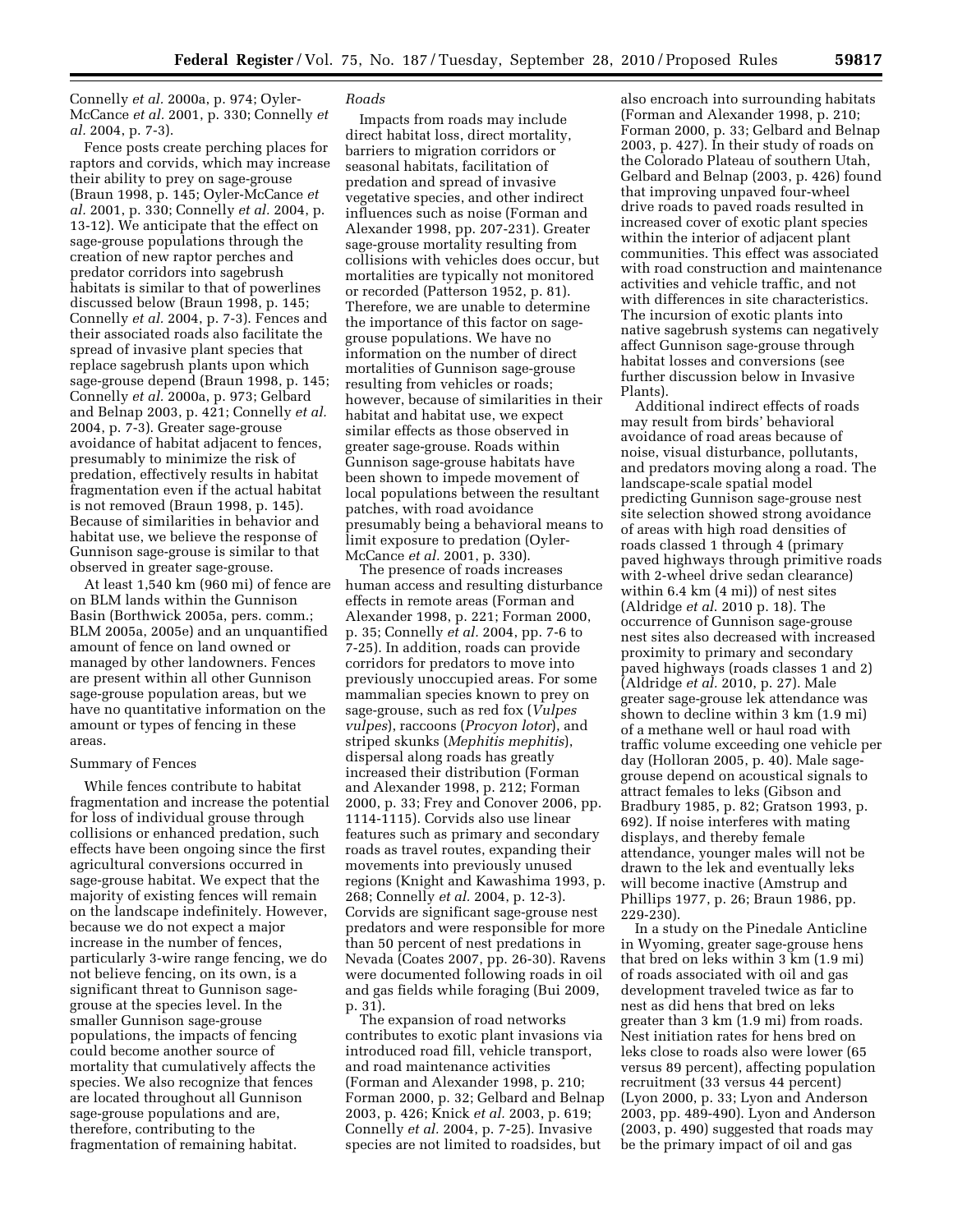development to sage-grouse, due to their Eighty-seven percent of all Gunnison persistence and continued use even after drilling and production have ceased. Lek abandonment patterns suggested that daily vehicular traffic along road networks for oil wells can impact greater sage-grouse breeding activities (Braun *et al.* 2002, p. 5). We believe the effects of vehicular traffic on Gunnison sage-grouse, regardless of its purpose (e.g., in support of energy production or local commuting and recreation), are similar to those observed in greater sage-grouse.

Aldridge *et al.* (2008, p. 992) did not find road density to be an important factor affecting greater sage-grouse persistence or rangewide patterns in sage-grouse extirpation. However, the authors did not consider the intensity of human use of roads in their modeling efforts. They also indicated that their analyses may have been influenced by inaccuracies in spatial road data sets, particularly for secondary roads (Aldridge *et al.* 2008, p. 992). Historic range where greater and Gunnison sage grouse have been extirpated has a 25 percent higher density of roads than occupied range (Wisdom *et al.* in press, p. 18). Wisdom *et al.*'s (in press) greater and Gunnison sage-grouse rangewide analysis supports the findings of numerous local studies showing that roads can have both direct and indirect impacts on sage-grouse distribution and individual fitness (reproduction and survival) (e.g., Lyon and Anderson 2003 p. 490 , Aldridge and Boyce 2007, p. 520).

Recreational activities including off highway vehicles (OHV), all-terrain vehicles (ATV), motorcycles, mountain biking and other mechanized methods of travel have been recognized as a potential direct and indirect threat to Gunnison sage-grouse and their habitat (BLM 2009, p. 36). In Colorado, the number of annual off highway vehicle (OHV) registrations has increased from 12,000 in 1991 to 131,000 in 2007 (BLM 2009, p. 37). Four wheel drive, OHV, motorcycle, specialty vehicle, and mountain bike use is expected to increase in the future based on increased population in general and increased population density in the area (as discussed above). Numerous off-road routes and access points to habitat used by Gunnison sage-grouse combined with increasing capabilities for mechanized travel and increased human population further contribute to habitat fragmentation.

*Roads in the Gunnison Basin Population Area* – On BLM lands in the Gunnison Basin there are currently 2,050 km (1,274 mi) of roads within 6.4 km (4 mi) of Gunnison sage-grouse leks.

sage-grouse nests were located less than 6.4 km (4 mi) from the lek of capture (Apa 2004, p. 21). However, the BLM proposes to reduce road length to 1,157 km (719 mi) (BLM 2010, p. 147). Currently, 1,349 km (838 mi) of roads accessible to 2-wheel drive passenger cars exist in occupied Gunnison sagegrouse habitat in the Gunnison Basin. Four-wheel-drive vehicle roads, as well as motorcycle, mountain bike, horse, and hiking trails are heavily distributed throughout the range of Gunnison sagegrouse (BLM 2009, pp. 27, 55, 86), which further increases the overall density of roads and their direct and indirect effects on Gunnison sagegrouse. User-created roads and trails have increased since 2004 (BLM 2009, p. 33), although we do not know the percentage increase.

Using a spatial dataset of roads in the Gunnison Basin we performed GIS analyses on the potential effects of roads to Gunnison sage-grouse and their habitat. To account for secondary effects from invasive weed spread from roads (see discussion below in Invasive Plants), we applied a 0.7 km (0.4 mi) buffer (Bradley and Mustard 2006, p. 1146) to all roads in the Gunnison Basin. Results of these analyses indicate that approximately 85 percent of occupied habitat in the Gunnison Basin has an increased likelihood of current or future road-related invasive weed invasion. When all roads in the Gunnison basin are buffered by 6.4 km (4 mi) or 9.6 km (6 mi) to account for nesting avoidance (Aldridge *et al.* 2010, p. 27) and secondary effects from mammal and corvid foraging areas (Knick *et al* in press, p. 113), respectively, all occupied habitat in the Gunnison Basin is indirectly affected by roads.

*Roads in All Other Population Areas*  – Approximately 140 km (87 mi), 243 km (151 mi), and 217 km (135 mi) of roads (all road classes) occur on BLM lands within the Cerro Summit– Cimarron–Sims Mesa, Crawford, and San Miguel Basin population areas, respectively, all of which are managed by the BLM (BLM 2009, p. 71). We do not have information on the total length of roads within the Monticello–Dove Creek, Pinon Mesa, or Poncha Pass Gunnison sage-grouse populations. However, several maps provided by the BLM show that roads are widespread and common throughout these population areas (BLM 2009, pp. 27, 55, 86).

## Summary of Roads

As described above in the 'Residential Development' section, the human

population is increasing throughout the range of Gunnison sage-grouse (CDOLA 2009a, pp. 2-3; CWCB 2009, p. 15), and we have no data indicating this trend will be reversed. Gunnison sage-grouse are dependent on large contiguous and unfragmented landscapes to meet their life-history needs (GSRSC 2005, pp. 26- 30), and the existing road density throughout much of the range of Gunnison sage-grouse has negatively affected the species. The collective influences of fragmentation and disturbance from roads reduce the effective habitat around these areas making them inhospitable to sagegrouse (Aldridge *et al.* 2010, pp. 24-25; Aldridge and Boyce 2007, p. 520; Knick *et al*. 2009, in press, p. 25 and references therein). Given the current human demographic and economic trends described above in the Residential Development section, we believe that increased road use and increased road construction associated with residential development will continue at least through 2050, and likely longer. The resulting habitat loss, degradation, and fragmentation from roads is a significant threat to Gunnison sage-grouse now and in the foreseeable future.

## *Powerlines*

Powerlines can directly affect greater sage-grouse by posing a collision and electrocution hazard (Braun 1998, pp. 145-146; Connelly *et al.* 2000a, p. 974), and can have indirect effects by decreasing lek recruitment (Braun *et al.*  2002, p. 10), increasing predation (Connelly *et al.* 2004, p. 13-12), fragmenting habitat (Braun 1998, p. 146), and facilitating the invasion of exotic annual plants (Knick *et al.* 2003, p. 612; Connelly *et al.* 2004, p. 7-25). Proximity to powerlines is associated with Gunnison and greater sage-grouse extirpation (Wisdom *et al.* in press, p. 20). Due to the potential spread of invasive species and predators as a result of powerline construction and maintenance, the impact from a powerline is greater than its actual footprint. We believe the effects to Gunnison sage-grouse are similar to those observed in greater sage-grouse and that the impact from a powerline is greater than its footprint.

In areas where the vegetation is low and the terrain relatively flat, power poles provide an attractive hunting and roosting perch, as well as nesting stratum for many species of raptors and corvids (Steenhof *et al.* 1993, p. 27; Connelly *et al.* 2000a, p. 974; Manville 2002, p. 7; Vander Haegen *et al.* 2002, p. 503). Power poles increase a raptor's range of vision, allow for greater speed during attacks on prey, and serve as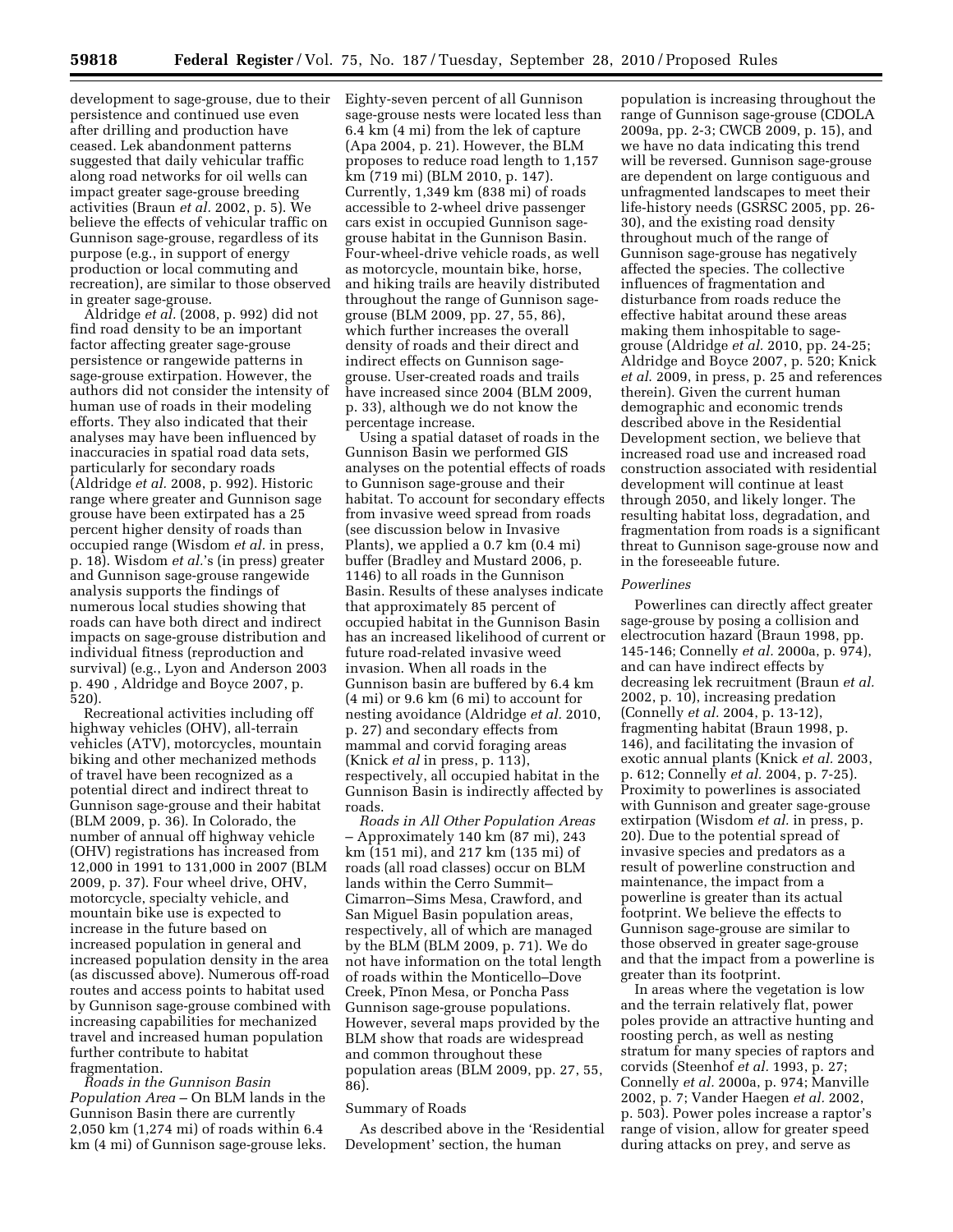territorial markers (Steenhof *et al.* 1993, p. 275; Manville 2002, p. 7). Raptors may actively seek out power poles where natural perches are limited. For example, within 1 year of construction of a 596-km (3–2 -mi) transmission line in southern Idaho and Oregon, raptors and common ravens began nesting on the supporting poles (Steenhof *et al.*  1993, p. 275). Within 10 years of construction, 133 pairs of raptors and ravens were nesting along this stretch (Steenhof *et al.* 1993, p. 275). Raven counts increased by approximately 200 percent along the Falcon-Gondor transmission line corridor in Nevada within 5 years of construction (Atamian *et al.* 2007, p. 2). The increased abundance of raptors and corvids within occupied greater and Gunnison sagegrouse habitats can result in increased predation. Ellis (1985, p. 10) reported that golden eagle (*Aquila chryrsaetos*) predation on sage-grouse on leks increased from 26 to 73 percent of the total predation after completion of a transmission line within 200 meters (m) (220 yards (yd)) of an active sage-grouse lek in northeastern Utah. The lek was eventually abandoned, and Ellis (1985, p. 10) concluded that the presence of the powerline resulted in changes in sage-grouse dispersal patterns and caused fragmentation of the habitat. Golden eagles are found throughout the range of Gunnison sage-grouse (USGS 2010, p. 1), and golden eagles were found to be the dominant species recorded perching on power poles in Utah in Gunnison sage-grouse habitat (Prather and Messmer 2009, p. 12).

Leks within 0.4 km (0.25 mi) of new powerlines constructed for coalbed methane development in the Powder River Basin of Wyoming had significantly lower growth rates, as measured by recruitment of new males onto the lek, compared to leks further from these lines, presumably resulting from increased raptor predation (Braun *et al.* 2002, p. 10). Within their analysis area, Connelly *et al.* (2004, p. 7-26) assumed a 5 to 6.9-km (3.1 to 4.3-mi) radius buffer around the perches, based on the average foraging distance of these corvids and raptors, and estimated that the area potentially influenced by additional perches provided by powerlines was 672,644 to 837,390 km2 (259,641 to 323,317 mi2), or 32 to 40 percent of their assessment area. The actual impact on an area would depend on corvid and raptor densities within the area (see discussion in Factor C, below).

The presence of a powerline may fragment sage-grouse habitats even if raptors are not present. The use of otherwise suitable habitat by sagegrouse near powerlines increased as distance from the powerline increased for up to 600 m (660 yd) (Braun 1998, p. 8). Based on those unpublished data, Braun (1998, p. 8) reported that the presence of powerlines may limit Gunnison and greater sage-grouse use within 1 km (0.6 mi) in otherwise suitable habitat. Similar results were recorded for other grouse species. For example, lesser and greater prairiechickens (*Tympanuchus pallidicinctus*  and *T. cupido*, respectively) avoided otherwise suitable habitat near powerlines (Pruett *et al*. 2009, p. 6). Additionally, both species also crossed powerlines less often than nearby roads, which suggests that powerlines are a particularly strong barrier to movement (Pruett *et al*. 2009, p. 6).

Sage-grouse also may avoid powerlines as a result of the electromagnetic fields present (Wisdom *et al.* in press, p. 19). Electromagnetic fields have been demonstrated to alter the behavior, physiology, endocrine systems and immune function in birds, with negative consequences on reproduction and development (Fernie and Reynolds 2005, p. 135). Birds are diverse in their sensitivities to electromagnetic field exposures, with domestic chickens being very sensitive. Many raptor species are less affected (Fernie and Reynolds 2005, p. 135). No studies have been conducted specifically on sage-grouse. Therefore, we do not know the impact to the Gunnison sage-grouse from electromagnetic fields.

Linear corridors through sagebrush habitats can facilitate the spread of invasive species, such as cheatgrass (*Bromus tectorum*) (Gelbard and Belnap 2003, pp. 424-426; Knick *et al.* 2003, p. 620; Connelly *et al.* 2004, p. 1-2). However, we were unable to find any information regarding the amount of invasive species incursion as a result of powerline construction.

*Powerlines in the Gunnison Basin Population Area* – On approximately 121,000 ha (300,000 ac) of BLM land in the Gunnison Basin, 36 rights-of-way for power facilities, power lines, and transmission lines have resulted in the direct loss of 350 ha (858 ac) of occupied habitat (Borthwick 2005b, pers comm.). As discussed above, the impacts of these lines likely extend beyond their actual footprint. We performed a GIS analysis of transmission line location in relation to overall habitat area and Gunnison sagegrouse lek locations in the Gunnison Basin Population area to obtain an estimate of the potential effects in the Basin. Results of these analyses indicate that 68 percent of the Gunnison Basin

population area is within 6.9 km (4.3 mi) of an electrical transmission line and is potentially influenced by avian predators utilizing the additional perches provided by transmission lines. This area contains 65 of 109 active leks (60 percent) in the Gunnison Basin population. These results suggest that potential increased predation resulting from transmission lines have the potential to affect a substantial portion of the Gunnison Basin population.

*Powerlines in All Other Population Areas* – A transmission line runs through the Dry Creek Basin group in the San Miguel Basin population, and the Beaver Mesa group has two transmission lines. None of the transmission lines in the San Miguel Basin have raptor proofing, nor do most distribution lines (Ferguson 2005, pers comm.) so their use by raptors and corvids as perch sites for hunting and use for nest sites is not discouraged. One major electric transmission line runs east-west in the northern portion of the current range of the Monticello group (San Juan County Gunnison Sagegrouse Working Group (GSWG) 2005, p. 17). Powerlines do not appear to be present in sufficient density to pose a significant threat to Gunnison sagegrouse in the Pinon Mesa population at this time. One transmission line parallels Highway 92 in the Crawford population, and distribution lines run from there to homes on the periphery of the current range (Ferguson 2005, pers. comm.).

## Summary of Powerlines

The projected human population growth rate in and near most Gunnison sage-grouse populations is high (see discussion under Residential Development). As a result, we expect an associated increase in distribution powerlines. Powerlines are likely negatively affecting Gunnison sagegrouse as they contribute to habitat loss and fragmentation and facilitation of predators of Gunnison sage-grouse. Given the current demographic and economic trends described above, we believe that existing powerlines and anticipated distribution of powerlines associated with residential development will continue at least through 2050, and likely longer. The resulting habitat loss and fragmentation from powerlines, and the effects of avian predators that use them, is a significant threat to Gunnison sage-grouse now and in the foreseeable future.

#### *Fire*

The nature of historical fire patterns in sagebrush communities, particularly in Wyoming big sagebrush (*Artemisia*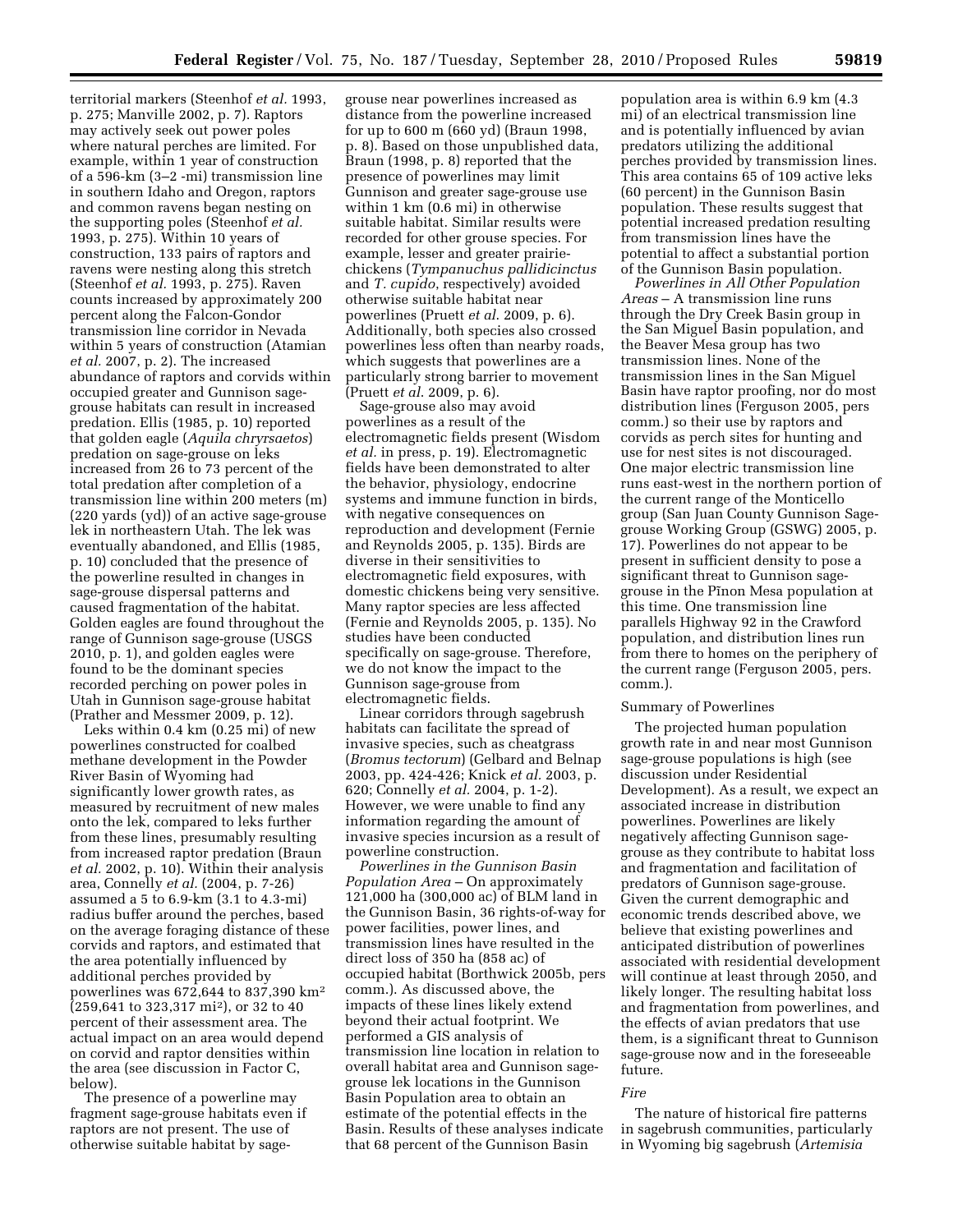*tridentata* var. *wyomingensis)*, is not well understood, and a high degree of variability likely occurred (Miller and Eddleman 2000, p. 16; Zouhar *et al*. 2008, p. 154; Baker in press, p. 16). In general, mean fire return intervals in low-lying, xeric (dry) big sagebrush communities range from more than 100 to 350 years, and return intervals decrease from 50 to more than 200 years in more mesic (wet) areas, at higher elevations, during wetter climatic periods, and in locations associated with grasslands (Baker 2006, p. 181; Mensing *et al*. 2006, p. 75; Baker, in press, pp. 15-16; Miller *et al*., in press, p. 35).

Mountain big sagebrush (*Artemisia tridenata* var. *vaseyana)*, the most important and widespread sagebrush species for Gunnison sage-grouse, is killed by fire and can require decades to recover. In nesting and wintering sites, fire causes direct loss of habitat due to reduced cover and forage (Call and Maser 1985, p. 17). While there may be limited instances where burned habitat is beneficial, these gains are lost if alternative sagebrush habitat is not readily available (Woodward 2006, p. 65).

Herbaceous understory vegetation plays a critical role throughout the breeding season as a source of forage and cover for Gunnison sage-grouse females and chicks. The response of herbaceous understory vegetation to fire varies with differences in species composition, pre-burn site condition, fire intensity, and pre- and post-fire patterns of precipitation. In general, when not considering the synergistic effects of invasive species, any beneficial short-term flush of understory grasses and forbs is lost after only a few years and little difference is apparent between burned and unburned sites (Cook *et al*. 1994, p. 298; Fischer *et al*. 1996, p. 196; Crawford 1999, p. 7; Wrobleski 1999, p. 31; Nelle *et al*. 2000, p. 588; Paysen *et al*. 2000, p. 154; Wambolt *et al*. 2001, p. 250).

In addition to altering plant community structure, fires can influence invertebrate food sources (Schroeder *et al*. 1999, p. 5). However, because few studies have been conducted and the results of those available vary, the specific magnitude and duration of the effects of fire on insect communities is still uncertain.

A clear positive response of Gunnison or greater sage-grouse to fire has not been demonstrated (Braun 1998, p. 9). The few studies that have suggested fire may be beneficial for greater sage-grouse were primarily conducted in mesic areas used for brood-rearing (Klebenow 1970, p. 399; Pyle and Crawford 1996,

p. 323; Gates 1983, *in* Connelly *et al*. 2000c, p. 90; Sime 1991, *in* Connelly *et al*. 2000a, p. 972). In this type of habitat, small fires may maintain a suitable habitat mosaic by reducing shrub encroachment and encouraging understory growth. However, without available nearby sagebrush cover, the utility of these sites is questionable, especially within the six small Gunnison sage-grouse populations where fire could further degrade and fragment the remaining habitat. Sagebrush loss as a result of fire is likely to have proportionally more individual bird and population level impacts as the amount of sagebrush declines within each of the remaining populations. As the amount of sagebrush remaining within a population declines, the greater the potential impact is to that population.

The invasion of the exotic cheatgrass increases fire frequency within the sagebrush ecosystem (Zouhar *et al*. 2008, p. 41; Miller *et al*. in press, p. 39). Cheatgrass readily invades sagebrush communities, especially disturbed sites, and changes historical fire patterns by providing an abundant and easily ignitable fuel source that facilitates fire spread. While sagebrush is killed by fire and is slow to reestablish, cheatgrass recovers within 1 to 2 years of a fire event (Young and Evans 1978, p. 285). This annual recovery leads to a readily burnable fuel source and ultimately a reoccurring fire cycle that prevents sagebrush reestablishment (Eiswerth *et al*. 2009, p. 1324). The extensive distribution and highly invasive nature of cheatgrass poses substantial increased risk of fire and permanent loss of sagebrush habitat, as areas disturbed by fire are highly susceptible to further invasion and ultimately habitat conversion to an altered community state. For example, Link *et al*. (2006, p. 116) show that risk of fire increases from approximately 46 to 100 percent when ground cover of cheatgrass increases from 12 to 45 percent or more. We do not have a reliable estimate of the amount of area occupied by cheatgrass in the range of Gunnison sage-grouse. However, cheatgrass is found at numerous locations throughout the Gunnison Basin (BLM 2009, p. 60).

*Fire in the Gunnison Basin Population Area* – Six prescribed burns have occurred on BLM lands in the Gunnison Basin since 1984, totaling approximately 409 ha (1,010 ac) (BLM 2009, p. 35). The fires created large sagebrush-free areas that were further degraded by poor post-burn livestock management (BLM 2005a, p. 13). As a result, these areas are no longer suitable as Gunnison sage-grouse habitat.

Approximately 8,470 ha (20,930 ac) of prescribed burns occurred on Forest Service lands in the Gunnison Basin since 1983 (USFS 2009, p. 1). A small wildfire on BLM lands near Hartman Rocks burned 8 ha (20 ac) in 2007 (BLM 2009, p. 35). The total area of occupied Gunnison sage-grouse habitat burned in recent decades is approximately 8,887 ha (21,960 ac), which constitutes 1.5 percent of the occupied Gunnison sagegrouse habitat area. Cumulatively, this equates to a relatively small amount of habitat burned over a period of nearly three decades. This information suggests that there has not been a demonstrated change in fire cycle in the Gunnison Basin population area to date.

*Fire in All Other Population Areas* – Two prescribed burns conducted in 1986 (105 ha (260 ac)) and 1992 (140 ha (350 ac)) on BLM land in the San Miguel Basin on the north side of Dry Creek Basin had negative impacts on sagegrouse. The burns were conducted for big game forage improvement, but the sagebrush died and was largely replaced with weeds (BLM 2005b, pp. 7-8). The Burn Canyon fire in the Dry Creek Basin and Hamilton Mesa areas burned 890 ha (2,200 ac) in 2000. Three fires have occurred in Gunnison sage-grouse habitat since 2004 on lands managed by the BLM in the Crawford, Cerro Summit–Cimarron–Sims Mesa, and San Miguel Basin population areas. There have been no fires since 2004 on lands managed by the BLM within the Monticello–Dove Creek population. Because these fires were mostly small in size, we do not believe they resulted in substantial impacts to Gunnison sagegrouse.

Several wildfires near or within the Pinon Mesa population area have occurred in the past 20 years. One fire burned a small amount of occupied Gunnison sage-grouse habitat in 1995, and several fires burned in potential Gunnison sage-grouse habitat. Individual burned areas ranged from 3.6 ha (9 ac) to 2,160 ha (5,338 ac). A wildfire in 2009 burned 1,053 ha (2,602 ac), predominantly within vacant or unknown Gunnison sage-grouse habitat (suitable habitat for sage-grouse that is separated from occupied habitats that has not been adequately inventoried, or without recent documentation of grouse presence) near the Pinon Mesa population. Since 2004, a single 2.8 ha (7 ac) wildfire occurred in the Cerro Summit–Cimarron–Sims Mesa population area, and two prescribed fires, both less than 12 ha (30 ac), were implemented in the San Miguel population area. There was no fire activity within occupied Gunnison sagegrouse habitat in the last two decades in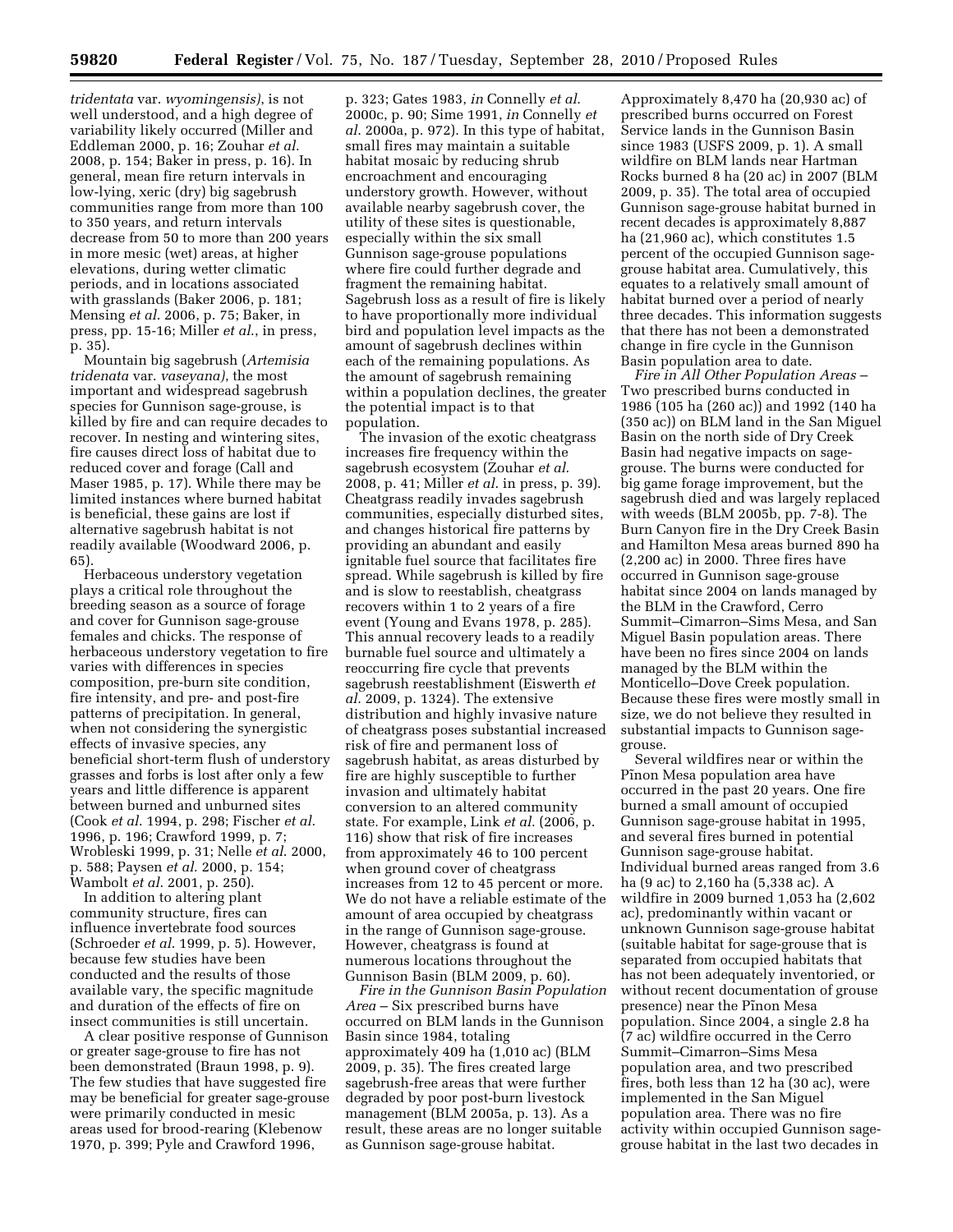the Poncha Pass population area (CDOW 2009a, pp. 125-126) or the Monticello– Dove Creek population area (CDOW 2009a, p. 75; UDWR 2009, p. 5).

## Summary of Fire

Fires can cause the proliferation of weeds and can degrade suitable sagegrouse habitat, which may not recover to suitable conditions for decades, if at all (Pyke in press, pp. 18-19). Recent fires in Gunnison sage-grouse habitat were mostly small in size and did not result in substantial impacts to Gunnison sage-grouse, and there has been no obvious change in fire cycle in any Gunnison sage-grouse population area. Therefore, we do not consider fire to be a significant threat to Gunnison sage-grouse or its habitat at this time. It is not currently possible to predict the extent or location of future fire events. However, existing data indicates that climate change has the potential to alter changes in the distribution and extent of cheatgrass and sagebrush and associated fire frequencies. The best available data indicates that fire frequency may increase in the foreseeable future (which we consider to be indefinite) because of increases in cover of cheatgrass (Zouhar *et al*. 2008, p. 41; Miller *et al*. in press, p. 39; Whisenant 1990, p. 4) and the projected effects of climate change (Miller *et al.* in press, p. 47; Prevey *et al.* 2009, p. 11) (see Invasive Plants and Climate Change discussions below). Therefore, fire is likely to become an increasingly significant threat to the Gunnison sage-grouse in the foreseeable future.

## *Invasive Plants*

For the purposes of this finding, we define invasive plants as those that are not native to an ecosystem and that have a negative impact on Gunnison sagegrouse habitat. Invasive plants alter native plant community structure and composition, productivity, nutrient cycling, and hydrology (Vitousek 1990, p. 7) and may cause declines in native plant populations through competitive exclusion and niche displacement, among other mechanisms (Mooney and Cleland 2001, p. 5446). Invasive plants reduce and, in cases where monocultures of them occur, eliminate vegetation that sage-grouse use for food and cover. Invasive plants do not provide quality sage-grouse habitat. Sage-grouse depend on a variety of native forbs and the insects associated with them for chick survival, and sagebrush, which is used exclusively throughout the winter for food and cover.

Along with replacing or removing vegetation essential to sage-grouse,

invasive plants fragment existing sagegrouse habitat. They can create longterm changes in ecosystem processes, such as fire-cycles (see discussion under Fire above) and other disturbance regimes that persist even after an invasive plant is removed (Zouhar *et al*. 2008, p. 33). A variety of nonnative annuals and perennials are invasive to sagebrush ecosystems (Connelly *et al.*  2004, pp. 7-107 and 7-108; Zouhar *et al.*  2008, p. 144). Cheatgrass is considered most invasive in *Artemisia tridentata*  ssp. *wyomingensis* communities (Connelly *et al.* 2004, p. 5-9). Other invasive plants found within the range of Gunnison sage-grouse that are reported to take over large areas include: spotted knapweed (*Centaurea maculosa*), Russian knapweed (*Acroptilon repens*), oxeye daisy (*Leucanthemum vulgare)*, yellow toadflax (*Linaria vulgaris)*, and field bindweed (*Convolvulus arvensis)* (BLM 2009, p. 28, 36; Gunnison Watershed Weed Commission (GWWC) 2009, pp. 4- 6). Although not yet reported to create large expanses in the range of Gunnison sage-grouse, the following weeds are also known from the species' range and do cover large expanses in other parts of western North America: diffuse knapweed (*Centaurea diffusa*), whitetop (*Cardaria draba*), jointed goatgrass (*Aegilops cylindrica*), and yellow starthistle (*Centaurea solstitialis*). Other invasive plant species present within the range of Gunnison sage-grouse that are problematic yet less likely to overtake large areas include: Canada thistle (*Cirsium arvense)*, musk thistle (*Carduus nutans*), bull thistle (*Cirsium vulgare*), houndstongue (*Cynoglossum officinale*), black henbane (*Hyoscyamus niger),* common tansy *(Tanacetum vulgare*), and absinth wormwood (*Artemisia biennis*) (BLM 2009, p. 28, 36; GWWC 2009, pp. 4-6).

Cheatgrass impacts sagebrush ecosystems by potentially shortening fire intervals from several decades, depending on the type of sagebrush plant community and site productivity, to as low as 3 to 5 years, perpetuating its own persistence and intensifying the role of fire (Whisenant 1990, p. 4). Connelly *et al*. (2004, p. 7-5) suggested that cheatgrass shortens fire intervals to less than 10 years. As discussed under the discussion of climate change below, temperature increases may increase the competitive advantage of cheatgrass in higher elevation areas where its current distribution is limited (Miller *et al.* in press, p. 47). Decreased summer precipitation reduces the competitive advantage of summer perennial grasses, reduces sagebrush cover, and

subsequently increases the likelihood of cheatgrass invasion (Bradley 2009, pp. 202-204; Prevey *et al.* 2009, p. 11). This could increase the susceptibility of sagebrush areas in Utah and Colorado to cheatgrass invasion (Bradley 2009, p. 204).

A variety of restoration and rehabilitation techniques are used to treat invasive plants, but they can be costly and are mostly unproven and experimental at a large scale. In the last approximately 100 years, no broad-scale cheatgrass eradication method has been developed. Habitat treatments that either disturb the soil surface or deposit a layer of litter increase cheatgrass establishment in the Gunnison Basin when a cheatgrass seed source is present (Sokolow 2005, p. 51). Therefore, researchers recommend using habitat treatment tools, such as brush mowers, with caution and suggest that treated sites should be monitored for increases in cheatgrass emergence (Sokolow 2005, p. 49).

*Invasive Plants in the Gunnison Basin Population Area* – Quantifying the total amount of Gunnison sage-grouse habitat impacted by invasive plants is difficult due to differing sampling methodologies, incomplete sampling, inconsistencies in species sampled, and varying interpretations of what constitutes an infestation (Miller *et al.,*  in press, p. 19). Cheatgrass has invaded areas in Gunnison sage-grouse range, supplanting sagebrush habitat in some areas. However, we do not have a reliable estimate of the amount of area occupied by cheatgrass in the range of Gunnison sage-grouse. While not ubiquitous, cheatgrass is found at numerous locations throughout the Gunnison Basin (BLM 2009, p. 60). Cheatgrass infestation within a particular area can range from a small number of individuals scattered sparsely throughout a site, to complete or near-complete understory domination of a site. Cheatgrass has increased throughout the Gunnison Basin in the last decade and is becoming increasingly detrimental to sagebrush community types (BLM 2009, p. 7). Currently in the Gunnison Basin, cheatgrass attains site dominance most often along roadways; however, other highly disturbed areas have similar cheatgrass densities. Cheatgrass is currently present in almost every grazing allotment in Gunnison sagegrouse occupied habitat and other invasive plant species, such as Canada thistle, black henbane, spotted knapweed, Russian knapweed, Kochia, bull thistle, musk thistle, oxeye daisy, yellow toadflax and field bindweed, are found in riparian areas and roadsides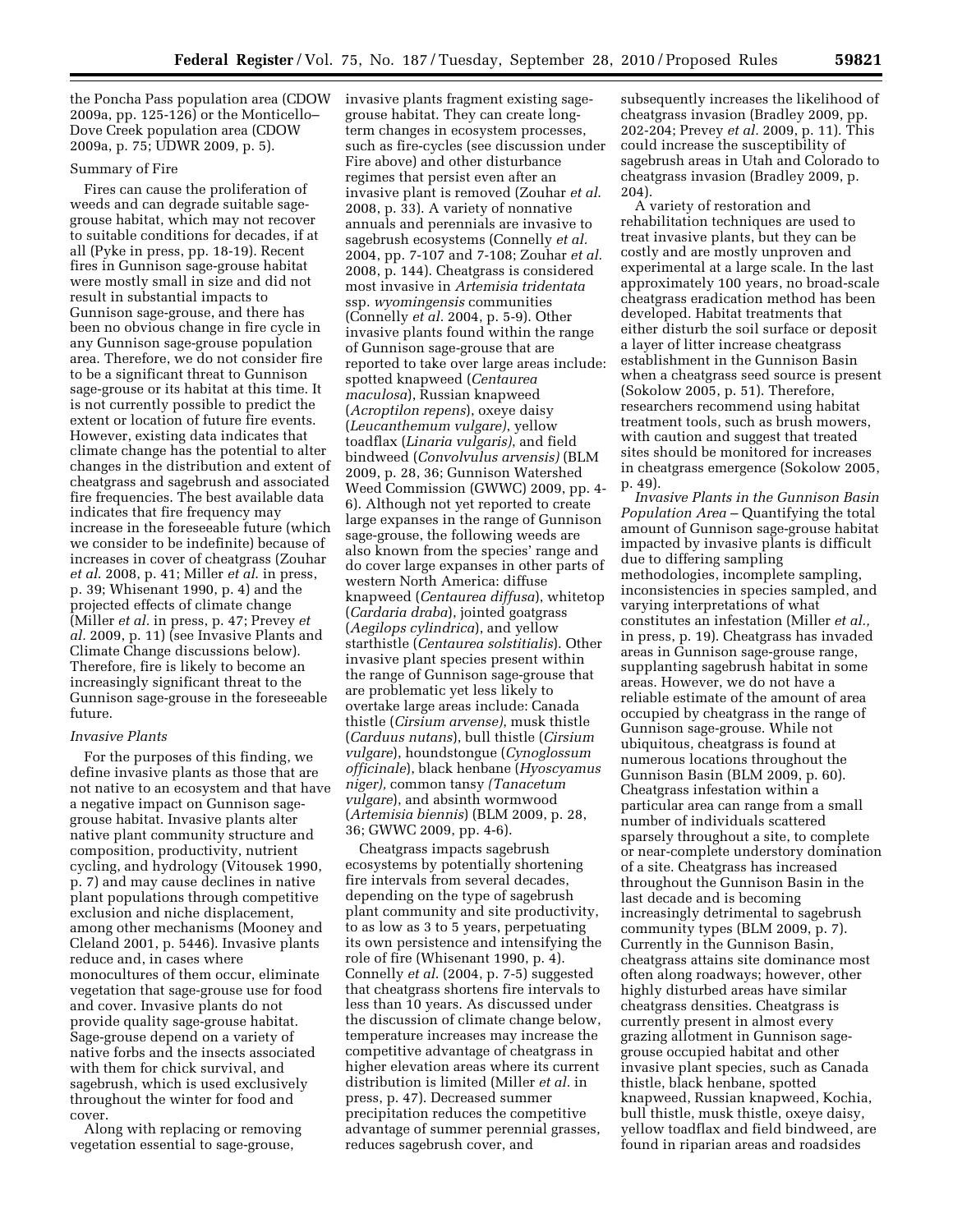throughout the Gunnison Basin (BLM 2009, p. 7).

Although disturbed areas most often contain the highest cheatgrass densities, cheatgrass can readily spread into less disturbed and even undisturbed habitat. A strong indicator for future cheatgrass locations is the proximity to current locations (Bradley and Mustard 2006, p. 1146) as well as summer, annual, and spring precipitation, and winter temperature (Bradley 2009, p. 196). Although we lack the information to make a detailed determination on the actual extent or rate of increase, given its invasive nature, we believe cheatgrass and its negative influence on Gunnison sage-grouse will increase in the Gunnison Basin in the future because of potential exacerbation from climate change interactions and the limited success of broad-scale control efforts.

*Invasive Plants in All Other Population Areas* – Cheatgrass is present throughout much of the current range in the San Miguel Basin (BLM 2005c, p. 62005d), but is most abundant in the Dry Creek Basin group (CDOW 2005a, p. 101), which comprises 62 percent of the San Miguel Basin population. It is present in the five Gunnison sage-grouse subpopulations east of Dry Creek Basin although at much lower densities and does not currently pose a serious threat to Gunnison sage-grouse (CDOW 2005a, p. 101). Invasive species are present at low levels in the Monticello group (San Juan County GSGWG 2005, p. 20). However, there is no evidence that they are affecting the population. Cheatgrass dominates 10–15 percent of the sagebrush understory in the current range of the Pinon Mesa population (Lambeth 2005, pers comm.). It occurs in the lower elevation areas below Pinon Mesa that were formerly Gunnison sage-grouse range. Cheatgrass invaded two small prescribed burns in or near occupied habitat conducted in 1989 and 1998 (BLM 2005d, p. 62005a), and continues to be a concern with new ground-disturbing projects. Invasive plants, especially cheatgrass, occur primarily along roads, other disturbed areas, and isolated areas of untreated vegetation in the Crawford population. The threat of cheatgrass may be greater to sage-grouse than all other nonnative species combined and could be a significant limiting factor when and if disturbance is used to improve habitat conditions, unless mitigated (BLM 2005c, p. 6). No current estimates of the extent of weed invasion are available (BLM 2005c, p. 82005d).

Within the Pinon Mesa Gunnison sage-grouse population area, 520 ha

(1,284 ac) of BLM lands are currently mapped with cheatgrass as the dominant species (BLM 2009, p. 3). This is not a comprehensive inventory of cheatgrass occurrence, as it only includes areas where cheatgrass dominates the plant community and does not include areas where the species is present at lower densities. Cheatgrass distribution has not been comprehensively mapped for the Monticello–Dove Creek population area; however, cheatgrass is beginning to be assessed on a site-specific and projectlevel basis. No significant invasive plant occurrences are currently known in the Poncha Pass population area.

## Summary of Invasive Plants

Invasive plants negatively impact Gunnison sage-grouse primarily by reducing or eliminating native vegetation that sage-grouse require for food and cover, resulting in habitat loss and fragmentation. Although invasive plants, especially cheatgrass, have affected some Gunnison sage-grouse habitat, the impacts do not currently appear to be threatening individual populations or the species rangewide. However, invasive plants continue to expand their range, facilitated by ground disturbances such as fire, grazing, and human infrastructure. Climate change will likely alter the range of individual invasive species, increasing fragmentation and habitat loss of sagebrush communities. Even with treatments, given the history of invasive plants on the landscape, and our continued inability to control such species, we anticipate invasive plants will persist and will likely continue to spread throughout the range of the species. Therefore, invasive plants and associated fire risk will be on the landscape for the foreseeable future. Although currently not a significant threat to the Gunnison sage-grouse at the species level, we anticipate invasive species to become an increasingly significant threat to the species in the foreseeable future, particularly when considered in conjunction with future climate projections and potential changes in sagebrush plant community composition and dynamics.

## *Pı˜non-Juniper Encroachment*

Pinon-juniper woodlands are a native habitat type dominated by Pinon pine (*Pinus edulis*) and various juniper species (*Juniperus* spp.) that can encroach upon, infill, and eventually replace sagebrush habitat. Pinon-juniper extent has increased 10-fold in the Intermountain West since EuroAmerican settlement, causing the loss of many bunchgrass and sagebrushbunchgrass communities (Miller and Tausch 2001, pp. 15-16). Pinon-juniper woodlands have also been expanding throughout portions of the range of Gunnison sage-grouse (BLM 2009, pp. 14, 17, 25). Pinon-juniper expansion has been attributed to the reduced role of fire, the introduction of livestock grazing, increases in global carbon dioxide concentrations, climate change, and natural recovery from past disturbance (Miller and Rose 1999, pp. 555-556; Miller and Tausch 2001, p. 15; Baker, in press, p. 24). In addititon, Gambel oak invasion as a result of fire suppression also has been identified as a potential threat to Gunnison sagegrouse (CDOW 2002, p. 139).

Similar to powerlines, trees provide perches for raptors, and as a consequence, Gunnison sage-grouse avoid areas with Pinon-juniper (Commons *et al.* 1999, p. 239). The number of male Gunnison sage-grouse on leks in southwest Colorado doubled after Pinon-juniper removal and mechanical treatment of mountain sagebrush and deciduous brush (Commons *et al.* 1999, p. 238).

*Pı˜non-Juniper Encroachment in All Population Areas* – We have no information indicating that the Gunnison Basin population area is currently undergoing significant Pinonjuniper encroachment. A significant portion of the Pinon Mesa population is undergoing Pinon-juniper encroachment. Approximately 9 percent (1,140 ha [3,484 ac]) of occupied habitat in the Pinon Mesa population area have Pinon-juniper coverage, while 7 percent (4,414 ha [10,907 ac)] of vacant or unknown and 13 percent (7,239 ha [17,888 ac]) of potential habitat (unoccupied habitats that could be suitable for occupation of sage-grouse if practical restoration were applied) have encroachment (BLM 2009, p. 17).

Some areas on lands managed by the BLM are known to be undergoing Pinonjuniper invasion. However, the extent of the area affected has not been quantified (BLM 2009, p. 74; BLM 2009, p. 9). Approximately 9 percent of the 1,300 ha (3,200 ac) of the current range in the Crawford population is classified as dominated by Pinon-juniper (GSRSC 2005, p. 264). However, BLM (2005d, p. 8) estimates that as much as 20 percent of the population area is occupied by Pinon-juniper. Pinon and juniper trees have been encroaching in peripheral habitat on Sims Mesa, and to a lesser extent on Cerro Summit, but not to the point where it is a serious threat to the Cerro Summit–Cimarron–Sims Mesa population area (CDOW 2009a, p. 47). Pinon and juniper trees are reported to be encroaching throughout the current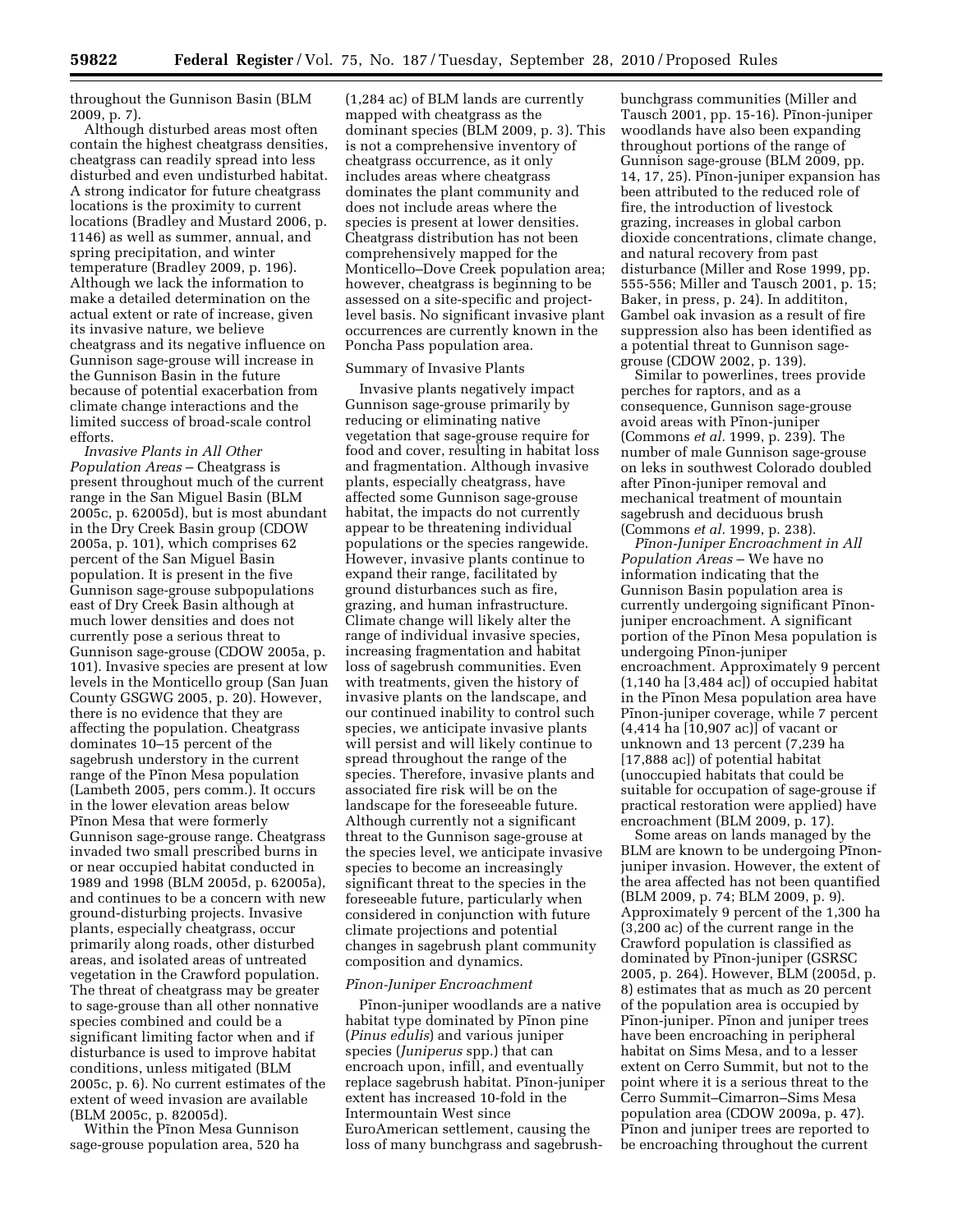range in the Monticello group, based on a comparison of historical versus current aerial photos, but no quantification or mapping of the encroachment has occurred (San Juan County GSWG 2005, p. 20). A relatively recent invasion of Pinon and juniper trees between the Dove Creek and Monticello groups appears to be contributing to their isolation from each other (GSRSC 2005, p. 276).

Within the range of Gunnison sagegrouse, approximately 5,341 ha (13,197 ac) of Pinon-juniper have been treated with various methods designed to remove Pinon and juniper trees since 2005, and nearly half of which occurred in the Pinon Mesa population (CDOW 2009c, entire). Mechanical treatment of areas experiencing Pinon-juniper encroachment continues to be one of the most successful and economical habitat treatments for the benefit of Gunnison sage-grouse.

## Summary of Pinon-Juniper Encroachment

Most Gunnison sage-grouse population areas are experiencing low to moderate levels of Pinon-juniper encroachment; however, Pinon-juniper encroachment in the Pinon Mesa population has been significant. The encroachment of Pinon-juniper into sagebrush habitats contributes to the fragmentation of Gunnison sage-grouse habitat. However, Pinon-juniper treatments, particularly when completed in the early stages of encroachment when the sagebrush and forb understory is still intact, have the potential to provide an immediate benefit to sage-grouse. Approximately  $5,341$  ha  $(13,197 \text{ ac})$  of Pinon-juniper encroachment within the range of Gunnison sage-grouse has been treated. We expect Pinon-juniper encroachment and corresponding treatment efforts to continue into the foreseeable future, which we consider to be indefinite for this threat. Although Pinon-juniper encroachment is contributing to habitat fragmentation in a limited area, the level of encroachment is not sufficient to pose a significant threat to Gunnison sagegrouse at a population or rangewide level either now or in the foreseeable future. Pinon-juniper encroachment may become an increasingly significant threat to the Gunnison sage-grouse if mechanical treatment of areas experiencing Pinon-juniper encroachment declines, and if suitable habitat continues to be lost due to other threats such as residential and associated infrastructure development.

## *Domestic Grazing and Wild Ungulate Herbivory*

At least 87 percent of occupied Gunnison sage-grouse habitat on Federal lands is currently grazed by domestic livestock (USFWS 2010c, entire). We lack information on the proportion of Gunnison sage-grouse habitat on private lands that is currently grazed. Excessive grazing by domestic livestock during the late 1800s and early 1900s, along with severe drought, significantly impacted sagebrush ecosystems (Knick *et al.* 2003, p. 616). Although current livestock stocking rates in the range of Gunnison sage-grouse are substantially lower than historical levels (Laycock *et al.* 1996, p. 3), long-term effects from this overgrazing, including changes in plant communities and soils, persist today (Knick *et al.* 2003, p.116).

Although livestock grazing and associated land treatments have likely altered plant composition, increased topsoil loss, and increased spread of exotic plants, the impacts on Gunnison sage-grouse are not clear. Few studies have directly addressed the effect of livestock grazing on sage-grouse (Beck and Mitchell 2000, pp. 998-1000; Wamboldt *et al.* 2002, p. 7; Crawford *et al*. 2004, p. 11), and little direct experimental evidence links grazing practices to Gunnison sage-grouse population levels (Braun 1987, pp. 136- 137, Connelly and Braun 1997, p. 7-9). Rowland (2004, p. 17-18) conducted a literature review and found no experimental research that demonstrates grazing alone is responsible for reduction in sage-grouse numbers.

Despite the obvious impacts of grazing on plant communities within the range of the species, the GSRSC (2005, p. 114) could not find a direct correlation between historic grazing and reduced Gunnison sage-grouse numbers. While implications on population-level impacts from grazing can be made based on impacts of grazing on individuals, no studies have documented (positively or negatively) the actual impacts of grazing at the population level.

Sage-grouse need significant grass and shrub cover for protection from predators, particularly during nesting season, and females will preferentially choose nesting sites based on these qualities (Hagen *et al.* 2007, p. 46). In particular, nest success in Gunnison sage-grouse habitat is related to greater grass and forb heights and shrub density (Young 1994, p. 38). The reduction of grass heights due to livestock grazing in sage-grouse nesting and brood-rearing areas has been shown to negatively affect nesting success when cover is reduced below the 18 cm (7 in.) needed

for predator avoidance (Gregg *et al.*  1994, p. 165). Based on measurements of cattle foraging rates on bunchgrasses both between and under sagebrush canopies, the probability of foraging on under-canopy bunchgrasses depends on sagebrush size and shape and, consequently, the effects of grazing on nesting habitats might be site specific (France *et al.* 2008, pp. 392-393).

Several authors have noted that grazing by livestock could reduce the suitability of breeding and brood-rearing habitat, negatively affecting sage-grouse populations (Braun 1987, p. 137; Dobkin 1995, p. 18; Connelly and Braun 1997, p. 231; Beck and Mitchell 2000, pp. 998- 1000). Domestic livestock grazing reduces water infiltration rates and the cover of herbaceous plants and litter, compacts the soil, and increases soil erosion (Braun 1998, p. 147; Dobkin *et al.* 1998, p. 213). These impacts change the proportion of shrub, grass, and forb components in the affected area, and facilitate invasion of exotic plant species that do not provide suitable habitat for sage-grouse (Mack and Thompson 1982, p. 761; Miller and Eddleman 2000, p. 19; Knick *et al.*, in press, p. 41).

Livestock may compete directly with sage-grouse for rangeland resources. Cattle are grazers, feeding mostly on grasses, but they will make seasonal use of forbs and shrub species like sagebrush (Vallentine 1990, p. 226), a primary source of nutrition for sagegrouse. A sage-grouse hen's nutritional condition affects nest initiation rate, clutch size, and subsequent reproductive success (Barnett and Crawford 1994, p. 117; Coggins 1998, p. 30). Other effects of direct competition between livestock and sage-grouse depend on condition of the habitat and the grazing practices. Thus, the effects vary across the range of Gunnison sagegrouse. For example, poor livestock management in mesic sites results in a reduction of forbs and grasses available to sage-grouse chicks, thereby affecting chick survival (Aldridge and Brigham 2003, p. 30). Chick survival is one of the most important factors in maintaining Gunnison sage-grouse population viability (GSRSC 2005, p. 173).

Livestock can trample sage-grouse and its habitat. Although the effect of trampling at a population level is unknown, outright nest destruction has been documented, and the presence of livestock can cause sage-grouse to abandon their nests (Rasmussen and Griner 1938, p. 863; Patterson 1952, p. 111; Call and Maser 1985, p. 17; Holloran and Anderson 2003, p. 309; Coates 2007, p. 28). Coates (2007, p. 28) documented nest abandonment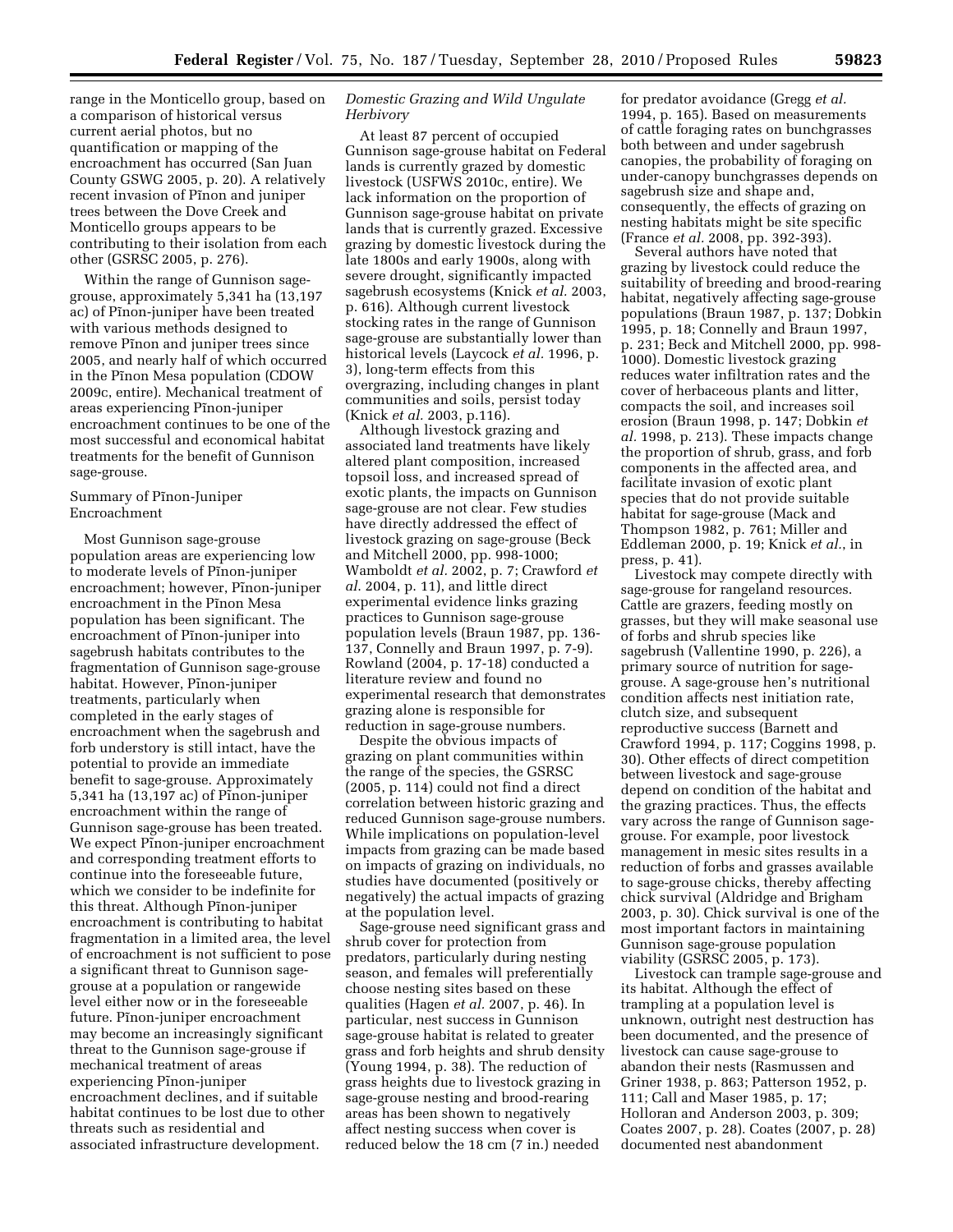following partial nest depredation by a cow. In general, all recorded encounters between livestock and grouse nests resulted in hens flushing from nests, which could expose the eggs to predation. Visual predators like ravens likely use hen movements to locate sage-grouse nests (Coates 2007, p. 33). Livestock also may trample sagebrush seedlings, thereby removing a source of future sage-grouse food and cover (Connelly *et al.* 2004, pp. 7-31). Trampling of soil by livestock can reduce or eliminate biological soil crusts making these areas susceptible to cheatgrass invasion (Mack 1981, pp. 148-149; Young and Allen 1997, p. 531).

Livestock grazing may have positive effects on sage-grouse under some habitat conditions. Evans (1986, p. 67) found that sage-grouse used grazed meadows significantly more during late summer than ungrazed meadows because grazing had stimulated the regrowth of forbs. Greater sage-grouse sought out and used openings in meadows created by cattle grazing in northern Nevada (Klebenow 1981, p. 121). Also, both sheep and goats have been used to control invasive weeds (Mosley 1996 *in* Connelly *et al.* 2004, pp. 7-49; Merritt *et al.* 2001, p. 4; Olsen and Wallander 2001, p. 30) and woody plant encroachment (Riggs and Urness 1989, p. 358) in sage-grouse habitat.

Sagebrush plant communities are not adapted to domestic grazing disturbance. Grazing changed the functioning of systems into less resilient, and in some cases, altered communities (Knick *et al.*, in press, p. 39). The ability to restore or rehabilitate areas depends on the condition of the area relative to the ability of a site to support a specific plant community (Knick *et al.*, in press, p. 39). For example, if an area has a balanced mix of shrubs and native understory vegetation, a change in grazing management can restore the habitat to its potential historic species composition (Pyke, in press, p. 11). Wambolt and Payne (1986, p. 318) found that rest from grazing had a better perennial grass response than other treatments. Active restoration would be required where native understory vegetation is much reduced (Pyke, in

press, p. 15). But, if an area has soil loss or invasive species, returning the site to the native historical plant community may be impossible (Daubenmire 1970, p. 82; Knick *et al.*, in press, p. 39; Pyke, in press, p. 17). Aldridge *et al.* (2008, p. 990) did not find any relationship between sage-grouse persistence and livestock densities. However, the authors noted that livestock numbers do not necessarily correlate with range condition. They concluded that the intensity, duration, and distribution of livestock grazing are more influential on rangeland condition than the livestock density values used in their modeling efforts (Aldridge *et al.* 2008, p. 990). Currently, there is little direct evidence linking grazing practices to population levels of Gunnison or greater sagegrouse. Although grazing has not been examined at large spatial scales, as discussed above, we do know that grazing can have negative impacts to individuals, nests, breeding productivity, and sagebrush and, consequently, to sage-grouse at local scales.

*Public Lands Grazing in the Gunnison Basin Population Area* – Our analysis of grazing is focused on BLM lands because nearly all of the information available to us regarding current grazing management within the range of Gunnison sage-grouse was provided by the BLM. However, this information is pertinent to over 40 percent of the land area currently occupied by Gunnison sage-grouse. A summary of domestic livestock grazing management on BLM and USFS lands in occupied Gunnison sage-grouse habitat is provided in Table 3. The BLM manages approximately 122,376 ha (301,267 ac), or 51 percent of the area currently occupied by Gunnison sage-grouse in the Gunnison Basin, and approximately 98 percent of this area is actively grazed. The USFS manages approximately 34,544 ha (85,361 ac) or 14 percent of the occupied portion of the Gunnison Basin population area. In 2009, within the occupied range in the Gunnison Basin population, 13 of 62 (21 percent) active BLM grazing allotments and 3 of 35 (9 percent) of USFS grazing allotments had Gunnison sage-grouse habitat objectives incorporated into the allotment

management plans or Records of Decision for permit renewals (USFWS 2010c, pp. 1-2). Habitat objectives for Gunnison sage-grouse within allotment management plans were designed such that they provide good habitat for the species when allotments are managed in accordance with the objectives. In 2009, 57 percent of the area of occupied habitat in active BLM grazing allotments (45 percent of the entire Gunnison Basin population area) had a recently completed land health assessment (LHA), and 94 percent of the area in occupied habitat in active allotments was deemed by the BLM as not meeting LHA objectives specific to Gunnison sage-grouse. The remainder of the LHAmonitored allotments were deemed to be meeting objectives or as ''unknown''. LHAs are assessments of the on-theground condition and represent the best available information on the status of the habitat. We are uncertain of habitat conditions on the remaining 55 percent of BLM lands in the Gunnison Basin. Based on the assumption that the same proportion of these lands are also not meeting LHA objectives results in an estimate of 94 percent of BLM lands in the Gunnison Basin not meeting LHA objectives specific to Gunnison sagegrouse habitat. This analysis indicates that, without taking into account habitat conditions on private lands and other Federal and State lands, up to 48 percent of the entire Gunnison Basin population area is not providing optimal habitat conditions for Gunnison sagegrouse.

The fact that most grazing allotments are not meeting LHA objectives indicates that grazing is a factor that is likely contributing to Gunnison sagegrouse habitat degradation. In addition, grazing has negatively impacted several Gunnison sage grouse treatments (projects aimed at improving habitat condition) in the Gunnison Basin (BLM 2009, p. 34). Although these areas are generally rested for 2 years after treatment, several have been heavily used by cattle shortly after the treatment, and the effectiveness of the treatments decreased (BLM 2009, p. 34) and reduced the potential benefits of the treatments.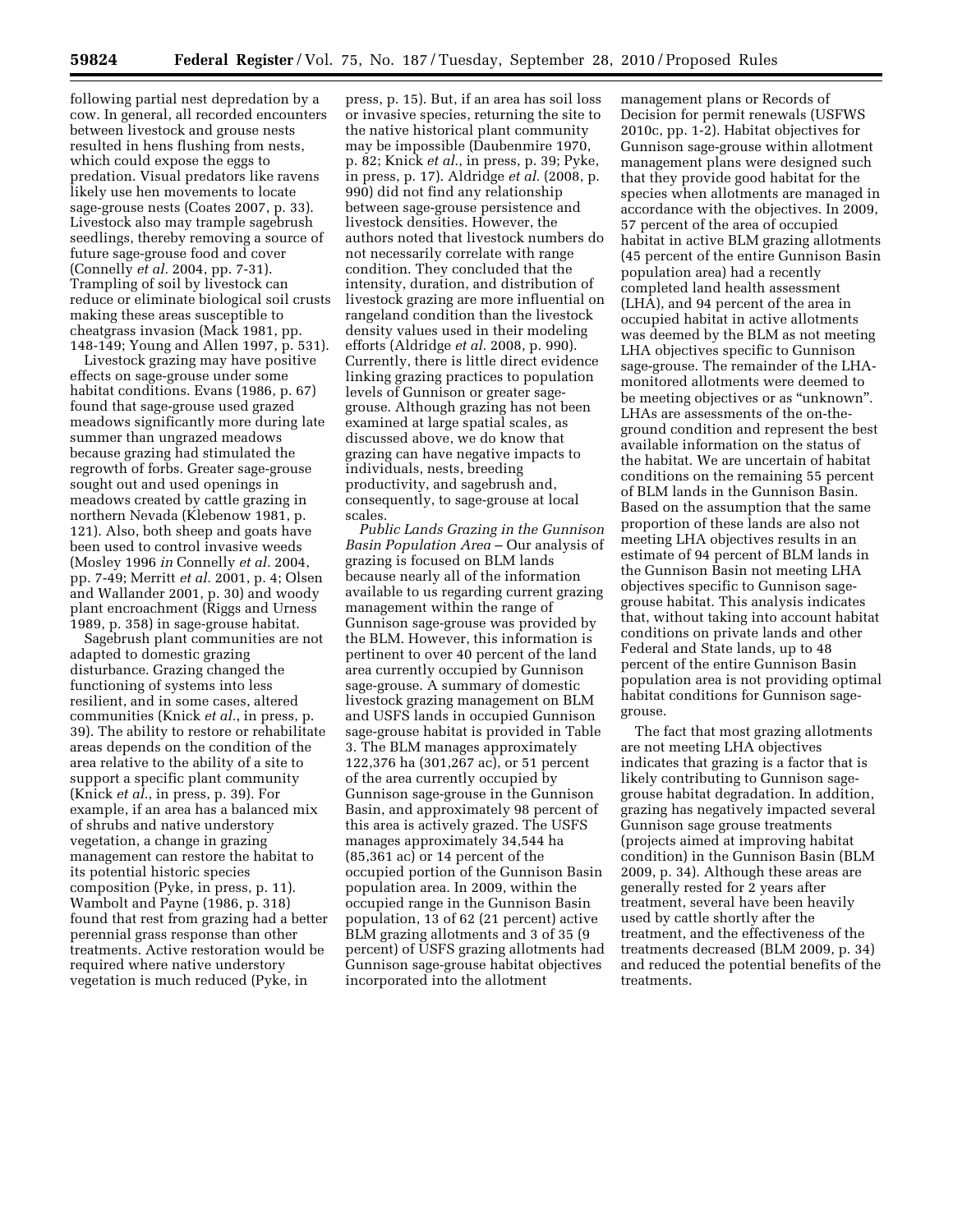TABLE 3. SUMMARY OF DOMESTIC LIVESTOCK GRAZING MANAGEMENT ON BLM AND USFS LANDS IN OCCUPIED HABITAT FOR EACH OF THE GUNNISON SAGE-GROUSE POPULATIONS (FROM USFWSA 2010C, COMPILATION OF DATA PROVIDED BY BLM<sup>B</sup> AND USFS<sup>C</sup>).

|                                 |                                                   |                                           |                                                                  | Percent                                                     |                                                         |
|---------------------------------|---------------------------------------------------|-------------------------------------------|------------------------------------------------------------------|-------------------------------------------------------------|---------------------------------------------------------|
| Population                      | Number of Ac-<br>tive USFS Al-<br><b>lotments</b> | Number of Ac-<br>tive BLM Allot-<br>ments | <b>Active Allotments</b><br>with GUSG <sup>d</sup><br>Objectives | <b>BLM Allotments</b><br>with Completed<br>LHA <sup>e</sup> | Assessed BLM<br>Allotments<br>Meeting LHA<br>Objectives |
| Gunnison                        | 34                                                | 62                                        | 21                                                               | 66                                                          | 22                                                      |
| San Miguel Basin                | no data                                           | 13                                        | 0                                                                | 77                                                          | 40                                                      |
| Monticello-Dove Creek:          |                                                   |                                           |                                                                  |                                                             |                                                         |
| Dove Creek                      | n/a                                               | 3                                         | 0                                                                | 0                                                           | 0                                                       |
| Monticello                      | n/a <sup>f</sup>                                  | 6                                         | 100                                                              | 83                                                          | 80                                                      |
| Piñon Mesa                      | no data                                           | 15                                        | 53                                                               | 27                                                          | 100                                                     |
| Cerro Summit-Cimarron-Sims Mesa | n/a <sup>f</sup>                                  | 10                                        | 10                                                               | 50                                                          | 40                                                      |
| Crawford <sup>g</sup>           | n/a <sup>f</sup>                                  | $\overline{7}$                            | 71                                                               | 100                                                         | 86                                                      |
| Poncha Pass                     | no data                                           | 8                                         | 13                                                               | 100                                                         | 100                                                     |
| Rangewide Averages              |                                                   |                                           | 34                                                               | 63                                                          | 59                                                      |

aUnited States Fish and Wildlife Service

bBureau of Land Management

cUnited States Forest Service

dGunnison sage-grouse

eLand Health Assessments

f No United States Forest Service Land in occupied habitat in this population area.

f Includes allotments on National Park Service lands but managed by the Bureau of Land Management.

*Public Lands Grazing in All Other Population Areas* – The BLM manages approximately 36 percent of the area currently occupied by Gunnison sagegrouse in the San Miguel Basin, and approximately 79 percent of this area is actively grazed. Within the occupied range in the San Miguel population, no active BLM grazing allotments have Gunnison sage-grouse habitat objectives incorporated into the allotment management plans or Records of Decision for permit renewals (USFWS 2010c, p. 9). In 2009, 10 of 15 (77 percent) active allotments had LHAs completed in the last 15 years; 4 of 10 allotments (40 percent) were deemed by the BLM to meet LHA objectives. Gunnison sage-grouse habitat within the 60 percent of allotments not meeting LHA objectives and the 5 allotments with no LHAs completed are likely being adversely impacted by grazing. Therefore, it appears that grazing in a large portion of this population area is a factor that is likely contributing to Gunnison sage-grouse habitat degradation.

The BLM manages 11 percent of the occupied habitat in the Dove Creek group, and 41 percent of this area is actively grazed. Within the occupied range in the Dove Creek group of the Monticello–Dove Creek population, no

active BLM grazing allotments have Gunnison sage-grouse habitat objectives incorporated into the allotment management plans or Records of Decision for permit renewals (USFWS 2010c, p. 3). In 2009, no active allotments in occupied habitat had completed LHAs. Gunnison sage-grouse are not explicitly considered in grazing management planning, and the lack of habitat data limits our ability to determine the impact to the habitat on public lands.

The BLM manages on 4 percent of the occupied habitat in the Monticello group, and 83 percent of this area is grazed. Within the occupied range in the Monticello group, 6 of 6 active BLM grazing allotments have Gunnison sagegrouse habitat objectives incorporated into the allotment management plans or Records of Decision for permit renewals (USFWS 2010c, p. 6). In 2009, 88 percent of the area of occupied habitat in active allotments had a recently completed LHA. Approximately 60 percent of the area in occupied habitat in active allotments were deemed by the BLM to meet LHA objectives. This information suggests that grazing the majority of lands managed by the BLM is not likely significantly contributing to Gunnison sage-grouse habitat

degradation in the Monticello population group.

The BLM manages 28 percent of occupied habitat in the Pinon Mesa population area, and approximately 97 percent of this area is grazed. Over 50 percent of occupied habitat in this population area is privately owned and, while grazing certainly occurs on these lands, we have no information on its extent. Within the occupied range in the Pinon Mesa population, 8 of 15 (53) percent) active BLM grazing allotments have Gunnison sage-grouse habitat objectives incorporated into the allotment management plans or Records of Decision for permit renewals (USFWS 2010c, p. 5). In 2009, 23 percent of the area of occupied Gunnison sage-grouse habitat in active allotments in the Pinon Mesa population area had LHAs completed in the last 15 years, and all of these were deemed by the BLM to meet LHA objectives. Therefore, for the portion of the Pinon Mesa population area for which we have information, it appears that grazing is not likely significantly contributing to Gunnison sage-grouse habitat degradation.

The BLM manages on 13 percent of the occupied habitat in the Cerro Summit–Cimarron–Sims Mesa population area, and 83 percent of this area is grazed. Within the occupied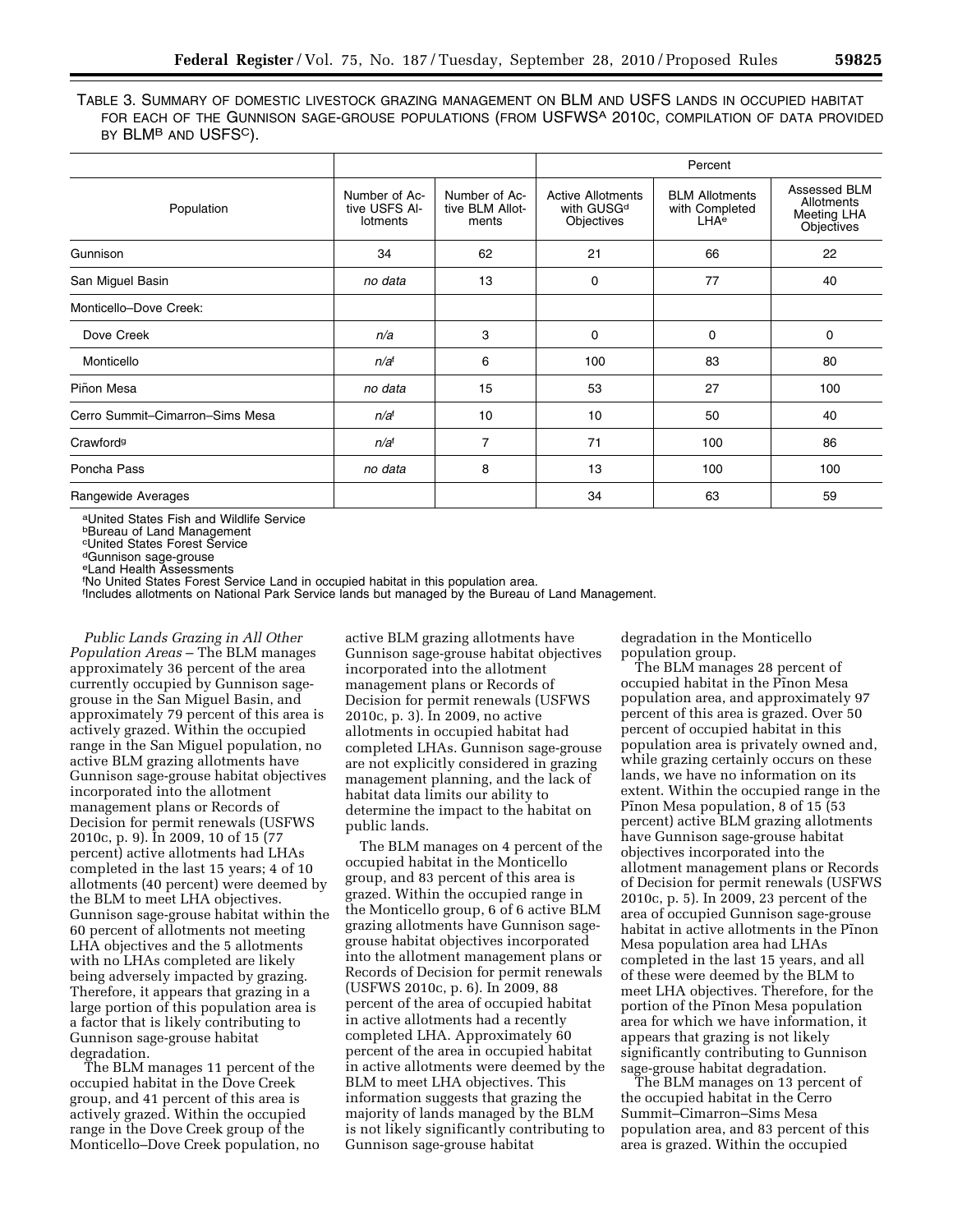range in the Cerro Summit–Cimarron– Sims Mesa population, 1 of 10 (10 percent) active BLM grazing allotments have Gunnison sage-grouse habitat objectives incorporated into the allotment management plans or Records of Decision for permit renewals (USFWS 2010c, p. 7). In 2009, 5 of the 10 active allotments had LHAs completed in the last 15 years and 3 (60 percent) of these were deemed by the BLM as not meeting LHA objectives. Therefore, for the small portion of the Cerro Summit–Cimarron– Sims Mesa population area for which we have information, it appears that grazing is a factor that is likely contributing to some Gunnison sagegrouse habitat degradation.

Lands administered by the BLM and NPS comprise over 75 percent of occupied habitat in the Crawford population, and 96 percent of this area is actively grazed. Grazing allotments on NPS lands in this area are administered by the BLM. Within occupied range in the Crawford population, 1 of 7 (14 percent) active BLM grazing allotments have Gunnison sage-grouse habitat objectives incorporated into the allotment management plans or Records of Decision for permit renewals (USFWS 2010c, p. 8). In 2009, all of the active allotments had LHAs completed in the last 15 years, and 86 percent were deemed by the BLM to meet LHA objectives. Seasonal forage utilization levels were below 30 percent in most Crawford Area allotments, although a small number of allotments had nearly 50 percent utilization (BLM 2009x, p. 68). Based on this information, it appears that grazing is not likely significantly contributing to Gunnison sage-grouse habitat degradation in the majority of the Crawford population area.

The BLM manages nearly half of occupied habitat in the Poncha Pass population area, and approximately 98 percent of this area is actively grazed. Within the occupied range in the Poncha Pass population, 1 of 8 (13 percent) active BLM grazing allotments have Gunnison sage-grouse habitat objectives incorporated into the allotment management plans or Records of Decision for permit renewals (USFWS 2010c, p. 4). In 2009, all active allotments in occupied habitat had completed LHAs, and all were meeting LHA objectives. Based on this information it appears that grazing is not likely significantly contributing to Gunnison sage-grouse habitat degradation in the majority of the Poncha Pass population area.

*Non-federal Lands Grazing in All Population Areas –*Livestock grazing on private and other non-federal lands,

where present, has the potential to impact Gunnison sage-grouse, but we lack sufficient information to make an assessment. Table 1 summarizes the percentage of land area potentially available to grazing within each of the populations.

As discussed earlier, some private lands are enrolled in the CRP program and provide some benefits to Gunnison sage-grouse. The CRP land in the Monticello group has provided a considerable amount of brood-rearing habitat because of its forb component. Grazing of CRP land in Utah occurred in 2002 under emergency Farm Bill provisions due to drought and removed at least some of the grass and forb habitat component thus likely negatively affecting Gunnison sagegrouse chick survival. Radio-collared males and non-brood-rearing females exhibited temporary avoidance of grazed fields during and after grazing (Lupis *et al*. 2006, pp. 959-960), although one hen with a brood continued to use a grazed CRP field. This indicates that when CRP lands are grazed, negative impacts to their habitat and behavior may result. Since we have very little information on the status of Gunnison sage-grouse habitat on nonfederal lands, we cannot assess whether the impacts that are occurring rise to the level of being a threat.

*Wild Ungulate Herbivory in All Population Areas* – Overgrazing by deer and elk may cause local degradation of habitats by removal of forage and residual hiding and nesting cover. Hobbs *et al.* (1996, pp. 210-213) documented a decline in available perennial grasses as elk densities increased. Such grazing could negatively impact nesting cover for sagegrouse. The winter range of deer and elk overlaps the year-round range of the Gunnison sage-grouse. Excessive but localized deer and elk grazing has been documented in the Gunnison Basin (BLM 2005a, pp. 17-18; Jones 2005, pers. comm.).

Grazing by deer and elk occurs in all Gunnison sage-grouse population areas. Although we have no information indicating that competition for resources is limiting Gunnison sagegrouse in the Gunnison Basin, BLM observed that certain mountain shrubs were being browsed heavily by wild ungulates (BLM 2009, p. 34). Subsequent results of monitoring in mountain shrub communities indicated that drought and big game were having large impacts on the survivability and size of mountain mahogany (*Cercocarpus utahensis*), bitterbrush (*Purshia tridentata*), and serviceberry (*Amelanchier alnifolia*) in the Gunnison

Basin (Jupuntich *et al.* 2010, pp. 7-9). The authors raised concerns that observed reductions in shrub size and vigor will reduce drifting snow accumulation, resulting in decreased moisture availability to grasses and forbs during the spring melt. Reduced grass and forb growth could negatively impact Gunnison sage-grouse nesting and early brood-rearing habitat.

## Grazing Summary

Livestock management and domestic grazing have the potential to seriously degrade Gunnison sage-grouse habitat. Grazing can adversely impact nesting and brood-rearing habitat by decreasing vegetation available for concealment from predators. Grazing also has been shown to compact soils, decrease herbaceous abundance, increase erosion, and increase the probability of invasion of exotic plant species.

The impacts of livestock operations on Gunnison sage-grouse depend upon stocking levels and season of use. We recognize that not all livestock grazing result in habitat degradation and many livestock operations within the range of Gunnison sage-grouse are employing innovative grazing strategies and conservation actions (Gunnison County Stockgrowers 2009, entire). However, available information suggests that LHA objectives specific to Gunnison sagegrouse are not being met on more than 50 percent of BLM-managed occupied Gunnison sage-grouse habitat in the Gunnison Basin, San Miguel Basin, and the Cerro Summit–Cimarron–Sims Mesa population areas. Cumulatively, the BLM-managed portion of these populations constitutes approximately 33 percent of the entire range of the species. Reduced habitat quality, as reflected in unmet LHA objectives is likely to negatively impact Gunnison sage-grouse, particularly nesting and early brood-rearing habitat, and chick survival is one of the most important factors in maintaining Gunnison sagegrouse population viability (GSRSC 2005, p. 173).

We know that grazing can have negative impacts to sagebrush and consequently to Gunnison sage-grouse at local scales. Available data indicates that impacts to sagebrush are occurring on a significant portion of the range of the species. Given the widespread nature of grazing within the range of Gunnison sage-grouse, the potential for population-level impacts is highly likely. Further, we expect grazing to persist throughout the range of Gunnison sage-grouse for the foreseeable future. Effects of domestic livestock grazing are likely being exacerbated by intense browsing of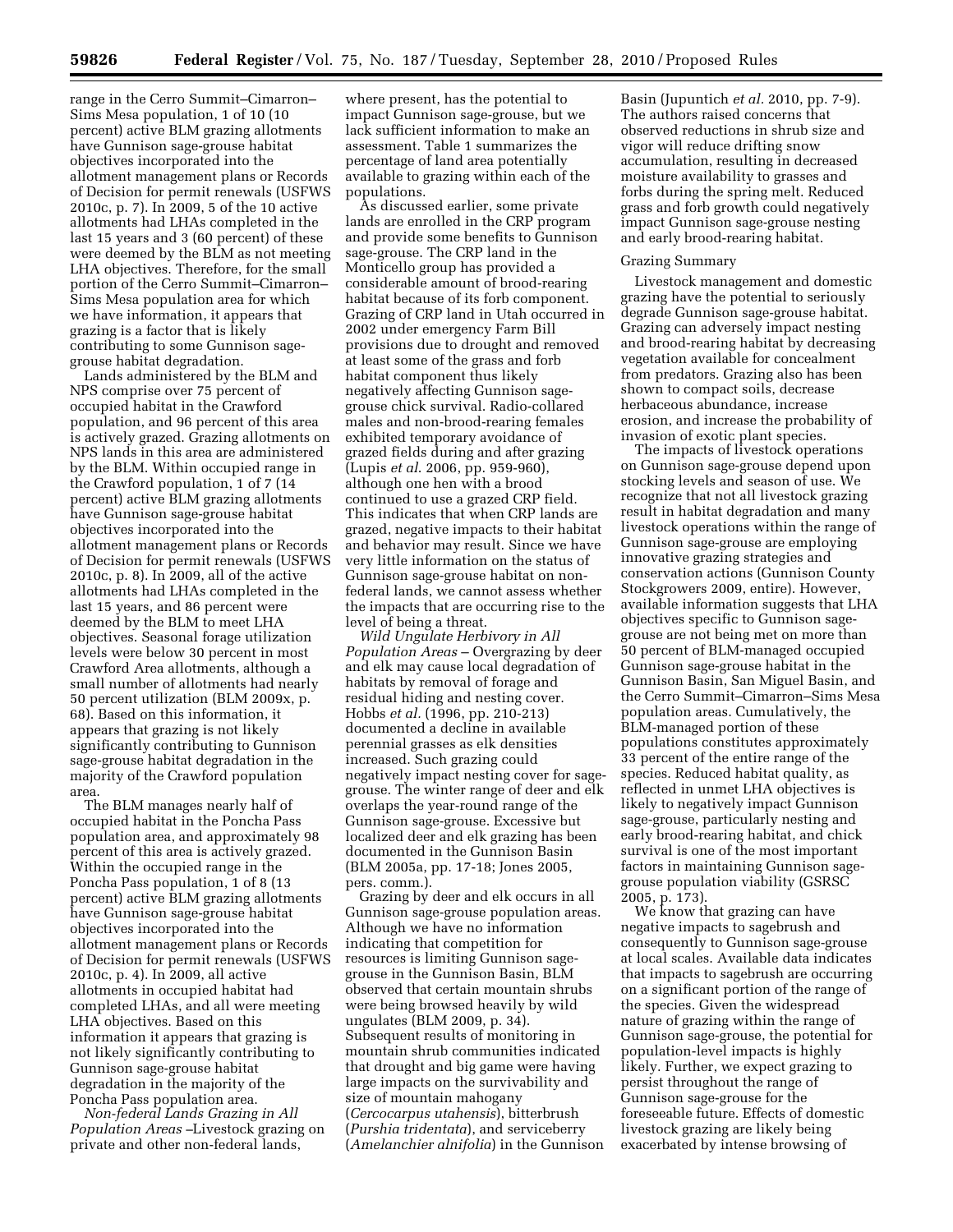woody species by wild ungulates in portions of the Gunnison Basin. We conclude that habitat degradation that can result from improper grazing is a significant threat to Gunnison sagegrouse now and in the foreseeable future.

## *Nonrenewable Energy Development*

Energy development on Federal (BLM and USFS) lands is regulated by the BLM and can contain conservation measures for wildlife species (see Factor D for a more thorough discussion). The BLM (1999, p. 1) classified the area encompassing all Gunnison sage-grouse habitat for its gas and oil potential. Three of the populations have areas with high (San Miguel Basin, Monticello group) or medium (Crawford) oil and gas potential. San Miguel County, where much oil and gas activity has occurred in the last few years, ranked 9 out of 39 in Colorado counties producing natural gas in 2009 (Colorado Oil and Gas Conservation Commission 2010, p. 1) and 29 of 39 in oil production in 2009 (Colorado Oil and Gas Conservation commission 2010, p. 2).

Energy development impacts sagegrouse and sagebrush habitats through direct habitat loss from well pad construction, seismic surveys, roads, powerlines and pipeline corridors, and indirectly from noise, gaseous emissions, changes in water availability and quality, and human presence. The interaction and intensity of effects could cumulatively or individually lead to habitat fragmentation (Suter 1978, pp. 6- 13; Aldridge 1998, p. 12; Braun 1998, pp. 144-148; Aldridge and Brigham 2003, p. 31; Knick *et al.* 2003, pp. 612, 619; Lyon and Anderson 2003, pp. 489- 490; Connelly *et al.* 2004, pp. 7-40 to 7- 41; Holloran 2005, pp. 56-57; Holloran 2007 *et al.,*, pp. 18-19; Aldridge and Boyce 2007, pp. 521-522; Walker *et al.*  2007a, pp. 2652-2653; Zou *et al.* 2006, pp. 1039-1040; Doherty *et al.* 2008, p. 193; Leu and Hanser, in press, p. 28). Increased human presence resulting from oil and gas development can impact sage-grouse either through avoidance of suitable habitat, or disruption of breeding activities (Braun *et al.* 2002, pp. 4-5; Aldridge and Brigham 2003, pp. 30-31; Aldridge and Boyce 2007, p. 518; Doherty *et al.* 2008, p. 194).

The development of oil and gas resources requires surveys for economically recoverable reserves, construction of well pads and access roads, subsequent drilling and extraction, and transport of oil and gas, typically through pipelines. Ancillary facilities can include compressor stations, pumping stations, electrical

generators and powerlines (Connelly *et al.* 2004, p. 7-39; BLM 2007, p. 2-110). Surveys for recoverable resources occur primarily through noisy seismic exploration activities. These surveys can result in the crushing of vegetation. Well pads vary in size from 0.10 ha (0.25 ac) for coal-bed natural gas wells in areas of level topography to greater than 7 ha (17.3 ac) for deep gas wells and multiwell pads (Connelly *et al.*  2004, pp. 7-39; BLM 2007, pp. 2-123). Pads for compressor stations require 5– 7 ha (12.4–17.3 ac) (Connelly *et al.* 2004, pp. 7-39).

The amount of direct habitat loss within an area is ultimately determined by well densities and the associated loss from ancillary facilities. Roads associated with oil and gas development were suggested to be the primary impact to greater sage-grouse due to their persistence and continued use even after drilling and production ceased (Lyon and Anderson 2003, p. 489). Declines in male greater sage-grouse lek attendance were reported within 3 km (1.9 mi) of a well or haul road with a traffic volume exceeding one vehicle per day (Holloran 2005, p. 40). Because of reasons discussed previously, we believe the effects to Gunnison sagegrouse are similar to those observed in greater sage-grouse. Sage-grouse also may be at increased risk for collision with vehicles simply due to the increased traffic associated with oil and gas activities (Aldridge 1998, p. 14; BLM 2003, p. 4-222).

Habitat fragmentation resulting from oil and gas development infrastructure, including access roads, may have greater effects on sage-grouse than the associated direct habitat losses. Energy development and associated infrastructure works cumulatively with other human activity or development to decrease available habitat and increase fragmentation. Greater sage-grouse leks had the lowest probability of persisting (40–50 percent) in a landscape with less than 30 percent sagebrush within 6.4 km (4 mi) of the lek (Walker *et al.* 2007a, p. 2652). These probabilities were even less in landscapes where energy development also was a factor.

*Nonrenewable Energy Development in All Population Areas* – Approximately 33 percent of the Gunnison Basin population area ranked as low oil and gas potential with the remainder having no potential for oil and gas development (GSRSC 2005, p. 130). Forty-three gas wells occur on private lands within the occupied range of the Gunnison sagegrouse. Of these, 27 wells occur in the San Miguel population, 8 in the Gunnison Basin population, 6 in the Dove Creek group of the Monticello–

Dove Creek population, and 1 in each of the Crawford and Cerro Summit– Cimarron–Sims Mesa populations (derived from Colorado Oil and Gas Commission 2010, GIS dataset).

No federally leased lands exist within the Gunnison Basin population area (BLM and USFS 2010). The Monticello group is in an area of high energy potential (GSRSC 2005, p. 130); however, less than two percent of the population area contains Federal leases upon which production is occurring, and no producing leases occur in currently occupied Gunnison sagegrouse habitat (BLM Geocommunicator, 2010). No oil and gas wells or authorized Federal leases are within the Pinon Mesa population area (BLM 2009, p. 1; BLM Geocommunicator), and no potential for oil or gas exists in this area except for a small area on the eastern edge of the largest habitat block (BLM 1999, p. 1; GSRSC 2005, p. 130). The Crawford population is in an area with high to medium potential for oil and gas development (GSRSC 2005, p. 130). A single authorized Federal lease (BLM Geocommunicator) constitutes less than 1 percent of the Crawford population area.

Energy development is occurring primarily in the San Miguel Basin Gunnison sage-grouse population area in Colorado. The entire San Miguel Basin population area has high potential for oil and gas development (GSRSC 2005, p. 130). Approximately 13 percent of occupied habitat area within the San Miguel Basin population has authorized Federal leases; of that, production is occurring on approximately 5 percent (BLM National Integrated Lands System (NILS) p. 1). Currently, 25 gas wells are active within occupied habitat of the San Miguel Basin, and an additional 18 active wells occur immediately adjacent to occupied habitat (San Miguel County 2009, p. 1). All of these wells are in or near the Dry Creek group. The exact locations of any future drill sites are not known, but because the area is small, they will likely lie within 3 km (2 mi) of one of only three leks in this group (CDOW 2005a, p. 108).

Although the BLM has deferred (temporarily withheld from recent lease sales) oil and gas parcels nominated for leasing in occupied Gunnison sagegrouse habitat in Colorado since 2005, we expect energy development in the San Miguel Basin on public and private lands to continue over the next 20 years based on the length of development and production projects described in existing project and management plans. Current impacts from gas development may exacerbate Gunnison sage-grouse imperilment in the Dry Creek group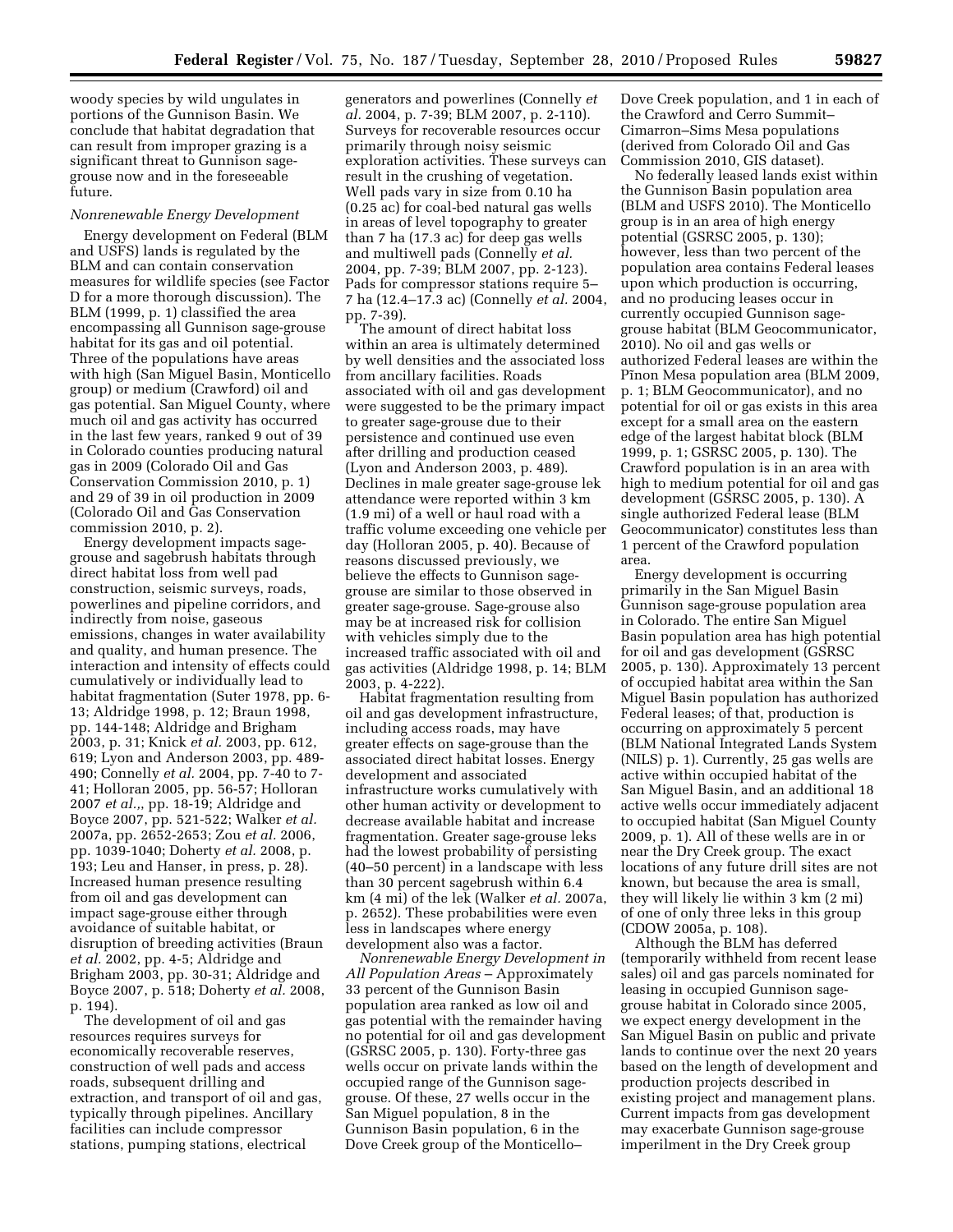because this area contains some of the poorest habitat and smallest grouse populations within the San Miguel population (San Miguel Basin Gunnison sage-grouse Working Group, 2009 pp. 28 and 36).

The San Miguel Basin population area is the only area within the Gunnison sage-grouse range with a high potential for oil and gas development. However, the immediate threat to Gunnison sagegrouse is limited because the BLM is deferring leases until they can be considered within Land Use Plans (BLM 2009, p. 78). We anticipate energy development activities to continue over the next 20 years. However, because nonrenewable energy activities are limited to a small portion of the range, primarily the Dry Creek portion of the San Miguel Basin population of Gunnison sage-grouse, we do not consider nonrenewable energy development to be a significant threat to the species.

## *Renewable Energy – Geothermal, Solar, Wind*

Geothermal energy production is similar to oil and gas development in that it requires surface exploration, exploratory drilling, field development, and plant construction and operation. Wells are drilled to access the thermal source and could take from 3 weeks to 2 months of drilling occurring on a continuous basis (Suter 1978, p. 3), which may cause disturbance to sagegrouse. The ultimate number of wells, and therefore potential loss of habitat, depends on the thermal output of the source and expected production of the plant (Suter 1978, p. 3). Pipelines are needed to carry steam or superheated liquids to the generating plant, which is similar in size to a coal- or gas-fired plant, resulting in further habitat destruction and indirect disturbance. Direct habitat loss occurs from well pads, structures, roads, pipelines and transmission lines, and impacts would be similar to those described previously for oil and gas development. The development of geothermal energy requires intensive human activity during field development and operation. Geothermal development could cause toxic gas release. The type and effect of these gases depends on the geological formation in which drilling occurs (Suter 1978, pp. 7-9). The amount of water necessary for drilling and condenser cooling may be high. Local water depletions may be a concern if such depletions result in the loss of brood-rearing habitat.

*Renewable Energy in the Gunnison Basin Population Area* – Approximately 87 percent of the occupied range of

Gunnison sage-grouse is within a region of known geothermal potential (BLM Geocommunicator 2010, p. 1). We were unable to find any information on the presence of active geothermal energy generation facilities; however, we are aware of three current applications for geothermal leases within the range of Gunnison sage-grouse. All of the applications are located in the same general vicinity on private, BLM, USFS, and Colorado State Land Board lands near Tomichi Dome and Waunita Hot Springs in southeastern Gunnison County. The cumulative area of the geothermal lease application parcels is approximately 4,061 ha (10,035 ac), of which approximately 3,802 ha (9,395 ac) is occupied Gunnison sage-grouse habitat, or approximately 2 percent of the Gunnison Basin population area. One active lek and two inactive leks are located within the lease application parcels. In addition, six active leks and four inactive leks are within 6.4 km (4 mi) of the lease application parcels indicating that over 80 percent of Gunnison sage-grouse seasonal use occurs within the area associated with these leks (GSRSC 2005, p. J-4). There are 74 active leks in the Gunnison Basin population, so approximately 10 percent of active leks may be affected. A significant amount of high-quality Gunnison sage-grouse nesting habitat exists on and near the lease application parcels (Aldridge *et al*. 2010, in press). This potential geothermal development would likely negatively impact Gunnison sage-grouse through the direct loss of habitat and the functional loss of habitat resulting from increased human activity in the area; however, we cannot determine the potential extent of the impact at this time because the size and location of potential geothermal energy generation infrastructure and potential resource protection conditions are unknown at this time.

*Renewable Energy in All Other Population Areas* – We could find no information on the presence of existing, pending, or authorized wind energy sites, solar energy sites, nor any solar energy study areas within the range of Gunnison sage-grouse. A 388-ha (960 ac) wind energy generation facility is authorized on BLM lands in San Juan County, UT. However, the authorized facility is approximately 12.9 km (8 mi) from the nearest lek in the Monticello group of the Monticello–Dove Creek Gunnison sage-grouse population. Therefore, we conclude that wind and solar energy development are not a significant threat to the Gunnison sagegrouse and we do not expect these

activities to become significant threats in the foreseeable future.

The only existing or proposed renewable energy project we are aware of is located in the Gunnison Basin. A portion of the Gunnison Basin population will likely be adversely affected by proposed geothermal development if it is implemented. Because of the current preliminary status of geothermal development, we lack the specific project details to evaluate the extent to which this activity will affect the population's overall viability. Therefore, we do not consider renewable energy development to be a threat to the Gunnison sagegrouse at this time. Geothermal energy development could become a future threat to the species, but we do not know to what extent future geothermal energy development will occur. Future geothermal development could be encouraged by a new Colorado State law, signed April 30, 2010, that will facilitate streamlining of the State permitting process.

Summary of Nonrenewable and Renewable Energy Development

The San Miguel Basin population area is the only area within the Gunnison sage-grouse range with a high potential for oil and gas development. However, the immediate threat to Gunnison sagegrouse is limited because the BLM is temporarily deferring leases until they can be considered within Land Use Plans. We anticipate energy development activities to continue over the next 20 years. Although we recognize that the Dry Creek portion of the San Miguel Basin population may be impacted by nonrenewable energy development, we do not consider nonrenewable energy development to be a significant threat to the species now or in the foreseeable future, because its current and anticipated extent is limited throughout the range of Gunnison sagegrouse. Similarly, we do not consider renewable energy development to be a significant threat to Gunnison sagegrouse now or in the foreseeable future. However, geothermal energy development could increase in the future and could (depending on the level of development and minimization and mitigation measures) substantially influence the overall long-term viability of the Gunnison Basin population.

#### *Climate Change*

According to the Intergovernmental Panel on Climate Change (IPCC), ''Warming of the climate system in recent decades is unequivocal, as is now evident from observations of increases in global average air and ocean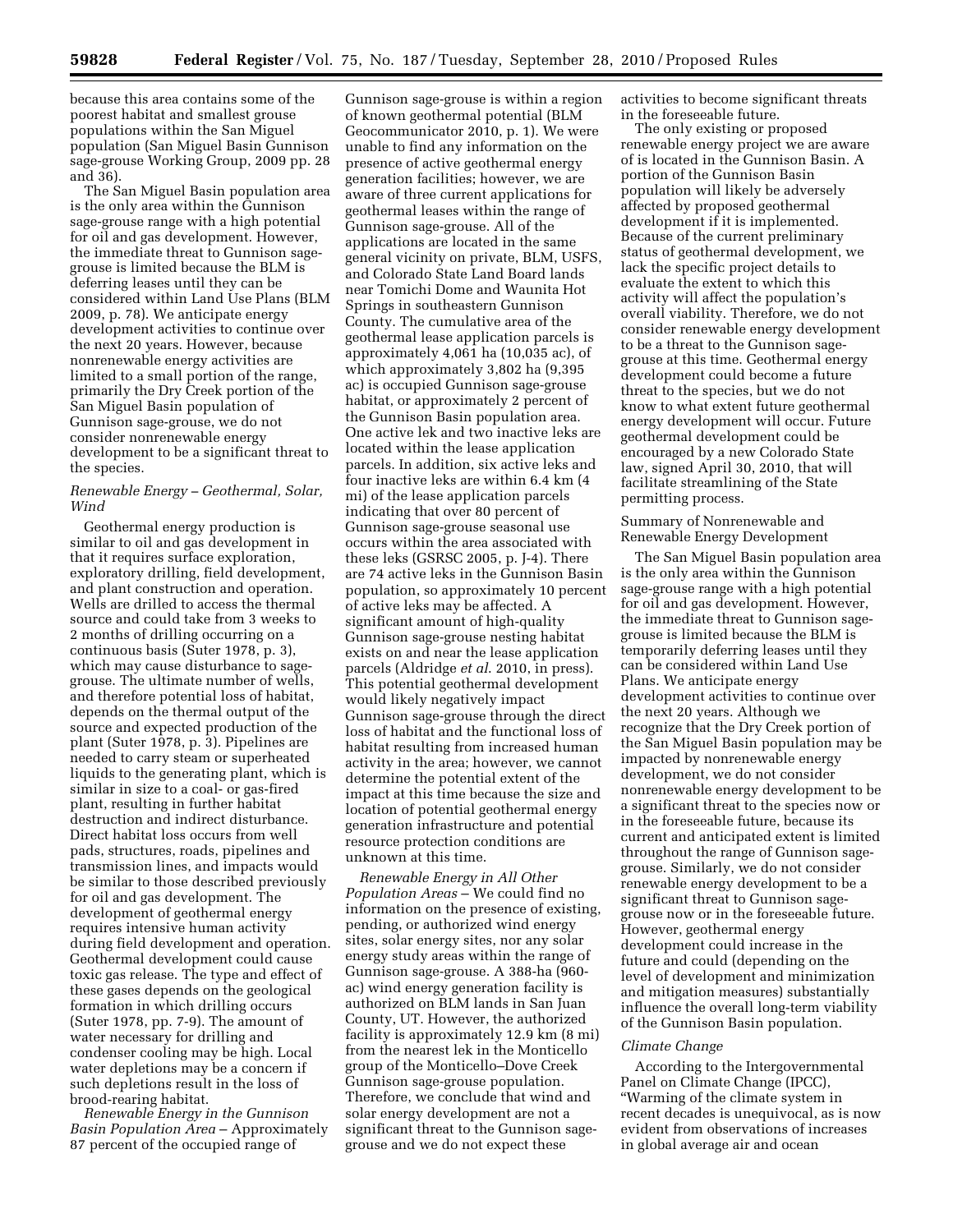temperatures, widespread melting of snow and ice, and rising global sea level'' (IPCC 2007, p. 1). Average Northern Hemisphere temperatures during the second half of the 20th century were very likely higher than during any other 50–year period in the last 500 years and likely the highest in at least the past 1,300 years (IPCC 2007, p. 30). Over the past 50 years cold days, cold nights, and frosts have become less frequent over most land areas, and hot days and hot nights have become more frequent. Heat waves have become more frequent over most land areas, and the frequency of heavy precipitation events has increased over most areas (IPCC 2007, p. 30). For the southwestern region of the United States, including western Colorado, warming is occurring more rapidly than elsewhere in the country (Karl *et al.* 2009, p. 129). Annual average temperature in westcentral Colorado increased 3.6 °C (2 °F) over the past 30 years, but high variability in annual precipitation precludes the detection of long-term trends (Ray *et al.* 2008, p. 5).

Under high emission scenarios, future projections for the southwestern United States show increased probability of drought (Karl *et al.* 2009, pp. 129-134) and the number of days over 32 °C (90 °F) could double by the end of the century (Karl *et al.* 2009, p. 34). Climate models predict annual temperature increase of approximately 2.2  $\mathrm{C}$  (4  $\mathrm{F}$ ) in the southwest by 2050, with summers warming more than winters (Ray *et al.*  2008, p. 29). Projections also show declines in snowpack across the West, with the most dramatic declines at lower elevations (below 2,500 m (8,200 ft)) (Ray *et al.*, p. 29).

Localized climate projections are problematic for mountainous areas because current global climate models are unable to capture this topographic variability at local or regional scales (Ray *et al.* 2008, pp. 7, 20). To obtain climate projections specific to the range of Gunnison sage-grouse, we requested a statistically downscaled model from the National Center for Atmospheric Research for a region covering western Colorado. The resulting projections indicate the highest probability scenario is that average summer (June through September) temperature could increase by 2.8  $\mathrm{C}$  (5.1  $\mathrm{F}$ ), and average winter (October through March) temperature could increase by 2.2  $\mathrm{C}(4.0 \mathrm{~}^{\circ}\mathrm{F})$  by 2050 (University Corporation for Atmospheric Research (UCAR) 2009, pp. 1-15). Annual mean precipitation projections for Colorado are unclear; however, multi-model averages show a shift towards increased winter precipitation and decreased spring and

summer precipitation (Ray *et al.* 2008, p. 34; Karl *et al.* 2009, p. 30). Similarly, the multi-model averages show the highest probability of a five percent increase in average winter precipitation and a five percent decrease in average spring-summer precipitation in 2050 (UCAR 2009, p. 15).

While it is unclear at this time whether or not the year 2050 predicted changes in precipitation and temperature will be of significant magnitude to alter sagebrush plant community composition and dynamics, we believe climate change is likely to alter fire frequency, community assemblages, and the ability of nonnative species to proliferate. Increasing temperature as well as changes in the timing and amount of precipitation will alter the competitive advantage among plant species (Miller *et al.* in press, p. 44), and may shift individual species and ecosystem distributions (Bachelet *et al.* 2001, p. 174). For sagebrush, spring and summer precipitation comprises the majority of the moisture available to the species; thus, the interaction between reduced precipitation in the spring-summer growing season and increased summer temperatures will likely decrease growth of mountain big sagebrush (*Artemisia tridentata* ssp. *vaseyana*). This could result in a significant longterm reduction in the distribution of sagebrush communities (Miller *et al.* in press, pp. 41-45). In the Gunnison Basin, increased summer temperature was strongly correlated with reduced growth of mountain big sagebrush (Poore *et al*. 2009, p. 558). Based on these results and the likelihood of increased winter precipitation falling as rain rather than snow, Poore *et al.* (2009, p. 559) predict decreased growth of mountain big sagebrush, particularly at the lower elevation limit of the species. Because Gunnison sage-grouse are sagebrush obligates, loss of sagebrush would result in a reduction of suitable habitat and negatively impact the species. The interaction of climate change with other stressors likely has impacted and will impact the sagebrush steppe ecosystem within which Gunnison sage-grouse occur.

Temperature increases may increase the competitive advantage of cheatgrass in higher elevation areas where its current distribution is limited (Miller *et al.* in press, p. 47). Decreased summer precipitation reduces the competitive advantage of summer perennial grasses, reduces sagebrush cover, and subsequently increases the likelihood of cheatgrass invasion (Prevey *et al.* 2009, p. 11). This impact could increase the susceptibility of areas within Gunnison

sage-grouse range to cheatgrass invasion (Bradley 2009, p. 204), which would reduce the overall cover of native vegetation, reduce habitat quality, and potentially decrease fire return intervals, all of which would negatively affect the species.

## Summary of Climate Change

Climate change predictions are based on models with assumptions, and there are uncertainties regarding the magnitude of associated climate change parameters such as the amount and timing of precipitation and seasonal temperature changes. There is also uncertainty as to the magnitude of effects of predicted climate parameters on sagebrush plant community dynamics. These factors make it difficult to predict the effects of climate change on Gunnison sage-grouse. We recognize that climate change has the potential to alter Gunnison sage-grouse habitat by facilitating an increase in the distribution of cheatgrass and concurrently increase the potential for wildfires, which would have negative effects on Gunnison sage-grouse. However, based on the best available information on climate change projections into the next 40 years, we do not consider climate change to be a significant threat to the Gunnison sagegrouse at this time. Existing data indicates that climate change has the potential to alter changes in the distribution and extent of cheatgrass and sagebrush and associated fire frequencies and therefore is likely to become an increasingly important factor affecting Gunnison sage-grouse and its habitat in the foreseeable future.

## *Summary of Factor A*

Gunnison sage-grouse require large, contiguous areas of sagebrush for longterm persistence, and thus are affected by factors that occur at the landscape scale. Broad-scale characteristics within surrounding landscapes influence habitat selection, and adult Gunnison sage-grouse exhibit a high fidelity to all seasonal habitats, resulting in low adaptability to habitat changes. Fragmentation of sagebrush habitats has been cited as a primary cause of the decline of Gunnison and greater sagegrouse populations (Patterson 1952, pp. 192-193; Connelly and Braun 1997, p. 4; Braun 1998, p. 140; Johnson and Braun 1999, p. 78; Connelly *et al.* 2000a, p. 975; Miller and Eddleman 2000, p. 1; Schroeder and Baydack 2001, p. 29; Johnsgard 2002, p. 108; Aldridge and Brigham 2003, p. 25; Beck *et al*. 2003, p. 203; Pedersen *et al.* 2003, pp. 23-24; Connelly *et al.* 2004, p. 4-15; Schroeder *et al.* 2004, p. 368; Leu *et al*. in press,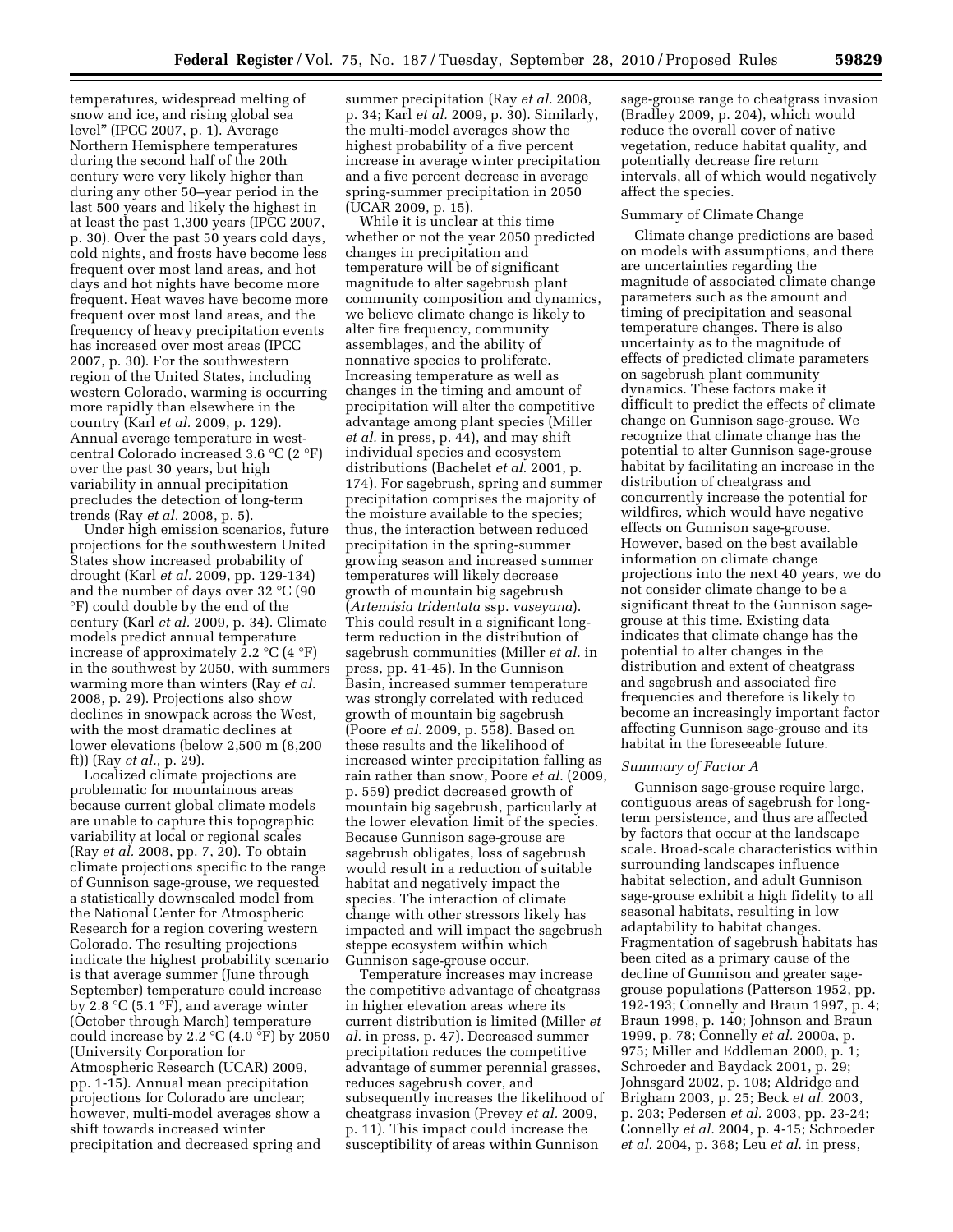p. 19). Documented negative effects of fragmentation include reduced lek persistence, lek attendance, population recruitment, yearling and adult annual survival, female nest site selection, and nest initiation rates, as well as the loss of leks and winter habitat (Holloran 2005, p. 49; Aldridge and Boyce 2007, pp. 517-523; Walker *et al*. 2007a, pp. 2651-2652; Doherty *et al*. 2008, p. 194).

We examined several factors that result in habitat loss and fragmentation. Historically, losses of sagebrush habitats occurred due to conversion for agricultural croplands; however, this trend has slowed or slightly reversed in recent decades. Currently, direct and functional loss of habitat due to residential and road development in all populations, including the largest population in the Gunnison Basin, is the principal threat to Gunnison sagegrouse. Functional habitat loss also contributes to habitat fragmentation as sage-grouse avoid areas due to human activities, including noise, even when sagebrush remains intact. The collective disturbance from human activities around residences and roads reduces the effective habitat around these areas, making them inhospitable to Gunnison sage-grouse. Human populations are increasing in Colorado and throughout the range of Gunnison sage-grouse. This trend is expected to continue at least through 2050. The resulting habitat loss and fragmentation will continue to negatively affect Gunnison sage-grouse and its habitat.

Other threats from human infrastructure such as fences and powerlines may not individually threaten the Gunnison sage-grouse. However, the cumulative presence of all these features, particularly when considered in conjunction with residential and road development, does constitute a significant threat to Gunnison sage-grouse as they collectively contribute to habitat loss and fragmentation. This impact is particularly of consequence in light of the decreases in Gunnison sage-grouse population sizes observed in the six smallest populations. These infrastructure components are associated with overall increases in human populations and thus we expect them to continue to increase in the foreseeable future.

Several issues discussed above, such as fire, invasive species, and climate change, may not individually threaten the Gunnison sage-grouse. However, the documented synergy among these issues result in a high likelihood that they will threaten the species in the future. Nonnative invasive plants, including cheatgrass and other noxious weeds,

continue to expand their range, facilitated by ground disturbances such as fire, grazing, and human infrastructure. Invasive plants negatively impact Gunnison sage-grouse primarily by reducing or eliminating native vegetation that sage-grouse require for food and cover, resulting in habitat loss (both direct and functional) and fragmentation. Cheatgrass is present at varying levels in nearly all Gunnison sage-grouse population areas, but there has not yet been a demonstrated change in fire cycle in the range of Gunnison sage-grouse. However, climate change may alter the range of invasive plants, intensifying the proliferation of invasive plants to the point that they and their effects on Gunnison sage-grouse habitat will likely become a threat to the species. Even with aggressive treatments, invasive plants will persist and will likely continue to spread throughout the range of Gunnison sagegrouse in the foreseeable future.

Livestock management has the potential to degrade sage-grouse habitat at local scales by causing the loss of nesting cover and decreases in native vegetation, and by increasing the probability of incursion of invasive plants. Given the widespread nature of grazing within the range of Gunnison sage-grouse, the potential for population-level impacts is highly likely. Effects of domestic livestock grazing are likely being exacerbated by intense browsing of woody species by wild ungulates in portions of the Gunnison Basin. We conclude that habitat degradation that can result from improper grazing is a significant threat to Gunnison sage-grouse now and in the foreseeable future.

Threats identified above, particularly residential development and associated infrastructure such as fences, roads, and powerlines, are cumulatively causing significant habitat fragmentation that is negatively affecting Gunnison sagegrouse. We have evaluated the best available scientific information available on the present or threatened destruction, modification or curtailment of the Gunnison sage-grouse's habitat or range. Based on the current and anticipated habitat threats identified above, and their cumulative effects as they contribute to the overall fragmentation of Gunnison sage-grouse habitat, we have determined that the present or threatened destruction, modification, or curtailment of Gunnison sage-grouse habitat poses a significant threat to the species throughout its range.

The species is being impacted by several other factors, but their significance is not at a level that they

cause the species to become threatened or endangered in the foreseeable future. We do not consider nonrenewable energy development to be a significant threat to the species because its current and anticipated extent is limited throughout the range of Gunnison sagegrouse. Similarly, we do not consider renewable energy development to be a significant threat to the Gunnison sagegrouse at this time. However, geothermal energy development could increase in the future. Pinon-juniper encroachment does not pose a significant threat to Gunnison sagegrouse at a population or rangewide level because of its limited distribution throughout the range of Gunnison sagegrouse and the observed effectiveness of treatment projects.

A review of a database compiled by the CDOW that included local, State, and Federal ongoing and proposed Gunnison sage-grouse conservation actions (CDOW 2009c, entire) revealed a total of 224 individual conservation efforts. Of these 224 efforts, a total of 165 efforts have been completed and were focused on habitat improvement or protection. These efforts resulted in the treatment of 9,324 ha (23,041 ac), or approximately 2.5 percent of occupied Gunnison sage-grouse habitat. A monitoring component was included in 75 (45 percent) of these 165 efforts, although we do not have information on the overall effectiveness of these efforts. Given the limited collective extent of these efforts, they do not ameliorate the effects of habitat fragmentation at a sufficient scale range-wide to effectively reduce or eliminate the most significant threats to the species. We recognize ongoing and proposed conservation efforts by all entities across the range of the Gunnison sage-grouse, and all parties should be commended for their conservation efforts. Our review of conservation efforts indicates that the measures identified are not adequate to address the primary threat of habitat fragmentation at this time in a manner that effectively reduces or eliminates the most significant contributors (e.g., residential development) to this threat. All of the conservation efforts are limited in size and the measures provided to us were simply not implemented at the scale (even when considered cumulatively) that would be required to effectively reduce the threats to the species across its range. Although the ongoing conservation efforts are a positive step toward the conservation of the Gunnison sage-grouse, and some have likely reduced the severity of some threats to the species (e.g., Pinonjuniper invasion), on the whole we find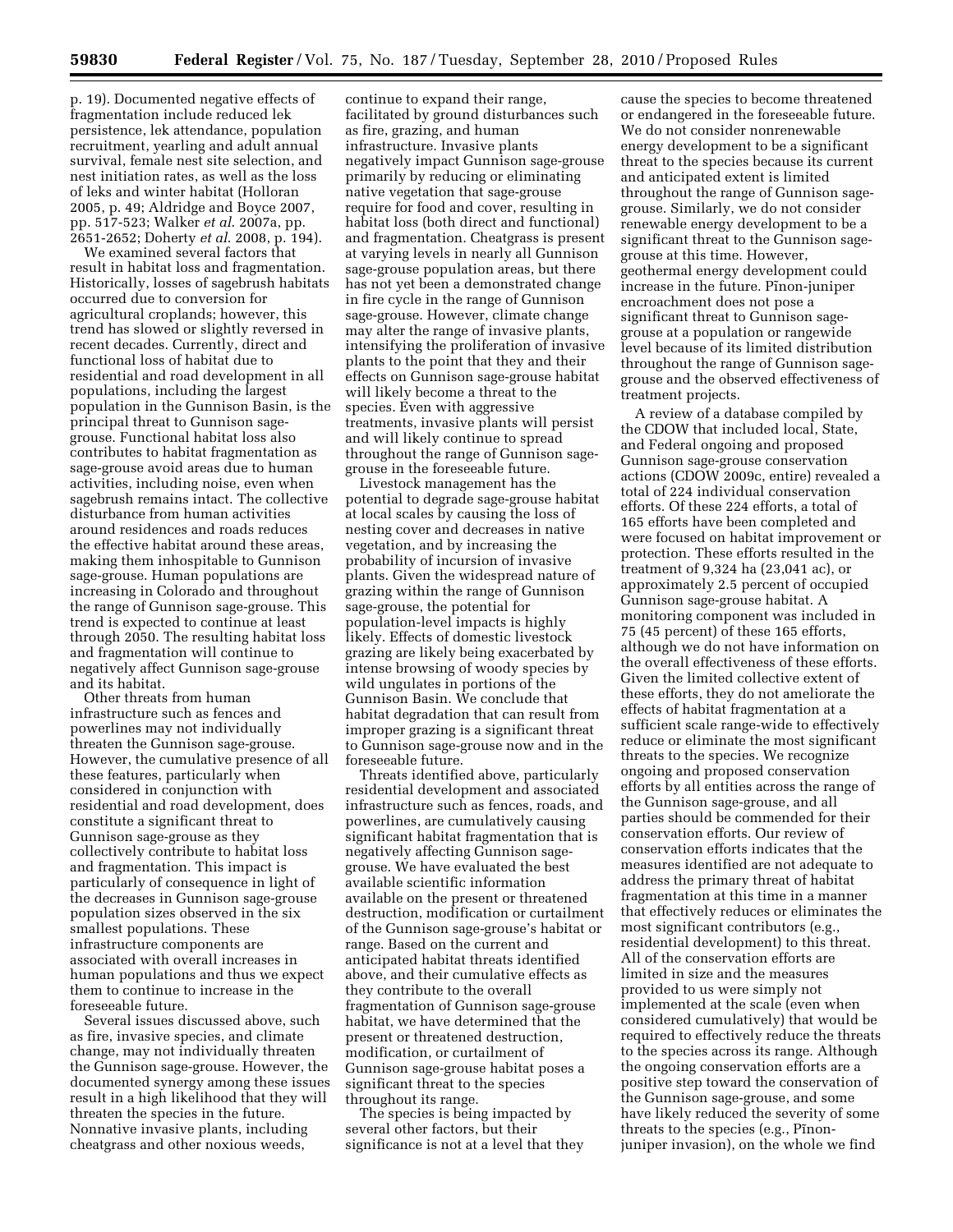that the conservation efforts in place at this time are not sufficient to offset the degree of threat posed to the species by the present and threatened destruction, modification, or curtailment of its habitat.

## **B. Overutilization for Commercial, Recreational, Scientific, or Educational Purposes**

## *Hunting*

Hunting for Gunnison sage-grouse does not currently occur. Hunting was eliminated in the Gunnison Basin in 2000 due to concerns with meeting Gunnison sage-grouse population objectives (CSGWG 1997, p. 66). Hunting has not occurred in the other Colorado populations of Gunnison sagegrouse since 1995 when the Pinon Mesa area was closed (GSRSC 2005, p. 122). Utah has not allowed hunting of Gunnison sage-grouse since 1989 (GSRSC 2005, p. 82).

Both Colorado and Utah will only consider hunting of Gunnison sagegrouse if populations can be sustained (GSRSC 2005, pp. 5, 8, 229). The Gunnison Basin Plan calls for a minimum population of 500 males counted on leks before hunting would occur again (CSGWG 1997, p. 66). The minimum population level has been exceeded in all years since 1996, except 2003 and 2004 (CDOW 2009d, p. 18-19). However, the sensitive State regulatory status and potential political ramifications of hunting the species has precluded the States from opening a hunting season. If hunting does ever occur again, harvest will likely be restricted to only 5 to 10 percent of the fall population, and will be structured to limit harvest of females to the extent possible (GSRSC 2005, p. 229). However, the ability of these measures to be implemented is in question, as adequate means to estimate fall population size have not been developed (Reese and Connelly in press, p. 21) and limiting female harvest may not be possible (WGFD 2004, p. 4; WGFD 2006, pp. 5, 7). Despite these questions, we believe that the low level of hunting that could be allowed in the future would not be a significant threat to the Gunnison sage-grouse.

One sage-grouse was known to be illegally harvested in 2001 in the Poncha Pass population (Nehring 2010, pers. comm.), but based on the best available information we do not believe that illegal harvest has contributed to Gunnison sage-grouse population declines in either Colorado or Utah. We do not anticipate hunting to be opened in the Gunnison Basin or smaller populations for many years, if ever.

Consequently, we do not consider hunting to be a significant threat to the species now or in the foreseeable future.

## *Lek Viewing*

The Gunnison sage-grouse was designated as a new species in 2000 (American Ornithologists' Union 2000, pp. 847-858), which has prompted increased interest by bird watchers to view the species on their leks (Pfister 2010, pers. comm.). Daily human disturbances on sage-grouse leks could cause a reduction in mating, and some reduction in total production (Call and Maser 1985, p. 19). Human disturbance, particularly if additive to disturbance by predators, could reduce the time a lek is active, as well as reduce its size by lowering male attendance (Boyko *et al.*  2004, *in* GSRSC 2005, p. 125). Smaller lek sizes have been hypothesized to be less attractive to females, thereby conceivably reducing the numbers of females mating. Disturbance during the peak of mating also could result in some females not breeding (GSRSC 2005, p. 125). Furthermore, disturbance from lek viewing might affect nesting habitat selection by females (GSRSC 2005, p. 126), as leks are typically close to areas in which females nest. If females move to poorer quality habitat farther away from disturbed leks, nest success could decline. If chronic disturbance causes sage-grouse to move to a new lek site away from preferred and presumably higher quality areas, both survival and nest success could decline. Whether any or all of these have significant population effects would depend on timing and degree of disturbance (GSRSC 2005, p. 126).

Throughout the range of Gunnison sage-grouse, public viewing of leks is limited by a general lack of knowledge in the public of lek locations, seasonal road closures in some areas, and difficulty in accessing many leks. Furthermore, 52 of 109 active Gunnison sage-grouse leks occur on private lands, which further limits access by the public. The BLM closed a lek in the Gunnison Basin to viewing in the late 1990s due to declining population counts, which were perceived as resulting from recreational viewing, although no scientific studies were conducted (BLM 2005a, p. 13; GSRSC 2005, pp. 124, 126). The Waunita lek east of Gunnison is the only lek in Colorado designated by the CDOW for public viewing (CDOW 2009a, p. 86). Since 1998, a comparison of male counts on the Waunita lek versus male counts on other leks in the Doyleville zone show that the Waunita lek's male counts generally follow the same trend as the others (CDOW 2009d, pp. 31-32).

In fact, in 2008 and 2009 the Waunita lek increased in the number of males counted along with three other leks, while seven leks decreased in the Doyleville zone (CDOW 2009d, pp. 31- 32). These data suggest that lek viewing on the Waunita lek has not impacted the Gunnison sage-grouse. Two lek-viewing tours per year are organized and led by UDWR on a privately owned lek in the Monticello population. The lek declined in males counted in 2009, but 2007 and 2008 had the highest counts for several years, suggesting that lek viewing is also not impacting that lek. Data collected by CDOW on greater sage-grouse viewing leks also indicates that controlled lek visitation has not impacted greater sagegrouse at the viewed leks (GSRSC 2005, p. 124).

A lek viewing protocol has been developed and has largely been followed on the Waunita lek, likely reducing impacts to sage-grouse using the lek (GSRSC 2005, p. 125). During 2004-2009, the percentage of individuals or groups of people in vehicles following the Waunita lek viewing protocol in the Gunnison Basin ranged from 71–92 percent (CDOW 2009a, p. 86, 87; Magee *et al*. 2009, p. 7, 10). Violations of the protocol, such as showing up after the sage-grouse started to display and creating noise, caused one or more sage-grouse to flush from the lek (CDOW 2009a, pp. 86, 87). Despite the protocol violations, the percentage of days from 2004 to 2009 that grouse were flushed by humans was relatively low, ranging from 2.5 percent to 5.4 percent (Magee *et al*. 2009, p.10). Nonetheless, the lek viewing protocol is currently being revised to make it more stringent and to include considerations for photography, research, and education related viewing (CDOW 2009a, p. 86). Maintenance of this protocol should preclude lek viewing from becoming a threat to this lek.

The CDOW and UDWR will continue to coordinate and implement lek counts to determine population levels. We expect annual lek viewing and lek counts to continue indefinitely. However, all leks counted will receive lower disturbance from counters than the Waunita lek received from public viewing, so we do not consider lek counts and viewing a threat to the Gunnison sage-grouse now or in the foreseeable future.

## *Scientific Research*

Gunnison sage-grouse have been the subject of scientific research studies, some of which included the capture and handling of the species. Most of the research has been conducted in the Gunnison Basin population, San Miguel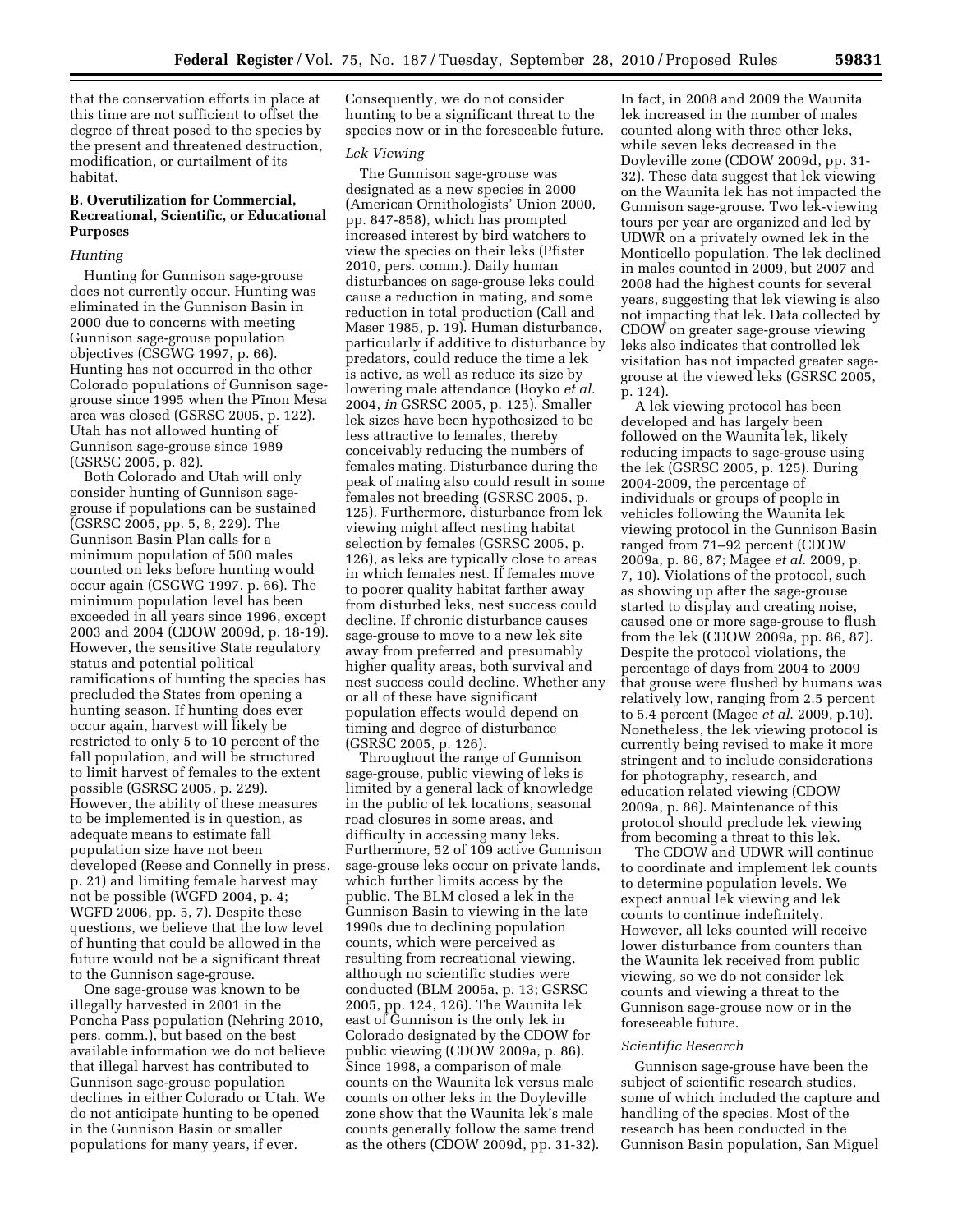Basin population, and Monticello portion of the Monticello–Dove Creek population. Between zero and seven percent mortality of handled adults or juveniles and chicks has occurred during recent Gunnison sage-grouse studies where trapping and radiotagging was done (Apa 2004, p. 19; Childers 2009, p. 14; Lupis 2005, p. 26; San Miguel Basin Working Group 2009, p. A-10). Additionally, one radio-tagged hen was flushed off a nest during subsequent monitoring and did not return after the second day, resulting in loss of 10 eggs (Ward 2007, p. 52). The CDOW does not believe that these losses or disturbance have any significant impacts on the sage-grouse (CDOW 2009a, p. 29).

Some of the radio-tagged sage-grouse have been translocated from the Gunnison Basin to other populations. Over a 5–year period (2000–2002 and 2006–2007), 68 sage-grouse were translocated from the Gunnison Basin to the Poncha Pass and San Miguel Basin populations (CDOW 2009a, p. 9). These experimental translocations were conducted to determine translocation techniques and survivorship in order to increase both size of the receiving populations and to increase genetic diversity in populations outside of the Gunnison Basin. However, the translocated grouse experienced 40–50 percent mortality within the first year after release, which is double the average annual mortality of nontranslocated sage-grouse (CDOW 2009a, p. 9). Greater sage-grouse translocations have not appeared to fare any better. Over 7,200 greater sage-grouse were translocated between 1933 and 1990, but only five percent of the translocation efforts were considered to be successful in producing sustained, resident populations at the translocation sites (Reese and Connelly 1997, pp. 235- 238, 240). More recent translocations from 2003 to 2005 into Strawberry Valley, Utah, resulted in a 40 percent annual mortality rate (Baxter *et al.* 2008, p. 182). We believe the lack of success of translocations found in greater sagegrouse is applicable to Gunnison sagegrouse since the two species exhibit similar behavior and life-history traits, and are managed accordingly.

Because the survival rate for translocated sage-grouse has not been as high as desired, the CDOW started a captive-rearing program in 2009 to study whether techniques can be developed to captively rear and release Gunnison sage-grouse and enhance their survival (CDOW 2009a, pp. 9-12). The Gunnison Sage-grouse Rangewide Steering Committee conducted a review of captive-rearing attempts for both

greater sage-grouse and other gallinaceous birds and concluded that survival will be very low, unless innovative strategies are developed and tested (GSRSC 2005, pp. 181-183). However, greater sage-grouse have been captively reared, and survival of released chicks was similar to that of wild chicks (CDOW 2009a, p. 10). Consequently, the CDOW decided to try captive rearing. Of 40 Gunnison sagegrouse eggs taken from the wild, only 11 chicks (about 25 percent) survived through October 2009. Although chick survival was low, the CDOW believes they have gained valuable knowledge on Gunnison sage-grouse rearing techniques. As techniques improve, the CDOW intends to develop a captivebreeding manual (CDOW 2009a, p. 11). Although adults or juveniles have been captured and moved out of the Gunnison Basin, as well as eggs, the removal of the grouse only accounts for a very small percentage of the total population of the Gunnison Basin sagegrouse population (about 1 percent).

The CDOW has a policy regarding trapping, handling, and marking techniques approved by their Animal Use and Care Committee (San Miguel Basin Working Group 2009, p. A-10, Childers 2009, p. 13). Evaluation of research projects by the Animal Use and Care Committee and improvement of trapping, handling, and marking techniques over the last several years has resulted in fewer mortalities and injuries. In fact, in the San Miguel Basin, researchers have handled over 200 sage-grouse with no trapping mortalities (San Miguel Basin Working Group (SMBWG) 2009, p. A-10). The CDOW has also drafted a sage-grouse trapping and handling protocol, which is required training for people handling Gunnison sage-grouse, to minimize mortality and injury of the birds (CDOW 2002, pp. 1-4 in SMBWG 2009, pp. A-22-A-25). Injury and mortality does occasionally occur from trapping, handling, marking, and flushing off nests. However, research-related mortality is typically below three percent of handled birds and equates to one half of one percent or less of annual population estimates (Apa 2004, p. 19; Childers 2009, p. 14; Lupis 2005, p. 26; San Miguel Basin Working Group 2009, p. A-10).

Research needs may gradually dwindle over the years but annual or occasional research is expected to occur for at least 50 years constituting the foreseeable future for this potential threat. Short-term disturbance effects to individuals occur as does injury and mortality, but we do not believe these effects cause a threat to the Gunnison

sage-grouse population as a whole. Based on the available information, we believe scientific research on Gunnison sage-grouse has a relatively minor impact that does not rise to the level of a threat to the species now or is it expected to do so in the foreseeable future.

## Summary of Factor B

We have no evidence suggesting that hunting, when it was legal, resulted in overutilization of Gunnison sage-grouse. If hunting is allowed again, future hunting may result in additive mortality due to habitat degradation and fragmentation, despite harvest level restrictions and management intended to limit impacts to hens. Nonetheless, we do not expect hunting to be reinstated in the foreseeable future. Illegal hunting has been documented only once in Colorado and is not considered a threat to the species. Lek viewing has not affected the Gunnison sage-grouse, and lek viewing protocols designed to reduce disturbance have generally been followed. CDOW is currently revising their lek viewing protocol to make it more stringent and to include considerations for photography, research, and educationrelated viewing. Mortality from scientific research is low (2 percent) and is not considered a threat. We know of no overutilization for commercial or educational purposes. Thus, based on the best scientific and commercial data available, we have concluded that overutilization for commercial, recreational, scientific, or educational purposes does not constitute a significant threat to the Gunnison sagegrouse.

## **C. Disease or Predation**

## *Disease*

No research has been published about the types or pathology of diseases in Gunnison sage-grouse. However, multiple bacterial and parasitic diseases have been documented in greater sagegrouse (Patterson 1952, pp. 71-72; Schroeder *et al.* 1999, p. 14, 27). Some early studies have suggested that greater sage-grouse populations are adversely affected by parasitic infections (Batterson and Morse 1948, p. 22). However, the role of parasites or infectious diseases in population declines of greater sage-grouse is unknown based on the few systematic surveys conducted (Connelly *et al.*  2004, p. 10-3). No parasites have been documented to cause mortality in Gunnison sage-grouse, but the protozoan, *Eimeria* spp., which causes coccidiosis, has been reported to cause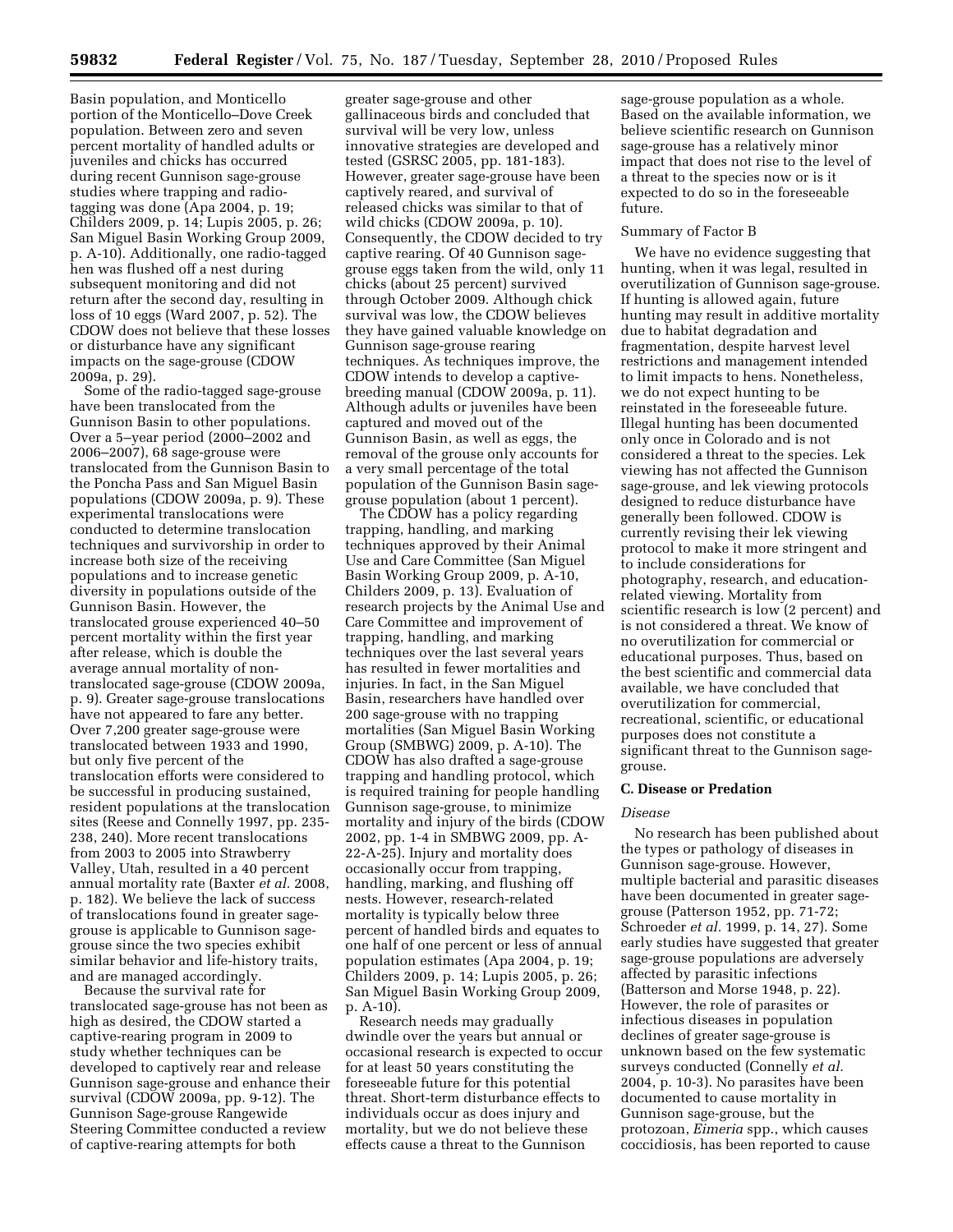death in greater sage-grouse (Connelly *et*  sage-grouse (Walker and Naugle in *al.* 2004, p. 10-4). Infections tend to be localized to specific geographic areas, and no cases of greater sage-grouse mortality resulting from coccidiosis have been documented since the early 1960s (Connelly *et al.* 2004, p. 10-4).

Parasites have been implicated in greater sage-grouse mate selection, with potentially subsequent effects on the genetic diversity of this species (Boyce 1990, p.263; Deibert 1995, p. 38). These relationships may be important to the long-term ecology of greater sage-grouse, but they have not been shown to be significant to the immediate status of populations (Connelly *et al.* 2004, p. 10- 6). Although diseases and parasites have been suggested to affect isolated sagegrouse populations (Connelly *et al.*  2004, p. 10-3), we have no evidence indicating that parasitic diseases are a threat to Gunnison sage-grouse populations.

Greater sage-grouse are subject to a variety of bacterial, fungal, and viral pathogens. The bacterium *Salmonella*  sp. has caused a single documented mortality in the greater sage-grouse and studies have shown that infection rates in wild birds are low (Connelly *et al.*  2004, p. 10-7). The bacteria are apparently contracted through exposure to contaminated water supplies around livestock stock tanks (Connelly *et al.*  2004, p. 10-7). Other bacteria found in greater sage-grouse include *Escherichia coli*, botulism (*Clostridium* spp.), avian tuberculosis (*Mycobacterium avium*), and avian cholera (*Pasteurella multocida*). These bacteria have never been identified as a cause of mortality in greater sage-grouse and the risk of exposure and hence, population effects, is low (Connelly *et al.* 2004, p. 10-7 to 10-8). We have no reason to expect that mortality and exposure risk are different in Gunnison sage-grouse; therefore, we do not believe these bacteria to be a threat to the species.

West Nile virus was introduced into the northeastern United States in 1999 and has subsequently spread across North America (Marra *et al.* 2004, p.394). In sagebrush habitats, West Nile virus transmission is primarily regulated by environmental factors, including temperature, precipitation, and anthropogenic water sources, such as stock ponds and coal-bed methane ponds that support the mosquito vectors (Reisen *et al.* 2006, p. 309; Walker and Naugle in press, pp. 10-12). The virus persists largely within a mosquito-birdmosquito infection cycle (McLean 2006, p. 45). However, direct bird-to-bird transmission of the virus has been documented in several species (McLean 2006, pp. 54, 59) including the greater

press, p. 13; Cornish 2009, pers. comm.). The frequency of direct transmission has not been determined (McLean 2006, p. 54). Cold ambient temperatures preclude mosquito activity and virus amplification, so transmission to and in sage-grouse is limited to the summer (mid-May to mid-September) (Naugle *et al.* 2005, p. 620; Zou *et al.* 2007, p. 4), with a peak in July and August (Walker and Naugle in press, p. 10). Reduced and delayed West Nile virus transmission in sage-grouse has occurred in years with lower summer temperatures (Naugle *et al.* 2005, p. 621; Walker *et al.* 2007b, p. 694). In nonsagebrush ecosystems, high temperatures associated with drought conditions increase West Nile virus transmission by allowing for more rapid larval mosquito development and shorter virus incubation periods (Shaman *et al.* 2005, p. 134; Walker and Naugle in press, p. 11). Additional details on the impacts of West Nile virus on greater sage-grouse can be found in our recent finding (75 FR 13910; March 23, 2010).

Greater sage-grouse congregate in mesic habitats in the mid-late summer (Connelly *et al.* 2000, p. 971), thereby increasing their risk of exposure to mosquitoes. If West Nile virus outbreaks coincide with drought conditions that aggregate birds in habitat near water sources, the risk of exposure to West Nile virus will be elevated (Walker and Naugle in press, p. 11). Greater sagegrouse inhabiting higher elevation sites in summer (similar to the northern portion of the Gunnison Basin) are likely less vulnerable to contracting West Nile virus than birds at lower elevation (similar to Dry Creek Basin of the San Miguel population) as ambient temperatures are typically cooler (Walker and Naugle in press, p. 11).

West Nile Virus has caused population declines in wild bird populations on the local and regional scale (Walker and Naugle in press, p. 7) and has been shown to affect survival rates of greater sage-grouse (Naugle *et al.*  2004, p. 710; Naugle *et al.* 2005, p. 616). Experimental results, combined with field data, suggest that a widespread West Nile virus infection has negatively affected greater sage-grouse (Naugle *et al.* 2004, p. 711; Naugle *et al.* 2005, p. 616). Summer habitat requirements of sage-grouse potentially increase their exposure to West Nile virus. Greater sage-grouse are considered to have a high susceptibility to West Nile virus, with resultant high levels of mortality (Clark *et al.* 2006, p. 19; McLean 2006, p. 54). Data collected on greater sagegrouse suggest that sage-grouse do not

develop a resistance to the disease, and death is certain once an individual is exposed (Clark *et al.* 2006, p. 18).

To date, West Nile virus has not been documented in Gunnison sage-grouse despite the presence of West Nile viruspositive mosquitoes in nearly all counties throughout their range (Colorado Department of Public Health 2004, pp. 1-5; U.S. Centers for Disease Control and Prevention 2004, entire). We do not know whether this is a result of the small number of birds that are marked, the relatively few birds that exist in the wild, or unsuitable conditions in Gunnison sage-grouse habitat for the virus to become virulent. West Nile virus activity within the range of Gunnison sage-grouse has been low compared to other parts of Colorado and the western United States. A total of 77 wild bird (other than Gunnison sagegrouse) deaths resulting from West Nile virus have been confirmed from counties within the occupied range of Gunnison sage-grouse since 2002 when reporting began in Colorado (USGS 2009, entire). Fifty-two (68 percent) of these West-Nile-virus-caused bird deaths were reported from Mesa County (where the Pinon Mesa population is found). Only San Miguel, Dolores, and Hinsdale Counties had no confirmed avian mortalities resulting from West Nile virus.

Walker and Naugle (in press, p. 27) predict that West Nile virus outbreaks in small, isolated, and genetically depauperate populations could reduce sage-grouse numbers below a threshold from which recovery is unlikely because of limited or nonexistent demographic and genetic exchange from adjacent populations. Thus, a West Nile virus outbreak in any Gunnison sage-grouse population, except perhaps the Gunnison Basin population, could limit the persistence of these populations.

Although West Nile virus is a potential threat, the best available information suggests that it is not currently a significant threat to Gunnison sage-grouse, since West Nile virus has not been documented in Gunnison sage-grouse despite the presence of West Nile virus-positive mosquitoes in nearly all counties throughout their range. No other diseases or parasitic infections are considered to be threatening the Gunnison sage-grouse at this time.

#### *Predation*

Predation is the most commonly identified cause of direct mortality for sage-grouse during all life stages (Schroeder *et al.* 1999, p. 9; Connelly *et al.* 2000b, p. 228; Connelly *et al.* in press a, p. 23). However, sage-grouse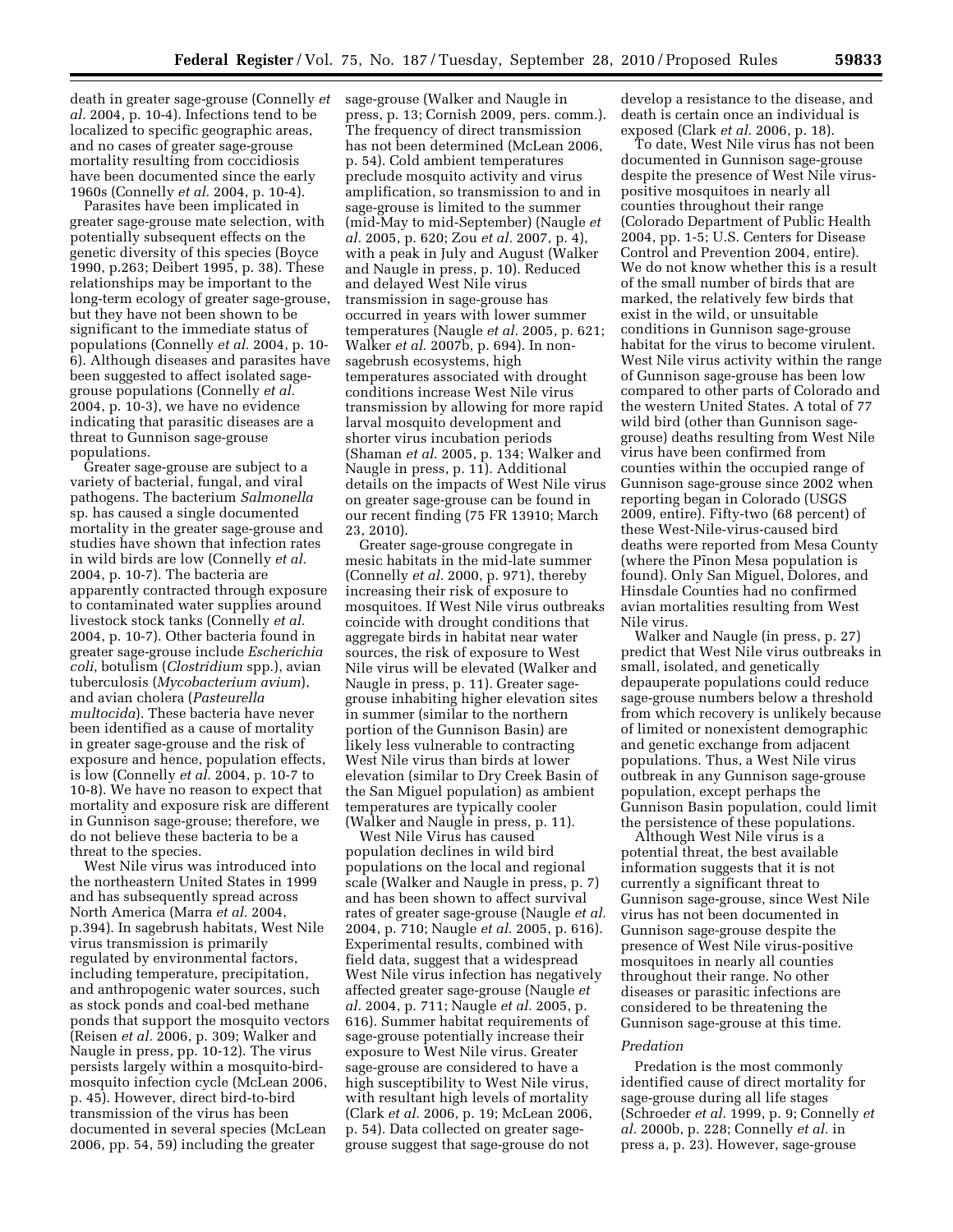have co-evolved with a variety of predators, and their cryptic plumage and behavioral adaptations have allowed them to persist despite this mortality factor (Schroeder *et al.* 1999, p. 10; Coates 2008 p. 69; Coates and Delehanty 2008, p. 635; Hagen in press, p. 3). Until recently, little published information has been available that indicates predation is a limiting factor for the greater sage-grouse (Connelly *et al.* 2004, p. 10-1), particularly where habitat quality has not been compromised (Hagen in press, p. 3). Although many predators will consume sage-grouse, none specialize on the species (Hagen in press, p. 5). Generalist predators have the greatest effect on ground-nesting birds because predator numbers are independent of the density of a single prey source since they can switch to other prey sources when a given prey source (e.g., Gunnison sagegrouse) is not abundant (Coates 2007, p. 4). We believe that the effects of predation observed in greater sagegrouse are applicable to the effects anticipated in Gunnison sage-grouse since overall behavior and life-history traits are similar for the two species.

Major predators of adult sage-grouse include many species including golden eagles (*Aquila chrysaetos*), red foxes (*Vulpes fulva),* and bobcats (*Felis rufus*) (Hartzler 1974, pp. 532-536; Schroeder *et al.* 1999, pp. 10-11; Schroeder and Baydack 2001, p. 25; Rowland and Wisdom 2002, p. 14; Hagen in press, pp. 4-5). Juvenile sage-grouse also are killed by many raptors as well as common ravens (*Corvus corax*), badgers (*Taxidea taxus)*, red foxes, coyotes (*Canis latrans*) and weasels (*Mustela* spp.) (Braun 1995, entire; Schroeder *et al.* 1999, p. 10). Nest predators include badgers, weasels, coyotes, common ravens, American crows (*Corvus brachyrhyncos*) and magpies (*Pica* spp.), elk (*Cervus canadensis*) (Holloran and Anderson 2003, p.309), and domestic cows (*Bovus*  spp.) (Coates *et al.* 2008, pp. 425-426). Ground squirrels (*Spermophilus* spp.) also have been identified as nest predators (Patterson 1952, p. 107; Schroeder *et al.* 1999, p. 10; Schroder and Baydack 2001, p. 25), but recent data show that they are physically incapable of puncturing eggs (Holloran and Anderson 2003, p. 309; Coates *et al*. 2008, p. 426; Hagen in press, p. 6). Several other small mammals visited sage-grouse nests in Nevada, but none resulted in predation events (Coates *et al.* 2008, p. 425). The most common predators of Gunnison sage-grouse eggs are weasels, ground squirrels, coyotes, and corvids (Young 1994, p. 37). Most raptor predation of sage-grouse is on

juveniles and older age classes (GSRSC 2005, p. 135). Golden eagles were found to be the dominant species recorded perching on power poles in Utah in Gunnison sage-grouse habitat (Prather and Messmer 2009, p. 12). Twenty-two and 40 percent of 111 adult mortalities were the result of avian and mammalian predation, respectively (Childers 2009, p. 7). Twenty-five and 35 percent of 40 chick mortalities were caused by avian and mammalian predation, respectively (Childers 2009, p. 7). A causative agent of mortality was not determined in the remaining depredations observed in the western portion of the Gunnison Basin from 2000 to 2009 (Childers 2009, p. 7).

Adult male Gunnison sage-grouse are very susceptible to predation while on the lek (Schroeder *et al.* 1999, p. 10; Schroeder and Baydack 2001, p. 25; Hagen in press, p. 5), presumably because they are conspicuous while performing their mating displays. Because leks are attended daily by numerous grouse, predators also may be attracted to these areas during the breeding season (Braun 1995, p. 2). Connelly *et al.* (2000b, p. 228) found that among 40 radio-collared males, 83 percent of the mortality was due to predation and 42 percent of those mortalities occurred during the lekking season (March through June). Adult female greater sage-grouse are susceptible to predators while on the nest, but mortality rates are low (Hagen in press, p. 6). Hens will abandon their nest when disturbed by predators (Patterson 1952, p. 110), likely reducing this mortality (Hagen in press, p. 6). Among 77 adult hens, 52 percent of the mortality was due to predation and 52 percent of those mortalities occurred between March and August, which includes the nesting and brood-rearing periods (Connelly *et al.* 2000b, p. 228). Sage-grouse populations are likely more sensitive to predation upon females given the highly negative response of Gunnison sage-grouse population dynamics to adult female reproductive success and chick mortality (GSRSC, 2005, p. 173). Predation of adult sagegrouse is low outside the lekking, nesting, and brood-rearing season (Connelly *et al.* 2000b, p. 230; Naugle *et al.* 2004, p. 711; Moynahan *et al.* 2006, p. 1536; Hagen in press, p. 6).

Estimates of predation rates on juveniles are limited due to the difficulties in studying this age class (Aldridge and Boyce 2007, p. 509; Hagen in press, p. 8). For greater sagegrouse, chick mortality from predation ranged from 10 to 51 percent in 2002 and 2003 on three study sites in Oregon (Gregg *et al.* 2003a, p. 15; 2003b, p. 17). Mortality due to predation during the

first few weeks after hatching was estimated to be 82 percent (Gregg *et al.*  2007, p. 648). Survival of juveniles to their first breeding season was estimated to be low (10 percent). It is reasonable, given the sources of adult mortality, to assume that predation is a contributor to the high juvenile mortality rates (Crawford *et al.* 2004, p. 4).

Sage-grouse nests are subject to varying levels of predation. Predation can be total (all eggs destroyed) or partial (one or more eggs destroyed). However, hens abandon nests in either case (Coates, 2007, p. 26). Gregg *et al.*  (1994, p. 164) reported that over a 3– year period in Oregon, 106 of 124 nests (84 percent) were preyed upon (Gregg *et al.* 1994, p. 164). Patterson (1952, p.104) reported nest predation rates of 41 percent in Wyoming. Holloran and Anderson (2003, p. 309) reported a predation rate of 12 percent (3 of 26) in Wyoming. Moynahan *et al.* (2007, p. 1777) attributed 131 of 258 (54 percent) nest failures to predation in Montana. Studies have shown that re-nesting rates are low in Gunnison sage-grouse (Young, 1994, p. 44; Childers, 2009, p. 7), suggesting that re-nesting is unlikely to offset losses due to predation. Losses of breeding hens and young chicks to predation potentially can influence overall greater and Gunnison sagegrouse population numbers, as these two groups contribute most significantly to population productivity (GSRSC, 2005, p. 29, Baxter *et al*. 2008, p. 185; Connelly *et al,* in press a, p. 18).

Nesting success of greater sage-grouse is positively correlated with the presence of big sagebrush and grass and forb cover (Connelly *et al.* 2000, p. 971). Females actively select nest sites with these qualities (Schroeder and Baydack 2001, p. 25; Hagen *et al.* 2007, p. 46). Nest predation appears to be related to the amount of herbaceous cover surrounding the nest (Gregg *et al.* 1994, p. 164; Braun 1995, pp. 1-2; DeLong *et al.* 1995, p. 90; Braun 1998; Coggins 1998, p. 30; Connelly *et al.* 2000b, p. 975; Schroeder and Baydack 2001, p. 25; Coates and Delehanty 2008, p. 636). Loss of nesting cover from any source (e.g., grazing, fire) can reduce nest success and adult hen survival. However, Coates (2007, p. 149) found that badger predation was facilitated by nest cover as it attracts small mammals, a badger's primary prey. Similarly, habitat alteration that reduces cover for young chicks can increase their rate of predation (Schroeder and Baydack 2001, p. 27).

In a review of published nesting studies, Connelly *et al.* (in press, p. 14) reported that nesting success was greater in unaltered habitats versus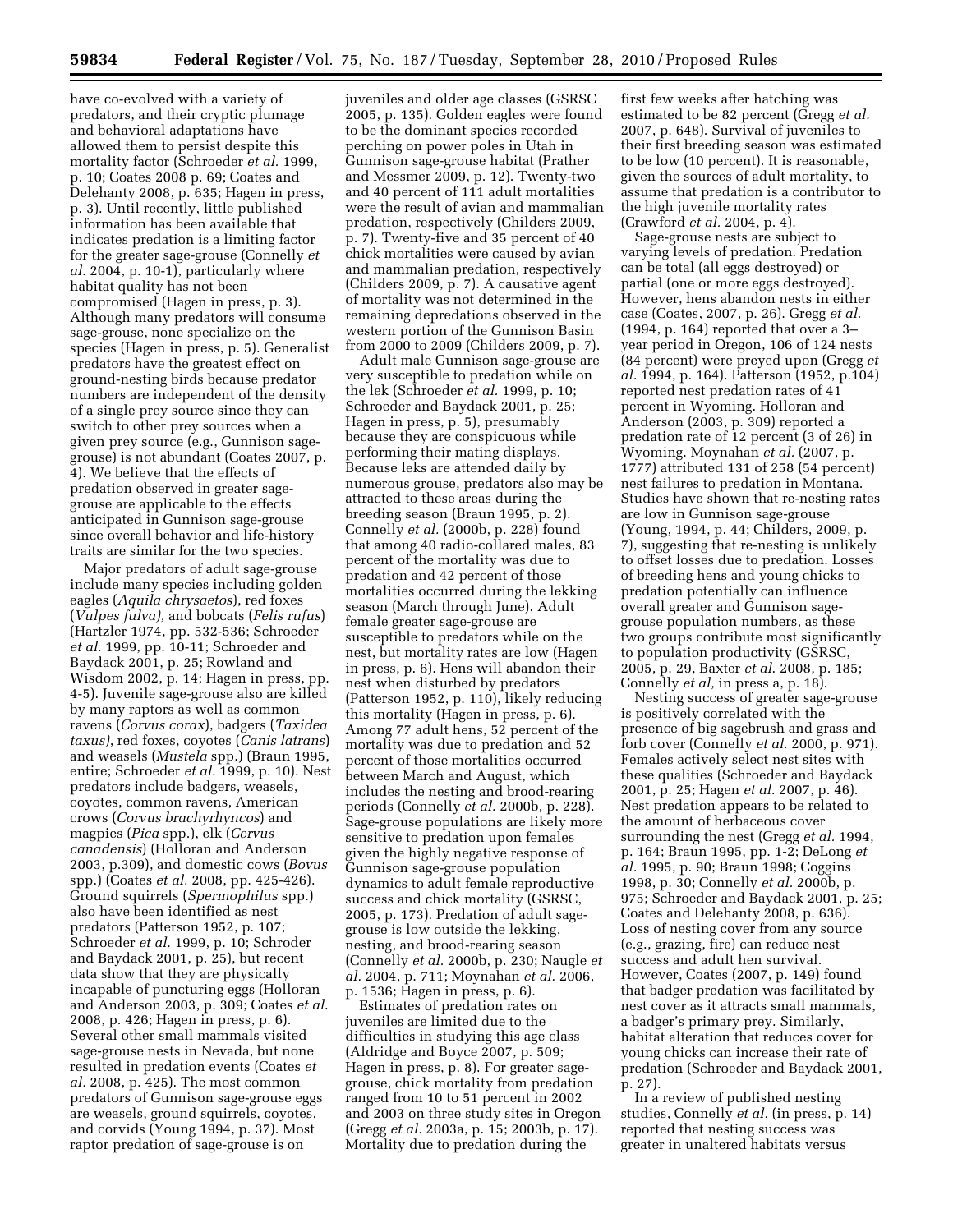habitats affected by anthropogenic activities. Where greater sage-grouse habitat has been altered, the influx of predators can decrease annual recruitment into a population (Gregg *et al.* 1994, p. 164; Braun 1995, pp. 1-2; Braun 1998; DeLong *et al.* 1995, p. 91; Schroeder and Baydack 2001, p. 28; Coates 2007, p. 2; Hagen in press, p. 7). Agricultural development, landscape fragmentation, and human populations have the potential to increase predation pressure on all life stages of greater sagegrouse by forcing birds to nest in less suitable or marginal habitats, increasing travel time through altered habitats where they are vulnerable to predation, and increasing the diversity and density of predators (Ritchie *et al.* 1994, p. 125; Schroeder and Baydack 2001, p. 25; Connelly *et al.* 2004, p. 7-23; and Summers *et al.* 2004, p. 523). We believe the aforementioned is also applicable to Gunnison sage-grouse because overall behavior and life-history traits are similar for the two species (Young 1994, p. 4).

Abundance of red fox and corvids, which historically were rare in the sagebrush landscape, has increased in association with human-altered landscapes (Sovada *et al.* 1995, p. 5). In the Strawberry Valley of Utah, low survival of greater sage-grouse may have been due to an unusually high density of red foxes, which apparently were attracted to that area by anthropogenic activities (Bambrough *et al.* 2000). The red fox population has increased within the Gunnison Basin (BLM, 2009, p. 37). Ranches, farms, and housing developments have resulted in the introduction of nonnative predators including domestic dogs (*Canis domesticus*) and cats (*Felis domesticus*) into greater sage-grouse habitats (Connelly *et al.* 2004, p. 12-2). We believe this is also applicable to Gunnison sage-grouse because of the habitat similarities of the two species and similar patterns of human development. Local attraction of ravens to nesting hens may be facilitated by loss and fragmentation of native shrublands, which increases exposure of nests to potential predators (Aldridge and Boyce 2007, p. 522; Bui 2009, p. 32). The presence of ravens was negatively associated with greater sagegrouse nest and brood fate in western Wyoming (Bui 2009, p. 27).

Raven abundance has increased as much as 1,500 percent in some areas of western North America since the 1960s (Coates 2007, p. 5). Breeding bird survey trends from 1966 to 2007 indicate increases throughout Colorado and Utah (USGS, 2009, pp. 1-2). Increases in raven numbers are suggested in the

Pinon Mesa population, though data have not been collected (CDOW 2009a, p. 110). Human-made structures in the environment increase the effect of raven predation, particularly in low canopy cover areas, by providing ravens with perches (Braun 1998, pp.145-146; Coates 2007, p. 155; Bui 2009, p. 2). Reduction in patch size and diversity of sagebrush habitat, as well as the construction of fences, powerlines and other infrastructure also are likely to encourage the presence of the common raven (Coates *et al.* 2008, p. 426; Bui 2009, p. 4). For example, raven counts have increased by approximately 200 percent along the Falcon-Gondor transmission line corridor in Nevada (Atamian *et al*. 2007, p. 2). Atamian *et al.* (2007, p. 2) found that ravens contributed to lek disturbance events in the areas surrounding the transmission line. However, cause of decline in surrounding sage-grouse population numbers could not be separated from other potential impacts. Holloran (2005, p. 58) attributed increased sage-grouse nest depredation to high corvid abundances, which resulted from anthropogenic food and perching subsidies in areas of natural gas development in western Wyoming. Bui (2009, p. 31) also found that ravens used road networks associated with oil fields in the same Wyoming location for foraging activities. Holmes (2009, pp. 2- 4) also found that common raven abundance increased in association with oil and gas development in southwestern Wyoming. Raven abundance was strongly associated with sage-grouse nest failure in northeastern Nevada, with resultant negative effects on sage-grouse reproduction (Coates 2007, p. 130). The presence of high numbers of predators within a sagegrouse nesting area may negatively affect sage-grouse productivity without causing direct mortality. Coates (2007, pp. 85-86) suggested that ravens may reduce the time spent off the nest by female sage-grouse, thereby potentially compromising their ability to secure sufficient nutrition to complete the incubation period.

As more suitable grouse habitat is converted to exurban development, agriculture, or other non-sagebrush habitat types, grouse nesting and broodrearing become increasingly spatially restricted (Bui 2009, p. 32). As discussed in Factor A, we anticipate a substantial increase in the distribution of residential development throughout the range of Gunnison sage-grouse. This increase will likely cause additional restriction of nesting habitat within the species' range, given removal of

sagebrush habitats and the strong selection for sagebrush by the species. Additionally, Gunnison sage-grouse avoid residential development, resulting in functional habitat loss (Aldridge *et al.*  2010, p. 24). Ninety-one percent of nest locations in the western portion of the Gunnison Basin population occur within 35 percent of the available habitat (Aldridge *et al.* 2010, p. 25-26). Unnaturally high nest densities which result from habitat fragmentation or disturbance associated with the presence of edges, fencerows, or trails may increase predation rates by making foraging easier for predators (Holloran 2005, p. C37). Increased nest density could negatively influence the probability of a successful hatch (Holloran and Anderson, 2005, p. 748). The influence of the human footprint in sagebrush ecosystems may be underestimated (Leu and Hanser, in press, pp. 24-25) since it is uncertain how much more habitat sage-grouse (a large landscape-scale species) need for persistence in increasingly fragmented landscapes (Connelly *et al*., in press, pp. 28-34). Therefore, the influence of ravens and other predators associated with human activities may be underestimated.

Ongoing studies in the San Miguel population suggest that the lack of recruitment in Gunnison sage-grouse is likely due to predation (CDOW 2009a, p. 31). In this area, 6 of 12 observed nests were destroyed by predation, with none of the chicks from the remaining nests surviving beyond two weeks (CDOW 2009a, p. 30). In small and declining populations, small changes to habitat abundance or quality, or in predator abundance, could have large consequences.

Predator removal efforts have sometimes shown short-term gains that may benefit fall populations, but not breeding population sizes (Cote and Sutherland 1997, p. 402; Hagen in press, p. 9; Leu and Hanser in press, p. 27). Predator removal may have greater benefits in areas with low habitat quality, but predator numbers quickly rebound without continual control (Hagen in press, p. 9). Red fox removal in Utah appeared to increase adult greater sage-grouse survival and productivity, but the study did not compare these rates against other nonremoval areas, so inferences are limited (Hagen in press, p. 11).

Slater (2003, p. 133) demonstrated that coyote control failed to have an effect on greater sage-grouse nesting success in southwestern Wyoming. However, coyotes may not be an important predator of sage-grouse. In a coyote prey base analysis, Johnson and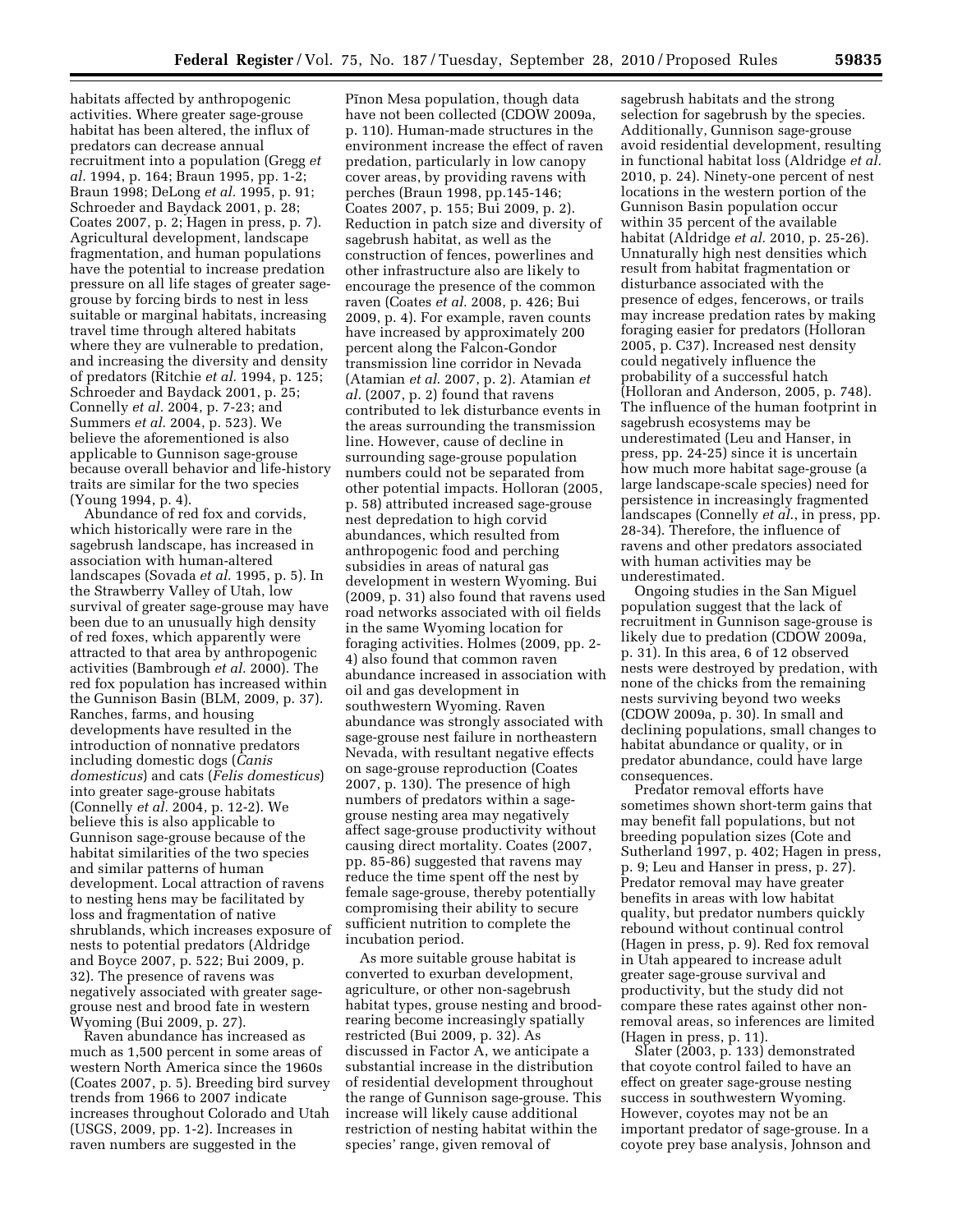Hansen (1979, p. 954) showed that sagegrouse and bird egg shells made up a very small percentage (0.4–2.4 percent) of analyzed scat samples. Additionally, coyote removal can have unintended consequences resulting in the release of smaller predators, many of which, like the red fox, may have greater negative impacts on sage-grouse (Mezquida *et al.*  2006, p. 752).

Removal of ravens from an area in northeastern Nevada caused only shortterm reductions in raven populations (less than one year), as apparently transient birds from neighboring sites repopulated the removal area (Coates 2007, p. 151). Additionally, badger predation appeared to partially compensate for decreases due to raven removal (Coates 2007, p. 152). In their review of literature regarding predation, Connelly *et al.* (2004, p. 10-1) noted that only two of nine studies examining survival and nest success indicated that predation had limited a sage-grouse population by decreasing nest success, and both studies indicated low nest success due to predation was ultimately related to poor nesting habitat. Bui (2009, pp. 36-37) suggested removal of anthropogenic subsidies (e.g., landfills, tall structures) may be an important step to reducing the presence of sage-grouse predators. Leu and Hanser (in press, p. 27) also argue that reducing the effects of predation on sage-grouse can only be effectively addressed by precluding these features.

## Summary of Predation

Predation has a strong relationship with anthropogenic factors on the landscape, and human presence on the landscape will continue to increase for the foreseeable future.

Gunnison sage-grouse are adapted to minimize predation by cryptic plumage and behavior. Gunnison sage-grouse may be increasingly subject to levels of predation that would not normally occur in the historically contiguous unaltered sagebrush habitats. The impacts of predation on greater sagegrouse can increase where habitat quality has been compromised by anthropogenic activities (exurban development, road development, etc.) (e.g., Coates 2007, p. 154, 155; Bui 2009, p. 16; Hagen in press, p. 12). Landscape fragmentation, habitat degradation, and human populations have the potential to increase predator populations through increasing ease of securing prey and subsidizing food sources and nest or den substrate. Thus, otherwise suitable habitat may change into a habitat sink for grouse populations (Aldridge and Boyce 2007, p. 517).

Anthropogenic influences on sagebrush habitats that increase suitability for ravens may also limit sage-grouse populations (Bui 2009, p. 32). Current land-use practices in the intermountain West favor high predator (in particular, raven) abundance relative to historical numbers (Coates *et al.*  2008, p. 426). The interaction between changes in habitat and predation may have substantial effects to the Gunnison sage-grouse at the landscape level (Coates 2007, p. 3-5). Since the Gunnison and greater sage-grouse have such similar behavior and life-history traits, we believe the current impacts on Gunnison sage-grouse are at least as significant as those documented in greater sage-grouse and to date in Gunnison sage-grouse. Given the small population sizes and fragmented nature of the remaining Gunnison sage-grouse habitat, we believe that the impacts of predation will likely be even greater as habitat fragmentation continues.

The studies presented above for greater sage-grouse suggest that, in areas of intensive habitat alteration and fragmentation, sage-grouse productivity and, therefore, populations could be negatively affected by increasing predation. Nest predation may be higher, more variable, and have a greater impact on the small, fragmented Gunnison sage-grouse populations, particularly the six smallest populations (GSRSC 2005, p. 134). Unfortunately, except for the relatively few studies presented here, data are lacking that link Gunnison sage-grouse population numbers and predator abundance. However, in at least six of the seven populations (Gunnison Basin potentially excluded), where habitats have been significantly altered by human activities, we believe that predation could be limiting Gunnison sage-grouse populations. As more habitats face development, even dispersed development such as that occurring throughout the range of Gunnison sage-grouse, we expect this threat to spread and increase. Studies of the effectiveness of predator control have failed to demonstrate a long-term inverse relationship between the predator numbers and sage-grouse nesting success or population numbers. Therefore, we believe that predation is currently a threat to the Gunnison sagegrouse and will continue to be a threat to the species within the foreseeable future.

#### Summary of Factor C

We have reviewed the available information on the effects of disease and predation on the Gunnison sage-grouse. The only disease that currently presents

a potential impact to the Gunnison sagegrouse is West Nile virus. This virus is distributed throughout most of the species' range. However, despite its near 100 percent lethality, disease occurrence is sporadic in other taxa across the species' range and has not been detected to date in Gunnison sagegrouse. While we have no evidence of West Nile virus acting on the Gunnison sage-grouse, because of its presence within the species' range and the continued development of anthropogenic water sources in the area, the virus may pose a future threat to the species. We anticipate that West Nile virus will persist within the range of Gunnison sage-grouse indefinitely and will be exacerbated by any factor (e.g., climate change) that increases ambient temperatures and the presence of the vector on the landscape.

We believe that existing and continued landscape fragmentation will increase the effects of predation on this species, particularly in the six smaller populations, resulting in a reduction in sage-grouse productivity and abundance in the future.

We have evaluated the best available scientific information regarding disease and predation and their effects on the Gunnison sage-grouse. Based on the information available, we have determined that predation is a significant threat to the species throughout all or a significant portion of its range. Furthermore, we determine that disease is not currently a significant threat but has the potential to become a significant threat at any time.

## **D. The Inadequacy of Existing Regulatory Mechanisms**

Under this factor, we examine whether threats to the Gunnison sagegrouse are adequately addressed by existing regulatory mechanisms. Existing regulatory mechanisms that could provide some protection for Gunnison sage-grouse include: (1) local land use laws, processes, and ordinances; (2) State laws and regulations; and (3) Federal laws and regulations. An example of a regulatory mechanism is the terms and conditions attached to a grazing permit that describe how a permittee will manage livestock on a BLM allotment. They are non-discretionary and enforceable, and are considered a regulatory mechanism under this analysis. Other examples include city or county ordinances, State governmental actions enforced under a State statute or constitution, or Federal action under statute. Actions adopted by local groups, States, or Federal entities that are discretionary or are not enforceable, including conservation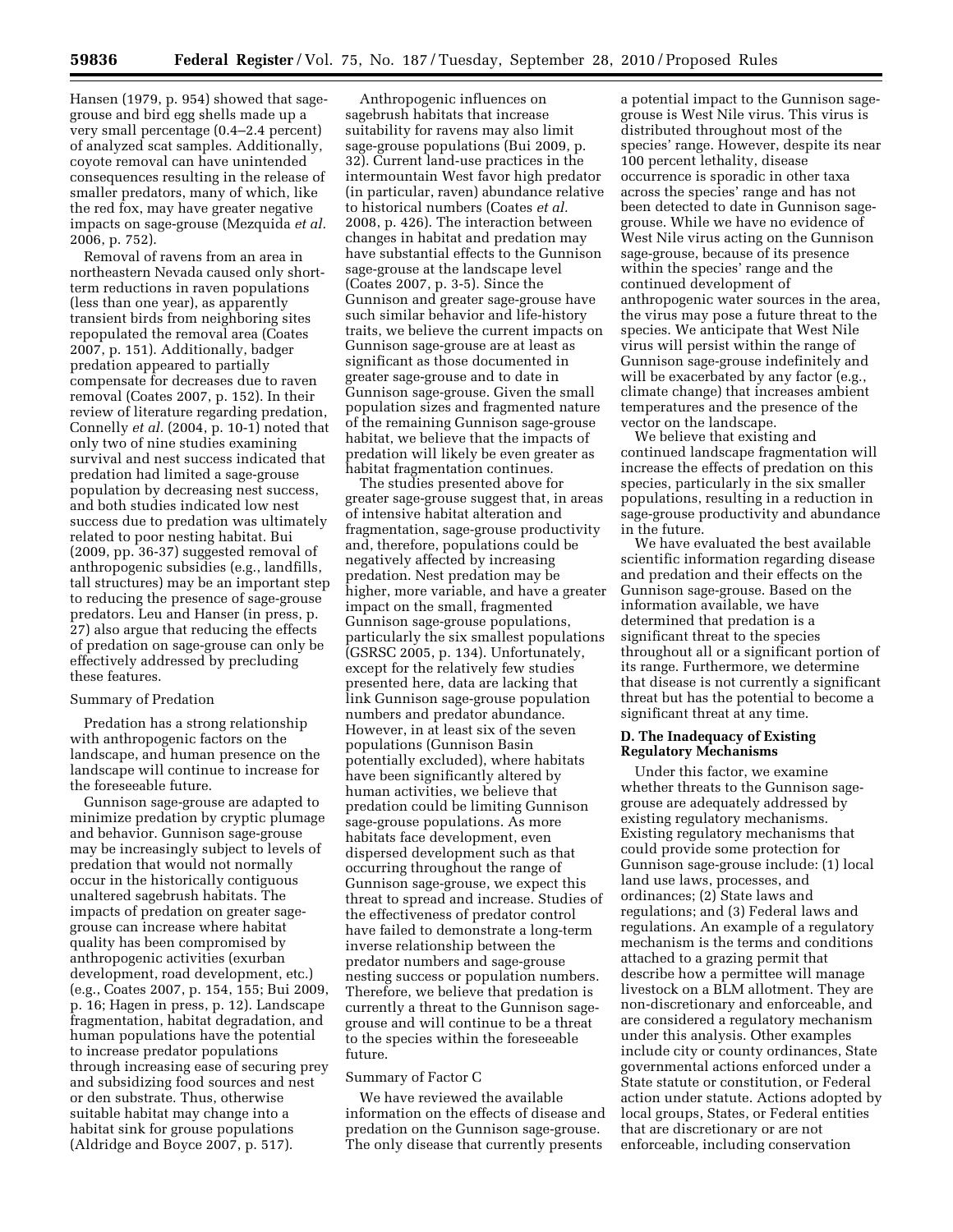strategies and guidance, are typically not regulatory mechanisms.

Regulatory mechanisms, if they exist, may preclude the need for listing if such mechanisms are judged to adequately address the threat to the species such that listing is not warranted. Conversely, threats on the landscape are exacerbated when not addressed by existing regulatory mechanisms, or when the existing mechanisms are not adequate (or not adequately implemented or enforced). We cannot predict when or how local, State, and Federal laws, regulations, and policies will change; however, most Federal land use plans are valid for at least 20 years. In this section we review actions undertaken by local, State, and Federal entities designed to reduce or remove threats to Gunnison sage-grouse and its habitat.

#### *Local Laws and Regulations*

Rangewide approximately 41 percent of occupied Gunnison sage-grouse habitat is privately owned (calculation from Table 1). Gunnison County and San Miguel County, Colorado, are the only local or County entities that have regulations and policy, respectively, that provide a level of conservation consideration for the Gunnison sagegrouse or its habitats on private land (Dolores County 2002; Mesa County 2003; Montrose County 2003). In 2007, the Gunnison County, Colorado Board of County Commissioners approved Land Use Resolution (LUR) Number 07- 17 to ensure all applications for land use change permits, including building permits, individual sewage disposal system permits, Gunnison County access permits, and Gunnison County Reclamation permits be reviewed for impact to Gunnison sage-grouse habitat within 1 km (0.6 mile) of an active lek. If impacts are determined to result from a project, impacts are to be avoided, minimized, and/or mitigated. Approximately 79 percent of private land occupied by the Gunnison Basin population is in Gunnison County, and thereby under the purview of these regulations. The remaining 21 percent of the private lands in the Gunnison Basin population is in Saguache County where similar regulations are not in place or applicable. Actions outside the 1 km (0.6 mi) buffer are not subject to Gunnison County LUR 07-17.

Colorado State statute (C.R.S. 30-28- 101) exempts parcels of land of 14 ha (35 ac) or more per home from regulation, so county zoning laws in Colorado such as LUR 07-17 only apply to properties with housing densities greater than one house per 14 ha (35 ac). This statute allows these parcels to be exempt from county regulation and may

negatively affect Gunnison sage-grouse by allowing for further development, degradation, and loss of the species' habitat. A total of 1,190 parcels, covering 16,351 ha (40,405 ac), within occupied habitat in Gunnison County currently contain development. Of those 1,190 parcels, 851 are less than 14 ha (35 ac) in size and subject to County review. However, those 851 parcels encompass only 13.1 percent of private land area with existing development in occupied habitat within Gunnison County. Parcels greater than 14 ha (35 ac) in size (339 of the 1,190) encompass 86.9 of the existing private land area within occupied habitat within Gunnison County. Cumulatively, 91 percent of the private land within the Gunnison County portion of the Gunnison Basin population that either has existing development or is potentially developable land is allocated in lots greater than 14 ha (35 ac) in size and therefore not subject to Gunnison County LUR 07-17. This situation limits the effectiveness of LUR 07-17 in providing protection to Gunnison sagegrouse in Gunnison County.

The only required review by Gunnison County under LUR 07-17 pertains to the construction of roads, driveways, and individual building permits. Of the 79 percent of area occupied by the Gunnison Basin population that falls within Gunnison County, 37 percent of the private land is not subject to the County LUR because the action would not be within 1 km (0.6 mi) of a lek. Gunnison County reviewed 231 projects from July 2006 through November 2009 under the LUR for impacts to Gunnison sage-grouse. All but one project was within the overall boundary of the Gunnison Basin population's occupied habitat, with most of the activity focused in the northern portion of this population. All of these projects were approved and allowed to proceed. The majority of these projects were within established areas of development, and some were for activities such as outbuildings or additions to existing buildings; nonetheless, these projects provide an indication of further encroachment and fragmentation of the remaining occupied habitat. Nineteen percent (44) of the projects were within 1 km (0.6 mi) of a lek. Nineteen percent (45) of the projects contained language within the permit that established conditions for control of pets. The use of the 1-km (0.6 mi) buffer around the lek provides some conservation benefit to the grouse. This buffer is not as large as that recommended by GSRSC (2005 entire) to meet all the species' year-round life-

history needs (6.4 km (4 mi)). Because research summarized in GSRSC (2005 entire) has shown that impacts occur up to 6.4 km (4 mi) from the point of disturbance, these minimally or unregulated negative impacts will continue to fragment the habitat and thus have substantial impacts on the local, as well as landscape, conservation of the species. In summary, Gunnison County is to be highly commended for the regulatory steps they have implemented. However, the scope and implementation of that regulatory authority is limited in its ability to effectively and collectively conserve Gunnison sage-grouse due to the County's limited authority within the Gunnison Basin portion of the species' range.

In 2005, San Miguel County amended its Land Use Codes to include consideration and implementation, to the extent possible, of conservation measures recommended in GSRSC (2005, entire) for the Gunnison sagegrouse when considering land use activities and development located within its habitat (San Miguel County 2005). The County is only involved when there is a request for a special use permit, which limits their involvement in review of projects adversely affecting Gunnison sage-grouse and their habitat and providing recommendations. Conservation measures are solicited from the CDOW and a local Gunnison sage-grouse working group. Implementation of the conservation measure is dependent on negotiations between the County and the applicant. Some positive measures (e.g., locating a special use activity outside grouse habitat, establishing a 324-ha (800-ac) conservation easement; implementing speed limits to reduce likelihood of bird/vehicle collisions) have been implemented as a result of the policy. Typically, the County has not been involved with residential development, and most measures that result from discussions with applicants result in measures that the Service considers minimization, not mitigation measures, but which the County considers mitigation (Henderson 2010, pers. comm.). The San Miguel County Land Use Codes provide some conservation benefit to the species through some minimization of impacts and encouraging landowners to voluntarily minimize/mitigate impacts of residential development in grouse habitat. However, the codes allow for limited regulatory authority but are not sufficient to prevent or mitigate for the continued degradation and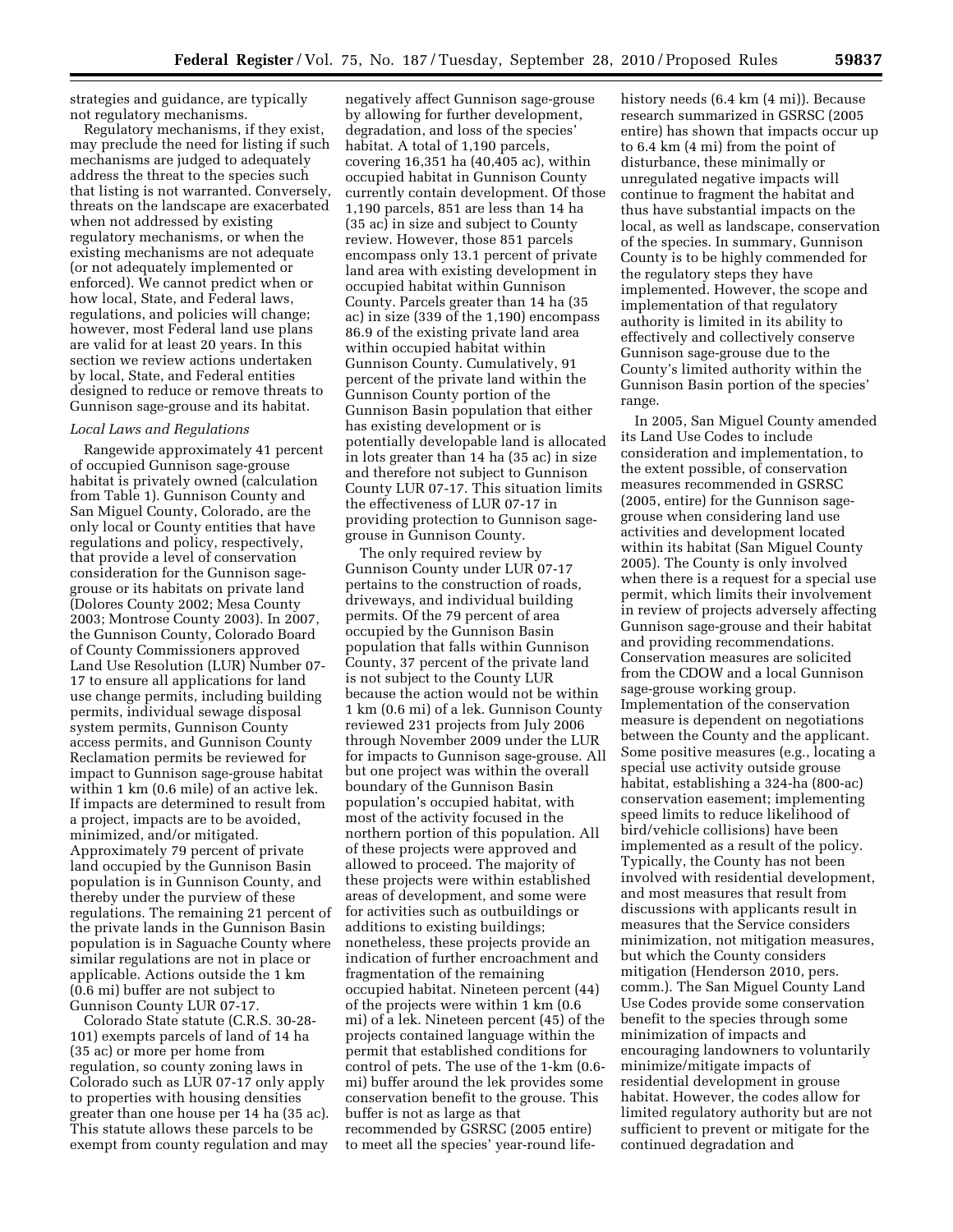fragmentation of Gunnison sage-grouse habitat.

In addition to the county regulations, Gunnison County hired a Gunnison Sage-grouse Coordinator (2005 to present) and organized a Strategic Committee (2005 to present) to facilitate implementation of conservation measures in the Gunnison Basin under both the local Conservation Plan and Rangewide Conservation Plan (RCP) (GSRSC 2005). San Miguel County hired a Gunnison Sage-grouse Coordinator for the San Miguel Basin population in March 2006. The Crawford working group hired a Gunnison sage-grouse coordinator in December 2009. Saguache County has applied for a grant to hire a part-time coordinator for the Poncha Pass population (grant status still pending). These efforts facilitate coordination relative to sage-grouse management and reflect positively on these Counties' willingness to conserve Gunnison sage-grouse, but have no regulatory authority. None of the other Counties with Gunnison sage-grouse populations have regulations, or staff, that implement regulation or policy review that consider the conservation needs of Gunnison sage-grouse. The inadequacy of existing regulatory mechanisms that address habitat loss, fragmentation, and degradation, in the other populations constitutes a threat to those populations.

Conservation measures that have regulatory authority that have been implemented as a result of the aforementioned collective efforts include: closing of shed antler collection in the Gunnison Basin by the Colorado Wildlife Commission due to its disturbance of Gunnison sage-grouse during the early breeding season; and a BLM/USFS/Gunnison County/CDOW collective effort to implement and enforce road closures during the early breeding season (March 15 to May 15). These regulatory efforts have provided benefits to Gunnison sage-grouse during the breeding season. However, these measures do not adequately address the primary threat to the species of fragmentation of the habitat.

Habitat loss is not regulated or monitored in Colorado counties where Gunnison sage-grouse occur. Therefore, conversion of agricultural land from one use to another, such as native pasture containing sagebrush converted to another use, such as cropland, would not normally come before a county zoning commission. Based on the information we have available for the range of the species, we do not believe that habitat loss from conversion of sagebrush habitat to agricultural lands is occurring at a level that makes it a

threat. The permanent loss, and associated fragmentation and degradation, of sagebrush habitat is considered the largest threat to Gunnison sage-grouse (GSRSC 2005, p. 2). The minimally regulated residential/ exurban development found throughout the vast majority of the species range is a primary cause of this loss, fragmentation, and degradation of Gunnison sage-grouse habitat. We are not aware of any existing local regulatory mechanisms that adequately address this threat.

We recognize that county or city ordinances in San Juan County, Utah, that address agricultural lands, transportation, and zoning for various types of land uses have the potential to influence sage-grouse. However, we are not aware of any existing County regulations that provide adequate regulatory mechanisms to address threats to the Gunnison sage-grouse and its habitat.

Each of the seven populations of Gunnison sage-grouse has a Conservation Plan written by the respective local working group with publication dates of 1999 to 2009. These plans provide recommendations for management of Gunnison sage-grouse and have been the basis for identifying and prioritizing local conservation efforts, but do not provide regulatory protection for Gunnison sage-grouse or its habitat.

## *State Laws and Regulations*

State laws and regulations provide specific authority for sage-grouse conservation over lands that are directly owned by the State, provide broad authority to regulate and protect wildlife on all lands within their borders, and provide a mechanism for indirect conservation through regulation of threats to the species (e.g., noxious weeds).

Colorado Revised Statutes, Title 33, Article 1 gives CDOW responsibility for the management and conservation of wildlife resources within State borders. Title 33 Article 1-101, Legislative Declaration requires a continuous operation of planning, acquisition, and development of wildlife habitats and facilities for wildlife-related opportunities. The CDOW is required by statute (C.R.S. 106-7-104) to provide counties with information on "significant wildlife habitat," and provide technical assistance in establishing guidelines for designating and administering such areas, if asked. The CDOW also has authority to regulate possession of the Gunnison sage-grouse, set hunting seasons, and issue citations for poaching. These

authorities provide individual Gunnison sage-grouse with protection from direct human-caused mortality to the level that hunting is not considered a threat to the species (see Factor B discussion, above). The Colorado Wildlife Commission is currently considering whether to include the Gunnison sage-grouse as an endangered or threatened species in accordance with Administrative Directive W-7 (State of Colorado, 2007, entire). These authorities do not regulate the primary threat to the species of fragmentation of habitat as described in Factor A.

The Wildlife Resources Code of Utah (Title 23) provides UDWR the powers, duties, rights, and responsibilities to protect, propagate, manage, conserve, and distribute wildlife throughout the State. Section 23-13-3 declares that wildlife existing within the State, not held by private ownership and legally acquired, is property of the State. Sections 23-14-18 and 23-14-19 authorize the Utah Wildlife Board to prescribe rules and regulations for the taking and/or possession of protected wildlife, including Gunnison sagegrouse. These authorities provide adequate protection to individual Gunnison sage-grouse from direct, human-caused mortality to the level that hunting is not considered a threat to the species (see Factor B discussion, above). However, these laws and regulations do not provide the regulatory authority needed to conserve sage-grouse habitats from the threats described in Factor A.

Gunnison sage-grouse are managed by CDOW and UDWR on all lands within each State as resident native game birds. In both States this classification allows the direct human taking of the bird during hunting seasons authorized and conducted under State laws and regulations. In 2000, CDOW closed the hunting season for Gunnison sagegrouse in the Gunnison Basin, the only area then open to hunting for the species. The hunting season for Gunnison sage-grouse in Utah has been closed since 1989. The Gunnison sagegrouse is listed as a species of special concern in Colorado, as a sensitive species in Utah, and as a Tier I species under the Utah Wildlife Action Plan, providing heightened priority for management (CDOW 2009a, p. 40; UDWR 2009, p. 9). The Colorado Wildlife Commission is currently considering a proposal from CDOW to list the Gunnison sage-grouse as a State endangered or threatened species. State listed species will be the focus of conservation actions such as monitoring, research, enhancement, restoration, or inventory, and will receive preferential consideration in the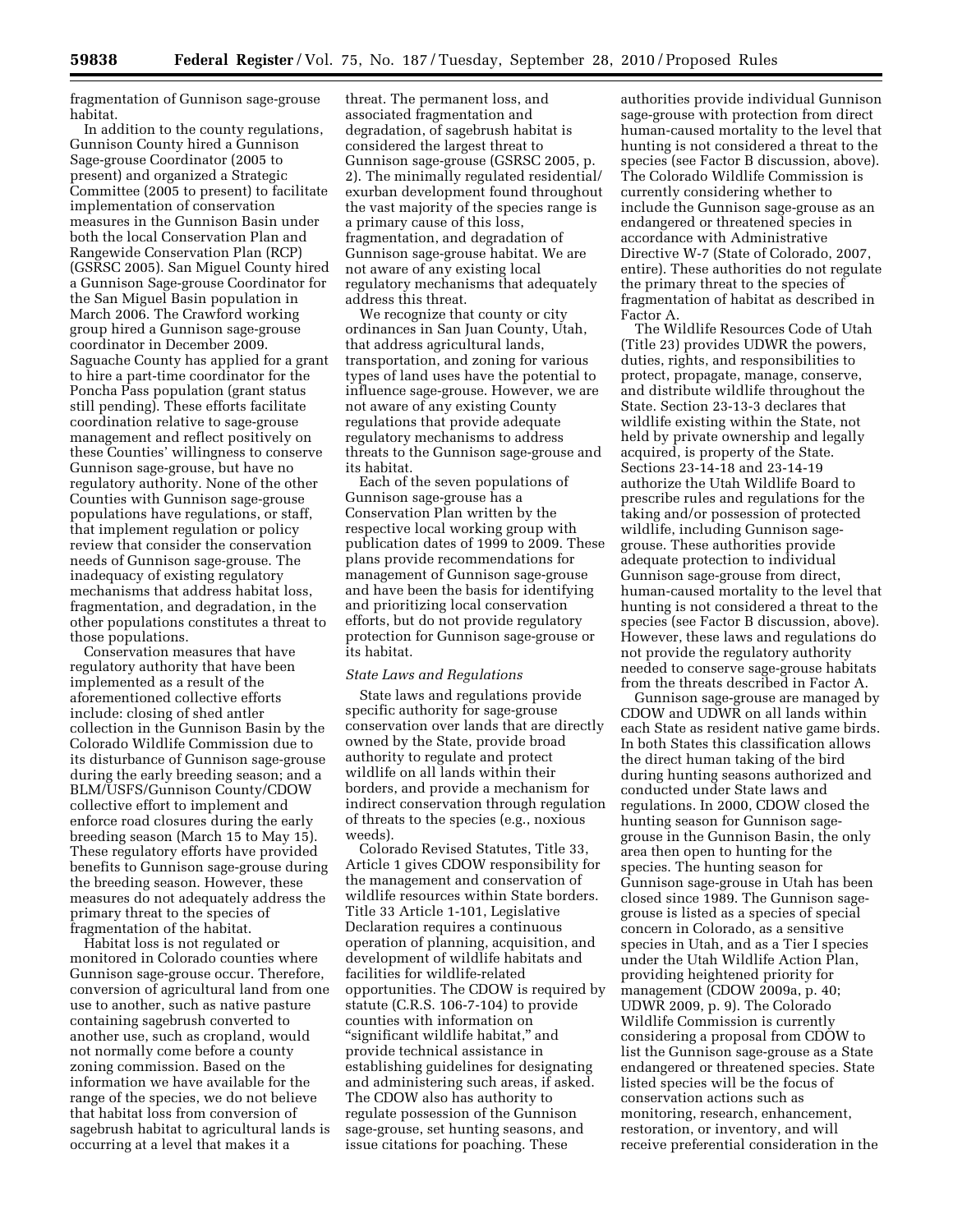annual budget development process (State of Colorado, 2007, p. 1). Hunting and other State regulations that deal with issues such as harassment provide adequate protection for individual birds (see discussion under Factor B), but do not protect the habitat. While we strongly support the use of regulatory mechanisms to control hunting of the species, the protection afforded through the aforementioned State regulatory mechanisms is limited.

Easements that prevent long-term or permanent habitat loss by prohibiting development are held by CDOW, UDWR, Natural Resources Conservation Service (NRCS), NPS, and nongovernmental organizations (Table 4). Although the decision of whether to enter into a conservation easement is voluntary on the part of the landowner, conservation easements are legally

binding documents. Therefore, we have determined that perpetual conservation easements offer some level of regulatory protection to the species. Some of the easements include conservation measures that are specific for Gunnison sage-grouse, while many are directed at other species, such as big game (GSRSC 2005, pp. 59-103). Some of these easements protect existing Gunnison sage-grouse habitat. Sixty-nine percent of the area under conservation easements have land cover types other than agricultural (covering 31 percent) that provide habitat for Gunnison sagegrouse. However, considering that the total easements recorded to date cover only 5.1 percent of private lands rangewide, that not all easements have sage-grouse specific habitat or conservation measures, and their scattered distribution throughout the

range of the species, we believe that while easements provide some level of protection from future development, they are not sufficient to ameliorate the threat of loss and fragmentation of Gunnison sage-grouse habitat. We believe this to be true now and into the future, especially considering the costs of purchasing easements when compared to the cost paid for development of those lands, and money available through all sources to purchase easements. In addition, because entering into a conservation easement is voluntary on the part of the landowner, we cannot be sure that any future conservation easements will occur in such a configuration and magnitude that they will offer the species or its habitat substantial protection.

TABLE 4. AREA OF CONSERVATION EASEMENTS IN HECTARES (HA) AND ACRES (AC) BY POPULATION AND PERCENTAGE OF OCCUPIED HABITAT IN CONSERVATION EASEMENTS AS OF SEPTEMBER 2009.

| Population                      | hectares | acres       | Percent of<br>Occupied<br>Habitat in<br>Respective<br>Population |
|---------------------------------|----------|-------------|------------------------------------------------------------------|
| Gunnison Basin                  | 11,334   | 28,008      | 4.7                                                              |
| Piñon Mesa                      | 4,270    | 10,551      | 27.1                                                             |
| Cerro Summit-Cimarron-Sims Mesa | 1,395    | 3,447       | 9.3                                                              |
| Monticello                      | 1,036    | 2,560       | 3.6                                                              |
| San Miguel Basin                | 843      | 2,084       | 2.1                                                              |
| Dove Creek Group                | 330      | 815         | 2.0                                                              |
| Crawford                        | 249      | 616         | 1.8                                                              |
| Poncha Pass                     | 0        | $\mathbf 0$ | $\mathbf 0$                                                      |
| Rangewide                       | 19,457   | 48,081      | 5.1                                                              |

The CDOW has been implementing the CCAA referenced earlier in this document. As of February 2010, 4 landowners have completed Certificates of Inclusion (CI) for their properties enrolling 2,581 ha (6,377 ac). Because the Service issues a permit to applicants with an approved CCAA, we have some regulatory oversight over the implementation of the CCAA. However, permit holders and landowners can voluntarily opt out of the CCAA at any time. Thus, the CCAA provides important conservation measures that assist the species, and provides regulatory protection to enrolled landowners, but due to its voluntary nature, provides no regulatory protection. An additional 38 landowners (totaling approximately

18,211 ha (45,000 ac) within Gunnison sage-grouse occupied habitat), have worked with the CDOW to complete baseline reports in preparation for issuance of CIs. The reports describe property infrastructure and number of acres of Gunnison sage-grouse seasonal habitat. A CDOW review of all these reports and the condition of the habitat is pending. The CCAA/CI efforts described in this paragragh will provide conservation benefits to Gunnison sagegrouse throughout their range where they are in place (27 in the Gunnison Basin, 3 in San Miguel, 2 in Crawford, 5 in Pinon Mesa, 1 in Dove Creek). Even assuming the area of all landowners expressing interest and with completed baselines will ultimately be covered under CIs, the fact remains that these

properties constitute only 13 percent of the total private land throughout the species range and that they are scattered throughout the species range. Therefore, we do not believe the CCAA/CI efforts would provide adequate regulatory coverage to ensure the long-term conservation of the species on private lands.

On April 22, 2009, the Governor of Colorado signed into law new rules (House Bill 1298) for the Colorado Oil and Gas Conservation Commission (COGCC), which is the entity responsible for permitting oil and gas well development in Colorado (COGCC 2009, entire). The rules went into effect on private lands on April 1, 2009, and on Federal lands July 1, 2009. The new rules require that permittees and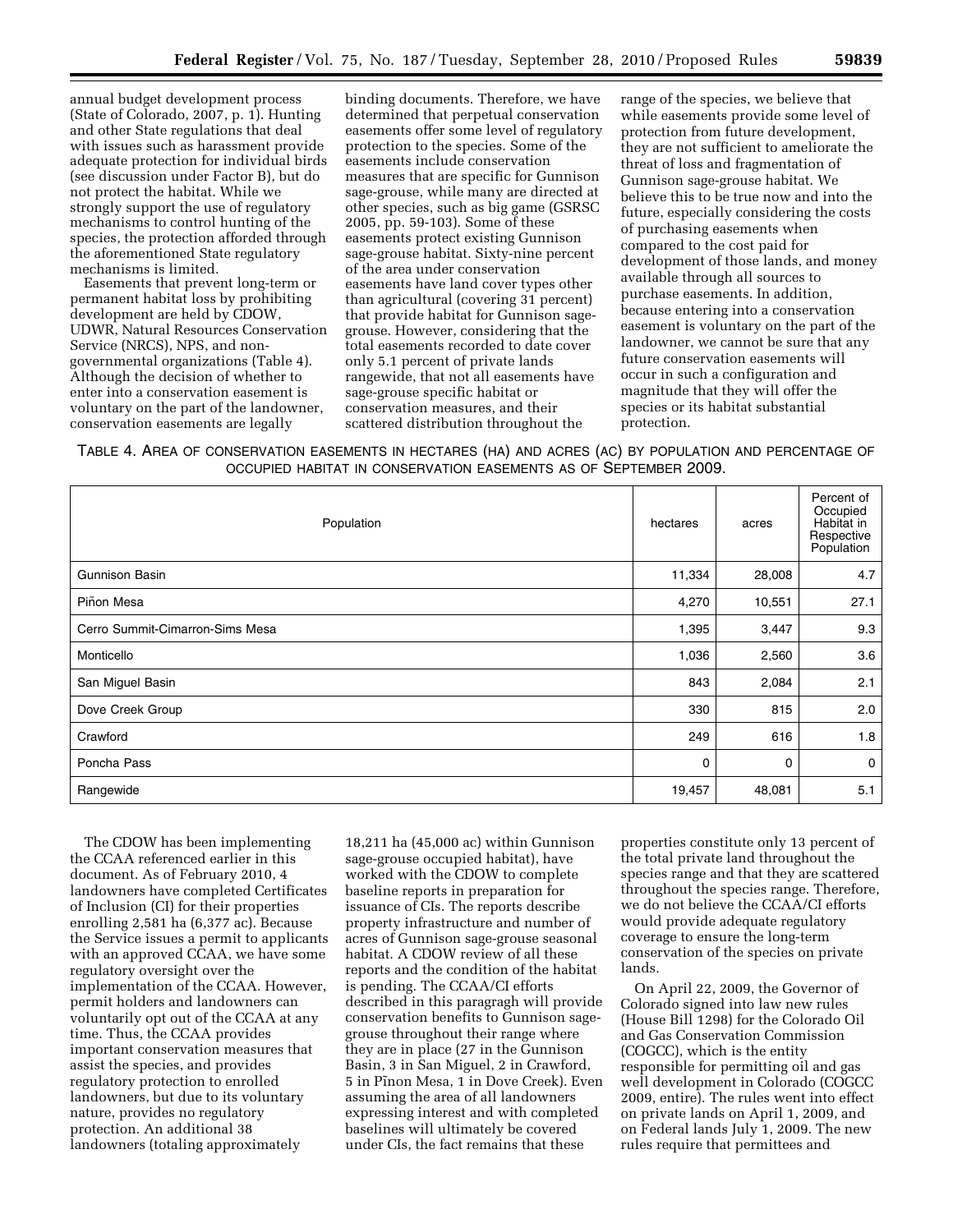operators determine whether their proposed development location overlaps with ''sensitive wildlife habitat," or is within a restricted surface occupancy (RSO) area. For Gunnison sage-grouse, areas within 1 km (0.6 mi) of an active lek can be designated as RSOs (CDOW 2009a, p. 27), and surface area occupancy will be avoided except in cases of economic or technical infeasibility (CDOW 2009a, p. 27). Areas within approximately 6.4 km (4 mi) of an active lek are considered sensitive wildlife habitat (CDOW 2009a, p. 27) and the development proponent is required to consult with the CDOW to identify measures to (1) avoid impacts on wildlife resources, including sagegrouse; (2) minimize the extent and severity of those impacts that cannot be avoided; and (3) mitigate those effects that cannot be avoided or minimized (COGCC 2009, section 1202.a). The COGCC will consider CDOW's recommendations in the permitting decision, although the final permitting and conditioning authority remains with COGCC. As stated in Section 1202.d of the new rules, consultation with CDOW is not required under certain circumstances such as, the issuance of a variance by the Director of the COGCC, the existence of a previously CDOW-approved wildlife mitigation plan, and others. Other categories for potential exemptions also can be found in the new rules (e.g., 1203.b).

Because the new rules have only been in place for less than a year and their implementation is still being discussed, it remains to be seen what level of protection will be afforded to Gunnison sage-grouse. The new rules could provide for greater consideration of the conservation needs of the species. It should be noted that leases that have already been approved but not drilled (e.g., COGCC 2009, 1202.d(1)), or drilling operations that are already on the landscape, may continue to operate without further restriction into the future. We are not aware of any situations where RSOs have been effectively applied or where conservation measures have been implemented for potential oil and gas development impacts to Gunnison sagegrouse on private lands underlain with privately owned minerals, which are regulated by the appropriate governing bodies.

Colorado and Utah have laws that directly address the priorities for use of State school section lands, which require that management of these properties be based on maximizing financial returns. State school section lands account for only one percent of

occupied habitat in Colorado and one percent in Utah, so impacts may be considered negligible. We are not aware of any conservation measures that will be implemented under regulatory authority for Gunnison sage-grouse on State school section lands, other than a request to withdraw or apply ''no surface occupancy'' and conservation measures from the RCP (GSRSC 2005) to four sections available for oil and gas leasing in the San Miguel Basin population (see Factor A for further discussion). The State Land Board (SLB) recently purchased the Miramonte Meadows property (approximately 809 ha (2,000 ac) next to the Dan Noble State Wildlife Area (SWA). Roughly 526 ha (1,300 ac) is considered prime Gunnison sage-grouse habitat (Garner 2010, pers. comm.). Discussions with the SLB have indicated a willingness to implement habitat improvements (juniper removal) on the property. They have also accepted an application to designate the tract as a ''Stewardship Trust'' parcel. The Stewardship Trust program is capped at 119,383 to 121,406 ha (295,000 to 300,000 ac), and no more property can be added until another tract is removed from the program. Because of this cap, it is unknown if or when the designation of the tract as a Stewardship Trust parcel may occur. The scattered nature of State school sections (single sections) across the landscape and the requirement to conduct activities to maximize financial returns minimize the likelihood of implementation of measures that will benefit Gunnison sage-grouse. Thus, mechanisms present on State trust lands are inadequate to minimize degradation and fragmentation of habitat and thus ensure conservation of the species.

Some States require landowners to control noxious weeds, a potential habitat threat to sage-grouse (as discussed in Factor A). The types of plants considered to be noxious weeds vary by State. Cheatgrass is listed as a Class C species in Colorado (Colorado Department of Agriculture 2010, p. 3). The Class C designation delegates to local governments the choice of whether or not to implement activities for the control of cheatgrass. Gunnison, Saguache, and Hinsdale Counties target cheatgrass with herbicide applications (GWWC 2009, pp. 2- 3). The CDOW annually sprays for weeds on SWAs (CDOW 2009a, p. 106). The State of Utah does not consider cheatgrass as noxious within the State (Utah Department of Agriculture 2010, p. 1) nor in San Juan County (Utah Department of Agriculture 2010a, p. 1). The laws dealing with other noxious

and invasive weeds may provide some protection for sage-grouse in local areas by requiring some control of the invasive plants, although large-scale control of the most problematic invasive plants is not occurring. Rehabilitation and restoration techniques for sagebrush habitats are mostly unproven and experimental (Pyke in press, p. 25). Regulatory authority has not been demonstrated to be effective in addressing the overall impacts of invasive plants on the degradation and fragmentation of sagebrush habitat within the species range.

## *Federal Laws and Regulations*

Gunnison sage-grouse are not covered or managed under the provisions of the Migratory Bird Treaty Act (16 U.S.C. 703-712) because they are considered resident game species. Federal agencies are responsible for managing 54 percent of the total Gunnison sage-grouse habitat. The Federal agencies with the most sagebrush habitat are BLM, an agency of the Department of the Interior, and USFS, an agency of the Department of Agriculture. The NPS in the Department of the Interior also has responsibility for lands that contain Gunnison sage-grouse habitat.

## BLM

About 42 percent of Gunnison sagegrouse occupied habitat is on BLMadministered land (Table 1 details percent ownership within each population). The Federal Land Policy and Management Act of 1976 (FLPMA) (43 U.S.C. 1701 *et seq.*) is the primary Federal law governing most land uses on BLM-administered lands. Section 102(a)(8) of FLPMA specifically recognizes wildlife and fish resources as being among the uses for which these lands are to be managed. Regulations pursuant to FLPMA and the Mineral Leasing Act (30 U.S.C. 181 *et seq.*) that address wildlife habitat protection on BLM-administered land include 43 CFR 3162.3-1 and 43 CFR 3162.5-1; 43 CFR 4120 *et seq.*; and 43 CFR 4180 *et seq.* 

Gunnison sage-grouse have been designated as a BLM Sensitive Species since they were first identified and described in 2000 (BLM 2009, p. 7). The management guidance afforded sensitive species under BLM Manual 6840 – Special Status Species Management (BLM 2008, entire) states that ''Bureau sensitive species will be managed consistent with species and habitat management objectives in land use and implementation plans to promote their conservation and to minimize the likelihood and need for listing under the ESA'' (BLM 2008, p. 05V). BLM Manual 6840 further requires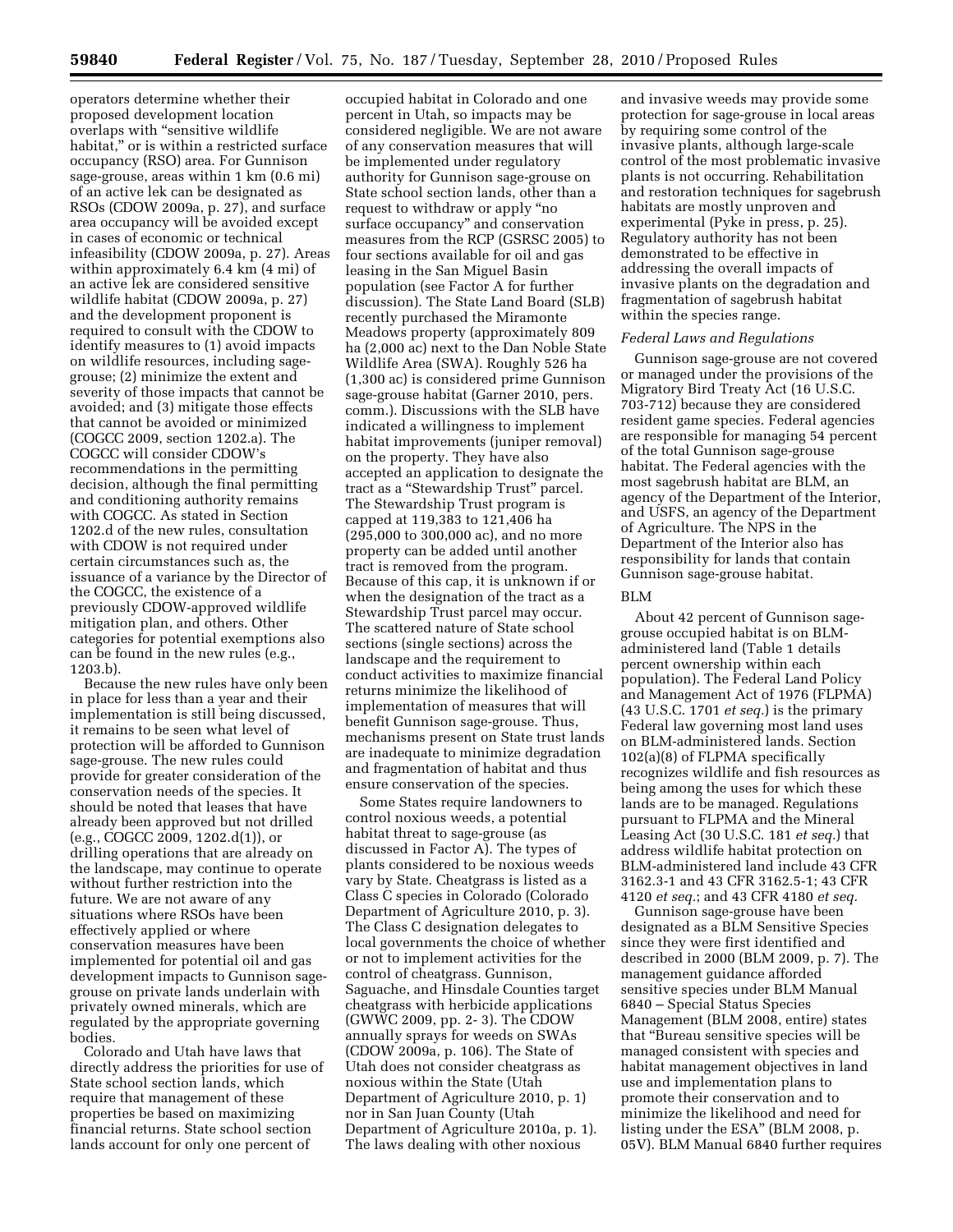that Resource Management Plans (RMPs) should address sensitive species, and that implementation ''should consider all site-specific methods and procedures needed to bring species and their habitats to the condition under which management under the Bureau sensitive species policies would no longer be necessary'' (BLM 2008, p. 2A1). As a designated sensitive species under BLM Manual 6840, sage-grouse conservation must be addressed in the development and implementation of RMPs on BLM lands.

RMPs are the basis for all actions and authorizations involving BLMadministered lands and resources. They establish allowable resource uses, resource condition goals and objectives to be attained, program constraints and general management practices needed to attain the goals and objectives, general implementation sequences, and intervals and standards for monitoring and evaluating the plan to determine its effectiveness and the need for amendment or revision (43 CFR 1601.0- 5(k)).

The RMPs provide a framework and programmatic guidance for activity plans, which are site-specific plans written to implement decisions made in a RMP. Examples include Allotment Management Plans that address livestock grazing, oil and gas field development, travel management (motorized and mechanized road and trail use), and wildlife habitat management. Activity plan decisions normally require additional planning and National Environmental Policy Act (NEPA) analysis. If an RMP contains specific direction regarding sage-grouse habitat, conservation, or management, it represents an enforceable regulatory mechanism to ensure that the species and its habitats are considered during permitting and other decision-making on BLM lands.

The BLM manages Gunnison sagegrouse habitat under five existing RMPs. These RMPs contain some specific measures or direction pertinent to management of Gunnison sage-grouse or their habitats. Three of these RMPs (San Juan, Grand Junction, and Uncompahgre– covering all or portions of the San Miguel, Pinon Mesa, Crawford, and Cerro Summit– Cimarron–Sims Mesa populations, and the Dove Creek group) are in various stages of revision. All RMPs currently propose some conservation measures (measures that if implemented should provide a level of benefit to Gunnison sage-grouse) outlined in GSRSC (2005, entire) or local Gunnison sage-grouse Conservation Plans through project- or activity-level NEPA reviews (BLM 2009,

p. 6). In addition, several offices have undergone other program-level planning, such as travel management, that incorporate some conservation measures to benefit the species (BLM 2009, p. 6). However, the information provided to us by the BLM in Colorado did not specify what requirements, direction, measures, or guidance will ultimately be included in the revised Colorado RMPs to address threats to sage-grouse and sagebrush habitat. Additionally we do not know the effectiveness of these proposed measures.

We do not have information on RMP implementation by Utah BLM. Therefore, we cannot assess the future value of BLM RMPs as regulatory mechanisms for the conservation of the Gunnison sage-grouse. Current BLM RMPs provide some limited regulatory authority as they are being implemented through project-level planning (e.g., travel management (the management of the motorized and nonmotorized use of public lands) and grazing permit renewals). We do not know the final measures that will be included in the revised RMPs and therefore what will be implemented, so we cannot evaluate their effectiveness. Based on modeling results demonstrating the effects of roads on Gunnison sage-grouse (Aldridge and Saher 2010 entire – discussed in detail in Factor A), we believe that implementation of even the most restrictive travel management alternatives proposed by the BLM and USFS will still result in further degradation and fragmentation of Gunnison sage-grouse habitat in the Gunnison Basin.

In addition to land use planning, BLM uses Instruction Memoranda (IM) to provide instruction to district and field offices regarding specific resource issues. Instruction Memoranda are guidance that require a process to be followed but do not mandate results. Additionally, IMs are of short duration (1 to 2 years) and are intended to address resource concerns by providing direction to staff until a threat passes or the resource issue can be addressed in a long-term planning document. BLM issued IM Number CO-2005-038 on July 12, 2005, stating BLM's intent and commitment to assist with and participate in the implementation of the RCP. Although this IM has not been formally updated or reissued, it continues to be used for BLMadministered lands in the State (BLM  $2009, p. 6.$ 

The BLM has regulatory authority for oil and gas leasing on Federal lands and on private lands with a severed Federal mineral estate, as provided at 43 CFR

3100 *et seq.*, and they are authorized to require stipulations as a condition of issuing a lease. The BLM's planning handbook has program-specific guidance for fluid minerals (which include oil and gas) that specifies that RMP decisions will identify restrictions on areas subject to leasing, including closures, as well as lease stipulations (BLM 2000, Appendix C, p.16). The handbook also specifies that all stipulations must have waiver, exception, or modification criteria documented in the plan, and notes that the least restrictive constraint to meet the resource protection objective should be used (BLM 2000, Appendix C, p. 16). The BLM has regulatory authority to condition ''Application for Permit to Drill'' authorizations, conducted under a lease that does not contain specific sagegrouse conservation stipulations, but utilization of conditions is discretionary and we are uncertain as to how this authority will be applied. Also, oil and gas leases have a 200-m (650-ft) stipulation, which allows movement of the drilling area by that distance to avoid sensitive resources. Many of the BLM field offices work with the operators to move a proposed drilling site farther or justify such a move through the site-specific NEPA process.

For existing oil and gas leases on BLM land in occupied Gunnison sage-grouse habitat, oil and gas companies can conduct drilling operations if they wish, but are always subject to permit conditions. The BLM has stopped issuing new drilling leases in occupied sage-grouse habitat in Colorado at least until the new RMPs are in place. All occupied habitat in the Crawford Area and Gunnison Basin populations are covered by this policy. However, leases already exist in 17 percent of the Pinon Mesa population, and 49 percent of the San Miguel Basin population. Given the already small and fragmented nature of the populations where oil and gas leases are likely to occur, additional development within occupied habitat would negatively impact those populations by causing additional actual and functional habitat loss and fragmentation. Since we do not know what minimization and mitigation measures might be applied, we cannot assess the overall conservation impacts to those populations.

The oil and gas leasing regulations authorize BLM to modify or waive lease terms and stipulations if the authorized officer determines that the factors leading to inclusion of the term or stipulation have changed sufficiently to no longer justify protection, or if proposed operations would not cause unacceptable impacts (43 CFR 3101.1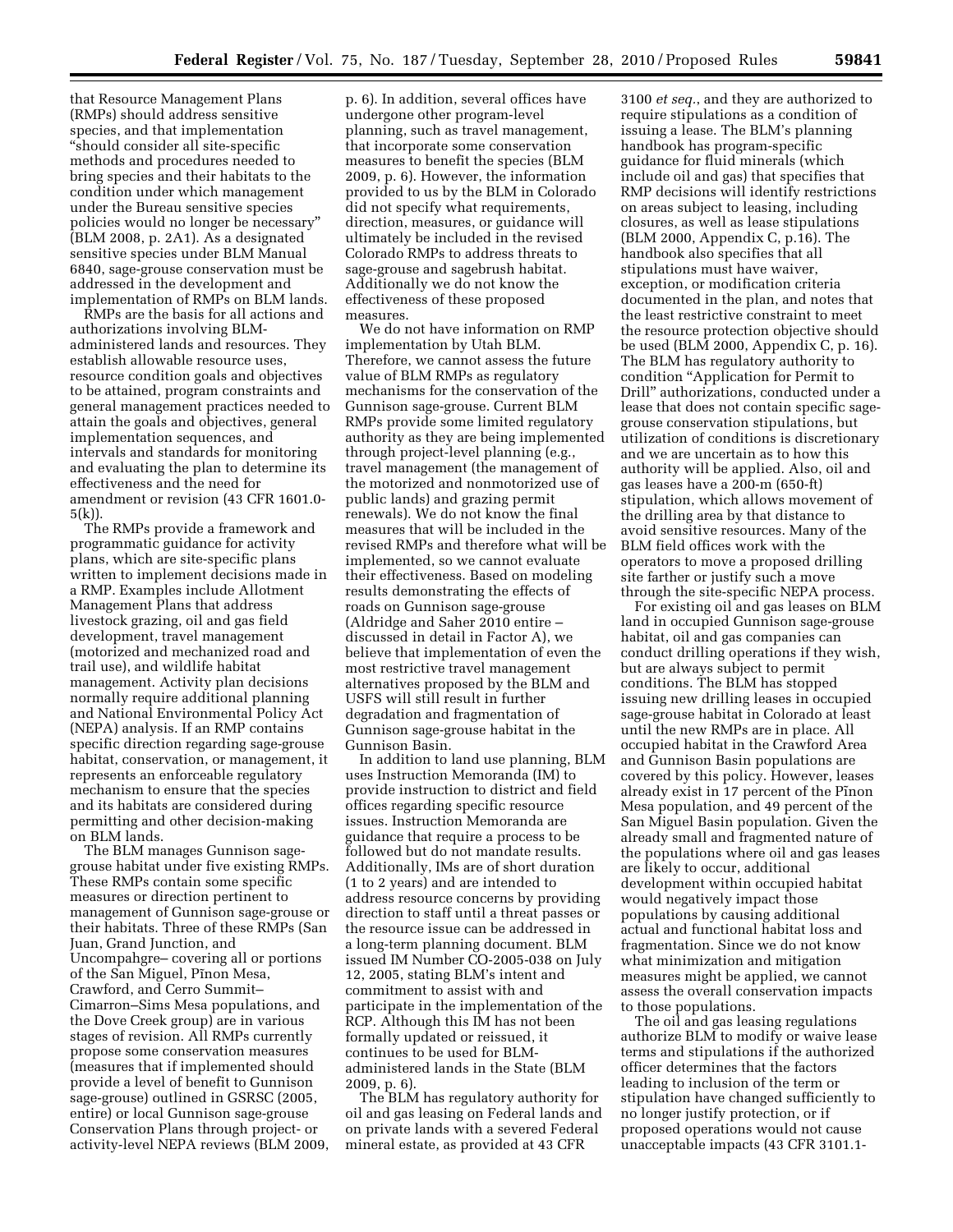4). The Service has no information indicating that the BLM has granted any waivers of stipulations pertaining to the Gunnison sage-grouse and their habitat.

The Energy Policy and Conservation Act of 2000 included provisions requiring the Secretary of the Department of the Interior to conduct a scientific inventory of all onshore Federal lands to identify oil and gas resources underlying these lands and the nature and extent of any restrictions or impediments to the development of such resources (U.S.C. Title 42, Chapter 77, §6217(a)). On May 18, 2001, President Bush signed Executive Order 13212-Actions to Expedite Energy-Related Projects (66 FR 28357, May 22, 2001), which states that the executive departments and agencies shall take appropriate actions, to the extent consistent with applicable law, to expedite projects that will increase the production, transmission, or conservation of energy. The Executive Order specifies that this includes expediting review of permits or taking other actions as necessary to accelerate the completion of projects, while maintaining safety, public health, and environmental protections. Due to the relatively small amount of energy development activities occurring within Gunnison sage-grouse habitat (with the exception of the Dry Creek Basin subpopulation of the San Miguel population), we believe that energy development activities are not a significant threat. However, given scenarios such as Dry Creek Basin, if the level of energy development activities should increase, current regulations and policies do not provide adequate regulatory protection to prevent oil and gas development from becoming a threat to this subpopulation.

As stated previously, Gunnison sagegrouse are considered a BLM Sensitive Species and therefore receive Special Status Species management considerations. The BLM regulatory authority for grazing management is provided at 43 CFR 4100 (Regulations on Grazing Administration Exclusive of Alaska). Livestock grazing permits and leases contain terms and conditions determined by BLM to be appropriate to achieve management and resource condition objectives on the public lands and other lands administered by BLM, and to ensure that habitats are, or are making significant progress toward being, restored or maintained for BLM special status species (43 CFR 4180.1(d)). The State or regional standards for grazing administration must address habitat for endangered, threatened, proposed, candidate, or special status species, and habitat

quality for native plant and animal populations and communities (43 CFR  $4180.2\text{(d)}(4)$  and  $(5)$ ). The guidelines must address restoring, maintaining, or enhancing habitats of BLM special status species to promote their conservation, as well as maintaining or promoting the physical and biological conditions to sustain native populations and communities (43 CFR 4180.2(e)(9) and (10). The BLM is required to take appropriate action not later than the start of the next grazing year upon determining that existing grazing practices or levels of grazing use are significant factors in failing to achieve the standards and conform with the guidelines (43 CFR 4180.2(c)).

The BLM agreed to work with their resource advisory councils to expand the rangeland health standards required under 43 CFR 4180 so that there are public land health standards relevant to all ecosystems, not just rangelands, and that they apply to all BLM actions, not just livestock grazing (BLM Manual 180.06.A). Both Colorado and Utah have resource advisory councils. Within the Gunnison Basin population, 16 percent of the BLM and USFS allotment management plans in occupied habitat currently have incorporated Gunnison sage-grouse habitat objectives (USFWS, 2010c, entire). Rangewide, of the offices providing information specific to allotment management plans, only 24 percent of 148 BLM and USFS grazing allotments have thus far incorporated Gunnison sage-grouse habitat objectives into the allotment management plans or in permit renewals. Land health objectives were being met in 37 of the 80 (46 percent) BLM active allotments for which data were reported. Land Health Assessments (LHAs) were not conducted in an additional 20 allotments.

The BLM Gunnison Field Office conducted Gunnison sage-grouse habitat assessments in two major occupied habitat locations in the Gunnison Basin population quantifying vegetation structural characteristics and plant species diversity. Data were collected and compared to Gunnison sage-grouse Structural Habitat Guidelines (GSRSC, 2005, Appendix H) during optimal growing conditions in these two major occupied areas. Guidelines for sage cover, grass cover, forb cover, sagebrush height, grass height, and forb height were met in 45, 30, 25, 75, 81, and 39 percent, respectively, of 97 transects (BLM 2009, pp. 31-32). Using the results of the two assessments along with results from LHAs, habitat conditions are not being adequately managed to meet the life history requirements of Gunnison sage-grouse in the majority of

the Gunnison Basin. Only 40 percent of the allotments in the San Miguel population were meeting LHA objectives. This data suggests that regulatory mechanisms applied within livestock grazing permits and leases are not being implemented such that they ensure that habitats within two of the largest Gunnison sage-grouse populations are making significant progress toward being restored or maintained for Gunnison sage-grouse.

## **USFS**

The USFS manages 10 percent of the occupied Gunnison sage-grouse habitat (Table 1). Management of National Forest System lands is guided principally by the National Forest Management Act (NFMA) (16 U.S.C. 1600-1614, August 17, 1974, as amended). The NFMA specifies that all National Forests must have a Land and Resource Management Plan (LRMP) (16 U.S.C. 1600) to guide and set standards for all natural resource management activities on each National Forest or National Grassland. The NFMA requires USFS to incorporate standards and guidelines into LRMPs (16 U.S.C. 1600). USFS conducts NEPA analysis on its LRMPs, which include provisions to manage plant and animal communities for diversity, based on the suitability and capability of the specific land area in order to meet overall multiple-use objectives. The USFS planning process is similar to that of BLM.

The Gunnison sage-grouse is a USFS sensitive species in both Region 2 (Colorado) and Region 4 (Utah). USFS policy provides direction to analyze potential impacts of proposed management activities to sensitive species in a biological evaluation. The forests within the range of sage-grouse provide important seasonal habitats for the species, particularly the Grand Mesa, Uncompahgre, and Gunnison (GMUG) National Forests. The 1991 Amended Land and Resource Management Plan for the GMUG National Forests has not directly incorporated Gunnison sage-grouse conservation measures or habitat objectives. The Regional Forester signed the RCP and as such has agreed to follow and implement those recommendations. Three of the 34 grazing allotments in occupied grouse habitat have incorporated Gunnison sage-grouse habitat objectives. To date USFS has not deferred or withdrawn oil and gas leasing in occupied habitat, but sage-grouse conservation measures can be included at the "Application for Permit to Drill'' stage. The BLM, which regulates oil and gas leases on USFS lands, has the authority to defer leases.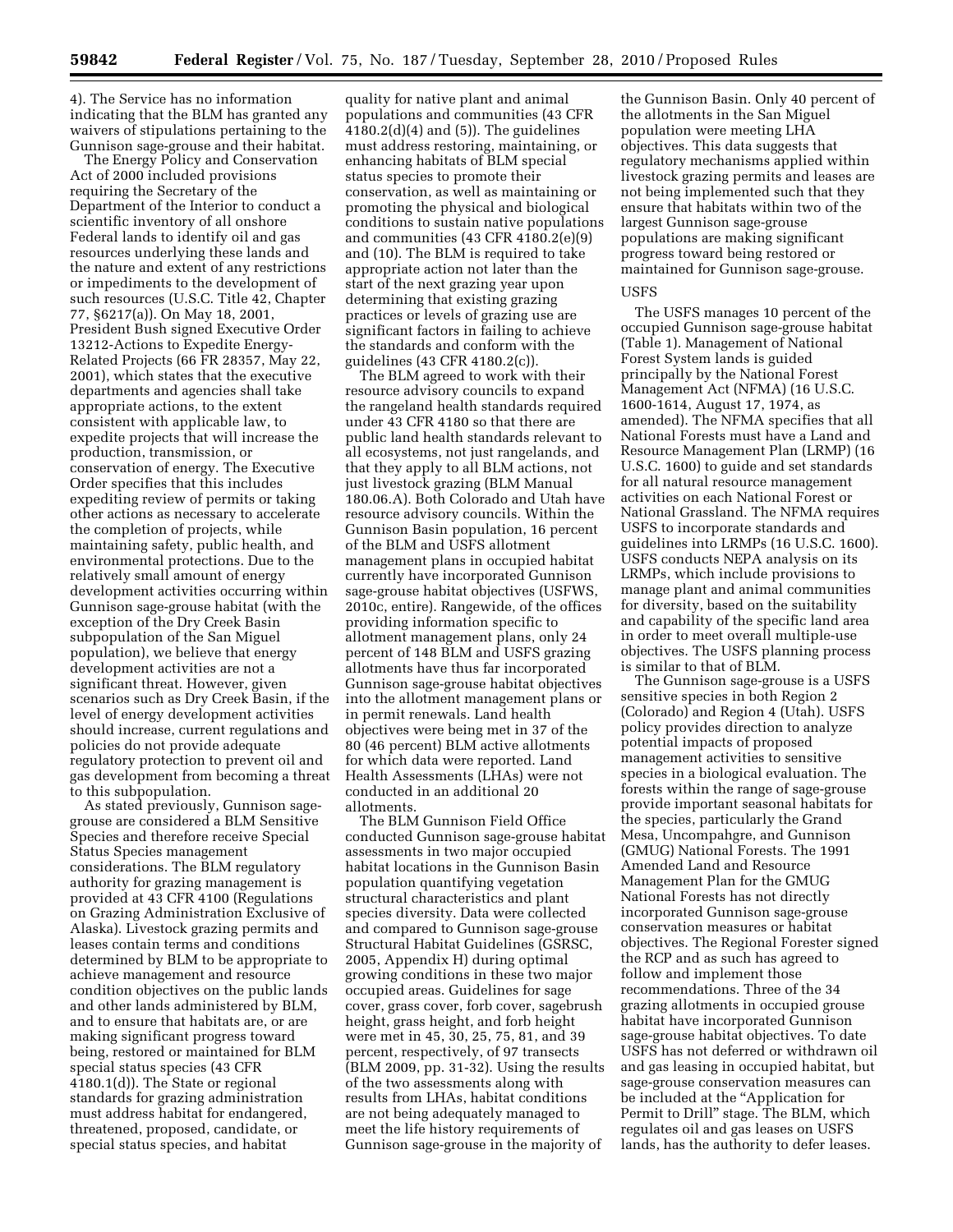However, the only population within USFS lands that is in areas of high or even medium potential for oil and gas reserves is the San Miguel Basin, and USFS lands only make up 1.4 percent of that population (GSRSC 2005, D-8). While consideration as a sensitive species and following the recommendations contained in the Gunnison sage-grouse Rangewide Conservation Plan (GSRSC 2005, entire) can provide some conservation benefits, they are voluntary in nature. Considering the aforementioned, the USFS has minimal regulatory authority that has been implemented to provide for the long-term conservation of Gunnison sage-grouse and its habitat. **NPS** 

The NPS manages two percent of occupied Gunnison sage-grouse habitat (Table 1), which means that there is little opportunity for the agency to affect range-wide conservation of the species. The NPS Organic Act (39 Stat. 535; 16 U.S.C. 1, 2, 3, and 4) states that NPS will administer areas under their jurisdiction ''by such means and measures as conform to the fundamental purpose of said parks, monuments, and reservations, which purpose is to conserve the scenery and the natural and historical objects and the wild life therein and to provide for the enjoyment of the same in such manner and by such means as will leave them unimpaired for the enjoyment of future generations.'' Lands in the Black Canyon of the Gunnison National Park and the Curecanti National Recreation Area include portions of occupied habitat of the Crawford and Gunnison Basin populations. The 1993 Black Canyon of the Gunnison Resource Management Plan (NPS 1993, entire) and the 1995 Curecanti National Recreation Area Resource Management Plan (NPS 1995, entire) do not identify any specific conservation measures for Gunnison sage-grouse. However, these Resource Management Plans are outdated and will be replaced with Resource Stewardship Strategies, which will be developed in the next five to seven years. In the mean time, NPS ability to actively manage for species of special concern is not limited by the scope of their management plans.

NPS completed a Fire Management Plan in 2006 (NPS 2006, entire). Both prescribed fire and fire use (allowing wildfires to burn) are identified as a suitable use in Gunnison sage-grouse habitat. However, Gunnison sage-grouse habitat is identified as a Category C area, meaning that while fire is a desirable component of the ecosystem, ecological constraints must be observed. For

Gunnison sage-grouse, constraints include limitation of acreage burned per year and limitation of percent of project polygons burned. The NPS is currently following conservation measures in the local conservation plans and the RCP (Stahlnecker 2010, pers. comm.).

In most cases, implementation of NPS fire management policies should result in minimal adverse effects since emphasis is placed on activities that will minimize, or ideally benefit, impacts to Gunnison sage-grouse habitat. Overall, implementation of NPS regulations should minimize impacts to Gunnison sage-grouse. Certain activities, such as human recreation activities occurring within occupied habitat, may have adverse effects, although we believe the limited nature of such activities on NPS lands would limit their impacts on the species and thus not be considered a threat to Gunnison sage-grouse. Grazing management activities on NPS lands are governed by BLM regulations and their implementation.

## Summary of Factor D

Gunnison sage-grouse conservation has been addressed in some local, State, and Federal plans, laws, regulations, and policies. Gunnison County has implemented regulatory authority over development within their area of jurisdiction, for which they are to be highly commended. No other counties within the range of the species have implemented such regulations. While regulations implemented in Gunnison County have minimized some impacts, it has not curtailed the habitat loss, fragmentation, and degradation occurring within the County's jurisidictional boundary. Due to the limited scope and applicability of these regulations throughout the range of the species and within all populations, the current local land use or development planning regulations do not provide adequate regulatory authority to protect sage-grouse from development or other harmful land uses that result in habitat loss, degradation, and fragmentation. The CDOW and UDWR have implemented and continue to pursue conservation easements in Colorado and Utah, respectively, to conserve Gunnison sage-grouse habitat and meet the species' needs. These easements provide protection for the species where they occur, but do not cover enough of the landscape to provide for long-term conservation of the species. State wildlife regulations provide protection for individual Gunnison sage-grouse from direct mortality due to hunting but do not protect its habitat from the main threat of loss and fragmentation. Our

assessment of the implementation of regulations and associated stipulations guiding exurban development indicates that current regulatory measures do not adequately ameliorate impacts to sagegrouse and its habitat.

Energy development is only considered a threat in the Dry Creek Basin subpopulation of the San Miguel population. For the BLM and USFS, RMPs and LRMPs are mechanisms through which adequate and enforceable protections for Gunnison sage-grouse could be implemented. However, the extent to which appropriate measures to reduce or eliminate threats to sage-grouse resulting from the various activites the agencies manage have been incorporated into those planning documents, or are being implemented, vary across the range. As evidenced by the discussion above, and the ongoing threats described under Factor A, BLM and the USFS are not fully implementing the regulatory mechanisms available to conserve Gunnison sage-grouse and their habitats on their lands.

We have evaluated the best available scientific information on the adequacy of regulatory mechanisms to address threats to Gunnison sage-grouse and its habitats. While 54 percent of Gunnison sage-grouse habitat is managed by Federal agencies, these lands are interspersed with private lands, which do not have adequate regulatory mechanisms to ameliorate the further loss and fragmentation of habitat in all populations. This interspersion of private lands throughout Federal and other public lands extends the negative influence of those activities beyond the actual 41 percent of occupied habitat that private lands overlay. While we are unable to quantify the extent of the impacts on Federal lands resulting from activities on private lands, we have determined that the inadequacy of regulatory mechanisms on private lands as they pertain to human infrastructure development and the inadequate implementation of Federal authorities on some Federal lands pose a significant threat to the species throughout its range. Further, the threat of inadequate regulatory mechanisms is expected to continue or even increase in the future.

## **E. Other Natural or Manmade Factors Affecting Its Continued Existence**

Other factors potentially affecting the Gunnison sage-grouse's continued existence include genetic risks, drought, recreational activities, pesticides and herbicides, and contaminants.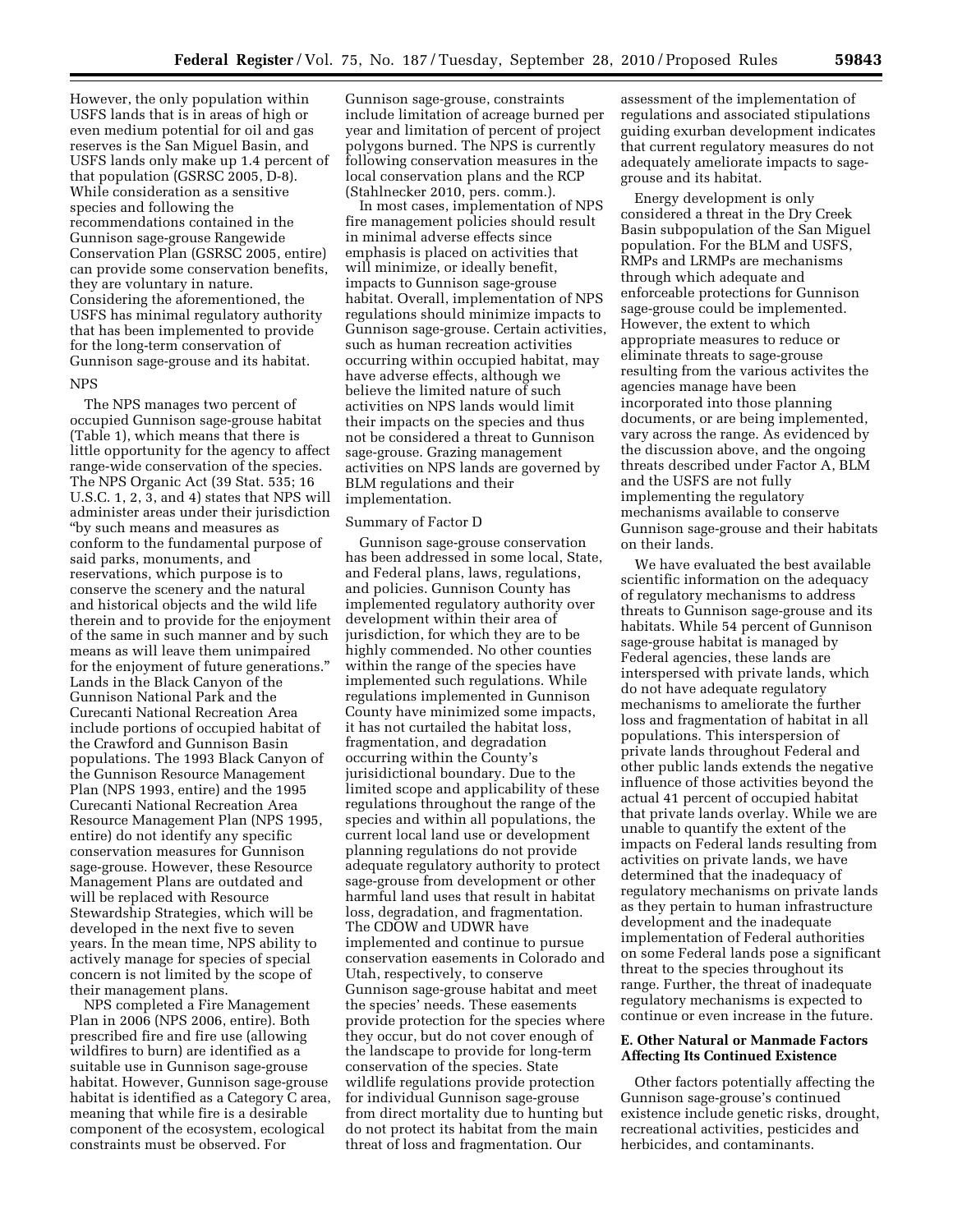## *Genetics and Small Population Size*

Small populations face three primary genetic risks: inbreeding depression; loss of genetic variation; and accumulation of new mutations. Inbreeding can have individual and population consequences by either increasing the phenotypic expression of recessive, deleterious alleles (the expression of harmful genes through the physical appearance) or by reducing the overall fitness of individuals in the population (GSRSC 2005, p.109 and references therein). At the species level, Gunnison sage-grouse have low levels of genetic diversity particularly when compared to greater sage-grouse (Oyler-McCance *et al.* 2005, p. 635). There is no consensus regarding how large a population must be in order to prevent inbreeding depression. However, the San Miguel Basin Gunnison sage-grouse effective population size was below the level at which inbreeding depression has been observed to occur (Stiver *et al*. 2008, p. 479). Lowered hatching success is a well documented correlate of inbreeding in wild bird populations (Stiver *et al*. 2008, p. 479 and references therein). Stiver *et al*. (2008, p. 479) suggested the observed lowered hatching success rate of Gunnison sagegrouse in their study may be caused by inbreeding depression. Similarities of hatchability rates exist among other bird species that had undergone genetic bottlenecks. The application of the same procedures of effective population size estimation as used for the San Miguel Basin to the other Gunnison sage-grouse populations indicated that all populations other than the Gunnison Basin population may have population sizes low enough to induce inbreeding depression; and all populations could be losing adaptive potential (Stiver *et al*. 2008, p. 479).

Population structure of Gunnison sage-grouse was investigated using mitochondrial DNA sequence (mtDNA, maternally inherited DNA located in cellular organelles called mitochondria) and nuclear microsatellite data from seven geographic areas (Cerro Summit– Cimarron–Sims Mesa, Crawford, Gunnison Basin, Curecanti area of the Gunnison Basin, Monticello–Dove Creek, Pinon Mesa, and San Miguel Basin) (Oyler-McCance *et al.* 2005, entire). The Cerro Summit–Cimarron– Sims Mesa population was not included in the analysis due to inadequate sample sizes. The Poncha Pass population also was not included as it is composed of individuals transplanted from Gunnison Basin. Oyler-McCance *et al.* (2005, entire) found that levels of genetic diversity were highest in the

Gunnison Basin, which consistently had more alleles and most of the alleles present in other populations. All other populations had much lower levels of diversity.

The lower diversity levels are linked to small population sizes and a high degree of geographic isolation. Collectively, the smaller populations contain 24 percent of the genetic diversity of the species. Individually, each of the small populations may not be important genetically to the survival of the species, but collectively it is likely that 24 percent of the genetic diversity is important to future rangewide survival of the species. Some of the genetic makeup contained within the smaller populations (with the potential exception of the Poncha Pass population since it consists of birds from the Gunnison Basin) may be critical to maintaining adaptability in the face of issues such as climate change or other environmental change. All populations sampled were found to be genetically discrete units (Oyler-McCance *et al.* 2005, p. 635), so the loss of any of them would result in a decrease in genetic diversity of the species. In addition, multiple populations across a broad geographic area provide insurance against a single catastrophic event (such as the effects of a significant drought even), and the aggregate number of individuals across all populations increases the probability of demographic persistence and preservation of overall genetic diversity by providing an important genetic reservoir (GSRSC 2005, p. 179). Consequently, the loss of any one population would have a negative effect on the species as a whole.

Historically, the Monticello–Dove Creek, San Miguel, Crawford, and Pinon Mesa populations were larger and were connected through more contiguous areas of sagebrush habitat. A 20 percent loss of habitat and 37 percent fragmentation of sagebrush habitat was documented in southwestern Colorado between the late 1950s and the early 1990s (Oyler-McCance *et al.* 2001, p.), which led to the current isolation of these populations and is consistent with the documented low amounts of gene flow and isolation by distance (Oyler-McCance *et al.* 2005, p. 635). However, Oyler-McCance *et al.* (2005, p. 636) noted that a few individuals in their analysis appeared to have the genetic characteristics of a population other than their own, suggesting they were dispersers from a different population. Two probable dispersers were individuals moving from San Miguel into Monticello–Dove Creek and Crawford. The San Miguel population

itself appeared to have a mixture of individuals with differing probabilities of belonging to different clusters. This information suggests that the San Miguel population may act as a conduit of gene flow among the satellite populations surrounding the larger Gunnison Basin population. Additionally, another potential disperser into Crawford was found from the Gunnison Basin (Oyler-McCance *et al.* 2005, p. 636). This result is not surprising given their close geographic proximity.

Effective population size (Ne) is an important parameter in conservation biology. It is defined as the size of an idealized population of breeding adults that would experience the same rate of (1) loss of heterozygosity (the amount and number of different genes within individuals in a population), (2) change in the average inbreeding coefficient (a calculation of the amount of breeding by closely related individuals), or (3) change in variance in allele (one member if a pair or series of genes occupying a specific position in a specific chromosome) frequency through genetic drift (the fluctuation in gene frequency occurring in an isolated population) as the actual population. The effective size of a population is often much less than its actual size or number of individuals. As effective population size decreases, the rate of loss of allelic diversity via genetic drift increases. Two consequences of this loss of genetic diversity, reduced fitness through inbreeding depression and reduced response to sustained directional selection (''adaptive potential''), are thought to elevate extinction risk (Stiver *et al*., 2008, p. 472 and references therein). While no consensus exists on the population size needed to retain a level of genetic diversity that maximizes evolutionary potential (i.e., the ability to adapt to local changes), up to 5,000 greater sagegrouse may be necessary to maintain an effective population size of 500 birds (Aldridge and Brigham, 2003, p. 30). Other recent recommendations also suggest populations of at least 5,000 individuals to deal with evolutionary and demographic constraints (Trail *et al.* 2009, in press, p. 3, and references therein). While the persistence of wild populations is usually influenced more by ecological rather than by genetic effects, once they are reduced in size, genetic factors become increasingly important (Lande 1995, p. 318).

The CDOW contracted for a population viability analysis (PVA) for the Gunnison sage-grouse (GSRSC 2005, Appendix G). The purpose of the Gunnison sage-grouse PVA was to assist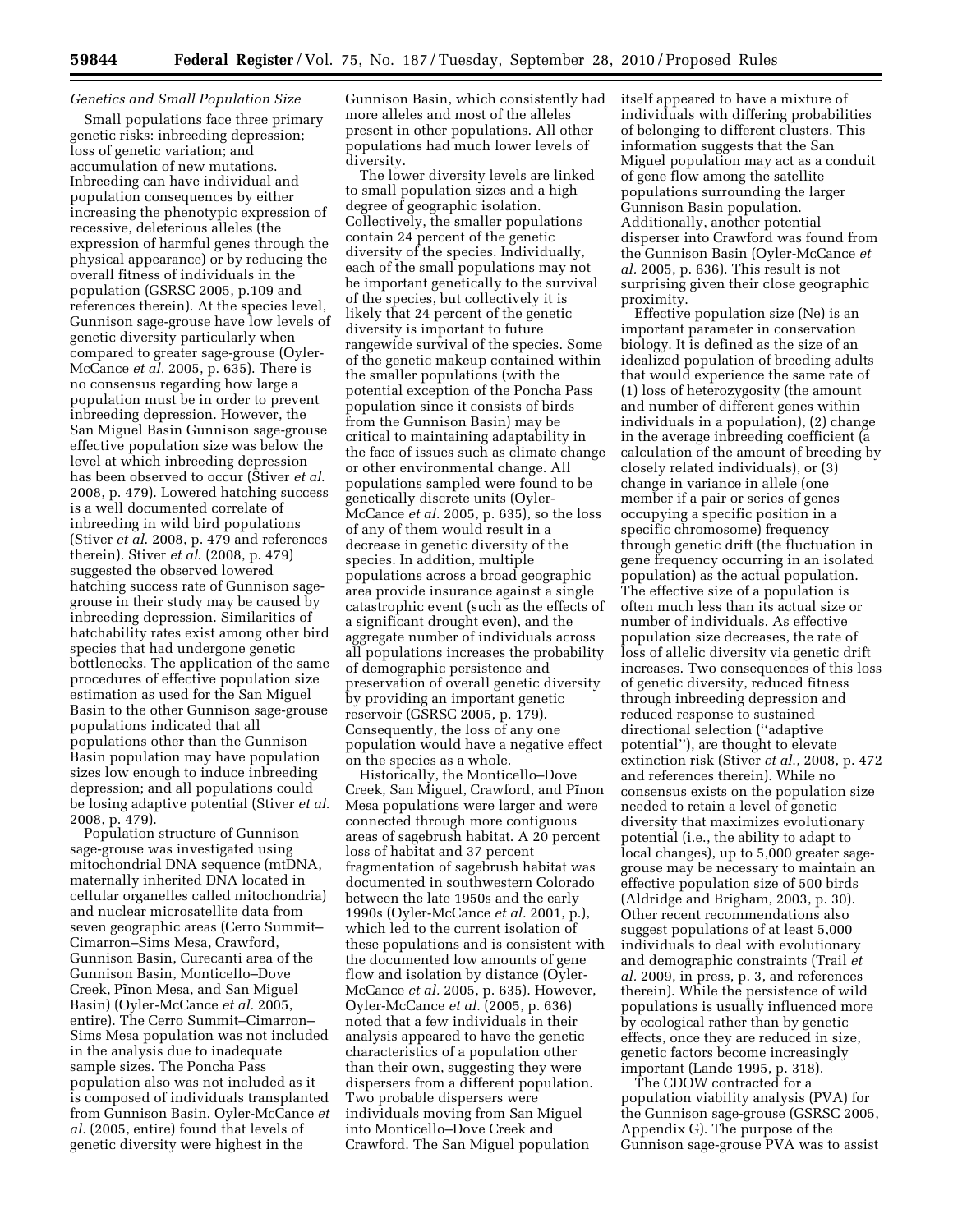the CDOW in evaluating the relative risk of extinction for each population under the conditions at that time (i.e., the risk of extinction if nothing changed), to estimate relative extinction probabilities and loss of genetic diversity over time for various population sizes, and to determine the sensitivity of Gunnison sage-grouse population growth rates to various demographic parameters (GSRSC 2005, p. 169). The PVA was used as a tool to predict the relative, not absolute or precise, probability of extinction for the different populations under various management scenarios based on information available at that time and with the understanding that no data were available to determine how demographic rates would be affected by habitat loss or fragmentation. The analysis indicated that small populations (< 50 birds) are at a serious risk of extinction within the next 50 years (assuming some degree of consistency of environmental influences in sage-grouse demography). In contrast, populations in excess of 500 birds had an extinction risk of less than 5 percent within the same time period. These results suggested that the Gunnison Basin population is likely to persist long term in the absence of threats acting on it. In the absence of intervention, the Cerro Summit–Cimarron–Sims Mesa and Poncha Pass populations and the Dove Creek group of the Monticello– Dove Creek population were likely to become extirpated (GSRSC 2005, pp. 168-179). Based on 2009 population estimates and an overall declining population trend, the same three populations may soon be extirpated. Additionally, Gunnison sage-grouse estimates in the Crawford and Pinon Mesa populations have declined by over 50 percent since the PVA was conducted (Table 2), so they too are likely trending towards extirpation. The San Miguel population has declined by 40 percent since 2004, so cumulative factors may be combining to cause its future extirpation also.

The lack of large expanses of sagebrush habitat required by Gunnison sage-grouse in at least six of the seven Gunnison sage-grouse populations (as discussed in Factor A), combined with the results of the PVA and current population trends suggest that at least five, and most likely six, of the seven Gunnison sage-grouse populations are at high risk of extirpation. The loss of genetic diversity from the extirpation of the aforementioned populations would result in a loss of genetic diversity of the species as a whole and thus contribute to decreased functionality of these remaining populations in maintaining

viability and adaptability, as well as the contribution of these populations to connectivity and the continued existence of the entire species.

Six of the seven Gunnison sage-grouse populations may have effective sizes low enough to induce inbreeding depression and all seven could be losing adaptive potential, with the assumption that the five populations smaller than the San Miguel population are exhibiting similar demography to the San Miguel population (Stiver *et al*. 2008, p. 479) and thus trending towards extirpation. Stiver *et al*. (2008, p. 479) suggested that long-term persistence of the six smaller populations would require translocations to supplement genetic diversity. The only population currently providing individuals to be translocated is the Gunnison Basin population, but because of substantial population declines such as those observed between the 2001 and 2004 lek counts (Stiver *et al*., 2008, p. 479), significant questions arise as to whether this population would be able to sustain the loss of individuals required by translocations. Lek counts, and consequently population estimates, especially in the San Miguel Basin and Gunnison Basin populations, have undergone substantial declines (Table 2) since peaks observed in the annual 2004 and 2005 counts, thus making inbreeding depression even more likely to be occurring within all populations except the Gunnison Basin. While we recognize that sage-grouse population sizes are cyclical, and that there are concerns about the statistical reliability of lek counts and the resulting population estimates (CDOW 2009a, pp. 1-3), we nonetheless believe that the overall declining trends of 6 of the 7 Gunnison sage-grouse populations, and for the species as a whole, are such that they are having a significant impact on the species' ability to persist.

In summary, the declines in estimates of grouse numbers since 2005 are likely to contribute to even lower levels of genetic diversity and higher levels of inbreeding depression than previously considered, thus making the species as a whole less adaptable to environmental variables and more vulnerable to extirpation. Based on the information presented above, we have determined that genetic risks related to the small population size of Gunnison sage-grouse are a threat to the species now and in the foreseeable future.

## *Drought*

Drought is a common occurrence throughout the range of the Gunnison and greater sage-grouse (Braun 1998, p. 148) and is considered a universal

ecological driver across the Great Plains (Knopf 1996, p.147). Infrequent, severe drought may cause local extinctions of annual forbs and grasses that have invaded stands of perennial species, and recolonization of these areas by native species may be slow (Tilman and El Haddi 1992, p. 263). Drought reduces vegetation cover (Milton *et al.* 1994, p. 75; Connelly *et al.* 2004, p. 7-18), potentially resulting in increased soil erosion and subsequent reduced soil depths, decreased water infiltration, and reduced water storage capacity. Drought also can exacerbate other natural events such as defoliation of sagebrush by insects. For example, approximately  $2,544 \text{ km}^2 \text{ (982 mi}^2) \text{ of sagebrush}$ shrublands died in Utah in 2003 as a result of drought and infestations with the *Aroga* (webworm) moth (Connelly *et al.* 2004, p. 5-11). Sage-grouse are affected by drought through the loss of vegetative habitat components, reduced insect production (Connelly and Braun 1997, p. 9), and potential increased risk of virus infections, such as the West Nile virus. These habitat component losses can result in declining sagegrouse populations due to increased nest predation and early brood mortality associated with decreased nest cover and food availability (Braun 1998, p. 149; Moynahan *et al.* 2007, p. 1781).

Greater sage-grouse populations declined during the 1930s period of drought (Patterson 1952, pp. 68-69; Braun 1998, p. 148). Drought conditions in the late 1980s and early 1990s also coincided with a period when sagegrouse populations were at historically low levels (Connelly and Braun 1997, p. 8). Although drought has been a consistent and natural part of the sagebrush-steppe ecosystem, drought impacts on sage-grouse can be exacerbated when combined with other habitat impacts, such as human developments, that reduce cover and food (Braun 1998, p. 148).

Aldridge *et al.* (2008, p. 992) found that the number of severe droughts from 1950 to 2003 had a weak negative effect on patterns of greater sage-grouse persistence. However, they cautioned that drought may have a greater influence on future sage-grouse populations as temperatures rise over the next 50 years, and synergistic effects of other threats affect habitat quality (Aldridge *et al.* 2008, p. 992). Populations on the periphery of the range may suffer extirpation during a severe and prolonged drought (Wisdom *et al.* in press, p. 22).

Gunnison sage-grouse are capable of enduring moderate or severe, but relatively short-term, drought as observed from persistence of the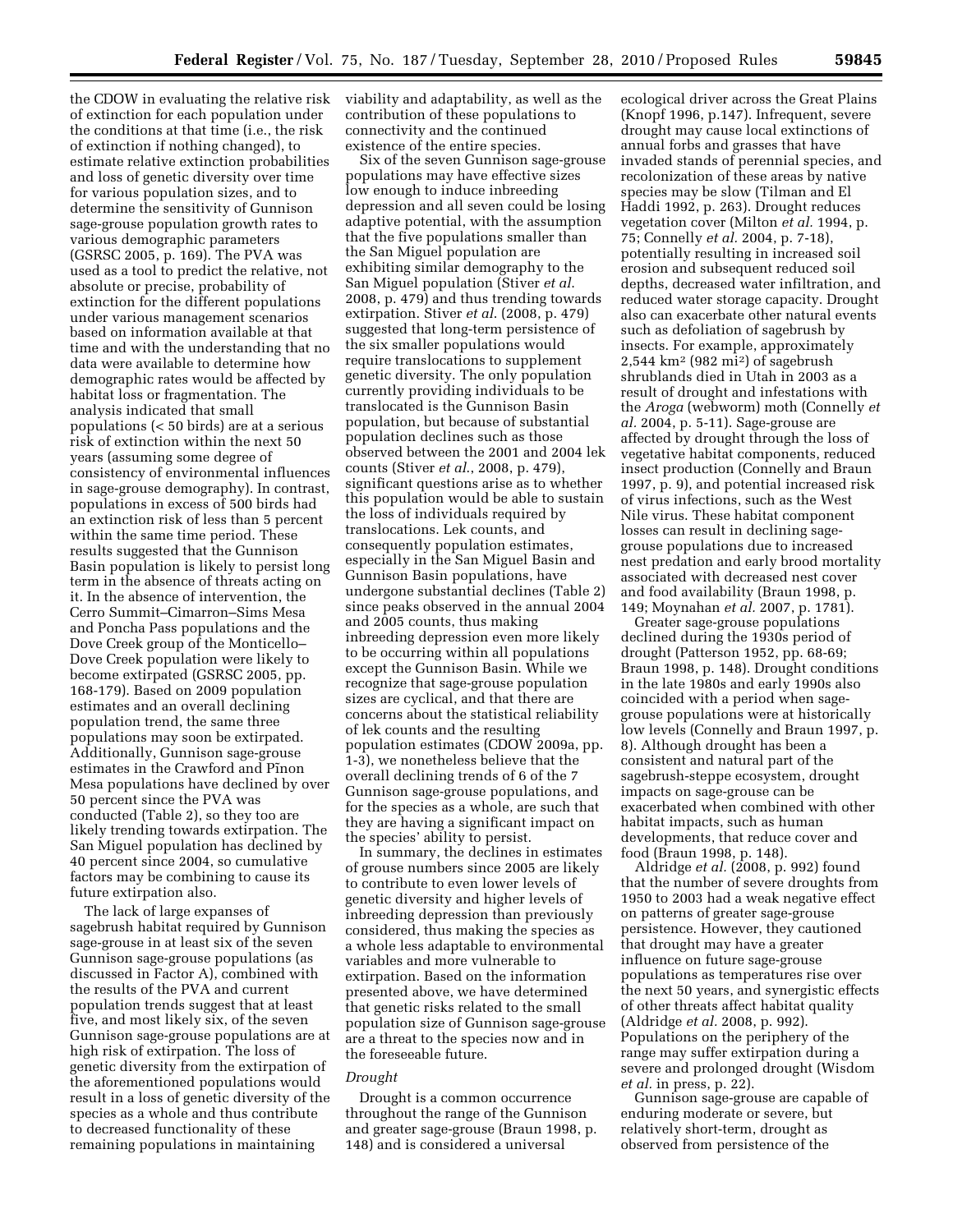populations during drought conditions from 1999-2003 throughout much of the range. The drought that began by at least 2001 and was most severe in 2002 had varying impacts on Gunnison sagegrouse habitat and is discussed in detail in our April 18, 2006, finding (71 FR 19954). Habitat appeared to be negatively affected by drought across a broad area of the Gunnison sagegrouse's range. However, the reduction of sagebrush density in some areas, allowing for greater herbaceous growth and stimulating the onset of sagebrush seed crops may have been beneficial to sagebrush habitats over the long term. Six of the seven grouse populations (except for the Gunnison Basin population) have decreased in number since counts were conducted during the drought year of 2002 (Table 2). Data are not available to scientifically determine if the declines are due to the drought alone. The current status of the various populations throughout the species' range make it highly susceptible to stochastic factors such as drought, particularly when it is acting in conjunction with other factors such as habitat fragmentation, small population size, predation, and low genetic diversity. We believe that the available information is too speculative to conclude that drought alone is a threat to the species at this time; however, based on rapid species decline in drought years, it is likely that drought exacerbates other known threats and thus is an indirect threat to the species.

## *Recreation*

Studies have determined that nonconsumptive recreational activities can degrade wildlife resources, water, and the land by distributing refuse, disturbing and displacing wildlife, increasing animal mortality, and simplifying plant communities (Boyle and Samson 1985, pp. 110-112). Sagegrouse response to disturbance may be influenced by the type of activity, recreationist behavior, predictability of activity, frequency and magnitude, timing, and activity location (Knight and Cole 1995, p. 71). We have not located any published literature concerning measured direct effects of recreational activities on Gunnison or greater sage-grouse, but can infer potential impacts on Gunnison sagegrouse from studies on related species and from research on nonrecreational activities. Baydack and Hein (1987, p. 537) reported displacement of male sharp-tailed grouse at leks from human presence resulting in loss of reproductive opportunity during the disturbance period. Female sharp-tailed grouse were observed at undisturbed

leks while absent from disturbed leks during the same time period (Baydack and Hein 1987, p. 537). Disturbance of incubating female sage-grouse could cause displacement from nests, increased predator risk, or loss of nests. Disruption of sage-grouse during vulnerable periods at leks, or during nesting or early brood rearing could affect reproduction or survival (Baydack and Hein 1987, pp. 537-538).

Recreational use of off-highway vehicles (OHVs) is one of the fastestgrowing outdoor activities. In the western United States, greater than 27 percent of the human population used OHVs for recreational activities between 1999 and 2004 (Knick *et al*., in press, p. 19). Knick *et al*. (in press, p. 1) reported that widespread motorized access for recreation facilitated the spread of predators adapted to humans and the spread of invasive plants. Any highfrequency human activity along established corridors can affect wildlife through habitat loss and fragmentation (Knick *et al.* in press, p. 25). The effects of OHV use on sagebrush and sagegrouse have not been directly studied (Knick *et al.* in press, p. 25). However, local working groups considered recreational uses, such as off-road vehicle use and biking, to be a risk factor in many areas.

Recreation from OHVs, hikers, mountain bikes, campers, snowmobiles, bird watchers, and other sources has affected many parts of the range, especially portions of the Gunnison Basin and Pinon Mesa population (BLM 2005a, p. 14; BLM 2005d, p. 4; BLM 2009, p. 36). These activities can result in abandonment of lekking activities and nest sites, energy expenditure reducing survival, and greater exposure to predators (GSRSC 2005).

Recreation is a significant use on lands managed by BLM (Connelly *et al*. 2004, p. 7-26). Recreational activities within the Gunnison Basin are widespread, occur during all seasons of the year, and have expanded as more people move to the area or come to recreate (BLM 2009, pp. 36-37). Four wheel drive, OHV, motorcycle, and other means of mechanized travel have been increasing rapidly. The number of annual OHV registrations in Colorado increased from 12,000 in 1991 to 131,000 in 2007 (BLM 2009, p. 37). Recreational activities are recognized as a direct and indirect threat to the Gunnison sage-grouse and their habitat (BLM 2009, p. 36). The Grand Mesa, Uncompaghre, and Gunnison (GMUG) National Forest is the fourth most visited National Forest in the Rocky Mountain Region of the USFS (Region 2) (Kocis *et al*., 2004 in Draft

Environmental Impact Statement for Gunnison Basin Federal Lands Travel Management (2009, p. 137)). The GMUG is the second most heavily visited National Forest on the western slope of Colorado (DEIS Gunnison Basin Federal Lands Travel Management 2009, p. 137). However, it is unknown what percentage of the visits occur within Gunnison sage-grouse habitat on the Gunnison Ranger District ((DEIS Gunnison Basin Federal Lands Travel Management 2009, p. 137). With human populations expected to increase in towns and cities within and adjacent to the Gunnison Basin and nearby populations (see Factor A), we believe the impacts to Gunnison sage-grouse from recreational use will continue to increase.

The BLM and Gunnison County have 38 closure points within the Basin from March 15 to May 15 each year (BLM 2009, p. 40). While road closures may be violated in a small number of situations, we believe that road closures are having a beneficial effect on Gunnison sagegrouse through avoidance and/or minimization of impacts during the breeding season.

Dispersed camping occurs at a low level on public lands in all of the populations, particularly during the hunting seasons for other species. However, we have no information indicating that these camping activities are adversely affecting Gunnison sagegrouse.

Domestic dogs accompanying recreationists or associated with residences can disturb, harass, displace, or kill Gunnison sage-grouse. Authors of many wildlife disturbance studies concluded that dogs with people, dogs on leash, or loose dogs provoked the most pronounced disturbance reactions from their study animals (Sime 1999 and references within). The primary consequences of dogs being off leash is harassment, which can lead to physiological stress as well as the separation of adult and young birds, or flushing incubating birds from their nest. However, we have no data indicating that this activity is adversely affecting Gunnison sage-grouse population numbers such that it can be considered a rangewide or populationlevel threat.

Recreational activities as discussed above do not singularly pose a significant threat to Gunnison sagegrouse now or are expected to do so in the foreseeable future. However, there may be certain situations where recreational activities are impacting local concentrations of Gunnison sagegrouse, especially in areas where habitat is already fragmented such as in the six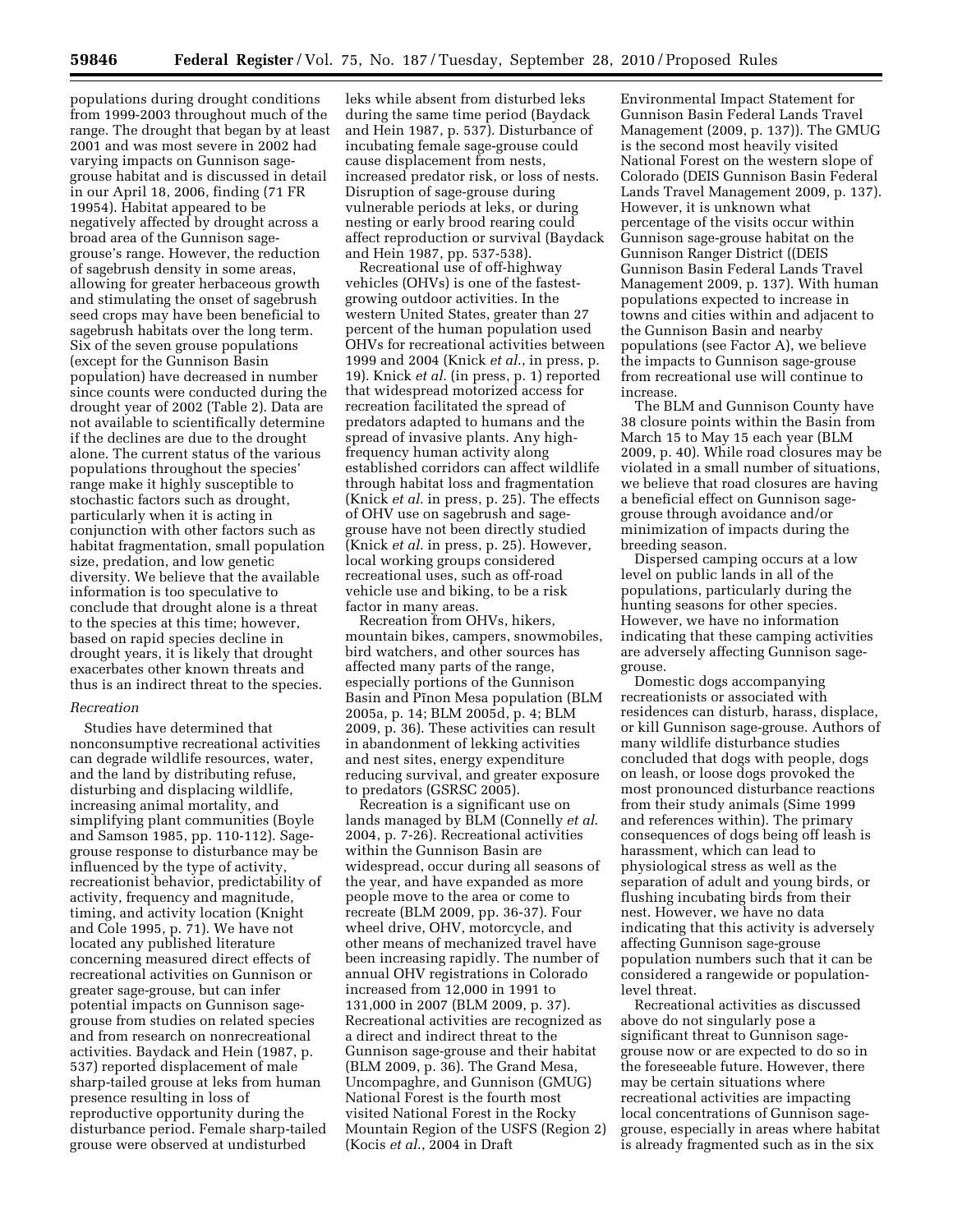small populations and in certain areas within the Gunnison Basin.

## *Pesticides and Herbicides*

Insects are an important component of sage-grouse chick and juvenile diets (GSRSC 2005, p.132 and references therein). Insects, especially ants (Hymenoptera) and beetles (Coleoptera), can comprise a major proportion of the diet of juvenile sage-grouse and are important components of early broodrearing habitats (GSRSC 2005, p. 132 and references therein). Most pesticide applications are not directed at control of ants and beetles. Pesticides are used primarily to control insects causing damage to cultivated crops on private lands and to control grasshoppers (Orthoptera) and Mormon crickets (*Mormonius sp.*) on public lands.

Few studies have examined the effects of pesticides to sage-grouse, but at least two have documented direct mortality of greater sage-grouse from use of these chemicals. Greater sage-grouse died as a result of ingestion of alfalfa sprayed with organophosphorus insecticides (Blus *et al.* 1989, p. 1142; Blus and Connelly 1998, p. 23). In this case, a field of alfalfa was sprayed with methamidophos and dimethoate when approximately 200 greater sage-grouse were present; 63 of these sage-grouse were later found dead, presumably as a result of pesticide exposure (Blus *et al.*  1989; p. 1142, Blus and Connelly 1998, p. 23). Both methamidophos and dimethoate remain registered for use in the United States (Christiansen and Tate in press, p. 21), but we found no further records of sage-grouse mortalities from their use. In 1950, rangelands treated with toxaphene and chlordane bait to control grasshoppers in Wyoming resulted in game bird mortality of 23.4 percent (Christian and Tate in press, p. 20). Forty-five greater sage-grouse deaths were recorded, 11 of which were most likely related to the pesticide (Christiansen and Tate in press, p. 20, and references therein). Greater sagegrouse who succumbed to vehicle collisions and mowing machines in the same area also were likely compromised from pesticide ingestion (Christian and Tate in press, p. 20). Neither of these chemicals has been registered for grasshopper control since the early 1980s (Christiansen and Tate in press, p. 20, and references therein).

Infestations of Russian wheat aphids (*Diuraphis noxia*) have occurred in Gunnison sage-grouse occupied range in Colorado and Utah (GSRSC 2005, p. 132). Disulfoton, a systemic organophosphate extremely toxic to wildlife, was routinely applied to over 400,000 ha (million ac) of winter wheat

crops to control the aphids during the late 1980s. We have no data indicating there were any adverse effects to Gunnison sage-grouse (GSRSC 2005, p. 132). More recently, an infestation of army cutworms (*Euxoa auxiliaries*) occurred in Gunnison sage-grouse habitat along the Utah-Colorado State line. Thousands of ha (thousands of ac) of winter wheat and alfalfa fields were sprayed with insecticides such as permethrin by private landowners to control them (GSRSC 2005, p. 132) but again, we have no data indicating any adverse effects to Gunnison sage-grouse.

Game birds that ingested sublethal levels of pesticides have been observed exhibiting abnormal behavior that may lead to a greater risk of predation (Dahlen and Haugen 1954, p. 477; McEwen and Brown 1966, p. 609; Blus *et al.* 1989, p. 1141). McEwen and Brown (1966, p. 689) reported that wild sharp-tailed grouse poisoned by malathion and dieldrin exhibited depression, dullness, slowed reactions, irregular flight, and uncoordinated walking. Although no research has explicitly studied the indirect levels of mortality from sublethal doses of pesticides (e.g., predation of impaired birds), it has been assumed to be the reason for mortality among some study birds (McEwen and Brown 1966 p. 609; Blus *et al.* 1989, p. 1142; Connelly and Blus 1991, p. 4). Both Post (1951, p. 383) and Blus *et al.* (1989, p. 1142) located depredated sage-grouse carcasses in areas that had been treated with insecticides. Exposure to these insecticides may have predisposed sagegrouse to predation. Sage-grouse mortalities also were documented in a study where they were exposed to strychnine bait used to control small mammals (Ward *et al.* 1942 as cited in Schroeder *et al.* 1999, p. 16). While we do not have specific information of these effects occurring in Gunnison sage-grouse, we believe the effects observed in greater sage-grouse can be expected if similar situations arise within Gunnison sage-grouse habitat.

Cropland spraying may affect populations that are not adjacent to agricultural areas, given the distances traveled by females with broods from nesting areas to late brood-rearing areas (Knick *et al.* in press, p. 17). The actual footprint of this effect cannot be estimated, because the distances sagegrouse travel to get to irrigated and sprayed fields is unknown (Knick *et al.*  in press, p. 17). Similarly, actual mortalities from pesticides may be underestimated if sage-grouse disperse from agricultural areas after exposure.

Much of the research related to pesticides that had either lethal or

sublethal effects on greater sage-grouse was conducted on pesticides that have been banned or have had their use further restricted for more than 20 years due to their toxic effects on the environment (e.g., dieldrin). We currently do not have any information to show that the banned pesticides are having negative impacts to sage-grouse populations through either illegal use or residues in the environment. For example, sage-grouse mortalities were documented in a study where they were exposed to strychnine bait used to control small mammals (Ward *et al.*  1942 as cited in Schroeder *et al.* 1999, p. 16). According to the U.S. Environmental Protection Agency (EPA), above-ground uses of strychnine were prohibited in 1988 and those uses remain temporarily cancelled today. We do not know when, or if, above-ground uses will be permitted to resume. Currently, strychnine is registered for use only below-ground as a bait application to control pocket gophers (*Thomomys* sp.; EPA 1996, p. 4). Therefore, the current legal use of strychnine baits is unlikely to present a significant exposure risk to sage-grouse. No information on illegal use, if it occurs, is available. We have no other information regarding mortalities or sublethal effects of strychnine or other banned pesticides on sage-grouse.

Although a reduction in insect population levels resulting from insecticide application can potentially affect nesting sage-grouse females and chicks (Willis *et al.* 1993, p. 40; Schroeder *et al.* 1999, p. 16), there is no information as to whether insecticides are impacting survivorship or productivity of the Gunnison sagegrouse.

Herbicide applications can kill sagebrush and forbs important as food sources for sage-grouse (Carr 1968 *in*  Call and Maser 1985, p. 14). The greatest impact resulting from a reduction of either forbs or insect populations is to nesting females and chicks due to the loss of potential protein sources that are critical for successful egg production and chick nutrition (Johnson and Boyce 1991, p. 90; Schroeder *et al.* 1999, p. 16). A comparison of applied levels of herbicides with toxicity studies of grouse, chickens, and other gamebirds (Carr 1968, *in* Call and Maser 1985, p. 15) concluded that herbicides applied at recommended rates should not result in sage-grouse poisonings.

Use of insecticides to control mosquitoes is infrequent and probably does not have detrimental effects on sage-grouse. Available insecticides that kill adult mosquitoes include synthetic pyrethroids such as permethrin, which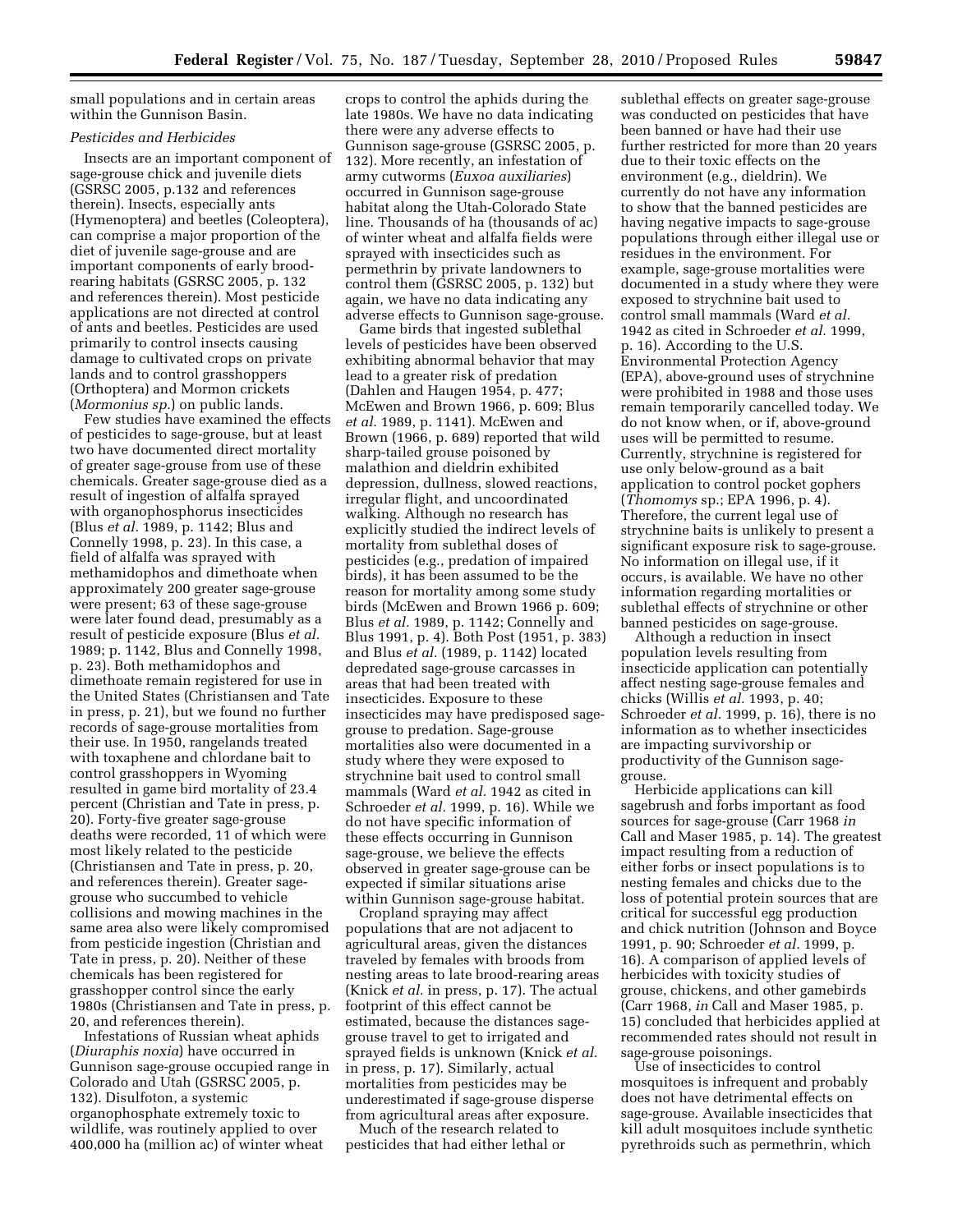are applied at very low concentrations and have very low vertebrate toxicity (Rose 2004). Organophosphates such as malathion have been used at very low rates to kill adult mosquitoes for decades, and are judged relatively safe for vertebrates (Rose 2004).

In summary, historically insecticides have been shown to result in direct mortality of individuals, and also can reduce the availability of food sources, which in turn could contribute to mortality of sage-grouse. Despite the potential effects of pesticides, we could find no information to indicate that the use of these chemicals, at current levels, negatively affects Gunnison sage-grouse population numbers. Schroeder *et al.*'s (1999, p. 16) literature review found that the loss of insects can have significant impacts on nesting females and chicks, but those impacts were not detailed. Many of the pesticides that have been shown to have an effect on sage-grouse have been banned in the United States for more than 20 years. We currently do not have any information to show that either the illegal use of banned pesticides or residues in the environment are presently having negative impacts to sage-grouse populations. While the reduction in insect availability via insecticide application has not been documented to affect overall population numbers in sage-grouse, we believe that insect reduction, because of its importance to chick production and survival, could be having as yet undetected negative impacts in populations with low population numbers. There is no information available to indicate that either herbicide or insecticide applications pose a threat to the species now or in the foreseeable future.

## *Contaminants*

Gunnison sage-grouse exposure to various types of environmental contaminants may potentially occur as a result of agricultural and rangeland management practices, mining, energy development and pipeline operations, and transportation of materials along highways and railroads.

We expect that the number of sagegrouse occurring in the immediate vicinity of wastewater pits associated with energy development would be small due to the small amount of energy development within the species' range, the typically intense human activity in these areas, the lack of cover around the pits, and the fact that sage-grouse do not require free water. Most bird mortalities recorded in association with wastewater pits are water-dependent species (e.g., waterfowl), whereas dead grounddwelling birds (such as the sage-grouse)

are rarely found at such sites (Domenici 2008, pers. comm.). However, if the wastewater pits are not appropriately screened, sage-grouse may have access to them and could ingest water and become oiled while pursing insects. If these birds then return to sagebrush cover and die, their carcasses are unlikely to be found as only the pits are surveyed.

A few gas and oil pipelines occur within the San Miguel population. Exposure to oil or gas from pipeline spills or leaks could cause mortalities or morbidity to Gunnison sage-grouse. Similarly, given the network of highways and railroad lines that occur throughout the range of the Gunnison sage-grouse, there is some potential for exposure to contaminants resulting from spills or leaks of hazardous materials being conveyed along these transportation corridors. We found no documented occurrences of impacts to Gunnison sage-grouse from such spills, and we do not expect they are a significant source of mortality and a threat to the species because these types of spills occur infrequently and may involve only a small area within the occupied range of the species.

## Summary of Factor E

Although genetic consequences of low Gunnison sage-grouse population numbers have not been definitively detected to date, the results from Stiver *et al.* (2008, p. 479) suggest that six of the seven populations may have effective sizes low enough to induce inbreeding depression and all seven could be losing adaptive potential. While some of these consequences may be ameliorated by translocations, we believe the long-term viability of Gunnison sage-grouse is compromised by this situation, particularly when combined with threats discussed under other Factors, and we have determined that genetics risks related to the small population size of Gunnison sage-grouse are a threat to the species now and in the foreseeable future.

While sage-grouse have evolved with drought, population numbers suggest that drought is at least correlated with, and potentially an underlying cause of, the declines. Although we cannot determine whether drought alone is a threat to the species, we believe it is an indirect threat exacerbating other threat factors such as predation or habitat fragmentation. Based on the available information, insecticides are being used infrequently enough and in accordance with manufacturer labeling such that they are not adversely affecting populations of the Gunnison sagegrouse. The most likely impact of

pesticides on Gunnison sage-grouse is the reduction of insect prey items. However, we could find no information to indicate that use of pesticides, in accordance with their label instructions, is a threat to Gunnison sage-grouse.

Thus, based on the best scientific and commercial data available, we have concluded that other natural or manmade factors are a significant threat to the Gunnison sage-grouse.

#### **Finding**

We have carefully assessed the best scientific and commercial information available regarding the present and future threats to the Gunnison sagegrouse. We have reviewed the information available in our files, information received during the comment period, and other published and unpublished information, and consulted with recognized Gunnisonsage grouse and sagebrush habitat experts. On the basis of the best scientific and commercial information available, we find that listing of the Gunnison sage-grouse is warranted throughout all of its range.

Gunnison sage-grouse, a sagebrush obligate, are a landscape-scale species requiring large, contiguous areas of sagebrush for long-term persistence. Gunnison sage-grouse occur in seven isolated and fragmented populations, primarily in southwestern Colorado, with a small portion of its range extending into southeastern Utah. Populations have been declining since the 1960s, with the Gunnison Basin population the only relatively stable population. Six of the seven remaining populations are now small enough to be vulnerable to extirpation (Stiver *et al*. 2008, p. 479). Specific issues identified under Factors A, C, D, and E are threats to the Gunnison sage-grouse. These threats are exacerbated by small population sizes, the isolated and fragmented nature of the remaining sagebrush habitat, and the potential effects of climate change.

Current and future direct and functional loss of habitat due to residential and road development in all populations (as discussed in Factor A) is the principal threat to the Gunnison sage-grouse. Other threats from human infrastructure such as fences and powerlines (as discussed in Factor A) may not individually threaten the Gunnison sage-grouse; however, the cumulative presence of these features, particularly when considered with residential and road development, do constitute a threat to the continued existence of the Gunnison sage-grouse as they collectively contribute to habitat loss and fragmentation. These impacts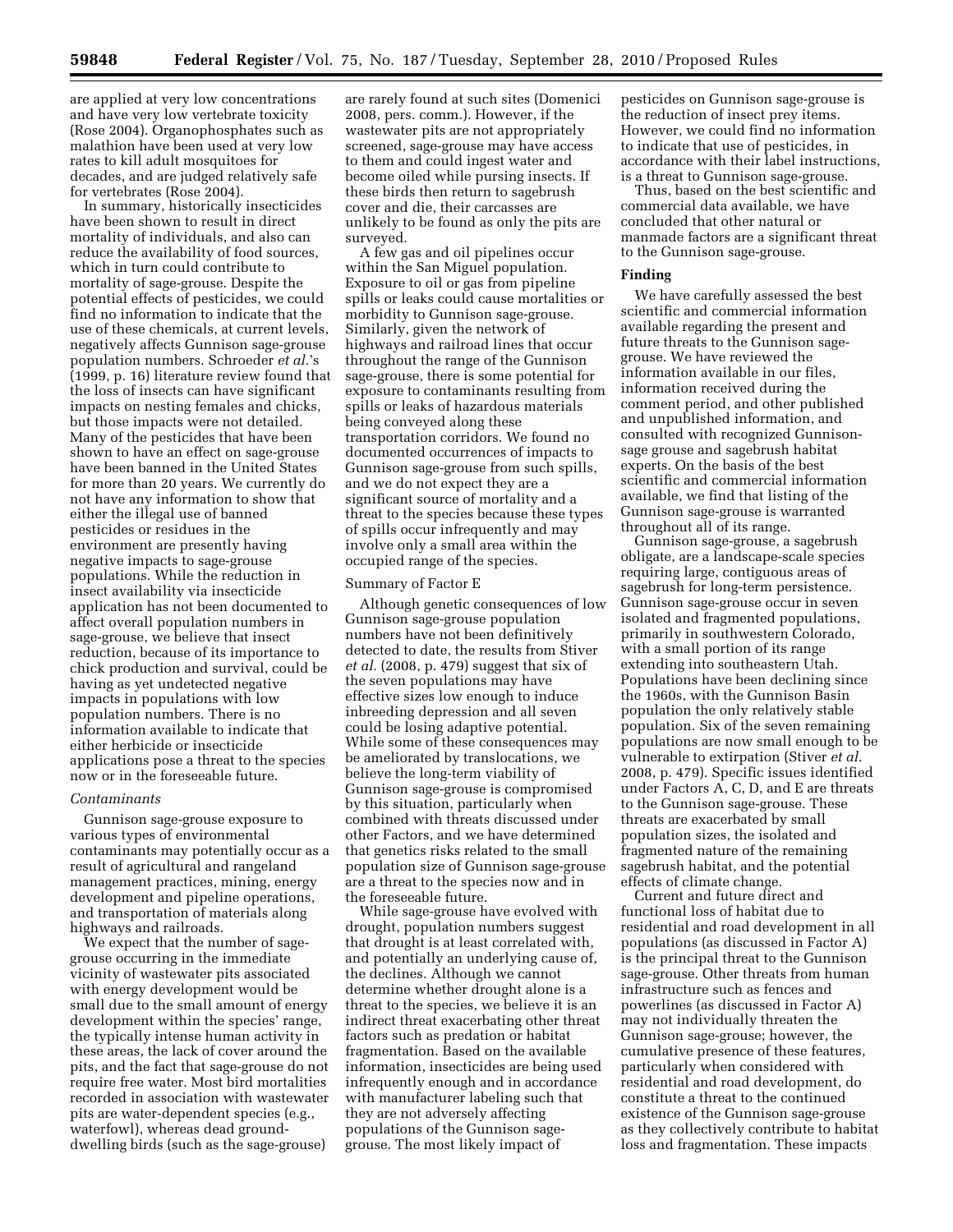exacerbate the fragmentation that has already occurred in Gunnison sagegrouse habitat from past agricultural conversion and residential development. Gunnison sage-grouse are sensitive to these forms of habitat fragmentation because they require large areas of contiguous, suitable habitat. Given the increasing human population trends in Gunnison sage-grouse habitat, we expect urban and exurban development and associated roads and infrastructure to continue to expand. Likewise, we expect direct and indirect effects from these activities, including habitat loss, degradation and fragmentation, to increase in sage-grouse habitats.

Invasive species, fire, and climate change (as discussed in Factor A) may not individually threaten the Gunnison sage-grouse; however, the documented synergy among these factors result in a high likelihood that they will threaten the species in the future. Noxious and invasive plant incursions into sagebrush ecosystems, which are facilitated by human activities and fragmentation, are likely to increase wildfire frequencies, further contributing to direct loss of habitat and fragmentation. Climate change may alter the range of invasive plants, intensifying the proliferation of invasive plants to the point that they become a threat to the species. While recent local climatic moderations may have produced some improved habitat quality (increased forb and grass growth providing enhanced grouse productivity and survival). Habitat conservation efforts have been implemented to benefit local habitat conditions, but they have not cumulatively resulted in local population recoveries because unfragmented sagebrush habitats on the scale required that contain the necessary ecological attributes (e.g., connectivity and landscape context) have been lost. Sagebrush habitats are highly fragmented due to anthropogenic impacts, and in most cases are not resilient enough to return to native vegetative states following disturbance from fire, invasive species, and the effects of climate change. We expect these threats to continue and potentially increase in magnitude in the future.

We found no evidence that the threats summarized above, which contribute to habitat loss, degradation and fragmentation will subside within the foreseeable future. Six populations are extremely small and compromised by existing fragmentation. The one remaining relatively contiguous patch of habitat (Gunnison Basin) for the species is somewhat compromised by existing fragmentation. Based on the current and anticipated habitat threats and their

cumulative effects as they contribute to the overall fragmentation of Gunnison sage-grouse habitat, we have determined that threats identified under Factor A pose a significant threat to the species throughout its range. We find that the present or threatened destruction, modification, or curtailment of Gunnison sage-grouse habitat is a threat to the species future existence.

We believe that existing and continued landscape fragmentation will increase the effects of predation (discussed in Factor C above) on this species, particularly in the six smaller populations, resulting in a reduction in sage-grouse productivity and abundance in the future. Predation has a strong relationship with anthropogenic factors on the landscape, and human presence on the landscape will continue to increase in the future. We find that predation is a significant threat to the species.

West Nile virus (discussed in Factor C above) is the only disease that currently presents a potential threat to the Gunnison sage-grouse. While we have no evidence of West Nile virus acting on the Gunnison sage-grouse, because of the virus's presence within the species' range and the continued development of anthropogenic water sources in the area, the virus may pose a future threat to the species. We have determined that disease is not currently a threat to the species. However, we anticipate that West Nile virus will persist within the range of Gunnison sage-grouse indefinitely and will be exacerbated by factors such as climate change that could increase ambient temperatures and the presence of the vector on the landscape.

An examination of regulatory mechanisms (discussed in Factor D above) for both the Gunnison sagegrouse and sagebrush habitats revealed that while limited mechanisms exist, they are not broad enough in their potential conservation value throughout the species range, and are not being implemented consistent with our current understanding of the species' biology and reaction to disturbances, to be effective at ameliorating threats. This is particularly true on private lands, which comprise 41 percent of the species' extant range and are highly dispersed throughout all populations. Inadequate regulation of grazing practices on public land is occurring in some locations within the species' range. Public land management agencies should continue to improve habitat conditions to be compatible with Gunnison sage-grouse life-history requirements. Some local conservation efforts are effective and should be

continued, but to date have occurred on a scale that is too small to remove threats at a range-wide level. Many conservation efforts lacked sufficient monitoring to demonstrate their overall effectiveness in minimizing or eliminating the primary threat of habitat loss, fragmentation, and degradation. Therefore, we find the existing regulatory mechanisms are ineffective at ameliorating habitat-based threats.

Small population size and genetic factors (discussed in Factor E above) subject at least six of the seven populations to a high risk of extirpation from stochastic events. All populations are currently isolated as documented by low amounts of gene flow (Oyler-McCance *et al.* 2005, p. 635). The loss of connectivity and the concomitant isolation of the populations also increase the species' extinction risk. Fitness and population size are strongly correlated, and smaller populations are more subject to environmental and demographic stochasticity. When coupled with mortality stressors related to human activity and significant fluctuations in annual population size, long-term persistence of small populations is always problematic. Given the species' relatively low rate of growth and strong site fidelity, recovery and repopulation of extirpated, or nearly extirpated areas, will be extremely challenging. Translocation of Gunnison sage-grouse is difficult and to date has not been demonstrated to be successful in maintaining and improving population and species viability. Given the limited number of source individuals, sustainable, successful translocation efforts involving large numbers of individuals are unlikely at this time. Recent captiverearing efforts by CDOW have provided some optimistic results. Nonetheless, even assuming CDOW captive-rearing and tranlocation efforts prove to be successful in the long-term, the existing condition of the habitat throughout the species' range will need to be improved, before captive rearing and translocation can be relied on to maintain population and species viability.

The existing and continuing loss, degradation, and fragmentation of sagegrouse habitat; extremely small population sizes; occupancy of extremely small, isolated, and fragmented sagebrush areas; increased susceptibility to predation; lack of interconnectivity; low genetic diversity; and the potential for catastrophic stochastic (random) events, combined with the inadequacy of existing regulations to manage habitat loss (either direct or functional), endanger all Gunnison sage-grouse populations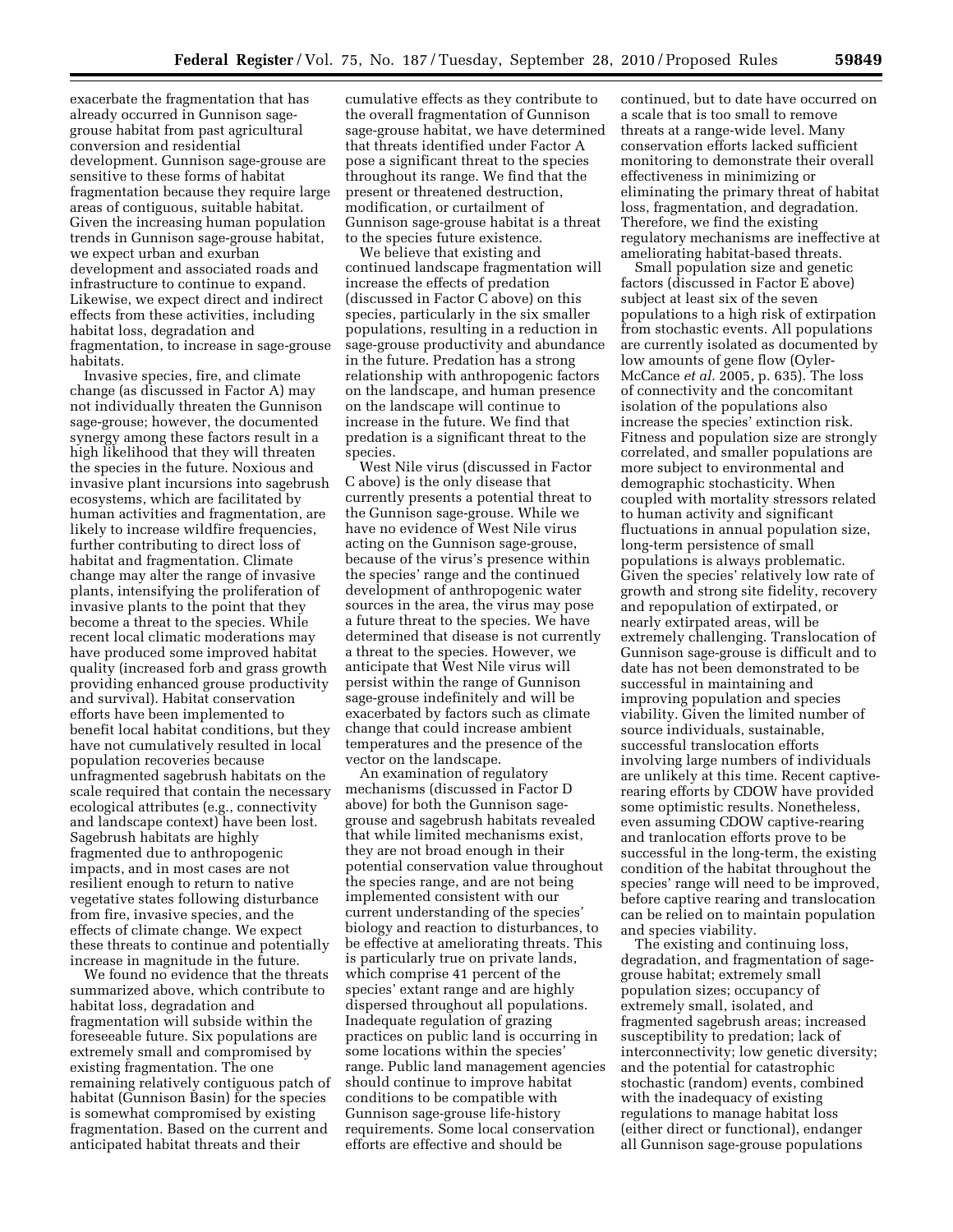≡

and the species as a whole. Threat factors affecting the Gunnison sagegrouse are summarized in Table 5 below. As required by the Act, we have reviewed and taken into account efforts being made to protect Gunnison sagegrouse. Although some local

conservation efforts have been implemented and are effective in small areas, they are not at a scale that is sufficient to ameliorate threats to the species as a whole. Other conservation efforts (such as habitat treatments, establishment of conservation

easements, improved grazing practices, additional travel management efforts that benefit Gunnison sage-grouse) are being planned, but there is substantial uncertainty as to whether, where, and when they will be implemented, and whether they will be effective.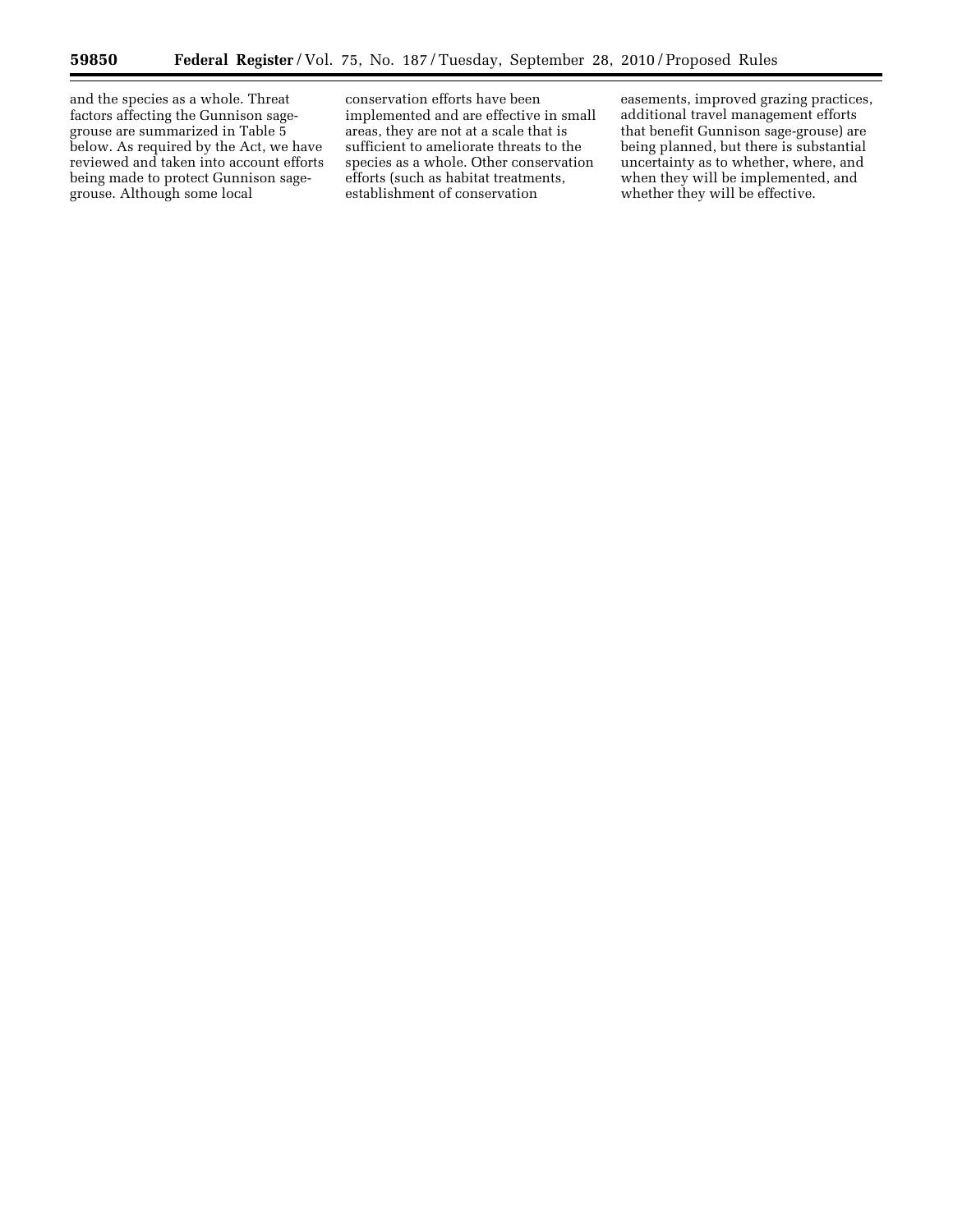|                                          |           | <b>Overall Threat</b>  | <b>No7</b>                                                                             | <b>Nor</b>                                                                                | High                                                                   | Moderate                                                                           | 동<br>도                                                                                      | Moderate+                                                              | $Low+$                                                                  | Moderate+                                                                                                  | <b>No7</b>                                                       | Moderate                                   |
|------------------------------------------|-----------|------------------------|----------------------------------------------------------------------------------------|-------------------------------------------------------------------------------------------|------------------------------------------------------------------------|------------------------------------------------------------------------------------|---------------------------------------------------------------------------------------------|------------------------------------------------------------------------|-------------------------------------------------------------------------|------------------------------------------------------------------------------------------------------------|------------------------------------------------------------------|--------------------------------------------|
|                                          |           | Foreseeable<br>Future  | Year 2050ª                                                                             | <b>Year 2050</b>                                                                          | Year 2050                                                              | <b>Year 2050</b>                                                                   | Year 2050                                                                                   | Year 2050                                                              | cheatgrass<br>indefinitely<br>increase<br>invasion<br>Likely to<br>with | presence<br>and climate<br>change<br>indefinitely<br>increased<br>human<br>due to<br>increase<br>Likely to | Indefinitely                                                     | Indefinitely                               |
| יואמה בא בבא בבא בה העובדה היה היה באו ה |           | Species' Response      | Past conversion contributes<br>to current habitat<br>fragmentation and<br>degradation. | fragmentation and degrada-<br>contributes to habitat<br>Past development<br>$\frac{1}{2}$ | Habitat loss, fragmentation<br>increased predation<br>and degradation; | predation; direct mortality<br>Habitat fragmentation and<br>degradation; increased | Habitat loss, fragmentation<br>increased predation; direct<br>mortality<br>and degradation; | Habitat loss, fragmentation<br>increased predation<br>and degradation; | Habitat loss, fragmentation,<br>and degradation                         | Habitat loss, fragmentation,<br>and degradation                                                            | Habitat fragmentation and<br>degradation; increased<br>predation | Habitat degradation                        |
| $\mathsf{C}$                             |           | Likelihood             | <b>Nor</b>                                                                             | <b>Nor</b>                                                                                | High                                                                   | High                                                                               | High                                                                                        | 스<br>도                                                                 | <b>Nor</b>                                                              | Moderate                                                                                                   | Moderate                                                         | Moderate                                   |
|                                          | Imminence | Overall Immi-<br>nence | Non-Imminent                                                                           | Non-Imminent                                                                              | Imminent                                                               | Imminent                                                                           | Imminent                                                                                    | Imminent                                                               | Non-Imminent                                                            | Imminent                                                                                                   | Imminent                                                         | Imminent                                   |
|                                          |           | Exposure<br>(percent)  | 40%                                                                                    | $&00\%$                                                                                   | 70%                                                                    | 75%                                                                                | 90%                                                                                         | 60%                                                                    | 10%                                                                     | 65%                                                                                                        | 15%                                                              | 85%                                        |
|                                          | Magnitude | Intensity              | Moderate                                                                               | Μoη                                                                                       | 등<br>도                                                                 | $\sum_{i=1}^{n}$                                                                   | High                                                                                        | Moderate                                                               | Low                                                                     | Moderate                                                                                                   | Low                                                              | Low                                        |
| INE LIVENIMIN                            |           | Overall<br>Magnitude   | Moderate                                                                               | Low                                                                                       | +<br>ip<br>i                                                           | Moderate                                                                           | <b>High+</b>                                                                                | Moderate                                                               | <b>Nor</b>                                                              | Moderate                                                                                                   | Low                                                              | High                                       |
| - 1 L L L L L<br>こうこうしょう                 |           | Threat or Impact       | Conversion to Agriculture                                                              | Water Development                                                                         | Residential Development                                                | Fences                                                                             | Roads                                                                                       | Powerlines                                                             | Fire                                                                    | Invasive Plants                                                                                            | Piñon-Juniper Encroachment                                       | Wild Ungulate<br>Domestic and<br>Herbivory |
|                                          |           | Listing Factor         | ⋖                                                                                      | ⋖                                                                                         | ⋖                                                                      | ⋖                                                                                  | ⋖                                                                                           | ⋖                                                                      | ⋖                                                                       | ⋖                                                                                                          | ⋖                                                                | ⋖                                          |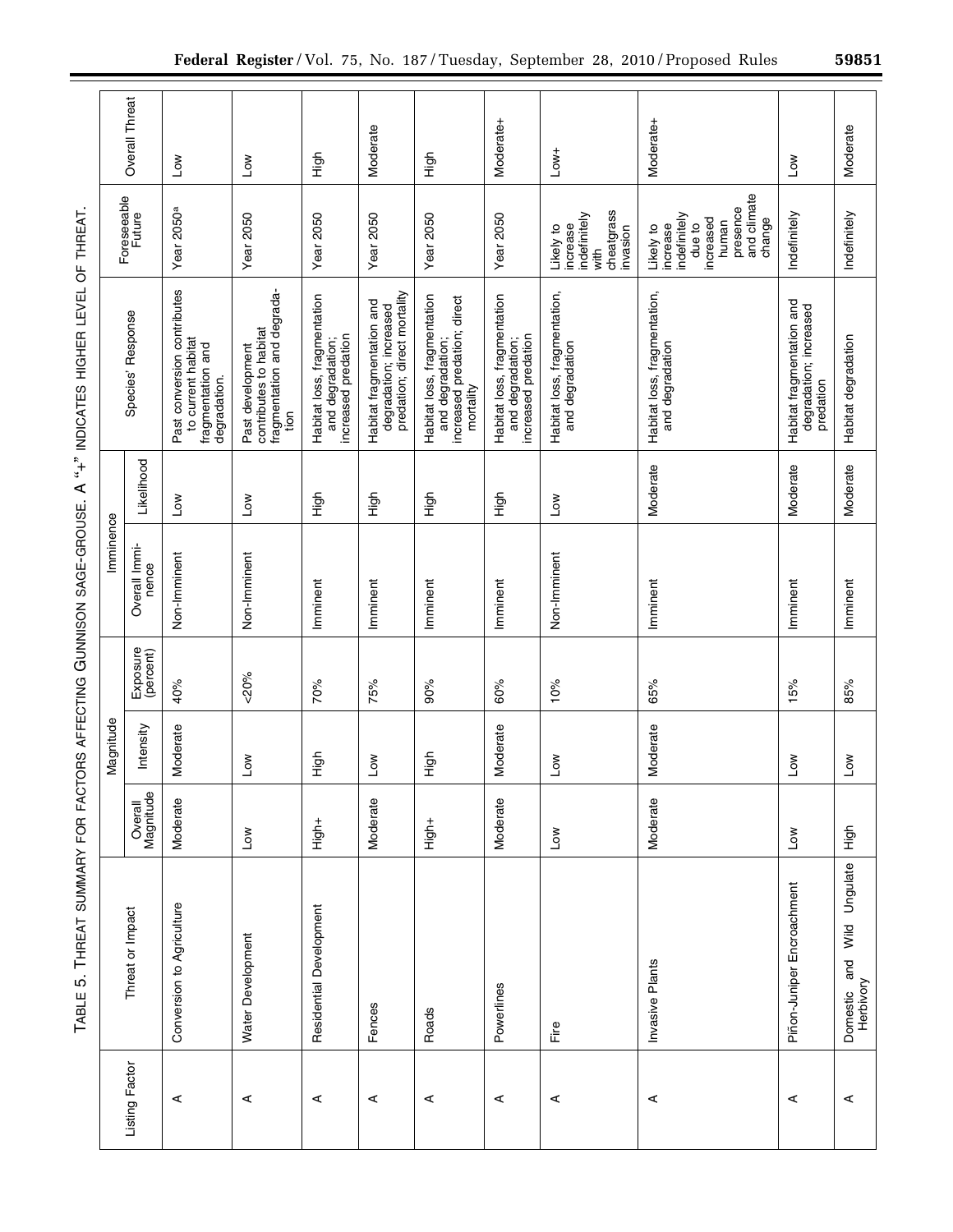| ī<br>י<br>;<br>;<br>;                                                                       |
|---------------------------------------------------------------------------------------------|
| l<br>ׇ֖֖֖֖֖֧ׅ֧ׅ֦֧ׅ֧֧֧֧֧֧֧֧֧֚֚֚֚֚֚֚֚֚֚֚֚֚֚֚֡֝֝֝֝֓֝֬֓֡֝֬֓֬֝֓֬֝֓֬֝֓֬֝֓֬֝֓֬֝֓֝֬֝֬֝֬֝֬֝֬֝֬֝֬֝֬֝֬ |
|                                                                                             |
| ミニリーシー                                                                                      |
| ֚֚֚֬<br>j<br>l<br>ٜ<br>;                                                                    |
| l<br>֚֓֡<br>ׇ֚֓֡                                                                            |
| ı<br>֕<br><b>Service Service</b><br>I                                                       |

|                |                                                                                                                                                                                                  |                       | Magnitude               |                       | Imminence              |                   |                                                                                                                    |                                                 |                       |
|----------------|--------------------------------------------------------------------------------------------------------------------------------------------------------------------------------------------------|-----------------------|-------------------------|-----------------------|------------------------|-------------------|--------------------------------------------------------------------------------------------------------------------|-------------------------------------------------|-----------------------|
| Listing Factor | Threat or Impact                                                                                                                                                                                 | Overall<br>Magnitude  | Intensity               | Exposure<br>(percent) | Overall Immi-<br>nence | Likelihood        | Species' Response                                                                                                  | Foreseeable<br>Future                           | <b>Overall Threat</b> |
| ⋖              | Non-renewable Energy<br>Development                                                                                                                                                              | $-0w +$               | loderate<br>Σ           | 10%                   | Imminent               | <b>NOT</b>        | Habitat fragmentation and<br>degradation; increased<br>predation                                                   | <b>Year 2050</b>                                | Mo7                   |
| ⋖              | Develop-<br>Energy<br>Renewable<br>ment                                                                                                                                                          | $-10W +$              | $LOW+$                  | 15%                   | Non-Imminent           | Moderate          | Habitat fragmentation and<br>degradation; increased<br>predation                                                   | <b>Year 2050</b>                                | Μoη                   |
| ⋖              | Climate Change                                                                                                                                                                                   | $\sum_{i=1}^{\infty}$ | loderate<br>≥           | 100%                  | Imminent               | Moderate          | plants and corresponding<br>tate increase in invasive<br>Unknown, but could facili-<br>increased fire<br>frequency | predict out to<br>40 years<br>Climate<br>models | $\sum_{i=1}^{\infty}$ |
| ≃              | Hunting                                                                                                                                                                                          | Μoη                   | Low                     | $\delta$              | Non-Imminent           | $\overline{1}$ ow | None                                                                                                               | <b>Year 2050</b>                                | ŠΜ                    |
| ≃              | Lek Viewing                                                                                                                                                                                      | <b>No7</b>            | $\geqslant$<br>⊐        | 10%                   | Imminent               | Moderate          | Harassment; avoidance                                                                                              | Year 2050                                       | No7                   |
| m              | Scientific Research                                                                                                                                                                              | $Low+$                | $Low+$                  | 50%                   | Imminent               | Moderate          | Harassment; direct mortality                                                                                       | Year 2050                                       | No⊿                   |
| $\circ$        | Disease                                                                                                                                                                                          | No⊿                   | $\overline{\mathsf{S}}$ | 100%                  | Non-Imminent           | Moderate          | Direct mortality                                                                                                   | Indefinitely                                    | ΜOΤ                   |
| ပ              | Predation                                                                                                                                                                                        | )<br>도                | loderate+<br>≥          | 90%                   | Imminent               | High              | Direct mortality                                                                                                   | Indefinitely                                    | Moderate+             |
| ≏              | Inadequacy of Local Laws and<br>Regulations                                                                                                                                                      | High                  | loderate<br>Σ           | 50%                   | Imminent               | High              | Habitat loss, fragmentation,<br>and degradation                                                                    | <b>Year 2050</b>                                | High                  |
| ≏              | Inadequacy of State Laws and<br>Regulations                                                                                                                                                      | Moderate              | $\overline{5}$<br>I     | 60%                   | Imminent               | High              | Habitat loss, fragmentation,<br>and degradation                                                                    | Year 2050                                       | Moderate              |
| ≏              | Laws<br>Federal<br>Inadequacy of F<br>and Regulations                                                                                                                                            | 6<br>도                | $\overline{5}$<br>I     | 75%                   | Imminent               | High              | Habitat loss, fragmentation,<br>and degradation                                                                    | Year 2050                                       | 동<br>도                |
| ш              | Genetic Complications                                                                                                                                                                            | nigh                  | oderate+<br>Σ           | 70%                   | Imminent               | High              | Inbreeding depression; loss<br>of adaptive potential                                                               | Indefinitely                                    | High                  |
| ш              | Small Population Size                                                                                                                                                                            | Moderate+             | loderate+<br>≥          | 60%                   | Imminent               | High              | Population vulnerability to<br>stochastic events                                                                   | Indefinitely                                    | Moderate+             |
| ш              | Drought                                                                                                                                                                                          | Moderate+             | $\overline{5}$<br>ᆂ     | 100%                  | Imminent               | Moderate          | Habitat degradation; decline<br>in species reproductive<br>potential                                               | Indefinitely                                    | Moderate              |
| ш              | Recreation                                                                                                                                                                                       | <b>NOT</b>            | $Low+$                  | 50%                   | Imminent               | Moderate          | Harassment; avoidance                                                                                              | <b>Year 2050</b>                                | ΜoΓ                   |
| ш              | Pesticides and Herbicides                                                                                                                                                                        | Mo⊿                   | <b>NOT</b>              | 10%                   | Non-Imminent           | No⊿               | Direct mortality; habitat<br>degradation                                                                           | Year 2050                                       | <b>Norl</b>           |
| Ш              | Contaminants                                                                                                                                                                                     | <b>Norl</b>           | Low                     | $5\%$                 | Non-Imminent           | <b>NOT</b>        | Direct mortality                                                                                                   | <b>Year 2050</b>                                | Low                   |
|                | a The foreseeable future date of 2050 was determined for threats or impacts directly related to anthropogenic activities based on the furthest population projection from CWCB (2009, p.<br>53). |                       |                         |                       |                        |                   |                                                                                                                    |                                                 |                       |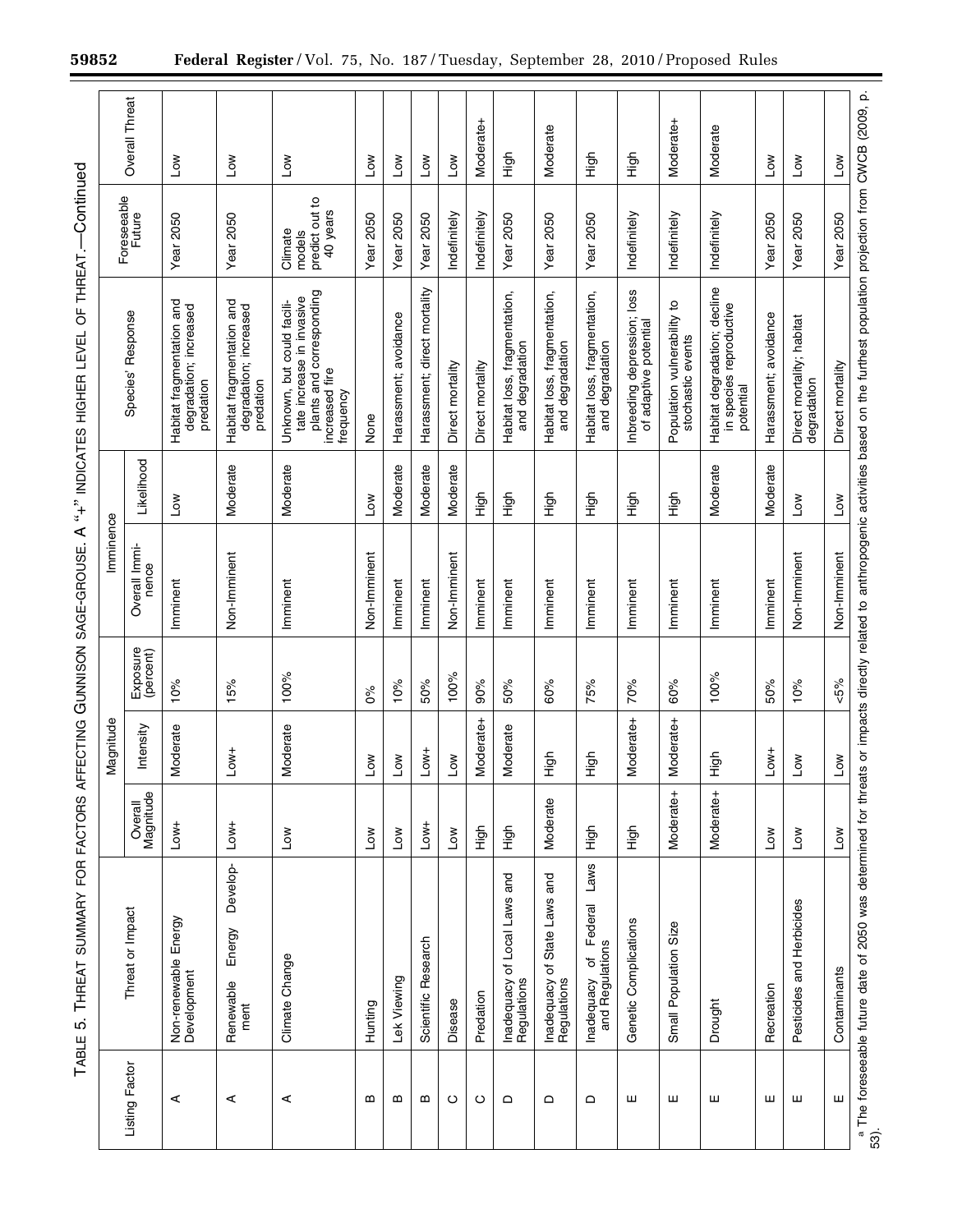Listing factors include: (A) The present or threatened destruction, modification, or curtailment of its habitat or range; (B) overutilization for commercial, recreational, scientific, or educational purposes; (C) disease or predation; (D) the inadequacy of existing regulatory mechanisms; or (E) other natural or manmade factors affecting its continued existence.

We have carefully assessed the best scientific and commercial information available regarding the present and future threats to the Gunnison sagegrouse. We have reviewed petitions, information available in our files, and other published and unpublished information, and consulted with recognized Gunnison sage-grouse and greater sage-grouse experts. We have considered and taken into account efforts being made to conserve protect the species. On the basis of the best scientific and commercial information available, we find that listing of the Gunnison sage-grouse is warranted throughout all of its range. However, listing the Gunnison sage-grouse is precluded by higher priority listing actions at this time, as discussed in the **Preclusion and Expeditious Progress**  section below.

## **Listing Priority Number**

The Service adopted guidelines on September 21, 1983 (48 FR 43098), to establish a rational system for utilizing available resources for the highest priority species when adding species to the Lists of Endangered or Threatened Wildlife and Plants or reclassifying species listed as threatened to endangered status. These guidelines, titled ''Endangered and Threatened Species Listing and Recovery Priority Guidelines'' address the immediacy and magnitude of threats, and the level of taxonomic distinctiveness by assigning priority in descending order to monotypic genera (genus with one species), full species, and subspecies (or equivalently, distinct population segments of vertebrates).

As a result of our analysis of the best available scientific and commercial information, we assigned the Gunnison sage-grouse an LPN of 2 based on our finding that the species faces threats that are of high magnitude and are imminent. These threats include the present or threatened destruction, modification, or curtailment of its habitat; predation; the inadequacy of existing regulatory mechanisms; and other natural or man-made factors affecting its continued existence. Our rationale for assigning the Gunnison sage-grouse an LPN 2 is outlined below.

Under the Service's LPN Guidance, the magnitude of threat is the first criterion we look at when establishing a listing priority. The guidance indicates that species with the highest magnitude of threat are those species facing the greatest threats to their continued existence. These species receive the highest listing priority. We consider the threats that the Gunnison sage-grouse faces to be high in magnitude because the major threats (exurban development, inadequacy of regulatory mechanisms, genetic issues, roads) occur throughout all of the species range. Based on an evaluation of biotic, abiotic, and anthropogenic factors, no strongholds are believed to exist for Gunnison sagegrouse (Wisdom *et al.*, in press, entire). All seven populations are experiencing habitat degradation and fragmentation due to exurban development and roads. Six of the seven populations of Gunnison sage-grouse currently contain so little occupied habitat that continued degradation and fragmentation will place their continued existence in question. The remaining population (Gunnison Basin) is so interspersed with development and roads that it is likely to degrade and fragment the habitat (Aldridge and Saher, in press, entire). We believe it is not functional for a species that requires large expanses of sagebrush. Six of the seven populations of Gunnison sage-grouse have population sizes low enough to induce inbreeding depression, and all seven may be losing their adaptive potential (Stiver 2008, p. 479). Predation is exerting a strong influence on all populations, but especially the six smaller populations. Invasive weeds are likely to exert a strong influence on all populations in the future. Adequate regulations are not in place at the local, State, or Federal level to adequately minimize the threat of habitat degradation and fragmentation resulting from exurban development. Regulatory mechanisms are not being appropriately implemented such that land use practices result in habitat conditions that adequately support the life-history needs of the species. Adequate regulations are also not in place to ameliorate the threats resulting from predation, genetic issues, or invasive weeds. Due to the impacts resulting from the issues described above and the current small population sizes and habitat areas, impacts from other stressors such as fences, recreation, grazing, powerlines, and drought/ weather are likely acting cumulatively to further decrease the likelihood of at least the six small populations, and potentially all seven, persisting into the

future. We believe the ability of all remaining populations and habitat areas to retain the attributes required for longterm sustainability of this landscapescale species are highly diminished indicating that the magnitude of threats is high.

Under our LPN Guidance, the second criterion we consider in assigning a listing priority is the immediacy of threats. This criterion is intended to ensure that the species facing actual, identifiable threats are given priority over those for which threats are only potential or that are intrinsically vulnerable but are not known to be presently facing such threats. We consider the threats imminent because we have factual information that the threats are identifiable and that the species is currently facing them in many portions of its range. These actual, identifiable threats are covered in great detail in Factors A, C, D, and E of this finding and currently include habitat degradation and fragmentation from exurban development and roads, inadequate regulatory mechanisms, genetic issues, predation, invasive plants, and drought/weather. In addition to their current existence, we expect these threats to continue and likely intensify in the foreseeable future.

The third criterion in our LPN guidance is intended to devote resources to those species representing highly distinctive or isolated gene pools as reflected by taxonomy. The Gunnison sage-grouse is a valid taxon at the species level, and therefore receives a higher priority than subspecies or DPSs, but a lower priority than species in a monotypic genus.

We will continue to monitor the threats to the Gunnison sage-grouse, and the species' status on an annual basis, and should the magnitude or the imminence of the threats change, we will re-visit our assessment of LPN.

Currently, work on a proposed listing determination for the Gunnison sagegrouse is precluded by work on higher priority listing actions with absolute statutory, court-ordered, or courtapproved deadlines and final listing determinations for those species that were proposed for listing with funds from FY 2009. Additionally, remaining listing funding from FY 2010 has been directed to work on listing determinations for species at significantly greater risk of extinction than the Gunnison sage-grouse faces. Because of the large number of highpriority species, we further ranked the candidate species with an LPN of 2. The resulting "Top 40" list of candidate species have the highest priority to receive funding to work on a proposed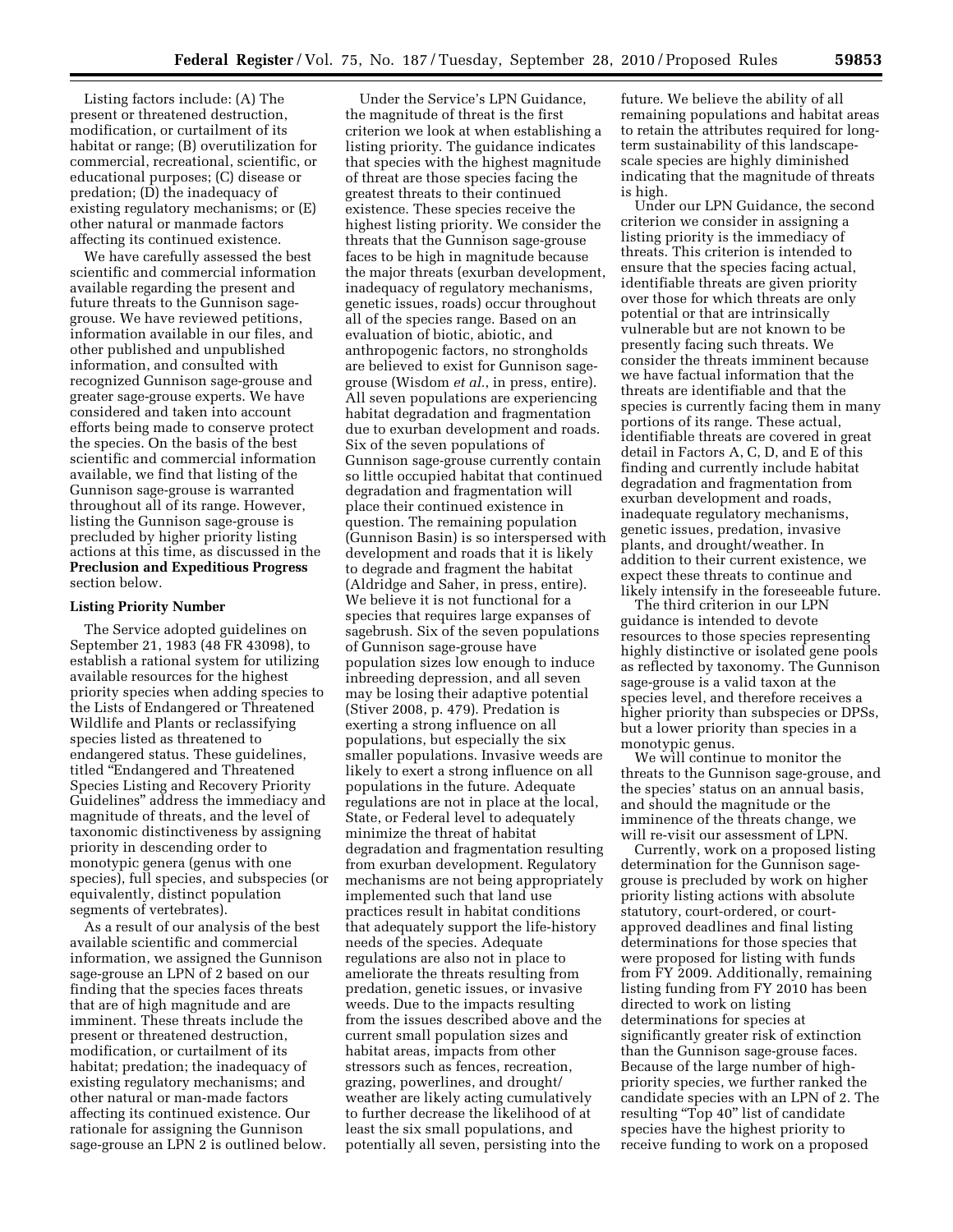listing determination (see the **Preclusion**  Act (see 31 U.S.C. 1341(a)(1)(A)). In **and Expeditious Progress** section below). This work includes all the actions listed in the tables below under expeditious progress.

## *Preclusion and Expeditious Progress*

Preclusion is a function of the listing priority of a species in relation to the resources that are available and competing demands for those resources. Thus, in any given fiscal year (FY), multiple factors dictate whether it will be possible to undertake work on a proposed listing regulation or whether promulgation of such a proposal is warranted but precluded by higherpriority listing actions.

The resources available for listing actions are determined through the annual Congressional appropriations process. The appropriation for the Service Listing Program is available to support work involving the following listing actions: Proposed and final listing rules; 90–day and 12–month findings on petitions to add species to the Lists of Endangered and Threatened Wildlife and Plants (Lists) or to change the status of a species from threatened to endangered; annual determinations on prior ''warranted but precluded'' petition findings as required under section 4(b)(3)(C)(i) of the Act; critical habitat petition findings; proposed and final rules designating critical habitat; and litigation-related, administrative, and program-management functions (including preparing and allocating budgets, responding to Congressional and public inquiries, and conducting public outreach regarding listing and critical habitat). The work involved in preparing various listing documents can be extensive and may include, but is not limited to: Gathering and assessing the best scientific and commercial data available and conducting analyses used as the basis for our decisions; writing and publishing documents; and obtaining, reviewing, and evaluating public comments and peer review comments on proposed rules and incorporating relevant information into final rules. The number of listing actions that we can undertake in a given year also is influenced by the complexity of those listing actions; that is, more complex actions generally are more costly. The median cost for preparing and publishing a 90–day finding is \$39, 276; for a 12–month finding, \$100,690; for a proposed rule with critical habitat, \$345,000; and for a final listing rule with critical habitat, the median cost is \$305,000.

We cannot spend more than is appropriated for the Listing Program without violating the Anti-Deficiency

addition, in FY 1998 and for each fiscal year since then, Congress has placed a statutory cap on funds which may be expended for the Listing Program, equal to the amount expressly appropriated for that purpose in that fiscal year. This cap was designed to prevent funds appropriated for other functions under the Act (for example, recovery funds for removing species from the Lists), or for other Service programs, from being used for Listing Program actions (see House Report 105-163, 105th Congress, 1st Session, July 1, 1997).

Since FY 2002, the Service's budget has included a critical habitat subcap to ensure that some funds are available for other work in the Listing Program (''The critical habitat designation subcap will ensure that some funding is available to address other listing activities'' (House Report No. 107 - 103, 107th Congress, 1st Session, June 19, 2001)). In FY 2002 and each year until FY 2006, the Service has had to use virtually the entire critical habitat subcap to address courtmandated designations of critical habitat, and consequently none of the critical habitat subcap funds have been available for other listing activities. In FY 2007, we were able to use some of the critical habitat subcap funds to fund proposed listing determinations for high-priority candidate species. In FY 2009, while we were unable to use any of the critical habitat subcap funds to fund proposed listing determinations, we did use some of this money to fund the critical habitat portion of some proposed listing determinations so that the proposed listing determination and proposed critical habitat designation could be combined into one rule, thereby being more efficient in our work. In FY 2010, we are using some of the critical habitat subcap funds to fund actions with statutory deadlines.

Thus, through the listing cap, the critical habitat subcap, and the amount of funds needed to address courtmandated critical habitat designations, Congress and the courts have in effect determined the amount of money available for other listing activities. Therefore, the funds in the listing cap, other than those needed to address court-mandated critical habitat for already listed species, set the limits on our determinations of preclusion and expeditious progress.

Congress also recognized that the availability of resources was the key element in deciding, when making a 12– month petition finding, whether we would prepare and issue a listing proposal or instead make a ''warranted but precluded'' finding for a given species. The Conference Report

accompanying Public Law 97-304, which established the current statutory deadlines and the warranted-butprecluded finding, states (in a discussion on 90–day petition findings that by its own terms also covers 12– month findings) that the deadlines were ''not intended to allow the Secretary to delay commencing the rulemaking process for any reason other than that the existence of pending or imminent proposals to list species subject to a greater degree of threat would make allocation of resources to such a petition [that is, for a lower-ranking species] unwise.''

In FY 2010, expeditious progress is that amount of work that can be achieved with \$10,471,000, which is the amount of money that Congress appropriated for the Listing Program (that is, the portion of the Listing Program funding not related to critical habitat designations for species that are already listed). However these funds are not enough to fully fund all our courtordered and statutory listing actions in FY 2010, so we are using \$1,114,417 of our critical habitat subcap funds in order to work on all of our required petition findings and listing determinations. This brings the total amount of funds we have for listing actions in FY 2010 to \$11,585,417. Our process is to make our determinations of preclusion on a nationwide basis to ensure that the species most in need of listing will be addressed first and also because we allocate our listing budget on a nationwide basis. The \$11,585,417 is being used to fund work in the following categories: compliance with court orders and court-approved settlement agreements requiring that petition findings or listing determinations be completed by a specific date; section 4 (of the Act) listing actions with absolute statutory deadlines; essential litigation-related, administrative, and listing programmanagement functions; and highpriority listing actions for some of our candidate species. In 2009, the responsibility for listing foreign species under the Act was transferred from the Division of Scientific Authority, International Affairs Program, to the Endangered Species Program. Starting in FY 2010, a portion of our funding is being used to work on the actions described above as they apply to listing actions for foreign species. This has the potential to further reduce funding available for domestic listing actions. Although there are currently no foreign species issues included in our highpriority listing actions at this time, many actions have statutory or court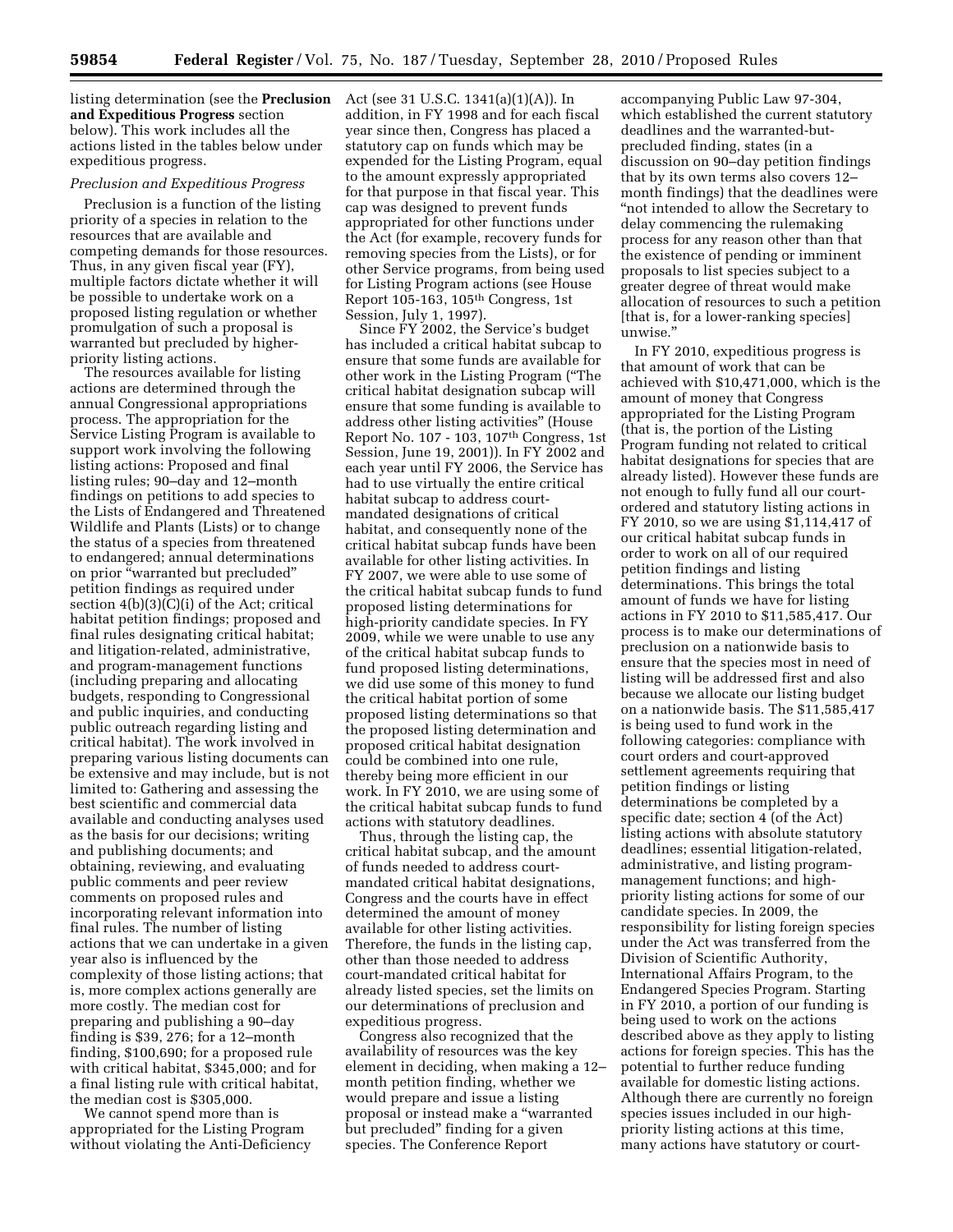approved settlement deadlines, thus increasing their priority. The allocations for each specific listing action are identified in the Service's FY 2010 Allocation Table (part of our administrative record).

Based on our September 21, 1983, guidance for assigning an LPN for each candidate species (48 FR 43098), we have a significant number of species with a LPN of 2. Using this guidance, we assign each candidate an LPN of 1 to 12, depending on the magnitude of threats (high vs. moderate to low), immediacy of threats (imminent or nonimminent), and taxonomic status of the species (in order of priority: monotypic genus (a species that is the sole member of a genus); species; or part of a species (subspecies, distinct population segment, or significant portion of the range)). The lower the listing priority number, the higher the listing priority (that is, a species with an LPN of 1 would have the highest listing priority). Because of the large number of high-priority species, we have further ranked the candidate species with an LPN of 2 by using the following extinction-risk type criteria: International Union for the Conservation of Nature and Natural Resources (IUCN) Red list status/rank, Heritage rank (provided by NatureServe), Heritage threat rank (provided by NatureServe), and species currently with fewer than 50 individuals, or 4 or fewer populations. Those species with the highest IUCN rank (critically endangered), the highest Heritage rank (G1), the highest Heritage threat rank (substantial, imminent threats), and currently with fewer than 50 individuals, or fewer than 4 populations, originally comprised a

group of approximately 40 candidate species ("Top 40"). These 40 candidate species have had the highest priority to receive funding to work on a proposed listing determination. As we work on proposed and final listing rules for those 40 candidates, we apply the ranking criteria to the next group of candidates with an LPN of 2 and 3 to determine the next set of highest priority candidate species.

To be more efficient in our listing process, as we work on proposed rules for the highest priority species in the next several years, we are preparing multi-species proposals when appropriate, and these may include species with lower priority if they overlap geographically or have the same threats as a species with an LPN of 2. In addition, available staff resources are also a factor in determining highpriority species provided with funding. Finally, proposed rules for reclassification of threatened species to endangered are lower priority, since as listed species, they are already afforded the protection of the Act and implementing regulations.

We assigned the Gunnison sagegrouse an LPN of 2, based on our finding that the species faces immediate and high magnitude threats from the present or threatened destruction, modification, or curtailment of its habitat; predation; the inadequacy of existing regulatory mechanisms; and other natural or man-made factors affecting its continued existence. One or more of the threats discussed above occurs in each known population. These threats are ongoing and, in some cases, considered irreversible. Under our 1983 Guidelines, a ''species'' facing imminent high-magnitude threats is assigned an LPN of 1, 2, or 3 depending on its

## FY 2010 COMPLETED LISTING ACTIONS

taxonomic status. Because the Gunnison sage-grouse is a species, we assigned it an LPN of 2 (the highest category available for a species). Therefore, work on a proposed listing determination for the Gunnison sage-grouse is precluded by work on higher priority candidate species; listing actions with absolute statutory, court ordered, or courtapproved deadlines; and final listing determinations for those species that were proposed for listing with funds from previous fiscal years. This work includes all the actions listed in the tables below under expeditious progress.

As explained above, a determination that listing is warranted but precluded must also demonstrate that expeditious progress is being made to add or remove qualified species to and from the Lists of Endangered and Threatened Wildlife and Plants. (Although we do not discuss it in detail here, we are also making expeditious progress in removing species from the Lists under the Recovery program, which is funded by a separate line item in the budget of the Endangered Species Program. As explained above in our description of the statutory cap on Listing Program funds, the Recovery Program funds and actions supported by them cannot be considered in determining expeditious progress made in the Listing Program.) As with our "precluded" finding, expeditious progress in adding qualified species to the Lists is a function of the resources available and the competing demands for those funds. Given that limitation, we find that we are making progress in FY 2010 in the Listing Program. This progress included preparing and publishing the following determinations:

| <b>Publication Date</b> | Title                                                                                                                                                | Actions                                                                   | FR Pages          |
|-------------------------|------------------------------------------------------------------------------------------------------------------------------------------------------|---------------------------------------------------------------------------|-------------------|
| 10/08/2009              | Listing<br>papilliferum<br>Lepidium<br>(Slickspot Peppergrass) as a<br>Threatened Species Throughout Its<br>Range                                    | <b>Final Listing Threatened</b>                                           | 74 FR 52013-52064 |
| 10/27/2009              | 90-day Finding on a Petition To List<br>the American Dipper in the Black<br>Hills of South Dakota as<br>Threatened or Endangered                     | Notice of 90-day Petition Finding, Not   74 FR 55177-55180<br>substantial |                   |
| 10/28/2009              | Status Review of Arctic Grayling<br>(Thymallus arcticus) in the Upper<br>Missouri River System                                                       | Notice of Intent to Conduct Status<br>Review                              | 74 FR 55524-55525 |
| 11/03/2009              | Listing the British Columbia Distinct<br>Population Segment of the Queen<br>Charlotte Goshawk Under the<br>Endangered Species Act: Proposed<br>rule. | Proposed Listing Threatened                                               | 74 FR 56757-56770 |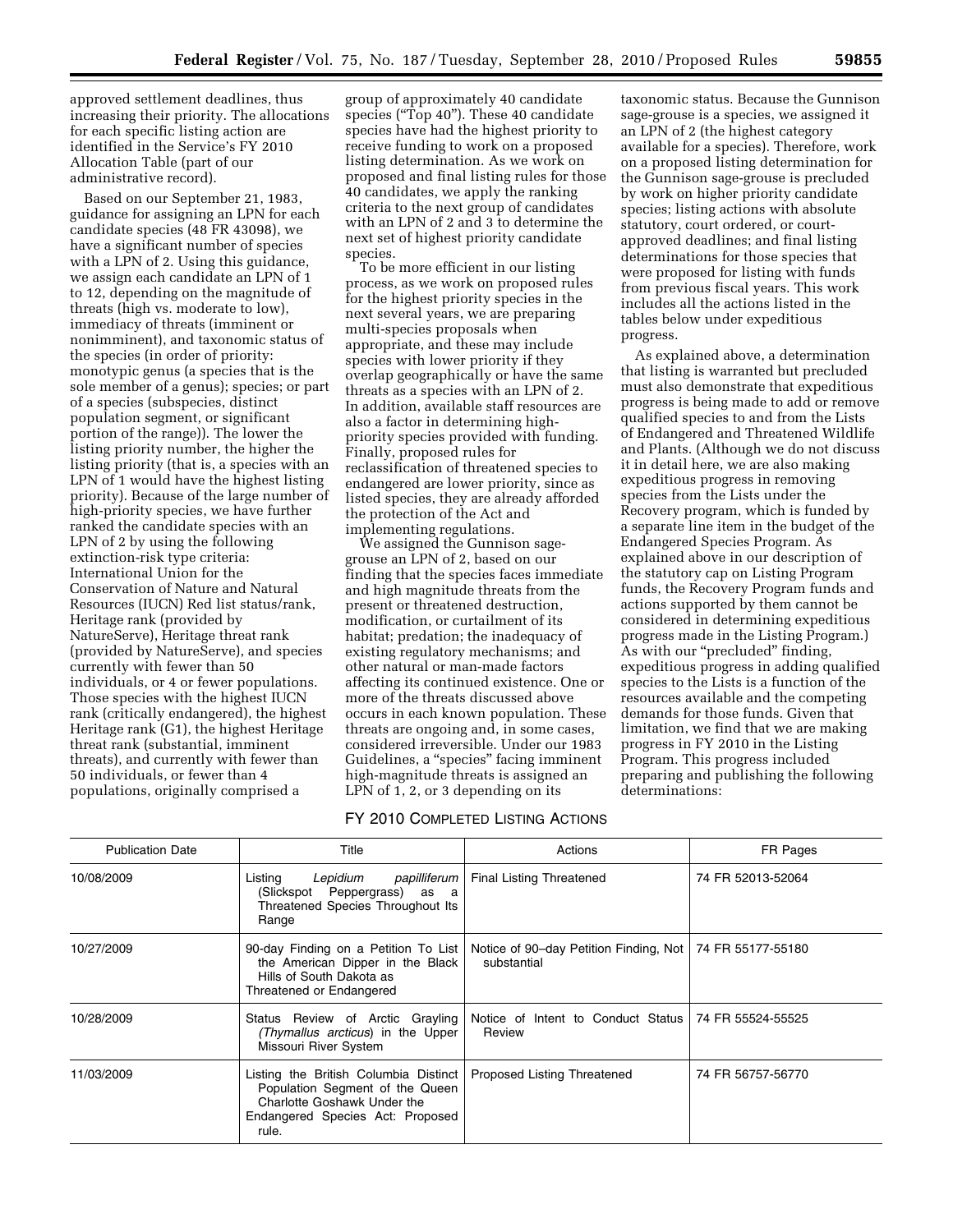$\equiv$ 

| <b>Publication Date</b> | Title                                                                                                                                                                                            | Actions                                                                                                | FR Pages          |
|-------------------------|--------------------------------------------------------------------------------------------------------------------------------------------------------------------------------------------------|--------------------------------------------------------------------------------------------------------|-------------------|
| 11/03/2009              | Listing the Salmon-Crested Cockatoo<br>Threatened Throughout Its<br>as<br>Range with Special Rule                                                                                                | Proposed Listing Threatened                                                                            | 74 FR 56770-56791 |
| 11/23/2009              | Status Review of Gunnison sage-<br>grouse (Centrocercus minimus)                                                                                                                                 | Notice of Intent to Conduct Status<br>Review                                                           | 74 FR 61100-61102 |
| 12/03/2009              | 12-Month Finding on a Petition to List<br>the Black-tailed Prairie Dog as<br>Threatened or Endangered                                                                                            | Notice of 12-month petition finding,<br>Not warranted                                                  | 74 FR 63343-63366 |
| 12/03/2009              | 90-Day Finding on a Petition to List<br>Sprague's Pipit as Threatened or<br>Endangered                                                                                                           | Notice of 90-day Petition Finding,<br>Substantial                                                      | 74 FR 63337-63343 |
| 12/15/2009              | 90-Day Finding on Petitions To List<br>Nine Species of Mussels From<br>Texas as Threatened or<br><b>Endangered With Critical Habitat</b>                                                         | Notice of 90-day Petition Finding,<br>Substantial                                                      | 74 FR 66260-66271 |
| 12/16/2009              | Partial 90-Day Finding on a Petition<br>to List 475 Species in the<br>Southwestern United States as<br>Threatened or Endangered With<br><b>Critical Habitat</b>                                  | Notice of 90-day Petition Finding, Not<br>substantial and Subtantial                                   | 74 FR 66865-66905 |
| 12/17/2009              | 12-month Finding on a Petition To<br>Change the Final Listing of the<br>Distinct Population Segment of the<br>Canada Lynx To Include New<br>Mexico                                               | Notice of 12-month petition finding,<br>Warranted but precluded                                        | 74 FR 66937-66950 |
| 1/05/2010               | Listing Foreign Bird Species in Peru<br>Bolivia as<br>Endangered<br>and<br>Throughout Their Range                                                                                                | Proposed Listing Endangered                                                                            | 75 FR 605-649     |
| 1/05/2010               | Listing Six Foreign Birds as<br>Endangered Throughout Their Range                                                                                                                                | Proposed Listing Endangered                                                                            | 75 FR 286-310     |
| 1/05/2010               | Withdrawal of Proposed Rule to List<br>Cook's Petrel                                                                                                                                             | Proposed rule, withdrawal                                                                              | 75 FR 310-316     |
| 1/05/2010               | Final Rule to List the Galapagos<br>Petrel and Heinroth's Shearwater as<br>Threatened<br>Throughout<br>Their<br>Ranges                                                                           | Final Listing Threatened                                                                               | 75 FR 235-250     |
| 1/20/2010               | eggersiana<br>Solanum<br>and<br>conocarpum                                                                                                                                                       | Initiation of Status Review for Agave   Notice of Intent to Conduct Status   75 FR 3190-3191<br>Review |                   |
| 2/09/2010               | 12-month Finding on a Petition to<br>List the American Pika as<br>Threatened or Endangered                                                                                                       | Notice of 12-month petition finding,<br>Not warranted                                                  | 75 FR 6437-6471   |
| 2/25/2010               | 12-Month Finding on a Petition To<br>List the Sonoran Desert Population<br>of the Bald Eagle as a Threatened<br>or Endangered Distinct Population<br>Segment                                     | Notice of 12-month petition finding,<br>Not warranted                                                  | 75 FR 8601-8621   |
| 2/25/2010               | Withdrawal of Proposed Rule To List<br>the Southwestern Washington/<br>Columbia River Distinct Population<br>Segment of Coastal Cutthroat Trout<br>(Oncorhynchus clarki clarki) as<br>Threatened | Withdrawal of Proposed Rule to List                                                                    | 75 FR 8621-8644   |
| 3/18/2010               | 90-Day Finding on a Petition to List<br>the Berry Cave salamander as<br>Endangered                                                                                                               | Notice of 90-day Petition Finding,<br>Substantial                                                      | 75 FR 13068-13071 |

## FY 2010 COMPLETED LISTING ACTIONS—Continued

÷.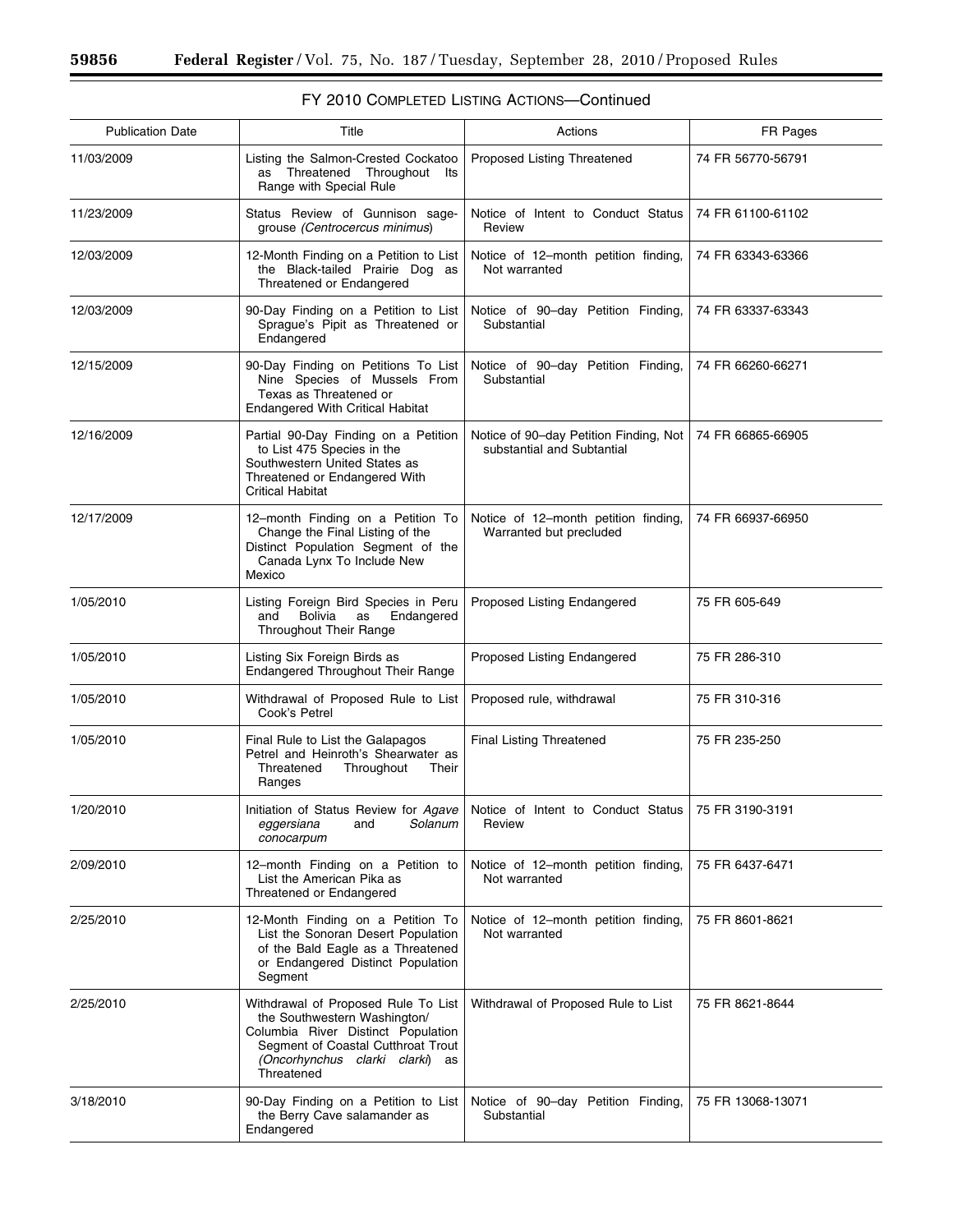## FY 2010 COMPLETED LISTING ACTIONS—Continued

| <b>Publication Date</b> | Title                                                                                                                                                                                                | Actions                                                                                        | FR Pages          |
|-------------------------|------------------------------------------------------------------------------------------------------------------------------------------------------------------------------------------------------|------------------------------------------------------------------------------------------------|-------------------|
| 3/23/2010               | 90-Day Finding on a Petition to List<br>the Southern Hickorynut Mussel<br>(Obovaria jacksoniana) as<br>Endangered or Threatened                                                                      | Notice of 90-day Petition Finding, Not<br>substantial                                          | 75 FR 13717-13720 |
| 3/23/2010               | 90-Day Finding on a Petition to List<br>the Striped Newt as Threatened                                                                                                                               | Notice of 90-day Petition Finding,<br>Substantial                                              | 75 FR 13720-13726 |
| 3/23/2010               | 12-Month Findings for Petitions to List<br>Sage-Grouse<br>Greater<br>the<br>(Centrocercus urophasianus)<br>as<br>Threatened or Endangered                                                            | Notice of 12-month petition finding,<br>Warranted but precluded                                | 75 FR 13910-14014 |
| 3/31/2010               | 12-Month Finding on a Petition to List<br>the Tucson Shovel-Nosed Snake<br>(Chionactis occipitalis klauberi) as<br>Threatened or Endangered with<br>Critical Habitat                                 | Notice of 12-month petition finding,<br>Warranted but precluded                                | 75 FR 16050-16065 |
| 4/5/2010                | 90-Day Finding on a Petition To List<br>Thorne's Hairstreak Butterfly as or<br>Endangered                                                                                                            | Notice of 90-day Petition Finding,<br>Substantial                                              | 75 FR 17062-17070 |
| 4/6/2010                | 12-month Finding on a Petition To<br>List the Mountain Whitefish in the<br>Big Lost River, Idaho, as<br>Endangered or Threatened                                                                     | Notice of 12-month petition finding,<br>Not warranted                                          | 75 FR 17352-17363 |
| 4/6/2010                | 90-Day Finding on a Petition to List a<br>Stonefly (Isoperla jewetti) and a<br>Mayfly (Fallceon eatoni) as<br>Threatened or Endangered with<br>Critical Habitat                                      | Notice of 90-day Petition Finding, Not<br>substantial                                          | 75 FR 17363-17367 |
| 4/7/2010                | 12-Month Finding on a Petition to Re-<br>classify the Delta Smelt From<br>Threatened<br>to<br>Endangered<br>Throughout Its Range                                                                     | Notice of 12-month petition finding,<br>Warranted but precluded                                | 75 FR 17667-17680 |
| 4/13/2010               | Determination of Endangered Status<br>for 48 Species on Kauai and<br>Designation of Critical Habitat                                                                                                 | Final ListingEndangered                                                                        | 75 FR 18959-19165 |
| 4/15/2010               | Initiation of Status Review of the<br>North American Wolverine in the<br><b>Contiguous United States</b>                                                                                             | Notice of Initiation of Status Review                                                          | 75 FR 19591-19592 |
| 4/15/2010               | the Wyoming Pocket Gopher as<br>Endangered or Threatened with<br><b>Critical Habitat</b>                                                                                                             | 12-Month Finding on a Petition to List   Notice of 12-month petition finding,<br>Not warranted | 75 FR 19592-19607 |
| 4/16/2010               | 90-Day Finding on a Petition to List a<br>Distinct Population Segment of the<br>Fisher in Its United States Northern<br>Rocky Mountain Range as<br>Endangered or Threatened with<br>Critical Habitat | Notice of 90-day Petition Finding,<br>Substantial                                              | 75 FR 19925-19935 |
| 4/20/2010               | Initiation of Status Review for<br>Sacramento splittail (Pogonichthys<br>macrolepidotus)                                                                                                             | Notice of Initiation of Status Review                                                          | 75 FR 20547-20548 |
| 4/26/2010               | 90-Day Finding on a Petition to List<br>the Harlequin Butterfly as<br>Endangered                                                                                                                     | Notice of 90-day Petition Finding,<br>Substantial                                              | 75 FR 21568-21571 |
| 4/27/2010               | 12-Month Finding on a Petition to List<br>Susan's Purse-making Caddisfly<br>(Ochrotrichia susanae) as<br>Threatened or Endangered                                                                    | Notice of 12-month petition finding,<br>Not warranted                                          | 75 FR 22012-22025 |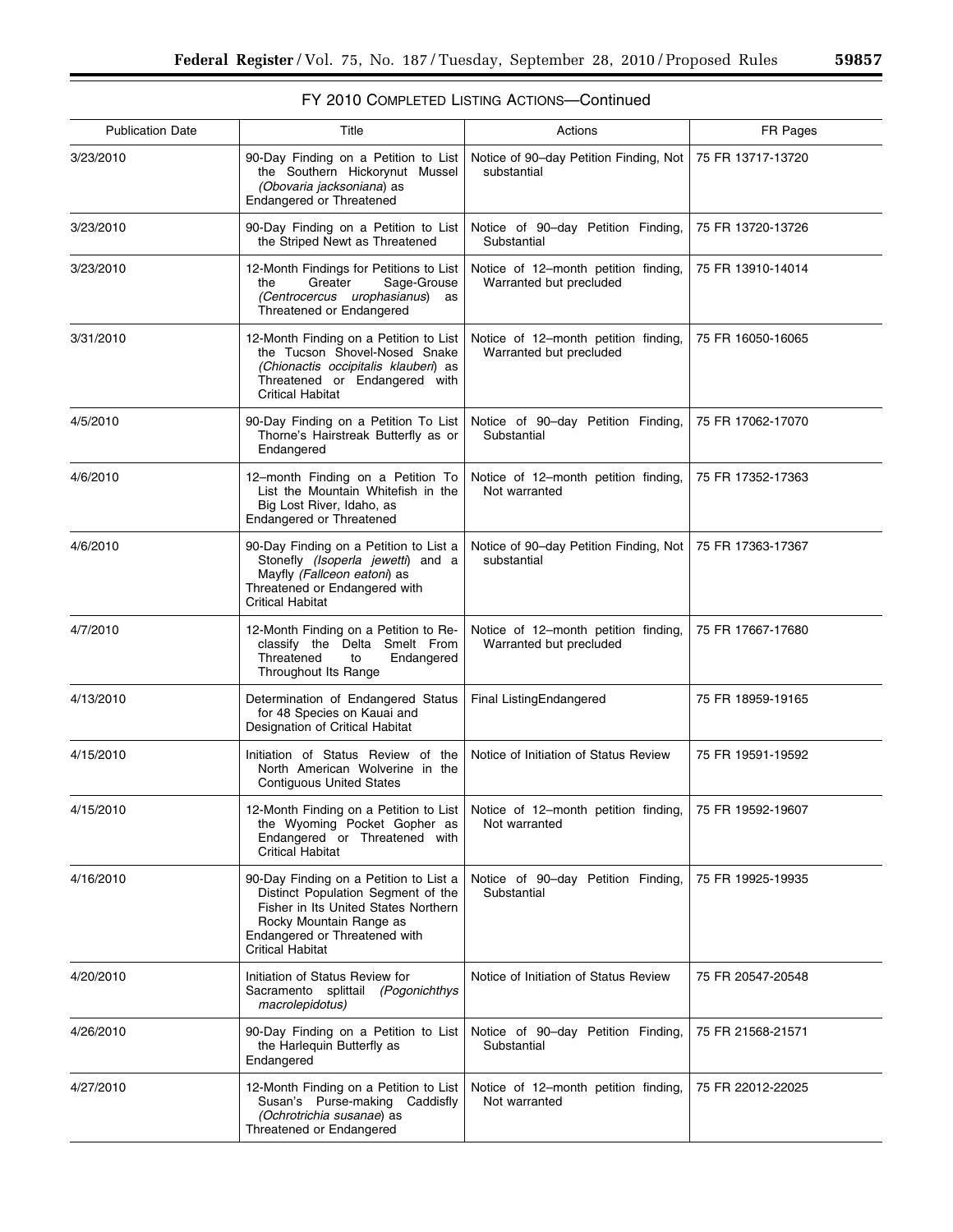| <b>Publication Date</b> | Title                                                                                                                                                                                                                                                                | Actions                                                         | FR Pages          |
|-------------------------|----------------------------------------------------------------------------------------------------------------------------------------------------------------------------------------------------------------------------------------------------------------------|-----------------------------------------------------------------|-------------------|
| 4/27/2010               | 90-day Finding on a Petition to List<br>the Mohave Ground Squirrel as<br>Endangered with Critical Habitat                                                                                                                                                            | Notice of 90-day Petition Finding,<br>Substantial               | 75 FR 22063-22070 |
| 5/4/2010                | 90-Day Finding on a Petition to List<br>Hermes Copper Butterfly as<br>Threatened or Endangered                                                                                                                                                                       | Notice of 90-day Petition Finding,<br>Substantial               | 75 FR 23654-23663 |
| 6/1/2010                | 90-Day Finding on a Petition To List<br>Castanea pumila var. ozarkensis                                                                                                                                                                                              | Notice of 90-day Petition Finding,<br>Substantial               | 75 FR 30313-30318 |
| 6/1/2010                | 12-month Finding on a Petition to<br>List the White-tailed Prairie Dog as<br>Endangered or Threatened                                                                                                                                                                | Notice of 12-month petition finding,<br>Not warranted           | 75 FR 30338-30363 |
| 6/9/2010                | 90-Day Finding on a Petition To List<br>van Rossem's Gull-billed Tern as<br>Endangered orThreatened.                                                                                                                                                                 | Notice of 90-day Petition Finding,<br>Substantial               | 75 FR 32728-32734 |
| 6/16/2010               | 90-Day Finding on Five Petitions to<br>List Seven Species of Hawaiian<br>Yellow-faced Bees as Endangered                                                                                                                                                             | Notice of 90-day Petition Finding,<br>Substantial               | 75 FR 34077-34088 |
| 6/22/2010               | 12-Month Finding on a Petition to List<br>the Least Chub as Threatened or<br>Endangered                                                                                                                                                                              | Notice of 12-month petition finding,<br>Warranted but precluded | 75 FR 35398-35424 |
| 6/23/2010               | 90-Day Finding on a Petition to List<br>the Honduran Emerald<br>Hummingbird as Endangered                                                                                                                                                                            | Notice of 90-day Petition Finding,<br>Substantial               | 75 FR 35746-35751 |
| 6/23/2010               | Listing Ipomopsis polyantha (Pagosa<br>Skyrocket)<br>Endangered<br>as<br>Throughout Its Range, and Listing<br>Penstemon<br>debilis<br>(Parachute<br>Beardtongue)<br>Phacelia<br>and<br>submutica (DeBeque Phacelia) as<br>Threatened<br>Throughout<br>Their<br>Range | Proposed Listing Endangered Pro-<br>posed Listing Threatened    | 75 FR 35721-35746 |
| 6/24/2010               | Listing the Flying Earwig Hawaiian<br>Damselfly and Pacific Hawaiian<br>Damselfly As Endangered<br><b>Throughout Their Ranges</b>                                                                                                                                    | Final Listing Endangered                                        | 75 FR 35990-36012 |
| 6/24/2010               | Listing the Cumberland Darter, Rush<br>Darter, Yellowcheek Darter, Chucky<br>Madtom, and Laurel Dace as<br>Endangered<br>Throughout<br>Their<br>Ranges                                                                                                               | Proposed Listing Endangered                                     | 75 FR 36035-36057 |
| 6/29/2010               | Listing the<br>Mountain Plover<br>as<br>Threatened                                                                                                                                                                                                                   | Reinstatement of Proposed Listing<br>Threatened                 | 75 FR 37353-37358 |
| 7/20/2010               | 90-Day Finding on a Petition to List<br>Pinus albicaulis (Whitebark Pine)<br>as Endangered or Threatened with<br><b>Critical Habitat</b>                                                                                                                             | Notice of 90-day Petition Finding,<br>Substantial               | 75 FR 42033-42040 |
| 7/20/2010               | 12-Month Finding on a Petition to List<br>the Amargosa Toad as Threatened<br>or Endangered                                                                                                                                                                           | Notice of 12-month petition finding,<br>Not warranted           | 75 FR 42040-42054 |
| 7/20/2010               | 90-Day Finding on a Petition to List<br>the Giant Palouse Earthworm<br>(Driloleirus americanus) as<br>Threatened or Endangered                                                                                                                                       | Notice of 90-day Petition Finding,<br>Substantial               | 75 FR 42059-42066 |
| 7/27/2010               | Determination on Listing the Black-<br>Breasted Puffleg as Endangered<br>Throughout its Range; Final Rule                                                                                                                                                            | Final Listing Endangered                                        | 75 FR 43844-43853 |

| FY 2010 COMPLETED LISTING ACTIONS-Continued |  |  |
|---------------------------------------------|--|--|
|                                             |  |  |

▀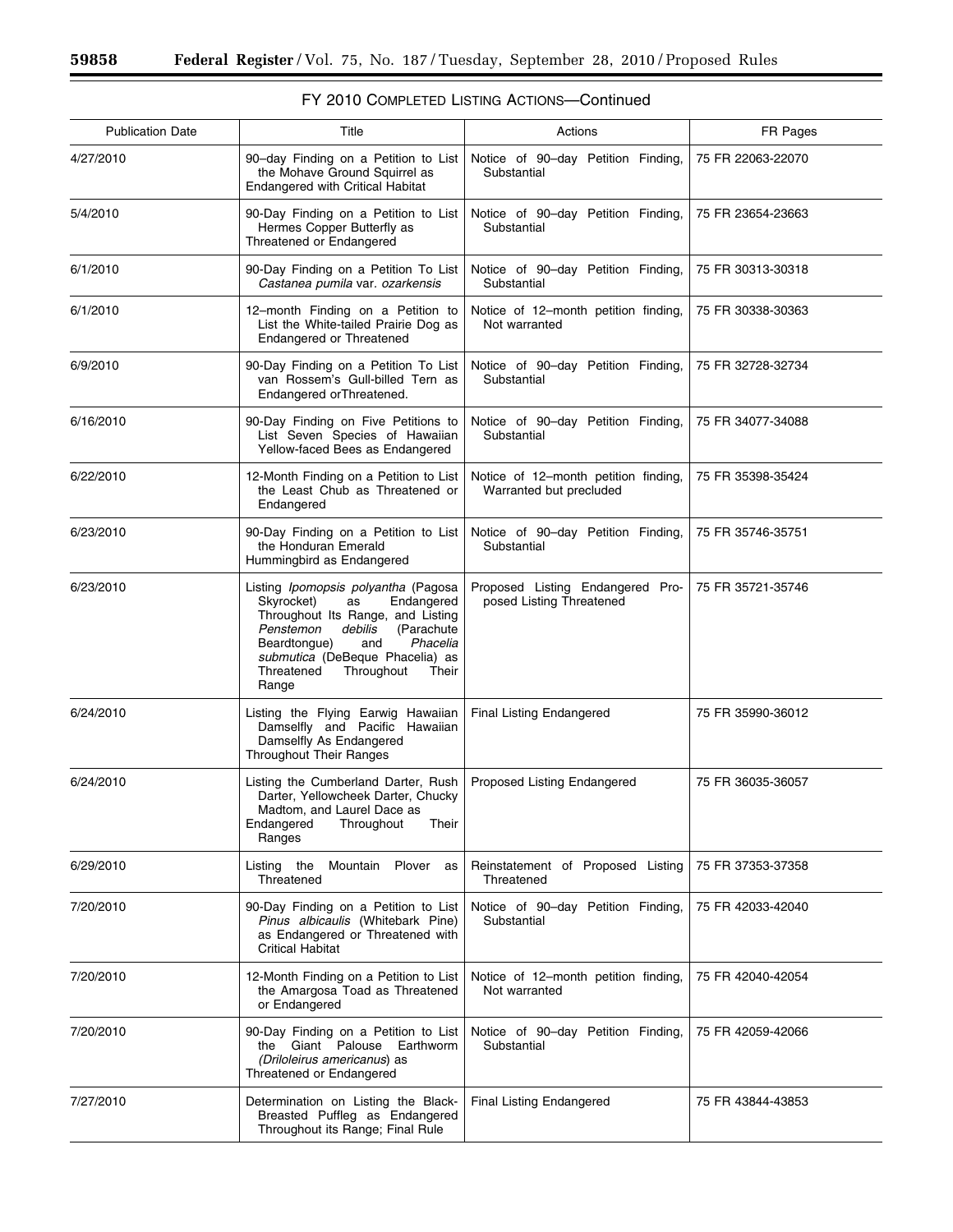| 59859 |  |
|-------|--|
|-------|--|

| <b>Publication Date</b> | Title                                                                                                                                                               | Actions                                                         | FR Pages           |
|-------------------------|---------------------------------------------------------------------------------------------------------------------------------------------------------------------|-----------------------------------------------------------------|--------------------|
| 7/27/2010               | Final Rule to List the Medium Tree-<br>Finch (Camarhynchus pauper) as<br>Endangered Throughout Its Range                                                            | <b>Final Listing Endangered</b>                                 | 75 FR 43853-43864  |
| 8/3/2010                | Determination of Threatened Status<br>for Five Penguin Species                                                                                                      | <b>Final ListingThreatened</b>                                  | 75 FR 45497- 45527 |
| 8/4/2010                | 90-Day Finding on a Petition To List<br>the Mexican Gray Wolf as an<br>Endangered Subspecies With Critical<br>Habitat                                               | Notice of 90-day Petition Finding,<br>Substantial               | 75 FR 46894-46898  |
| 8/10/2010               | 90-Day Finding on a Petition to List<br>Arctostaphylos franciscana as<br><b>Endangered with Critical Habitat</b>                                                    | Notice of 90-day Petition Finding,<br>Substantial               | 75 FR 48294-48298  |
| 8/17/2010               | Listing Three Foreign Bird Species<br>from Latin America and the<br>Caribbean as Endangered<br>Throughout Their Range                                               | Final Listing Endangered                                        | 75 FR 50813-50842  |
| 8/17/2010               | 90-Day Finding on a Petition to List<br>Brian Head Mountainsnail as<br>Endangered or Threatened with<br><b>Critical Habitat</b>                                     | Notice of 90-day Petition Finding, Not<br>substantial           | 75 FR 50739-50742  |
| 8/24/2010               | 90-Day Finding on a Petition to List<br>the Oklahoma Grass Pink Orchid<br>as Endangered or Threatened                                                               | Notice of 90-day Petition Finding,<br>Substantial               | 75 FR 51969-51974  |
| 9/1/2010                | 12-Month Finding on a Petition to List<br>the White-Sided Jackrabbit as<br>Threatened or Endangered                                                                 | Notice of 12-month petition finding,<br>Not warranted           | 75 FR 53615-53629  |
| 9/8/2010                | Proposed Rule To List the Ozark<br>Hellbender Salamander as<br>Endangered                                                                                           | Proposed Listing Endangered                                     | 75 FR 54561-54579  |
| 9/8/2010                | Revised 12-Month Finding to List the<br><b>Upper Missouri River Distinct</b><br>Population<br>Segment<br>οf<br>Arctic<br>Grayling as Endangered or<br>Threatened    | Notice of 12-month petition finding,<br>Warranted but precluded | 75 FR 54707-54753  |
| 9/9/2010                | 12-Month Finding on a Petition to List<br>the Jemez Mountains Salamander<br>(Plethodon neomexicanus) as<br>Endangered or Threatened with<br><b>Critical Habitat</b> | Notice of 12-month petition finding,<br>Warranted but precluded | 75 FR 54822-54845  |

## FY 2010 COMPLETED LISTING ACTIONS—Continued

Our expeditious progress also includes work on listing actions that we funded in FY 2010 but have not yet been completed to date. These actions are listed below. Actions in the top section of the table are being conducted under a deadline set by a court. Actions in the middle section of the table are being conducted to meet statutory

timelines, that is, timelines required under the Act. Actions in the bottom section of the table are high-priority listing actions. These actions include work primarily on species with an LPN of 2, and selection of these species is partially based on available staff resources, and when appropriate, include species with a lower priority if

they overlap geographically or have the same threats as the species with the high priority. Including these species together in the same proposed rule results in considerable savings in time and funding, as compared to preparing separate proposed rules for each of them in the future.

## ACTIONS FUNDED IN FY 2010 BUT NOT YET COMPLETED

| Species                                             | Action                      |  |
|-----------------------------------------------------|-----------------------------|--|
| Actions Subject to Court Order/Settlement Agreement |                             |  |
| 6 Birds from Eurasia                                | Final listing determination |  |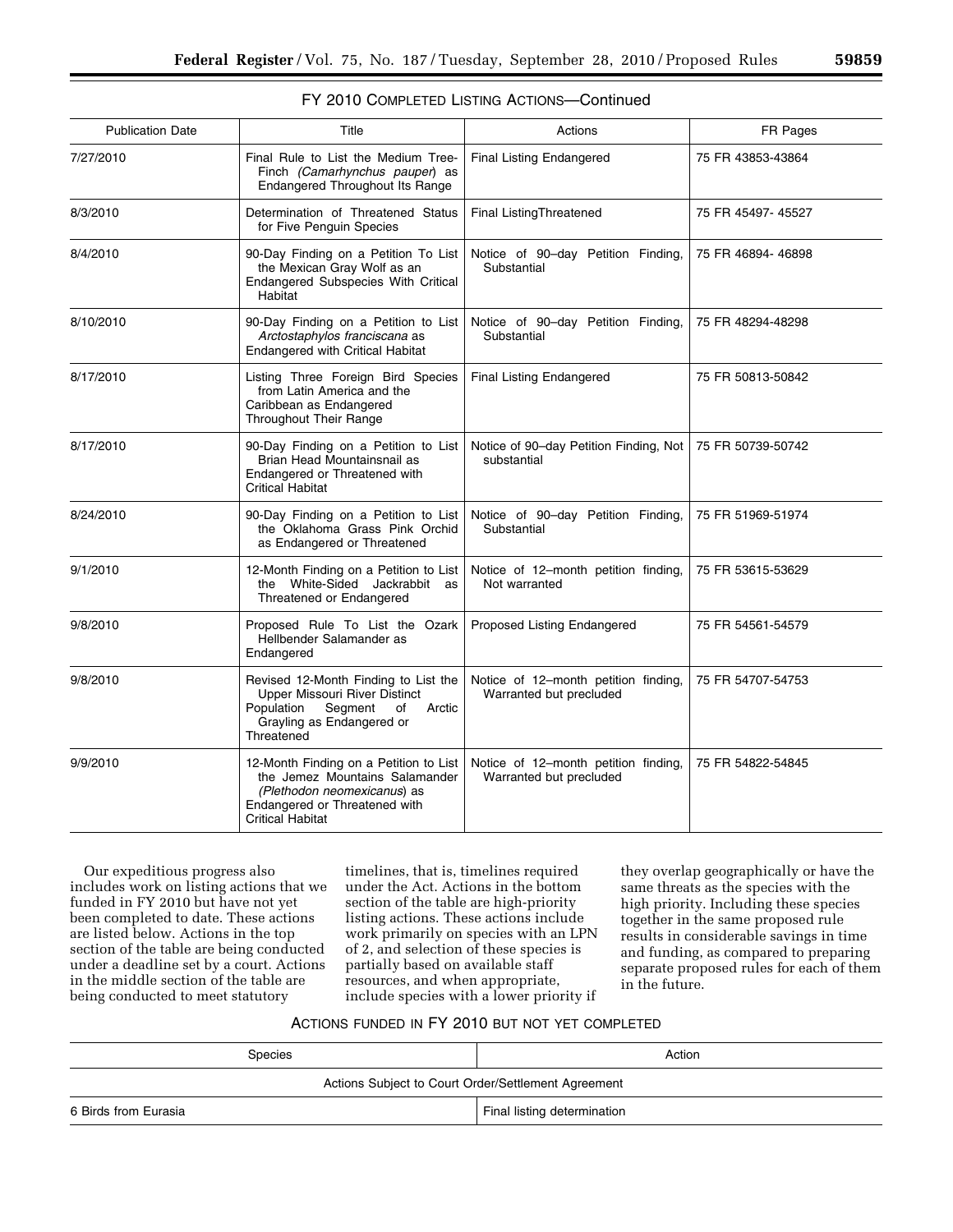$\equiv$ 

۰

## ACTIONS FUNDED IN FY 2010 BUT NOT YET COMPLETED—Continued

| Species                                                                                                            | Action                         |
|--------------------------------------------------------------------------------------------------------------------|--------------------------------|
| African penguin                                                                                                    | Final listing determination    |
| Flat-tailed horned lizard                                                                                          | Final listing determination    |
| Mountain plover <sup>4</sup>                                                                                       | Final listing determination    |
| 6 Birds from Peru                                                                                                  | Proposed listing determination |
| Sacramento splittail                                                                                               | 12-month petition finding      |
| Pacific walrus                                                                                                     | 12-month petition finding      |
| Gunnison sage-grouse                                                                                               | 12-month petition finding      |
| Wolverine                                                                                                          | 12-month petition finding      |
| Agave eggergsiana                                                                                                  | 12-month petition finding      |
| Solanum conocarpum                                                                                                 | 12-month petition finding      |
| Sprague's pipit                                                                                                    | 12-month petition finding      |
| Desert tortoise – Sonoran population                                                                               | 12-month petition finding      |
| Pygmy rabbit (rangewide) <sup>1</sup>                                                                              | 12-month petition finding      |
| Thorne's Hairstreak butterfly <sup>3</sup>                                                                         | 12-month petition finding      |
| Hermes copper butterfly <sup>3</sup>                                                                               | 12-month petition finding      |
| Actions with Statutory Deadlines                                                                                   |                                |
| Casey's june beetle                                                                                                | Final listing determination    |
| Georgia pigtoe, interrupted rocksnail, and rough hornsnail                                                         | Final listing determination    |
| 7 Bird species from Brazil                                                                                         | Final listing determination    |
| Southern rockhopper penguin - Campbell Plateau population                                                          | Final listing determination    |
| 5 Bird species from Colombia and Ecuador                                                                           | Final listing determination    |
| Queen Charlotte goshawk                                                                                            | Final listing determination    |
| 5 species southeast fish (Cumberland darter, rush darter, yellowcheek<br>darter, chucky madtom, and laurel dace)   | Final listing determination    |
| Salmon crested cockatoo                                                                                            | Proposed listing determination |
| CA golden trout                                                                                                    | 12-month petition finding      |
| <b>Black-footed albatross</b>                                                                                      | 12-month petition finding      |
| Mount Charleston blue butterfly                                                                                    | 12-month petition finding      |
| Mojave fringe-toed lizard <sup>1</sup>                                                                             | 12-month petition finding      |
| Kokanee - Lake Sammamish population <sup>1</sup>                                                                   | 12-month petition finding      |
| Cactus ferruginous pygmy-owl <sup>1</sup>                                                                          | 12-month petition finding      |
| Northern leopard frog                                                                                              | 12-month petition finding      |
| Tehachapi slender salamander                                                                                       | 12-month petition finding      |
| Coqui Llanero                                                                                                      | 12-month petition finding      |
| Dusky tree vole                                                                                                    | 12-month petition finding      |
| 3 MT invertebrates (mist forestfly (Lednia tumana), Oreohelix sp.3,<br>Oreohelix sp. 31) from 206 species petition | 12-month petition finding      |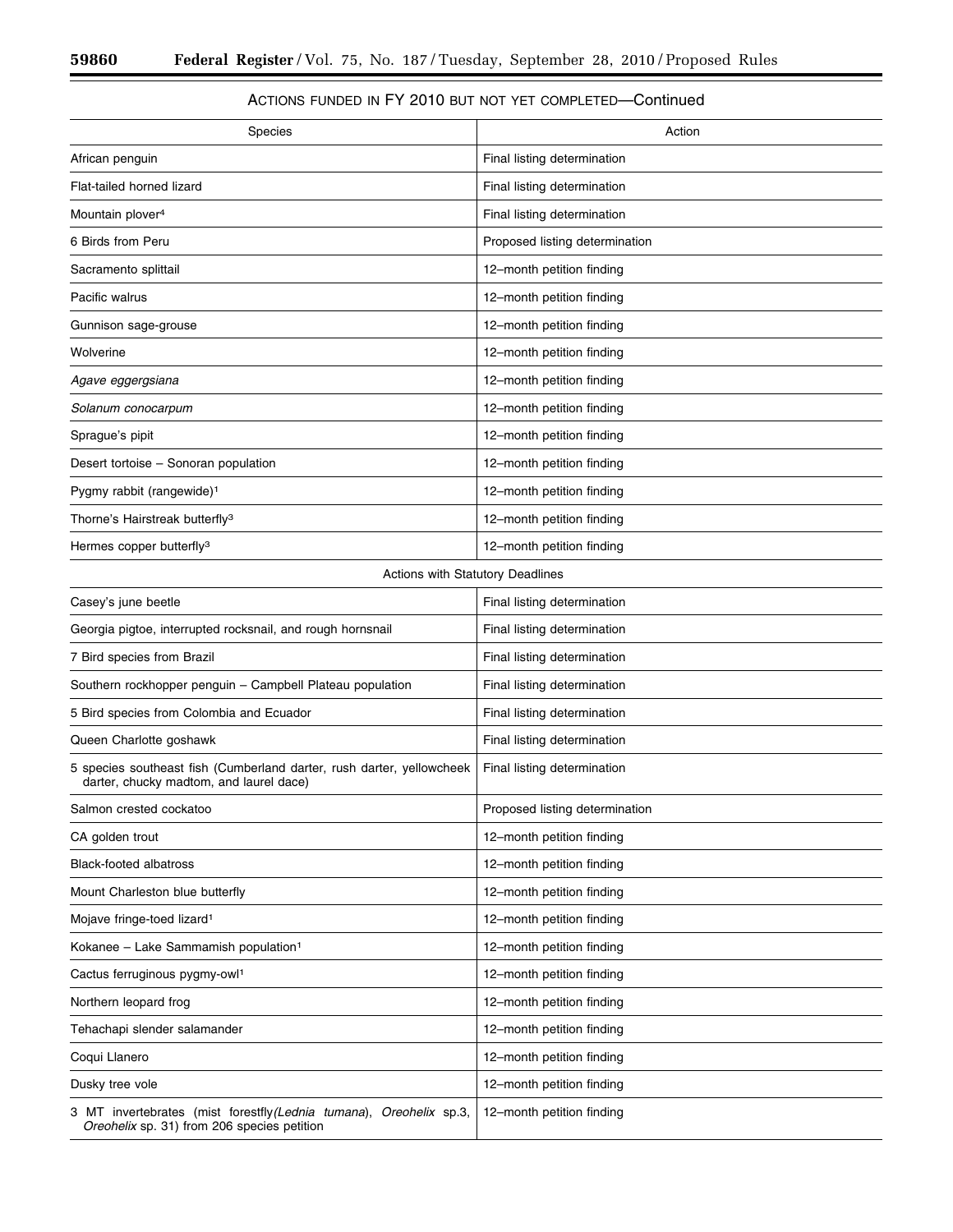## ACTIONS FUNDED IN FY 2010 BUT NOT YET COMPLETED—Continued

| Species                                                                                                                                                   | Action                    |
|-----------------------------------------------------------------------------------------------------------------------------------------------------------|---------------------------|
| 5 UT plants (Astragalus hamiltonii, Eriogonum soredium, Lepidium<br>ostleri, Penstemon flowersii, Trifolium friscanum) from 206 species<br>petition       | 12-month petition finding |
| 2 CO plants (Astragalus microcymbus, Astragalus schmolliae) from 206<br>species petition                                                                  | 12-month petition finding |
| 5 WY plants (Abronia ammophila, Agrostis rossiae, Astragalus<br>proimanthus, Boechere (Arabis) pusilla, Penstemon gibbensii) from<br>206 species petition | 12-month petition finding |
| Leatherside chub (from 206 species petition)                                                                                                              | 12-month petition finding |
| Frigid ambersnail (from 206 species petition)                                                                                                             | 12-month petition finding |
| Gopher tortoise – eastern population                                                                                                                      | 12-month petition finding |
| Wrights marsh thistle                                                                                                                                     | 12-month petition finding |
| 67 of 475 southwest species                                                                                                                               | 12-month petition finding |
| Grand Canyon scorpion (from 475 species petition)                                                                                                         | 12-month petition finding |
| Anacroneuria wipukupa (a stonefly from 475 species petition)                                                                                              | 12-month petition finding |
| Rattlesnake-master borer moth (from 475 species petition)                                                                                                 | 12-month petition finding |
| 3 Texas moths (Ursia furtiva, Sphingicampa blanchardi, Agapema<br>galbina) (from 475 species petition)                                                    | 12-month petition finding |
| 2 Texas shiners (Cyprinella sp., Cyprinella lepida) (from 475 species<br>petition)                                                                        | 12-month petition finding |
| 3 South Arizona plants (Erigeron piscaticus, Astragalus hypoxylus,<br>Amoreuxia gonzalezii) (from 475 species petition)                                   | 12-month petition finding |
| 5 Central Texas mussel species (3 from 474 species petition)                                                                                              | 12-month petition finding |
| 14 parrots (foreign species)                                                                                                                              | 12-month petition finding |
| Berry Cave salamander <sup>1</sup>                                                                                                                        | 12-month petition finding |
| Striped Newt <sup>1</sup>                                                                                                                                 | 12-month petition finding |
| Fisher - Northern Rocky Mountain Range <sup>1</sup>                                                                                                       | 12-month petition finding |
| Mohave Ground Squirrel <sup>1</sup>                                                                                                                       | 12-month petition finding |
| Puerto Rico Harlequin Butterfly                                                                                                                           | 12-month petition finding |
| Western gull-billed tern                                                                                                                                  | 12-month petition finding |
| Ozark chinquapin (Castanea pumila var. ozarkensis)                                                                                                        | 12-month petition finding |
| HI yellow-faced bees                                                                                                                                      | 12-month petition finding |
| Giant Palouse earthworm                                                                                                                                   | 12-month petition finding |
| Whitebark pine                                                                                                                                            | 12-month petition finding |
| OK grass pink (Calopogon oklahomensis) <sup>1</sup>                                                                                                       | 12-month petition finding |
| Southeastern pop snowy plover & wintering pop. of piping plover <sup>1</sup>                                                                              | 90-day petition finding   |
| Eagle Lake trout <sup>1</sup>                                                                                                                             | 90-day petition finding   |
| Smooth-billed ani <sup>1</sup>                                                                                                                            | 90-day petition finding   |
| Bay Springs salamander <sup>1</sup>                                                                                                                       | 90-day petition finding   |
| 32 species of snails and slugs <sup>1</sup>                                                                                                               | 90-day petition finding   |
| 42 snail species (Nevada & Utah)                                                                                                                          | 90-day petition finding   |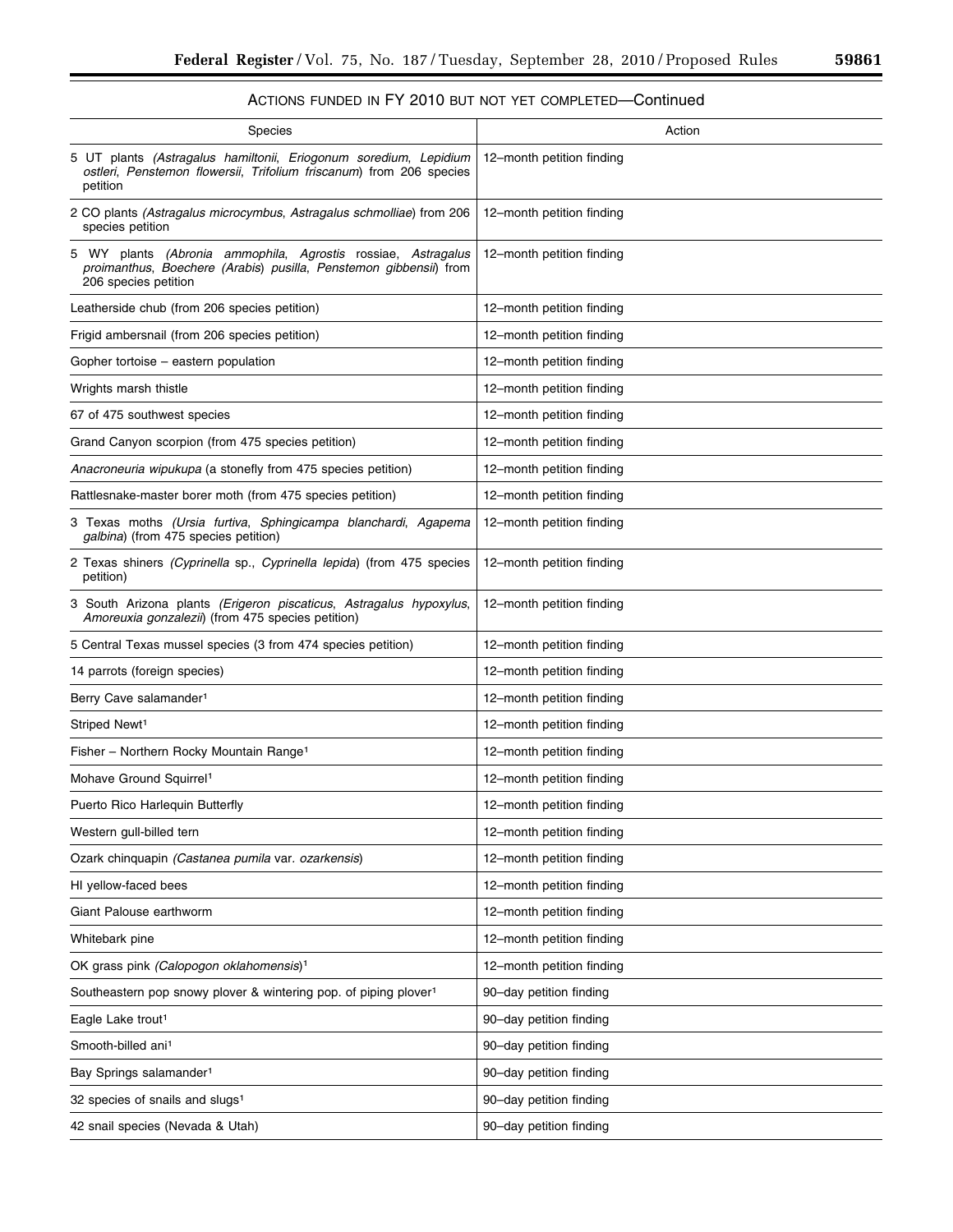## ACTIONS FUNDED IN FY 2010 BUT NOT YET COMPLETED—Continued

| <b>Species</b>                                                                                                                                                                                                                                                    | Action                  |
|-------------------------------------------------------------------------------------------------------------------------------------------------------------------------------------------------------------------------------------------------------------------|-------------------------|
| Red knot roselaari subspecies                                                                                                                                                                                                                                     | 90-day petition finding |
| Peary caribou                                                                                                                                                                                                                                                     | 90-day petition finding |
| Plains bison                                                                                                                                                                                                                                                      | 90-day petition finding |
| Spring Mountains checkerspot butterfly                                                                                                                                                                                                                            | 90-day petition finding |
| Spring pygmy sunfish                                                                                                                                                                                                                                              | 90-day petition finding |
| Bay skipper                                                                                                                                                                                                                                                       | 90-day petition finding |
| Unsilvered fritillary                                                                                                                                                                                                                                             | 90-day petition finding |
| Texas kangaroo rat                                                                                                                                                                                                                                                | 90-day petition finding |
| Spot-tailed earless lizard                                                                                                                                                                                                                                        | 90-day petition finding |
| Eastern small-footed bat                                                                                                                                                                                                                                          | 90-day petition finding |
| Northern long-eared bat                                                                                                                                                                                                                                           | 90-day petition finding |
| Prairie chub                                                                                                                                                                                                                                                      | 90-day petition finding |
| 10 species of Great Basin butterfly                                                                                                                                                                                                                               | 90-day petition finding |
| 6 sand dune (scarab) beetles                                                                                                                                                                                                                                      | 90-day petition finding |
| Golden-winged warbler                                                                                                                                                                                                                                             | 90-day petition finding |
| Sand-verbena moth                                                                                                                                                                                                                                                 | 90-day petition finding |
| 404 Southeast species                                                                                                                                                                                                                                             | 90-day petition finding |
| High-Priority Listing Actions <sup>3</sup>                                                                                                                                                                                                                        |                         |
| 19 Oahu candidate species <sup>2</sup> (16 plants, 3 damselflies) (15 with LPN =<br>2, 3 with LPN = 3, 1 with LPN = 9)                                                                                                                                            | Proposed listing        |
| 19 Maui-Nui candidate species <sup>2</sup> (16 plants, 3 tree snails) (14 with LPN<br>$= 2, 2$ with LPN $= 3, 3$ with LPN $= 8$ )                                                                                                                                 | Proposed listing        |
| Dune sagebrush lizard (formerly Sand dune lizard) <sup>3</sup> (LPN = 2)                                                                                                                                                                                          | Proposed listing        |
| 2 Arizona springsnails <sup>2</sup> (Pyrgulopsis bernadina (LPN = 2), Pyrgulopsis<br>trivialis $(LPN = 2)$ )                                                                                                                                                      | Proposed listing        |
| New Mexico springsnail <sup>2</sup> (Pyrgulopsis chupaderae (LPN = 2)                                                                                                                                                                                             | Proposed listing        |
| 2 mussels <sup>2</sup> (rayed bean (LPN = 2), snuffbox No LPN)                                                                                                                                                                                                    | Proposed listing        |
| 2 mussels <sup>2</sup> (sheepnose (LPN = 2), spectaclecase (LPN = 4),)                                                                                                                                                                                            | Proposed listing        |
| Altamaha spinymussel <sup>2</sup> (LPN = 2)                                                                                                                                                                                                                       | Proposed listing        |
| 8 southeast mussels (southern kidneyshell (LPN = 2), round ebonyshell<br>(LPN = 2), Alabama pearlshell (LPN = 2), southern sandshell (LPN =<br>5), fuzzy pigtoe (LPN = 5), Choctaw bean (LPN = 5), narrow pigtoe<br>$(LPN = 5)$ , and tapered pigtoe $(LPN = 11)$ | Proposed listing        |

<sup>1</sup> Funds for listing actions for these species were provided in previous FYs.<br><sup>2</sup> Although funds for these high-priority listing actions were provided in FY 2008 or 2009, due to the complexity of these actions and competi

<sup>3</sup>Partially funded with FY 2010 funds; also will be funded with FY 2011 funds.

We have endeavored to make our listing actions as efficient and timely as possible, given the requirements of the relevant law and regulations, and constraints relating to workload and personnel. We are continually considering ways to streamline

processes or achieve economies of scale, such as by batching related actions together. Given our limited budget for implementing section 4 of the Act, these actions described above collectively constitute expeditious progress.

The Gunnison sage-grouse will be added to the list of candidate species upon publication of this 12–month finding. We will continue to monitor the status of this species as new information becomes available. This review will determine if a change in status is